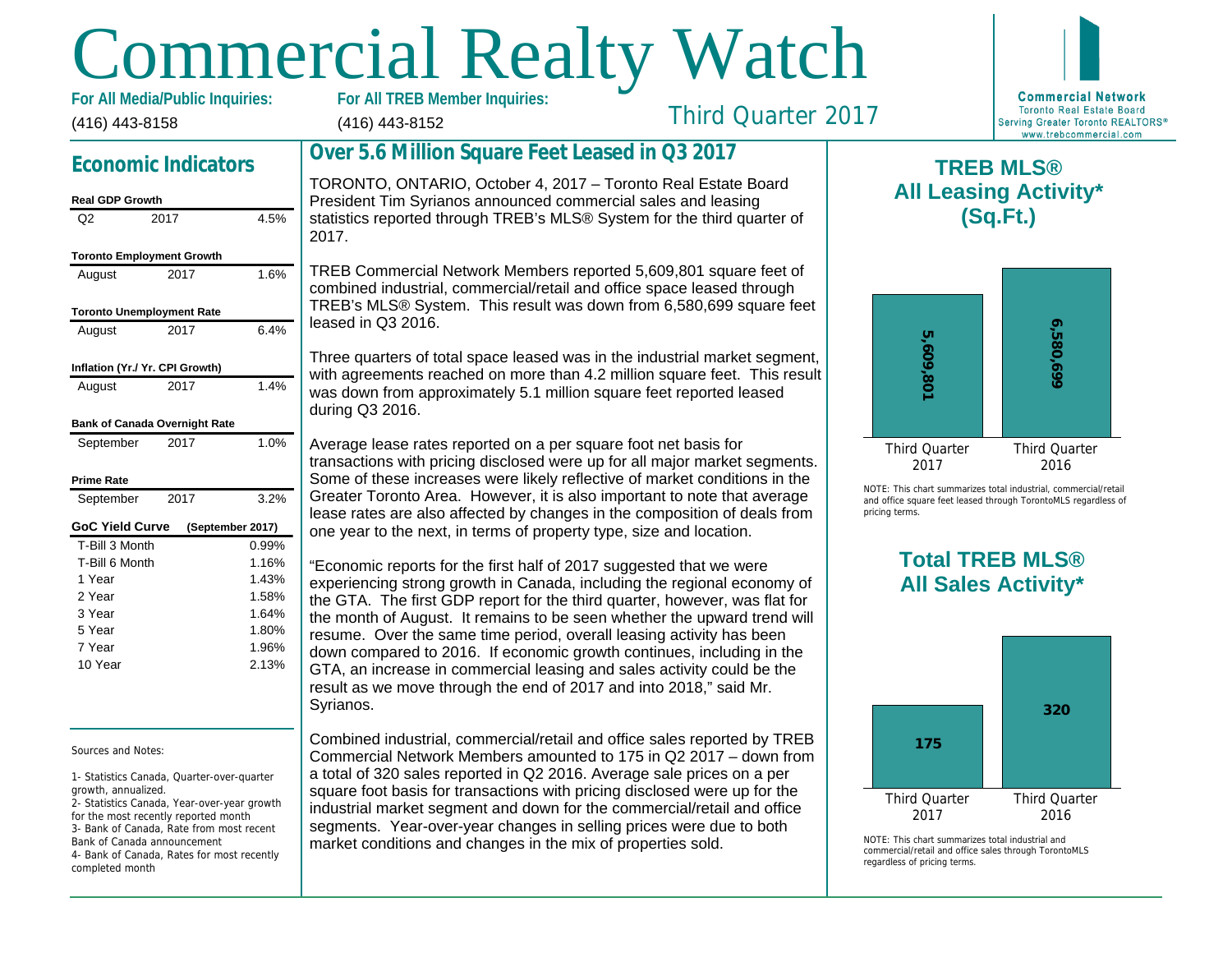Total TREB MLS® Leasing Activity\* (Millions of Square Feet Leased)

TREB MLS® Average Lease Rates (\$/So.

\* NOTE: This chart summarizes total industrial, commercial/retail and office square feet leased through TorontoMLS regardless of pricing terms. Source: TREB

Total TREB MLS® Sales Activity\* (Number of Sales)

\* NOTE: Average lease rates are reported only for those proper square foot net basis and for which the selling price was disclos Source: TREB

TREB MLS® Average Sales Price (\$/So.

\* NOTE: This chart summarizes total industrial and commercial/retail sales through TorontoMLS regardless of pricing terms. Source: TREB

\* NOTE: Average sale prices are reported only for those prope selling price was disclosed. Source: TREB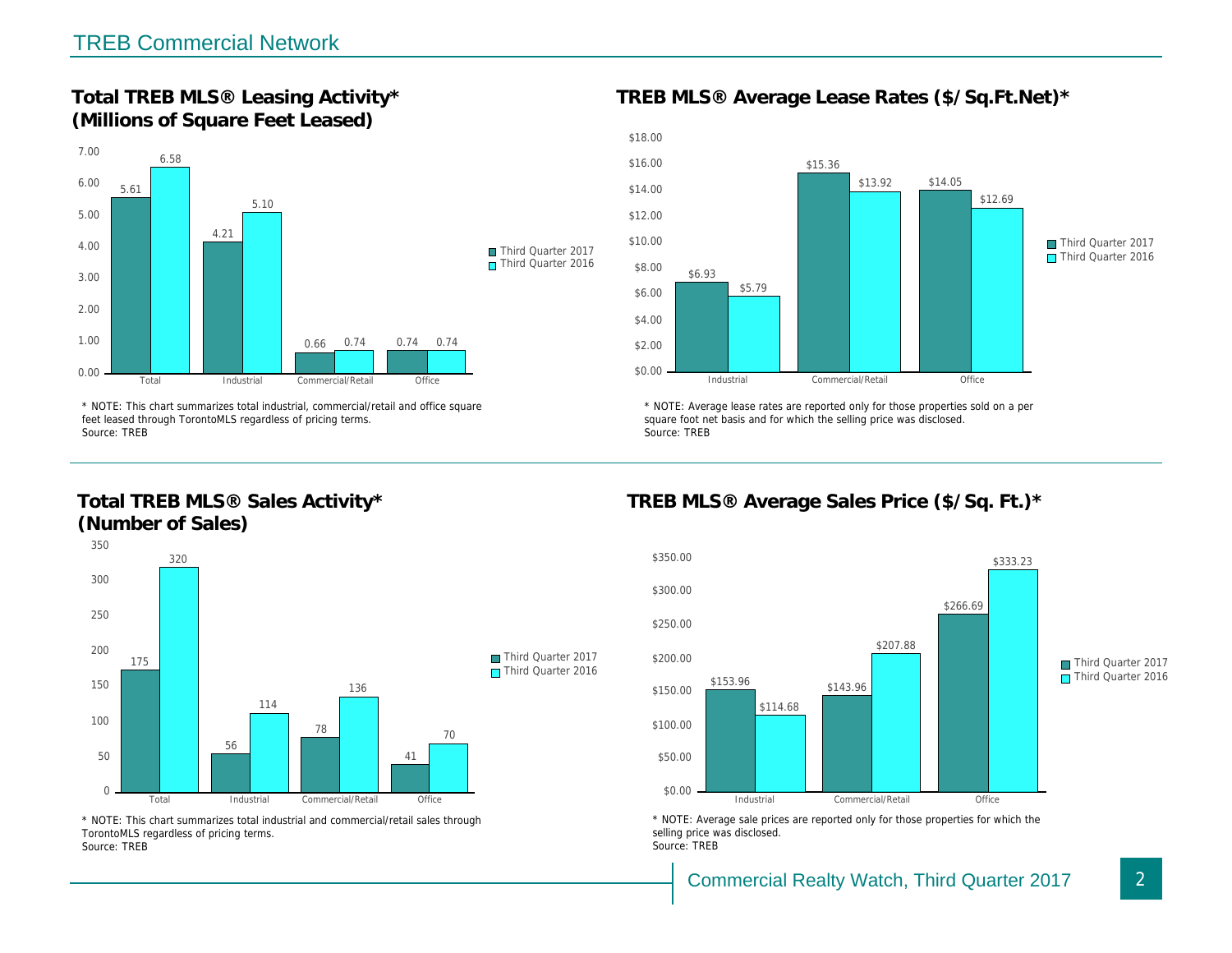#### SUMMARY OF INDUSTRIAL LEASING

#### TRANSACTIONS COMPLETED ON A PER SQUARE FOOT NET BASIS, WITH PRICING DISCLOSED\*

|                        | <b>All Transactions</b> |                |                | 0 to 5,000 Sq Ft |                       |                | 5,001 to 15,000 Sq Ft |                |                | 15,001 to 50,000 Sq Ft |                |                      |
|------------------------|-------------------------|----------------|----------------|------------------|-----------------------|----------------|-----------------------|----------------|----------------|------------------------|----------------|----------------------|
|                        | # Trans.                | Sq. Ft.        | \$/SF Net      | # Trans.         | Sq. Ft.               | \$/SF Net      | # Trans.              | Sq. Ft.        | \$/SF Net      | # Trans.               | Sq. Ft.        | \$/SF Ne             |
| <b>TREB Total</b>      | 153                     | 1,075,444      | \$6.93         | 95               | 233,516               | \$8.46         | 38                    | 277,390        | \$6.56         | 17                     | 386,007        | \$6.96               |
| <b>Halton Region</b>   | $\overline{4}$          | 33,295         | \$7.59         | 2 <sup>1</sup>   | 4,475                 | \$10.73        | $\blacktriangleleft$  | 6,000          | \$7.50         | $\blacktriangleleft$   | 22,820         | \$7.00               |
| Burlington             | $\mathbf{0}$            |                | $\omega$       | $\mathbf{0}$     | $\omega$              | $\omega$       | $\mathbf{0}$          | ÷.             | $\omega$       | $\overline{0}$         | $\omega$       | $\blacksquare$       |
| <b>Halton Hills</b>    | $\mathbf{1}$            | 6,000          | \$7.50         | 0                | $\blacksquare$        | $\blacksquare$ | $\mathbf{1}$          | 6,000          | \$7.50         | 0                      | $\blacksquare$ | $\blacksquare$       |
| Milton                 | $\mathbf{1}$            | 1,680          | \$15.36        | $\mathbf{1}$     | 1,680                 | \$15.36        | $\mathbf{0}$          | $\omega$       | $\Delta$       | $\mathbf{0}$           | $\Delta$       | $\sim$               |
| Oakville               | $\overline{2}$          | 25,615         | \$7.10         | $\mathbf{1}$     | 2,795                 | \$7.95         | $\mathbf 0$           | $\mathbf{r}$   | $\sim$         | $\overline{1}$         | 22,820         | \$7.00               |
| <b>Peel Region</b>     | 40                      | 266,766        | \$6.96         | 26               | 75,802                | \$6.67         | 9 <sup>°</sup>        | 58,093         | \$6.75         | $\overline{4}$         | 80,658         | \$9.01               |
| Brampton               | 3                       | 61,273         | \$4.85         | $\mathbf{1}$     | 720                   | \$11.67        | $\mathbf{1}$          | 8,340          | \$6.75         | $\mathbf 0$            |                | $\sim$               |
| Caledon                | $\mathbf{0}$            |                | $\omega$       | $\mathbf{0}$     | $\mathbf{u}$          | $\omega$       | $\mathbf 0$           | ä,             | $\omega$       | $\mathbf{0}$           | $\omega$       | $\blacksquare$       |
| Mississauga            | 37                      | 205,493        | \$7.59         | 25               | 75,082                | \$6.62         | 8                     | 49,753         | \$6.75         | $\overline{4}$         | 80,658         | \$9.01               |
| <b>Toronto</b>         | 59                      | 389,291        | \$6.38         | 32               | 73,678                | \$7.03         | 20                    | 144,533        | \$6.58         | $\overline{7}$         | 171,080        | \$5.94               |
| <b>Toronto West</b>    | 32                      | 233,875        | \$6.74         | 17               | 38,011                | \$7.63         | 10                    | 74,048         | \$6.85         | $5\phantom{.0}$        | 121,816        | \$6.39               |
| <b>Toronto Central</b> | $5\phantom{.0}$         | 20,078         | \$6.25         | $\mathbf{3}$     | 6,920                 | \$6.72         | $2^{\circ}$           | 13,158         | \$6.00         | $\mathbf{0}$           | $\omega$       | $\sim$               |
| <b>Toronto East</b>    | 22                      | 135,338        | \$5.79         | 12               | 28,747                | \$6.31         | 8                     | 57,327         | \$6.35         | 2                      | 49,264         | \$4.85               |
| <b>York Region</b>     | 41                      | 228,960        | \$8.44         | 30               | 69,660                | \$12.02        | 6 <sup>°</sup>        | 47,851         | \$6.52         | 5 <sup>5</sup>         | 111,449        | \$7.02               |
| Aurora                 | $\mathbf{1}$            | 2,329          | \$15.46        | $\mathbf{1}$     | 2,329                 | \$15.46        | $\mathbf 0$           | $\blacksquare$ | $\blacksquare$ | $\mathbf 0$            | $\omega$       | $\sim$               |
| E. Gwillimbury         | $\mathbf 0$             | $\omega$       | $\omega$       | $\mathbf{0}$     | $\omega$              | $\blacksquare$ | $\mathbf{0}$          | $\omega$       | ä,             | $\mathbf{0}$           | $\omega$       | $\blacksquare$       |
| Georgina               | 0                       | $\sim$         | $\sim$         | $\mathbf 0$      | $\sim$                | $\blacksquare$ | $\mathbf 0$           | $\sim$         | $\sim$         | $\mathbf 0$            | $\blacksquare$ | $\blacksquare$       |
| King                   | $\mathbf{0}$            | $\omega$       | $\omega$       | $\overline{0}$   | ä,                    | $\omega$       | $\mathbf{0}$          | $\Delta$       | $\Delta$       | $\mathbf{0}$           | $\Delta$       | $\omega$             |
| Markham                | 14                      | 82,865         | \$7.55         | 9                | 19,203                | \$9.34         | 3                     | 26,250         | \$6.13         | $\overline{2}$         | 37,412         | \$7.63               |
| Newmarket              | $\mathbf{1}$            | 2,854          | \$8.00         | $\mathbf{1}$     | 2,854                 | \$8.00         | $\mathbf{0}$          | $\blacksquare$ | $\omega$       | $\mathbf{0}$           |                |                      |
| Richmond Hill          | $\overline{7}$          | 75,667         | \$6.87         | 3                | 6,590                 | \$8.33         | $\overline{2}$        | 15,601         | \$6.82         | $\overline{2}$         | 53,476         | \$6.70               |
| Vaughan                | 17                      | 61,945         | \$11.40        | 15               | 35,384                | \$14.76        | $\mathbf{1}$          | 6,000          | \$7.50         | $\overline{1}$         | 20,561         | \$6.75               |
| Whitchurch-Stouffville | $\mathbf{1}$            | 3,300          | \$6.73         | $\mathbf{1}$     | 3,300                 | \$6.73         | $\mathbf 0$           | $\blacksquare$ | $\sim$         | $\mathbf 0$            | $\blacksquare$ | $\sim$               |
| Durham Region          | $\overline{7}$          | 145,032        | \$6.02         | $\overline{4}$   | 8,301                 | \$6.83         | $\mathbf{1}$          | 10,413         | \$7.20         | $\overline{0}$         | ÷.             | $\sim$               |
| Ajax                   | $\mathbf{1}$            | 10,413         | \$7.20         | $\mathbf 0$      | $\sim$                | $\blacksquare$ | $\mathbf{1}$          | 10,413         | \$7.20         | $\mathbf 0$            | $\blacksquare$ | $\sim$               |
| <b>Brock</b>           | $\mathbf{0}$            | $\omega$       | $\omega$       | $\mathbf{0}$     | $\omega$              | $\omega$       | $\mathbf{0}$          | $\Delta$       | $\Delta$       | $\mathbf{0}$           | $\omega$       | $\sim$               |
| Clarington             | $\mathbf 0$             | $\blacksquare$ | $\blacksquare$ | $\mathbf 0$      | $\tilde{\phantom{a}}$ | $\mathbf{r}$   | $\mathsf 0$           | $\blacksquare$ | $\omega$       | $\mathbf 0$            | $\blacksquare$ | $\blacksquare$       |
| Oshawa                 | $\overline{2}$          | 3,999          | \$7.00         | $\overline{2}$   | 3,999                 | \$7.00         | $\mathbf 0$           | ٠              | ٠              | $\mathbf{0}$           | $\omega$       | $\blacksquare$       |
| Pickering              | $\mathbf{1}$            | 3,491          | \$6.50         | $\mathbf{1}$     | 3,491                 | \$6.50         | $\mathbf 0$           | $\blacksquare$ | $\blacksquare$ | $\mathbf 0$            | $\blacksquare$ | $\blacksquare$       |
| Scugog                 | $\mathbf 0$             | $\sim$         | $\omega$       | $\mathbf 0$      | $\omega$              | $\blacksquare$ | $\mathbf 0$           | $\blacksquare$ | $\blacksquare$ | $\mathbf{0}$           | $\blacksquare$ | $\blacksquare$       |
| Uxbridge               | $\mathbf 0$             | $\blacksquare$ | $\sim$         | $\mathbf 0$      | $\sim$                | $\sim$         | $\mathbf 0$           | $\blacksquare$ | $\blacksquare$ | $\mathbf 0$            | $\blacksquare$ | $\blacksquare$       |
| Whitby                 | 3                       | 127,129        | \$5.88         | $\mathbf{1}$     | 811                   | \$7.38         | $\mathbf{0}$          | $\blacksquare$ | $\sim$         | $\mathbf{0}$           | $\sim$         | $\sim$               |
| <b>Dufferin County</b> | 2 <sub>1</sub>          | 12,100         | \$4.60         | $\mathbf{1}$     | 1,600                 | \$6.90         | $\mathbf{1}$          | 10,500         | \$4.25         | $\overline{0}$         | $\sim$         | $\sim$               |
| Orangeville            | $\overline{2}$          | 12,100         | \$4.60         | $\mathbf{1}$     | 1,600                 | \$6.90         | $\mathbf{1}$          | 10,500         | \$4.25         | $\mathbf{0}$           | $\omega$       | $\sim$               |
| <b>Simcoe County</b>   | $\overline{0}$          | $\sim$         | $\sim$         | $\overline{0}$   | $\omega$              | $\blacksquare$ | $\mathbf{0}$          | $\blacksquare$ | ÷.             | $\overline{0}$         | $\sim$         | $\frac{1}{\sqrt{2}}$ |
| Adjala-Tosorontio      | $\mathbf{0}$            | $\omega$       | $\sim$         | $\mathbf{0}$     | $\omega$              | $\omega$       | $\mathbf{0}$          | $\Delta$       | $\omega$       | $\overline{0}$         | $\Delta$       | $\sim$               |
| <b>Bradford West</b>   | $\mathbf 0$             | $\sim$         | $\sim$         | $\mathbf 0$      | $\sim$                | $\sim$         | $\mathbf 0$           | $\blacksquare$ | $\blacksquare$ | $\mathbf 0$            | $\blacksquare$ | $\blacksquare$       |
| Essa                   | $\mathbf 0$             | $\omega$       | $\omega$       | $\overline{0}$   | $\mathbf{u}$          | $\blacksquare$ | $\mathbf 0$           | $\blacksquare$ | $\blacksquare$ | $\mathbf{0}$           | $\blacksquare$ | $\blacksquare$       |
| Innisfil               | 0                       |                |                | $\mathbf 0$      | $\blacksquare$        | $\blacksquare$ | $\mathbf 0$           |                | ä,             | $\mathbf 0$            | $\blacksquare$ | $\blacksquare$       |
| New Tecumseth          | $\Omega$                | $\mathbf{r}$   |                | $\Omega$         | ä,                    | $\blacksquare$ | $\mathbf{0}$          | ä,             |                | $\Omega$               | $\omega$       | $\sim$               |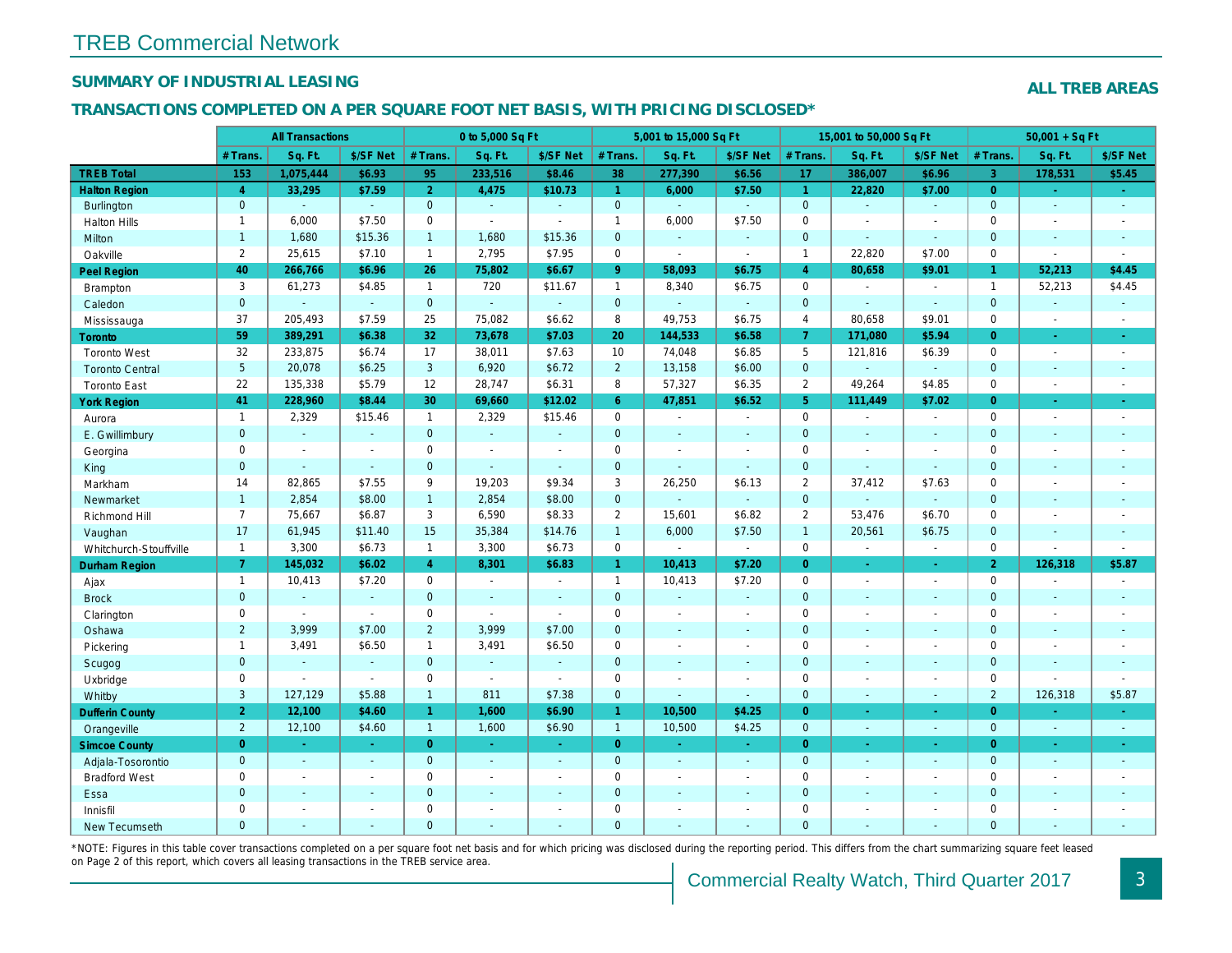#### SUMMARY OF INDUSTRIAL LEASING

#### TRANSACTIONS COMPLETED ON A PER SQUARE FOOT NET BASIS, WITH PRICING DISCLOSED\*

|                        | <b>All Transactions</b> |                          |                | 0 to 5,000 Sq Ft |                          |                          | 5,001 to 15,000 Sq Ft |                          |                          | 15,001 to 50,000 Sq Ft |                          |                          |
|------------------------|-------------------------|--------------------------|----------------|------------------|--------------------------|--------------------------|-----------------------|--------------------------|--------------------------|------------------------|--------------------------|--------------------------|
|                        | # Trans.                | Sq. Ft.                  | \$/SF net      | # Trans.         | Sq. Ft.                  | \$/SF net                | # Trans.              | Sq. Ft.                  | \$/SF net                | # Trans.               | Sq. Ft.                  | \$/SF ne                 |
| <b>TREB Total</b>      | 153                     | 1,075,444                | \$6.93         | 95               | 233,516                  | \$8.46                   | 38                    | 277,390                  | \$6.56                   | 17                     | 386,007                  | \$6.96                   |
| City of Toronto Total  | 59                      | 389,291                  | \$6.38         | 32               | 73,678                   | \$7.03                   | 20                    | 144,533                  | \$6.58                   | $\overline{7}$         | 171,080                  | \$5.94                   |
| <b>Toronto West</b>    | 32                      | 233,875                  | \$6.74         | 17               | 38,011                   | \$7.63                   | 10 <sup>°</sup>       | 74,048                   | \$6.85                   | $5\phantom{.0}$        | 121,816                  | \$6.39                   |
| Toronto W01            | $\mathbf 0$             | $\blacksquare$           | $\blacksquare$ | $\mathbf 0$      | $\blacksquare$           | $\sim$                   | $\mathbf 0$           | $\blacksquare$           | $\blacksquare$           | $\mathbf 0$            | $\overline{\phantom{a}}$ | $\blacksquare$           |
| Toronto W02            | $\pmb{0}$               | $\sim$                   | $\blacksquare$ | $\mathbf 0$      | $\blacksquare$           | $\blacksquare$           | $\mathbf 0$           | $\sim$                   | $\blacksquare$           | 0                      | $\sim$                   | $\sim$                   |
| Toronto W03            | 0                       | $\sim$                   | $\blacksquare$ | 0                | $\blacksquare$           | $\overline{\phantom{a}}$ | 0                     | $\blacksquare$           | $\blacksquare$           | 0                      |                          | $\sim$                   |
| Toronto W04            | $\mathbf{3}$            | 11,645                   | \$11.14        | $\overline{2}$   | 4,800                    | \$15.25                  | $\overline{1}$        | 6,845                    | \$8.25                   | $\mathbf{0}$           | $\sim$                   | $\sim$                   |
| Toronto W05            | 16                      | 103,491                  | \$8.21         | 9                | 17,860                   | \$7.01                   | 5                     | 35,526                   | \$7.23                   | 2                      | 50,105                   | \$9.34                   |
| Toronto W06            | $\overline{2}$          | 28,218                   | \$4.22         | $\mathbf{1}$     | 3,568                    | \$5.75                   | $\mathbf 0$           | $\blacksquare$           | $\blacksquare$           | $\overline{1}$         | 24,650                   | \$4.00                   |
| Toronto W07            | $\mathsf 0$             | $\sim$                   | $\sim$         | $\mathbf 0$      | $\blacksquare$           | $\blacksquare$           | $\mathbf 0$           | $\blacksquare$           | $\sim$                   | $\mathbf 0$            | $\blacksquare$           | $\blacksquare$           |
| Toronto W08            | $\overline{2}$          | 34,292                   | \$5.30         | $\mathbf 0$      | $\blacksquare$           | $\blacksquare$           | $\overline{1}$        | 5,223                    | \$9.75                   | $\overline{1}$         | 29,069                   | \$4.50                   |
| Toronto W09            | $\mathbf 0$             | $\sim$                   | $\sim$         | $\mathbf 0$      | ÷,                       | $\blacksquare$           | $\mathbf 0$           | $\blacksquare$           | $\blacksquare$           | $\mathbf 0$            | $\sim$                   | $\blacksquare$           |
| Toronto W10            | 9                       | 56,229                   | \$5.25         | $\sqrt{5}$       | 11,783                   | \$6.03                   | 3                     | 26,454                   | \$5.42                   | $\overline{1}$         | 17,992                   | \$4.50                   |
| <b>Toronto Central</b> | $\sqrt{5}$              | 20,078                   | \$6.25         | 3                | 6,920                    | \$6.72                   | $\overline{2}$        | 13,158                   | \$6.00                   | $\overline{0}$         | $\sim$                   | $\sim$                   |
| Toronto C01            | $\mathbf 0$             | $\sim$                   | $\sim$         | $\mathbf{0}$     | $\sim$                   | $\sim$                   | $\mathbf 0$           | $\sim$                   | $\sim$                   | $\mathbf{0}$           | $\blacksquare$           | $\sim$                   |
| Toronto C02            | $\mathbf 0$             | $\blacksquare$           | $\sim$         | $\mathbf 0$      | ÷,                       | $\overline{\phantom{a}}$ | $\mathbf 0$           | $\sim$                   | $\blacksquare$           | 0                      |                          | $\sim$                   |
| Toronto C03            | $\pmb{0}$               | $\blacksquare$           | ٠              | $\mathbf 0$      | $\blacksquare$           | $\blacksquare$           | $\pmb{0}$             | $\blacksquare$           | $\overline{\phantom{a}}$ | $\mathbf{0}$           | $\sim$                   | $\sim$                   |
| Toronto C04            | 0                       | $\overline{\phantom{a}}$ | $\overline{a}$ | $\mathbf 0$      | $\blacksquare$           | $\blacksquare$           | $\mathbf 0$           | $\blacksquare$           | $\overline{a}$           | 0                      |                          | $\overline{\phantom{a}}$ |
| Toronto C06            | $\pmb{0}$               | $\blacksquare$           | $\sim$         | $\mathbf 0$      | $\blacksquare$           | $\blacksquare$           | $\mathbf 0$           | $\blacksquare$           | $\blacksquare$           | $\mathbf 0$            | $\blacksquare$           | $\overline{\phantom{a}}$ |
| Toronto C07            | 0                       | $\blacksquare$           | $\overline{a}$ | $\mathbf 0$      | $\blacksquare$           | $\overline{\phantom{a}}$ | $\mathbf 0$           | $\blacksquare$           | $\blacksquare$           | 0                      |                          | $\overline{\phantom{a}}$ |
| Toronto C08            | $\pmb{0}$               | $\blacksquare$           | ٠              | $\mathbf 0$      | $\blacksquare$           | $\blacksquare$           | 0                     | $\blacksquare$           | $\blacksquare$           | $\mathbf 0$            |                          | $\overline{\phantom{a}}$ |
| Toronto C09            | 0                       | $\overline{\phantom{a}}$ |                | $\mathbf 0$      | $\overline{a}$           | $\overline{\phantom{a}}$ | 0                     | $\overline{\phantom{a}}$ |                          | 0                      |                          |                          |
| Toronto C10            | $\pmb{0}$               | $\blacksquare$           | $\blacksquare$ | $\mathbf 0$      | $\blacksquare$           | $\blacksquare$           | $\mathbf 0$           | $\blacksquare$           | $\blacksquare$           | $\pmb{0}$              | $\blacksquare$           | $\sim$                   |
| Toronto C11            | $\mathsf 0$             | $\sim$                   |                | $\mathsf 0$      | ä,                       | $\blacksquare$           | $\mathbf 0$           | $\blacksquare$           | $\blacksquare$           | $\mathbf 0$            |                          |                          |
| Toronto C12            | $\mathbf 0$             | $\blacksquare$           | ٠              | $\mathbf 0$      | $\blacksquare$           | ٠                        | $\pmb{0}$             | $\blacksquare$           | $\blacksquare$           | $\mathbf 0$            |                          |                          |
| Toronto C13            | $\mathbf 0$             | $\sim$                   | $\blacksquare$ | $\mathsf 0$      | $\overline{a}$           | $\blacksquare$           | $\mathbf 0$           | $\blacksquare$           | $\blacksquare$           | $\mathbf 0$            |                          |                          |
| Toronto C14            | $\pmb{0}$               | $\blacksquare$           | $\sim$         | $\mathbf{0}$     | $\omega$                 | $\blacksquare$           | $\mathbf 0$           | $\blacksquare$           | $\blacksquare$           | $\mathbf 0$            | $\blacksquare$           | $\blacksquare$           |
| Toronto C15            | 5                       | 20,078                   | \$6.25         | 3                | 6,920                    | \$6.72                   | $\overline{2}$        | 13,158                   | \$6.00                   | $\mathbf 0$            | $\blacksquare$           | $\blacksquare$           |
| <b>Toronto East</b>    | 22                      | 135,338                  | \$5.79         | 12 <sub>2</sub>  | 28,747                   | \$6.31                   | 8 <sub>o</sub>        | 57,327                   | \$6.35                   | $\overline{2}$         | 49,264                   | \$4.85                   |
| Toronto E01            | $\mathbf 0$             | $\sim$                   | $\sim$         | $\mathbf 0$      | $\sim$                   | $\overline{\phantom{a}}$ | $\mathbf 0$           | $\blacksquare$           | $\blacksquare$           | $\mathbf 0$            | $\overline{\phantom{a}}$ | $\blacksquare$           |
| Toronto E02            | $\pmb{0}$               | $\blacksquare$           | $\blacksquare$ | $\mathbf 0$      | $\blacksquare$           | $\blacksquare$           | $\mathbf 0$           | $\blacksquare$           | $\blacksquare$           | $\mathbf 0$            | $\blacksquare$           | $\blacksquare$           |
| Toronto E03            | $\mathbf 0$             | $\blacksquare$           | $\sim$         | $\mathbf 0$      | $\overline{\phantom{a}}$ | $\blacksquare$           | $\mathbf 0$           | $\blacksquare$           | $\blacksquare$           | $\mathbf 0$            |                          | $\overline{\phantom{a}}$ |
| Toronto E04            | $6\phantom{a}$          | 52,102                   | \$5.26         | $\overline{2}$   | 6,439                    | \$6.05                   | $\mathbf{3}$          | 17,577                   | \$5.13                   | $\mathbf{1}$           | 28,086                   | \$5.15                   |
| Toronto E05            | $\mathbf{1}$            | 7,365                    | \$7.45         | $\mathbf 0$      | $\blacksquare$           | $\blacksquare$           | $\mathbf{1}$          | 7,365                    | \$7.45                   | $\mathbf 0$            | $\blacksquare$           | $\blacksquare$           |
| Toronto E06            | $\mathbf 0$             | $\omega$                 | $\omega$       | $\mathbf{0}$     | $\omega$                 | $\blacksquare$           | $\mathbf 0$           | $\blacksquare$           | $\omega$                 | $\mathbf{0}$           | $\omega$                 | $\blacksquare$           |
| Toronto E07            | 9                       | 45,042                   | \$5.73         | 6                | 9,279                    | \$7.91                   | $\overline{2}$        | 14,585                   | \$6.20                   | $\overline{1}$         | 21,178                   | \$4.45                   |
| Toronto E08            | $\mathbf{1}$            | 5,050                    | \$5.25         | $\mathbf{0}$     | $\bullet$                | $\blacksquare$           | $\mathbf{1}$          | 5,050                    | \$5.25                   | $\mathbf 0$            | $\blacksquare$           | $\blacksquare$           |
| Toronto E09            | 3                       | 19,250                   | \$7.19         | $\overline{2}$   | 6,500                    | \$5.60                   | $\mathbf{1}$          | 12,750                   | \$8.00                   | 0                      | $\overline{\phantom{a}}$ | $\blacksquare$           |
| Toronto E10            | $\pmb{0}$               | $\omega$                 | $\sim$         | $\mathbf 0$      | $\omega$                 | $\blacksquare$           | $\mathbf 0$           | $\omega$                 | $\sim$                   | $\mathbf 0$            | $\blacksquare$           | $\sim$                   |
| Toronto E11            | $\overline{2}$          | 6,529                    | \$5.00         | $\overline{2}$   | 6,529                    | \$5.00                   | 0                     | $\blacksquare$           | $\blacksquare$           | 0                      |                          | $\overline{\phantom{a}}$ |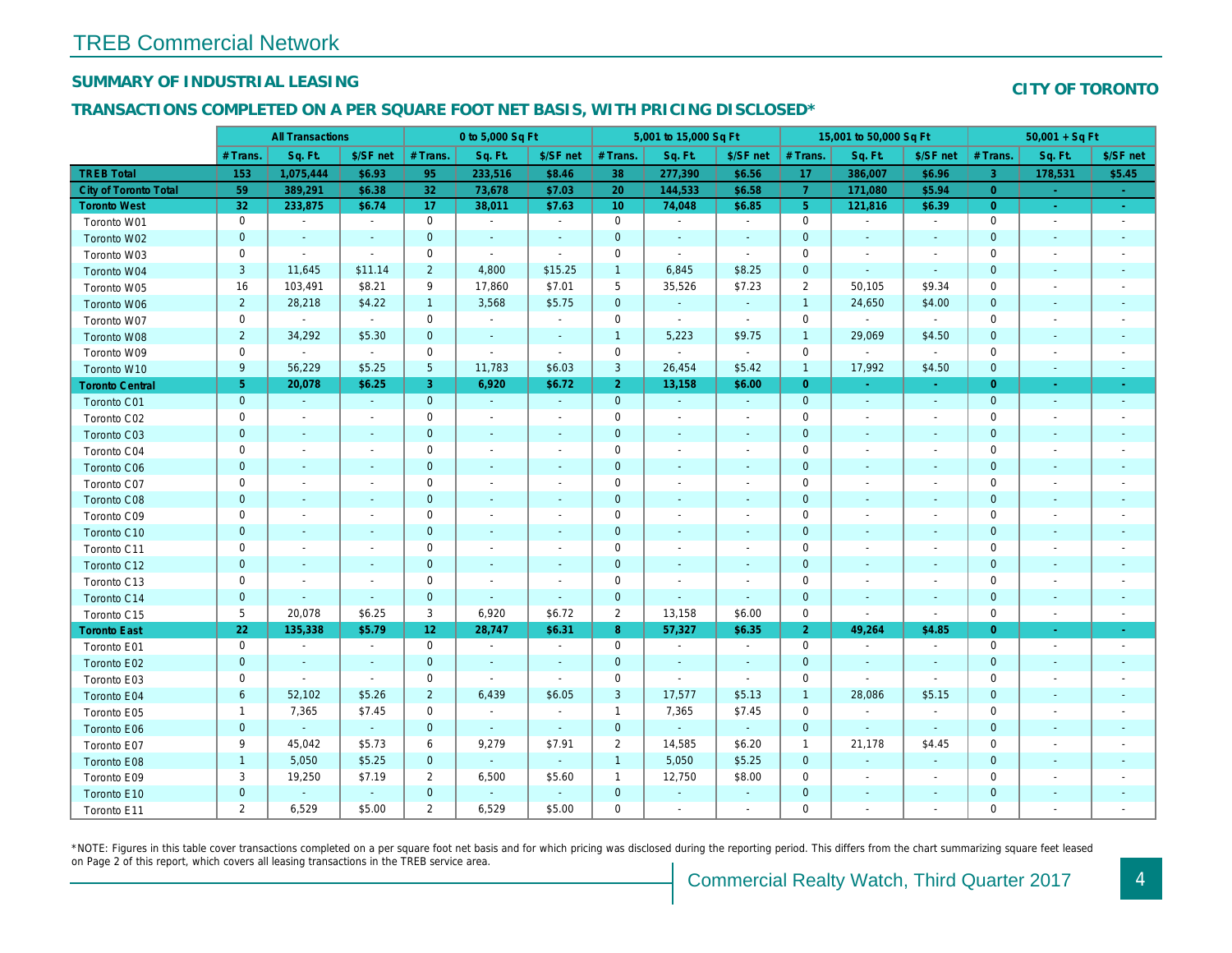#### SUMMARY OF COMMERCIAL/RETAIL LEASING

#### TRANSACTIONS COMPLETED ON A PER SQUARE FOOT NET BASIS, WITH PRICING DISCLOSED\*

|                        | <b>All Transactions</b> |                |                | 0 to 1,000 Sq Ft      |                |                | 1,001 to 2,500 Sq Ft |                          |                          | 2,001 to 5,000 Sq Ft |                          |                          |
|------------------------|-------------------------|----------------|----------------|-----------------------|----------------|----------------|----------------------|--------------------------|--------------------------|----------------------|--------------------------|--------------------------|
|                        | # Trans.                | Sq. Ft.        | \$/SF Net      | # Trans.              | Sq. Ft.        | \$/SF Net      | # Trans.             | Sq. Ft.                  | \$/SF Net                | # Trans.             | Sq. Ft.                  | \$/SF Ne                 |
| <b>TREB Total</b>      | 115                     | 254,520        | \$15.36        | 50                    | 35,585         | \$31.56        | 50                   | 75,847                   | \$22.03                  | 12 <sub>2</sub>      | 45,082                   | \$20.23                  |
| <b>Halton Region</b>   | $6^{\circ}$             | 5,434          | \$24.60        | $\overline{4}$        | 2,590          | \$33.13        | 2 <sup>1</sup>       | 2,844                    | \$16.84                  | $\overline{0}$       | $\bullet$                | $\sim$                   |
| <b>Burlington</b>      | $\mathbf{0}$            | $\omega$       | $\omega$       | $\overline{0}$        | $\Delta \phi$  | $\sim$         | $\mathbf{0}$         | $\sim$                   | $\omega$ .               | $\mathbf{0}$         | $\omega$                 | $\omega$                 |
| <b>Halton Hills</b>    | $\mathbf{1}$            | 400            | \$40.50        | $\mathbf{1}$          | 400            | \$40.50        | $\mathbf 0$          | $\blacksquare$           | $\overline{a}$           | $\Omega$             | $\blacksquare$           | $\sim$                   |
| Milton                 | $\overline{2}$          | 1,470          | \$33.47        | $\overline{2}$        | 1,470          | \$33.47        | $\pmb{0}$            | $\omega$                 | $\mathbf{r}$             | $\mathbf{0}$         | $\omega$                 | $\blacksquare$           |
| Oakville               | 3                       | 3,564          | \$19.16        | $\mathbf{1}$          | 720            | \$28.33        | $\overline{2}$       | 2,844                    | \$16.84                  | $\mathbf 0$          | $\blacksquare$           | $\blacksquare$           |
| <b>Peel Region</b>     | 23                      | 46,880         | \$18.35        | 5 <sup>1</sup>        | 3,050          | \$16.97        | 11                   | 16,150                   | \$22.05                  | $6^{\circ}$          | 22,211                   | \$17.17                  |
| <b>Brampton</b>        | 10                      | 15,867         | \$16.73        | 3                     | 2,234          | \$12.25        | 5                    | 7,659                    | \$20.06                  | 2                    | 5,974                    | \$14.14                  |
| Caledon                | $\mathbf{1}$            | 1,280          | \$13.13        | $\mathbf 0$           | $\omega$       | $\blacksquare$ | $\mathbf{1}$         | 1,280                    | \$13.13                  | $\mathbf{0}$         | $\omega$                 | $\blacksquare$           |
| Mississauga            | 12                      | 29,733         | \$19.44        | $\overline{2}$        | 816            | \$29.88        | 5                    | 7,211                    | \$25.75                  | $\overline{4}$       | 16,237                   | \$18.28                  |
| Toronto                | 43                      | 51,389         | \$34.06        | 26                    | 19,241         | \$38.68        | 15 <sub>15</sub>     | 23,348                   | \$30.56                  | $\overline{2}$       | 8,800                    | \$33.24                  |
| <b>Toronto West</b>    | $\overline{7}$          | 13,464         | \$17.32        | $\mathbf{2}^{\prime}$ | 1,808          | \$25.22        | $\overline{4}$       | 6,656                    | \$19.91                  | $\mathbf{1}$         | 5,000                    | \$11.00                  |
| <b>Toronto Central</b> | 20                      | 22,682         | \$43.10        | 12                    | 8,630          | \$45.55        | 7 <sup>7</sup>       | 10,252                   | \$33.85                  | $\overline{1}$       | 3,800                    | \$62.50                  |
| <b>Toronto East</b>    | 16                      | 15,243         | \$35.40        | 12                    | 8,803          | \$34.72        | $\overline{4}$       | 6,440                    | \$36.34                  | $\mathbf 0$          | $\overline{\phantom{a}}$ | $\blacksquare$           |
| <b>York Region</b>     | 24                      | 120,813        | \$5.68         | 8                     | 4,759          | \$28.40        | 12 <sub>2</sub>      | 17,690                   | \$19.17                  | $\overline{3}$       | 11,244                   | \$16.16                  |
| Aurora                 | $\overline{2}$          | 4,544          | \$17.02        | 0                     | $\sim$         | $\sim$         | $\mathbf{1}$         | 1,800                    | \$24.67                  | $\mathbf{1}$         | 2,744                    | \$12.00                  |
| E. Gwillimbury         | $\overline{0}$          | $\omega$       | $\omega$       | $\mathbf{0}$          | $\blacksquare$ | ۰              | $\overline{0}$       | ä,                       | $\omega$                 | $\mathbf{0}$         | $\omega$                 | $\blacksquare$           |
| Georgina               | $\mathbf{1}$            | 1,262          | \$15.00        | 0                     | $\sim$         | $\sim$         | $\mathbf{1}$         | 1,262                    | \$15.00                  | $\mathbf 0$          | $\blacksquare$           | $\blacksquare$           |
| King                   | $\overline{2}$          | 88,920         | \$0.81         | $\mathbf{0}$          | $\omega$       | $\blacksquare$ | $\mathbf{1}$         | 1,800                    | \$23.33                  | $\mathbf{0}$         | $\Delta$                 | $\blacksquare$           |
| Markham                | 9                       | 11,416         | \$20.03        | 5                     | 2,702          | \$29.09        | 3                    | 4,214                    | \$14.55                  | $\mathbf{1}$         | 4,500                    | \$19.73                  |
| Newmarket              | $\mathbf{1}$            | 2,300          | \$16.40        | $\mathbf{0}$          | $\omega$       |                | $\overline{1}$       | 2,300                    | \$16.40                  | $\Omega$             | ÷.                       |                          |
| Richmond Hill          | 5                       | 7,293          | \$19.88        | 3                     | 2,057          | \$27.49        | $\mathbf{1}$         | 1,236                    | \$23.00                  | $\mathbf{1}$         | 4,000                    | \$15.00                  |
| Vaughan                | $\overline{4}$          | 5,078          | \$20.95        | $\mathbf{0}$          | $\omega$       | $\blacksquare$ | $\overline{4}$       | 5,078                    | \$20.95                  | $\mathbf{0}$         | $\omega$                 | $\blacksquare$           |
| Whitchurch-Stouffville | 0                       | $\blacksquare$ | $\blacksquare$ | $\mathbf 0$           | $\omega$       | $\sim$         | $\mathsf{O}$         | $\blacksquare$           | $\sim$                   | $\mathbf 0$          | $\omega$                 | $\blacksquare$           |
| Durham Region          | 13                      | 23,689         | \$16.49        | 3                     | 2,940          | \$17.03        | 8 <sup>°</sup>       | 12,505                   | \$14.48                  | 1 <sup>1</sup>       | 2,827                    | \$20.00                  |
| Ajax                   | 3                       | 8,317          | \$17.00        | $\mathbf{1}$          | 1,000          | \$15.67        | $\mathbf{1}$         | 1,900                    | \$12.00                  | $\mathbf 0$          | $\sim$                   | $\overline{\phantom{a}}$ |
| <b>Brock</b>           | $\mathbf{0}$            | $\omega$       | $\omega$       | $\overline{0}$        | $\omega$       | $\blacksquare$ | $\mathbf{0}$         | $\omega_{\rm c}$         | $\omega$                 | $\mathbf{0}$         | $\omega$                 | $\blacksquare$           |
| Clarington             | 5                       | 8,079          | \$16.20        | $\mathbf{1}$          | 1,000          | \$15.60        | 3                    | 4,252                    | \$13.82                  | $\mathbf{1}$         | 2,827                    | \$20.00                  |
| Oshawa                 | $\mathbf{1}$            | 1,808          | \$18.58        | $\mathbf{0}$          | $\sim$         |                | $\mathbf{1}$         | 1,808                    | \$18.58                  | $\mathbf{0}$         | $\omega$                 | $\sim$                   |
| Pickering              | $\mathbf{2}$            | 2,160          | \$16.05        | $\mathbf{1}$          | 940            | \$20.00        | $\mathbf{1}$         | 1,220                    | \$13.00                  | $\mathbf 0$          | $\blacksquare$           | $\sim$                   |
| Scugog                 | $\overline{0}$          | $\omega$       | $\sim$         | $\overline{0}$        | $\Delta$       | $\blacksquare$ | $\mathbf{0}$         | ä,                       | $\blacksquare$           | $\mathbf{0}$         | $\Delta$                 | $\blacksquare$           |
| Uxbridge               | 0                       | $\blacksquare$ | $\blacksquare$ | $\mathbf 0$           | $\sim$         | $\blacksquare$ | $\mathbf 0$          | $\blacksquare$           | $\blacksquare$           | $\mathbf 0$          | $\blacksquare$           | $\blacksquare$           |
| Whitby                 | $\overline{2}$          | 3,325          | \$15.05        | $\mathbf 0$           | $\mathbf{r}$   | $\blacksquare$ | $\overline{2}$       | 3,325                    | \$15.05                  | $\mathbf{0}$         | $\blacksquare$           | $\sim$                   |
| <b>Dufferin County</b> | $\mathbf{1}$            | 949            | \$29.00        | $\mathbf{1}$          | 949            | \$29.00        | $\overline{0}$       | $\sim$                   | ÷.                       | $\overline{0}$       | $\omega$                 | $\sim$                   |
| Orangeville            | $\overline{1}$          | 949            | \$29.00        | $\mathbf{1}$          | 949            | \$29.00        | $\mathbf{0}$         | $\omega$                 | $\omega$                 | $\mathbf{0}$         | $\omega$                 | $\blacksquare$           |
| <b>Simcoe County</b>   | 5 <sup>5</sup>          | 5,366          | \$11.53        | 3                     | 2,056          | \$13.90        | 2 <sup>1</sup>       | 3,310                    | \$10.05                  | $\overline{0}$       | $\blacksquare$           | ÷                        |
| Adjala-Tosorontio      | $\overline{0}$          | $\omega$       | $\sim$         | $\mathbf{0}$          | $\Delta \phi$  | $\sim$         | $\overline{0}$       | $\omega$                 | ÷.                       | $\mathbf{0}$         | $\sim$                   | $\sim$                   |
| <b>Bradford West</b>   | 0                       | $\blacksquare$ | $\blacksquare$ | 0                     | $\sim$         | $\sim$         | $\mathsf{O}\xspace$  | $\overline{\phantom{a}}$ | $\overline{\phantom{a}}$ | $\mathbf 0$          | $\overline{\phantom{a}}$ | $\overline{\phantom{a}}$ |
| Essa                   | $\mathbf{1}$            | 814            | \$12.00        | $\mathbf{1}$          | 814            | \$12.00        | $\overline{0}$       | $\blacksquare$           | $\sim$                   | $\mathbf 0$          | $\sim$                   | $\blacksquare$           |
| Innisfil               | 3                       | 3,002          | \$10.96        | $\overline{2}$        | 1,242          | \$15.14        | $\mathbf{1}$         | 1,760                    | \$8.00                   | $\mathbf 0$          | $\blacksquare$           | $\blacksquare$           |
| <b>New Tecumseth</b>   | $\mathbf{1}$            | 1,550          | \$12.39        | $\Omega$              | $\overline{a}$ | $\sim$         | $\overline{1}$       | 1,550                    | \$12.39                  | $\Omega$             | $\sim$                   | $\sim$                   |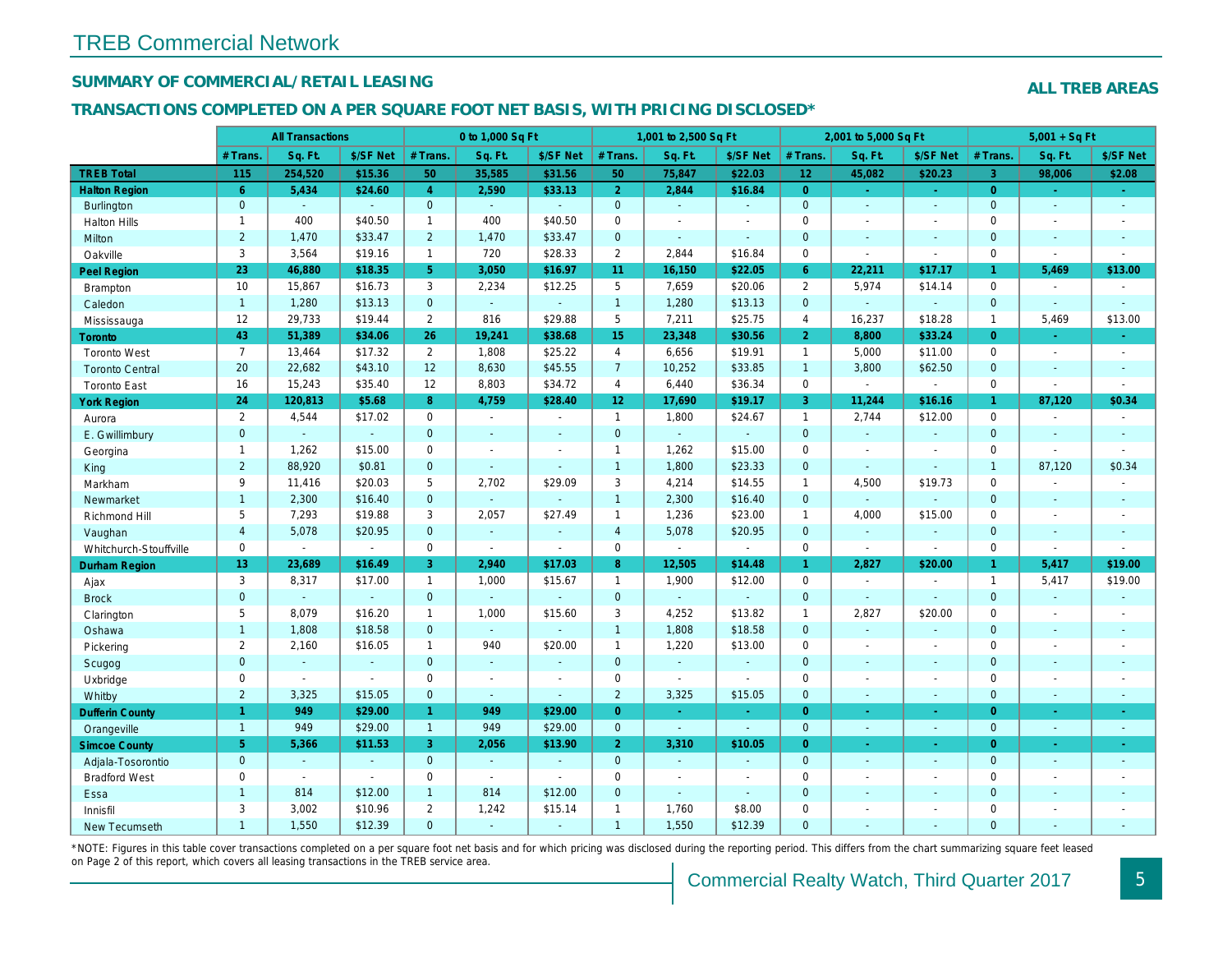#### SUMMARY OF COMMERCIAL/RETAIL LEASING

## TRANSACTIONS COMPLETED ON A PER SQUARE FOOT NET BASIS, WITH PRICING DISCLOSED\*

|                              | <b>All Transactions</b> |                          |                | 0 to 1,000 Sq Ft |                |                          | 1,001 to 2,500 Sq Ft |                |                          | 2,001 to 5,000 Sq Ft |                          |                          |
|------------------------------|-------------------------|--------------------------|----------------|------------------|----------------|--------------------------|----------------------|----------------|--------------------------|----------------------|--------------------------|--------------------------|
|                              | # Trans.                | Sq. Ft.                  | \$/SF Net      | # Trans.         | Sq. Ft.        | \$/SF Net                | # Trans.             | Sq. Ft.        | \$/SF Net                | # Trans.             | Sq. Ft.                  | \$/SF Ne                 |
| <b>TREB Total</b>            | 115                     | 254,520                  | \$15.36        | 50               | 35,585         | \$31.56                  | 50                   | 75,847         | \$22.03                  | 12 <sub>2</sub>      | 45,082                   | \$20.23                  |
| <b>City of Toronto Total</b> | 43                      | 51,389                   | \$34.06        | 26               | 19,241         | \$38.68                  | 15 <sub>1</sub>      | 23,348         | \$30.56                  | $\overline{2}$       | 8,800                    | \$33.24                  |
| <b>Toronto West</b>          | $\overline{7}$          | 13,464                   | \$17.32        | 2 <sup>1</sup>   | 1,808          | \$25.22                  | $\overline{4}$       | 6,656          | \$19.91                  | $\mathbf{1}$         | 5,000                    | \$11.00                  |
| Toronto W01                  | 0                       | $\sim$                   | $\sim$         | 0                | $\sim$         | $\blacksquare$           | $\mathbf 0$          | $\sim$         | $\blacksquare$           | $\mathbf 0$          | $\sim$                   | $\blacksquare$           |
| Toronto W02                  | $\mathbf{1}$            | 5,000                    | \$11.00        | $\mathbf{0}$     | $\omega$       | $\sim$                   | $\mathbf{0}$         | $\sim$         | $\omega$                 | $\overline{1}$       | 5,000                    | \$11.00                  |
| Toronto W03                  | 0                       | $\blacksquare$           | $\sim$         | $\mathbf 0$      | $\sim$         | $\sim$                   | $\mathbf 0$          | $\sim$         | $\sim$                   | $\mathbf 0$          | $\blacksquare$           |                          |
| Toronto W04                  | $\mathbf{1}$            | 2,016                    | \$20.00        | $\mathbf{0}$     | $\sim$         | $\blacksquare$           | $\mathbf{1}$         | 2,016          | \$20.00                  | $\mathbf 0$          | $\blacksquare$           | $\sim$                   |
| Toronto W05                  | 2                       | 3,008                    | \$20.45        | $\mathbf{1}$     | 908            | \$23.79                  | $\mathbf{1}$         | 2,100          | \$19.00                  | $\mathbf 0$          | $\overline{\phantom{a}}$ | $\blacksquare$           |
| Toronto W06                  | $\overline{2}$          | 2,300                    | \$19.30        | $\mathbf{1}$     | 900            | \$26.67                  | $\mathbf{1}$         | 1,400          | \$14.57                  | $\mathbf 0$          | $\blacksquare$           | $\sim$                   |
| Toronto W07                  | 0                       | $\sim$                   | $\sim$         | 0                | $\bullet$      | $\overline{\phantom{a}}$ | $\mathbf 0$          | $\sim$         | $\sim$                   | 0                    | $\overline{\phantom{a}}$ | $\overline{\phantom{a}}$ |
| Toronto W08                  | $\mathbf{1}$            | 1,140                    | \$28.00        | $\mathbf{0}$     | $\sim$         | $\blacksquare$           | $\mathbf{1}$         | 1,140          | \$28.00                  | $\mathbf{0}$         | $\omega$                 | $\sim$                   |
| Toronto W09                  | 0                       | $\blacksquare$           | $\sim$         | $\mathbf 0$      | $\sim$         | $\blacksquare$           | $\mathbf 0$          | $\sim$         | $\sim$                   | $\mathbf 0$          | $\blacksquare$           | $\blacksquare$           |
| Toronto W10                  | $\mathbf{0}$            | $\sim$                   | $\sim$         | $\mathbf{0}$     | $\sim$         | $\sim$                   | $\mathbf 0$          | $\blacksquare$ | $\sim$                   | $\mathbf{0}$         | $\sim$                   | $\sim$                   |
| <b>Toronto Central</b>       | 20                      | 22,682                   | \$43.10        | 12               | 8,630          | \$45.55                  | $\mathbf{7}$         | 10,252         | \$33.85                  | $\mathbf{1}$         | 3,800                    | \$62.50                  |
| Toronto C01                  | $\overline{4}$          | 5,930                    | \$60.82        | $2^{\circ}$      | 1,030          | \$74.71                  | $\mathbf{1}$         | 1,100          | \$42.00                  | $\overline{1}$       | 3,800                    | \$62.50                  |
| Toronto C02                  | $\overline{2}$          | 1,795                    | \$39.92        | $\overline{2}$   | 1,795          | \$39.92                  | $\mathbf 0$          | $\bullet$      | $\blacksquare$           | 0                    | $\blacksquare$           | $\overline{\phantom{a}}$ |
| Toronto C03                  | $\mathbf{0}$            | $\omega$                 | $\omega$ .     | $\mathbf{0}$     | $\sim$         | $\omega$                 | $\mathbf 0$          | $\sim$         | $\omega$                 | $\mathbf{0}$         | $\sim$                   | $\sim$                   |
| Toronto C04                  | $\mathbf{1}$            | 750                      | \$45.60        | $\mathbf{1}$     | 750            | \$45.60                  | $\mathbf 0$          | $\blacksquare$ | $\sim$                   | $\mathbf 0$          | $\blacksquare$           | $\blacksquare$           |
| Toronto C06                  | $\mathbf{3}$            | 2,500                    | \$31.56        | $\mathbf{1}$     | 300            | \$23.00                  | $\overline{2}$       | 2,200          | \$32.73                  | $\mathbf{0}$         | $\omega$                 | $\blacksquare$           |
| Toronto C07                  | $\mathbf{1}$            | 594                      | \$50.00        | $\mathbf{1}$     | 594            | \$50.00                  | $\mathbf 0$          | $\sim$         | $\sim$                   | $\mathbf 0$          | $\blacksquare$           | $\blacksquare$           |
| Toronto C08                  | 3                       | 4,250                    | \$30.96        | $\overline{2}$   | 1,750          | \$45.70                  | $\mathbf{1}$         | 2,500          | \$20.64                  | $\mathbf 0$          | $\blacksquare$           | $\blacksquare$           |
| Toronto C09                  | 0                       | $\blacksquare$           | $\sim$         | 0                | $\sim$         | $\blacksquare$           | $\mathbf 0$          | $\blacksquare$ | $\sim$                   | 0                    | $\overline{\phantom{a}}$ | $\blacksquare$           |
| Toronto C10                  | $\overline{2}$          | 3,139                    | \$29.68        | $\mathbf{0}$     | $\sim$         | $\blacksquare$           | $\overline{2}$       | 3,139          | \$29.68                  | $\mathbf{0}$         | $\blacksquare$           | $\blacksquare$           |
| Toronto C11                  | 0                       | $\sim$                   | $\sim$         | $\mathbf 0$      | $\sim$         | $\blacksquare$           | $\mathbf 0$          | $\sim$         | $\omega$                 | $\mathbf 0$          | $\blacksquare$           | $\blacksquare$           |
| Toronto C12                  | $\mathbf{0}$            | $\overline{\phantom{a}}$ |                | $\mathbf 0$      | $\blacksquare$ | $\blacksquare$           | $\mathbf 0$          | $\blacksquare$ | $\sim$                   | $\mathbf 0$          | $\sim$                   |                          |
| Toronto C13                  | 0                       | $\sim$                   | $\sim$         | $\mathbf 0$      | $\sim$         | $\blacksquare$           | $\mathbf 0$          | $\blacksquare$ | $\sim$                   | $\mathbf 0$          | $\blacksquare$           | $\blacksquare$           |
| Toronto C14                  | 4                       | 3,724                    | \$47.73        | 3                | 2,411          | \$38.88                  | $\mathbf{1}$         | 1,313          | \$64.00                  | $\mathbf 0$          | $\blacksquare$           | $\blacksquare$           |
| Toronto C15                  | 0                       | $\sim$                   | $\sim$         | 0                | $\sim$         | $\sim$                   | $\mathbf 0$          | $\sim$         | $\sim$                   | 0                    | $\blacksquare$           | $\sim$                   |
| <b>Toronto East</b>          | 16                      | 15,243                   | \$35.40        | 12               | 8,803          | \$34.72                  | $\overline{4}$       | 6,440          | \$36.34                  | $\overline{0}$       | ÷.                       | $\sim$                   |
| Toronto E01                  | 4                       | 3,230                    | \$38.64        | 3                | 2,090          | \$42.49                  | $\mathbf{1}$         | 1,140          | \$31.58                  | $\mathbf 0$          | $\blacksquare$           | $\sim$                   |
| Toronto E02                  | $\overline{4}$          | 5,009                    | \$51.87        | 3                | 2,609          | \$39.79                  | $\mathbf{1}$         | 2,400          | \$65.00                  | $\mathbf{0}$         | $\blacksquare$           | $\sim$                   |
| Toronto E03                  | 0                       | $\blacksquare$           | $\sim$         | $\mathbf 0$      | $\sim$         | $\mathbf{r}$             | $\mathbf 0$          | $\blacksquare$ | $\sim$                   | $\mathbf 0$          | $\sim$                   | $\blacksquare$           |
| Toronto E04                  | $\mathbf 0$             | $\sim$                   | $\sim$         | $\mathbf 0$      | $\sim$         | $\blacksquare$           | $\mathbf 0$          | $\blacksquare$ | $\blacksquare$           | $\mathbf 0$          | $\overline{\phantom{a}}$ | $\sim$                   |
| Toronto E05                  | $\overline{2}$          | 1,900                    | \$14.00        | $\mathbf{1}$     | 700            | \$14.00                  | $\mathbf{1}$         | 1,200          | \$14.00                  | 0                    | $\overline{\phantom{a}}$ | $\overline{\phantom{a}}$ |
| Toronto E06                  | $\mathbf{1}$            | 400                      | \$27.60        | $\mathbf{1}$     | 400            | \$27.60                  | $\mathbf 0$          | $\omega$       | $\blacksquare$           | $\mathbf{0}$         | $\blacksquare$           | $\blacksquare$           |
| Toronto E07                  | $\overline{2}$          | 1,417                    | \$44.88        | $\overline{2}$   | 1,417          | \$44.88                  | $\mathbf 0$          | $\mathbf{r}$   | $\blacksquare$           | $\mathbf 0$          | ÷.                       | $\blacksquare$           |
| Toronto E08                  | $\overline{2}$          | 2,300                    | \$15.65        | $\mathbf{1}$     | 600            | \$18.00                  | $\mathbf{1}$         | 1,700          | \$14.82                  | $\mathbf 0$          | $\sim$                   | $\blacksquare$           |
| Toronto E09                  | $\mathbf{1}$            | 987                      | \$18.00        | $\mathbf{1}$     | 987            | \$18.00                  | $\mathbf 0$          | $\blacksquare$ | $\overline{\phantom{a}}$ | $\mathbf 0$          | $\blacksquare$           |                          |
| Toronto E10                  | $\mathbf 0$             | $\blacksquare$           | $\sim$         | $\mathbf{0}$     | $\omega$       | $\blacksquare$           | $\mathbf 0$          | $\blacksquare$ | $\blacksquare$           | $\mathbf 0$          | $\blacksquare$           | $\blacksquare$           |
| Toronto E11                  | 0                       | $\blacksquare$           | $\blacksquare$ | $\mathbf 0$      | $\blacksquare$ | $\overline{\phantom{a}}$ | $\mathbf 0$          | $\blacksquare$ | $\overline{\phantom{a}}$ | $\mathbf 0$          | $\blacksquare$           |                          |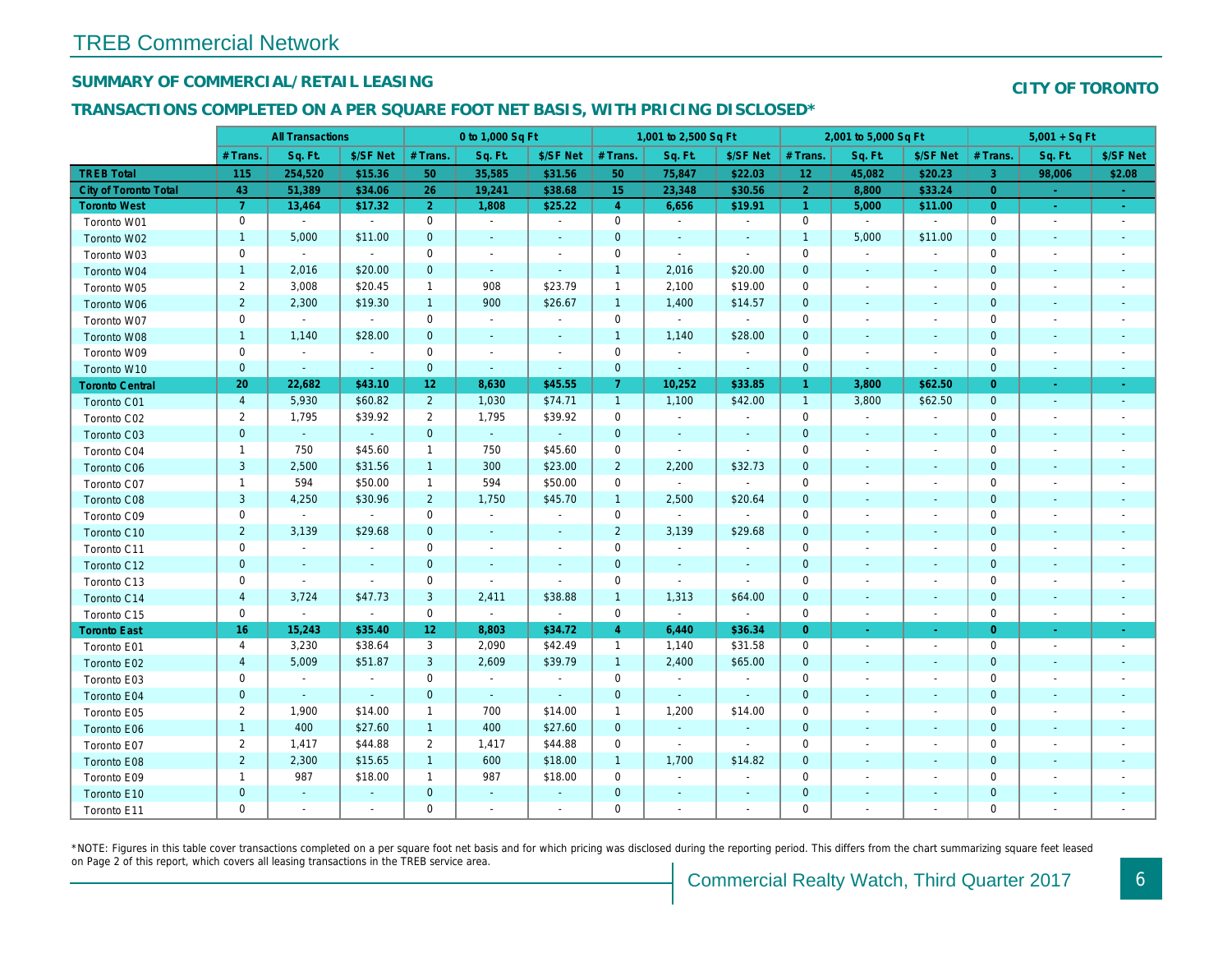#### SUMMARY OF OFFICE LEASING

#### TRANSACTIONS COMPLETED ON A PER SQUARE FOOT NET BASIS, WITH PRICING DISCLOSED\*

|                        |                | <b>All Transactions</b> |                |                      | 0 to 1,000 Sq Ft |                |                     | 1,001 to 2,500 Sq Ft |                       |                | 2,001 to 5,000 Sq Ft |                          |
|------------------------|----------------|-------------------------|----------------|----------------------|------------------|----------------|---------------------|----------------------|-----------------------|----------------|----------------------|--------------------------|
|                        | # Trans.       | Sq. Ft.                 | \$/SF Net      | # Trans.             | Sq. Ft.          | \$/SF Net      | # Trans.            | Sq. Ft.              | \$/SF Net             | # Trans.       | Sq. Ft.              | \$/SF Ne                 |
| <b>TREB Total</b>      | 141            | 238,068                 | \$14.05        | 49                   | 29.947           | \$22.82        | 68                  | 103,357              | \$13.70               | 19             | 63,244               | \$12.69                  |
| <b>Halton Region</b>   | $\overline{4}$ | 9,581                   | \$15.27        | $\blacktriangleleft$ | 906              | \$12.00        | 2 <sup>1</sup>      | 3,861                | \$11.40               | $\vert$ 1      | 4,814                | \$19.00                  |
| <b>Burlington</b>      | $\mathbf{1}$   | 906                     | \$12.00        | $\mathbf{1}$         | 906              | \$12.00        | $\mathbf{0}$        | $\omega$             | $\blacksquare$        | $\mathbf{0}$   | $\omega$             | $\blacksquare$           |
| <b>Halton Hills</b>    | $\mathbf 0$    | $\sim$                  | $\sim$         | $\mathbf 0$          | $\sim$           | $\blacksquare$ | $\mathbf 0$         | $\blacksquare$       | ÷.                    | $\mathbf 0$    | ÷.                   | $\overline{\phantom{a}}$ |
| <b>Milton</b>          | $\mathbf{0}$   | $\sim$                  | $\omega$       | $\overline{0}$       | $\omega$         | $\sim$         | $\mathbf{0}$        | ÷.                   | a.                    | $\mathbf{0}$   | $\mathbf{r}$         | $\sim$                   |
| Oakville               | 3              | 8,675                   | \$15.62        | $\mathbf 0$          | $\mathbf{r}$     | $\sim$         | $\overline{2}$      | 3,861                | \$11.40               | $\overline{1}$ | 4,814                | \$19.00                  |
| <b>Peel Region</b>     | 38             | 66,095                  | \$11.91        | 14                   | 9,963            | \$15.09        | 18                  | 26,127               | \$12.97               | $\overline{4}$ | 12,005               | \$10.57                  |
| <b>Brampton</b>        | 9              | 19,815                  | \$11.44        | 6                    | 4,213            | \$16.03        | $\overline{2}$      | 3,602                | \$12.51               | $\mathbf 0$    | $\blacksquare$       | $\blacksquare$           |
| Caledon                | $\mathbf 0$    | $\omega$                | $\omega$       | $\mathbf{0}$         | $\omega$         | $\omega$       | $\mathbf 0$         | $\omega$             | $\omega$              | $\mathbf{0}$   | $\omega$             | $\blacksquare$           |
| Mississauga            | 29             | 46,280                  | \$12.12        | 8                    | 5,750            | \$14.40        | 16                  | 22,525               | \$13.04               | $\overline{4}$ | 12,005               | \$10.57                  |
| <b>Toronto</b>         | 42             | 74,055                  | \$16.71        | 16                   | 10,133           | \$31.60        | 19                  | 28,599               | \$16.20               | 5 <sup>5</sup> | 17,119               | \$14.40                  |
| <b>Toronto West</b>    | 12             | 34,964                  | \$12.06        | $\mathbf{1}$         | 515              | \$18.64        | 8                   | 12,245               | \$13.71               | $\mathbf{1}$   | 4,000                | \$9.30                   |
| <b>Toronto Central</b> | 20             | 23,359                  | \$23.32        | 12                   | 7,901            | \$32.05        | 6                   | 8,358                | \$23.22               | $\overline{2}$ | 7,100                | \$13.73                  |
| <b>Toronto East</b>    | 10             | 15,732                  | \$17.21        | 3                    | 1,717            | \$33.44        | 5                   | 7,996                | \$12.69               | $\overline{2}$ | 6,019                | \$18.58                  |
| <b>York Region</b>     | 46             | 76,198                  | \$13.17        | 12 <sup>°</sup>      | 6,099            | \$23.58        | 25                  | 38,777               | \$12.81               | 8              | 26,006               | \$11.51                  |
| Aurora                 | $\mathbf{1}$   | 1,450                   | \$14.95        | $\mathbf 0$          | $\sim$           | $\blacksquare$ | $\mathbf{1}$        | 1,450                | \$14.95               | $\mathbf 0$    | $\mathbf{r}$         | $\blacksquare$           |
| E. Gwillimbury         | $\mathbf{0}$   | $\omega$                | $\sim$         | $\mathbf{0}$         | $\sim$           | $\sim$         | $\mathbf{0}$        | $\blacksquare$       | $\omega$              | $\mathbf{0}$   | $\sim$               | $\blacksquare$           |
| Georgina               | $\mathbf 0$    | $\sim$                  | $\sim$         | $\mathbf 0$          | $\sim$           | $\blacksquare$ | $\mathbf 0$         | $\omega$             | $\blacksquare$        | $\mathbf 0$    | $\blacksquare$       | $\overline{\phantom{a}}$ |
| King                   | $\mathbf{0}$   | $\sim$                  | $\omega$       | $\mathbf{0}$         | $\sim$           | $\blacksquare$ | $\mathbf{0}$        | $\omega$             | $\omega$              | $\mathbf{0}$   | $\Delta$             | $\sim$                   |
| Markham                | 15             | 30,193                  | \$12.20        | $\overline{2}$       | 656              | \$23.78        | 9                   | 13,941               | \$13.14               | 3              | 10,280               | \$10.28                  |
| Newmarket              | 3              | 6,679                   | \$8.71         | $\mathbf{0}$         | ä,               | $\blacksquare$ | $\overline{2}$      | 3,444                | \$8.44                | $\mathbf{1}$   | 3,235                | \$9.00                   |
| Richmond Hill          | 12             | 17,320                  | \$12.87        | 5                    | 2,522            | \$17.52        | 5                   | 8,369                | \$13.15               | $\overline{2}$ | 6,429                | \$10.68                  |
| Vaughan                | 15             | 20,556                  | \$16.19        | 5                    | 2,921            | \$28.76        | 8                   | 11,573               | \$13.21               | $\overline{2}$ | 6,062                | \$15.82                  |
| Whitchurch-Stouffville | $\mathbf 0$    | $\blacksquare$          | $\sim$         | $\mathbf 0$          | $\blacksquare$   | $\blacksquare$ | $\mathbf 0$         | $\blacksquare$       | $\blacksquare$        | $\mathbf 0$    | $\blacksquare$       | $\blacksquare$           |
| Durham Region          | 9 <sup>°</sup> | 11,028                  | \$13.32        | $\overline{4}$       | 1,735            | \$20.74        | $\overline{4}$      | 5,993                | \$12.18               | $\mathbf{1}$   | 3,300                | \$11.50                  |
| Ajax                   | $\mathbf{1}$   | 1,070                   | \$9.50         | $\mathbf 0$          | $\sim$           | $\blacksquare$ | $\mathbf{1}$        | 1,070                | \$9.50                | $\Omega$       | $\blacksquare$       | $\blacksquare$           |
| <b>Brock</b>           | $\mathbf 0$    | $\omega$                | $\omega$       | $\mathbf{0}$         | $\omega$         | $\blacksquare$ | $\mathbf{0}$        | $\omega$             | $\omega$              | $\mathbf{0}$   | $\omega$             | $\blacksquare$           |
| Clarington             | 0              | $\blacksquare$          | $\sim$         | $\mathbf 0$          | $\blacksquare$   | $\blacksquare$ | $\mathbf 0$         | $\blacksquare$       | $\tilde{\phantom{a}}$ | $\mathbf 0$    | $\blacksquare$       | $\blacksquare$           |
| Oshawa                 | $\overline{4}$ | 3,743                   | \$16.97        | 2                    | 220              | \$47.73        | $\overline{2}$      | 3,523                | \$15.05               | $\mathbf{0}$   | $\blacksquare$       | $\blacksquare$           |
| Pickering              | 2              | 2,247                   | \$12.37        | $\mathbf{1}$         | 847              | \$21.25        | $\mathbf{1}$        | 1,400                | \$7.00                | $\mathbf 0$    | $\blacksquare$       | $\blacksquare$           |
| Scugog                 | $\mathbf{0}$   | $\blacksquare$          | $\sim$         | $\mathbf{0}$         | $\omega$         | $\blacksquare$ | $\mathbf 0$         | $\blacksquare$       | $\blacksquare$        | $\mathbf{0}$   | $\blacksquare$       | $\blacksquare$           |
| Uxbridge               | 0              | $\sim$                  | $\sim$         | $\mathbf 0$          | $\mathbf{r}$     | $\sim$         | $\mathbf 0$         | $\blacksquare$       | $\blacksquare$        | $\mathbf{0}$   | $\mathbf{r}$         | $\blacksquare$           |
| Whitby                 | $\overline{2}$ | 3,968                   | \$11.45        | $\mathbf{1}$         | 668              | \$11.20        | $\mathbf{0}$        | $\blacksquare$       | $\sim$                | $\mathbf{1}$   | 3,300                | \$11.50                  |
| <b>Dufferin County</b> | $\mathbf{1}$   | 948                     | \$16.00        | $\mathbf{1}$         | 948              | \$16.00        | $\overline{0}$      | ÷.                   | ÷.                    | $\overline{0}$ | ÷.                   | <b>A</b>                 |
| Orangeville            | $\mathbf{1}$   | 948                     | \$16.00        | $\overline{1}$       | 948              | \$16.00        | $\mathbf{0}$        | $\omega$             | $\blacksquare$        | $\overline{0}$ | $\omega$             | $\bullet$ .              |
| <b>Simcoe County</b>   | $\mathbf{1}$   | 163                     | \$43.07        | $\blacktriangleleft$ | 163              | \$43.07        | $\overline{0}$      | $\omega$             | $\omega$              | $\overline{0}$ | $\omega$             | $\sim$                   |
| Adjala-Tosorontio      | $\mathbf{0}$   | $\omega$                | $\sim$         | $\mathbf{0}$         | $\sim$           | $\mathbf{r}$   | $\mathbf{0}$        | $\Delta$             | $\Delta$              | $\overline{0}$ | $\Delta$             | $\sim$                   |
| <b>Bradford West</b>   | $\mathbf 0$    | $\blacksquare$          | $\blacksquare$ | $\pmb{0}$            | $\blacksquare$   | $\sim$         | $\mathsf{O}\xspace$ | $\blacksquare$       | $\omega$              | $\mathbf 0$    | $\blacksquare$       | $\omega$                 |
| Essa                   | $\mathbf{0}$   | $\sim$                  |                | $\overline{0}$       | $\blacksquare$   | $\blacksquare$ | $\mathbf 0$         | ä,                   | $\omega$              | $\mathbf{0}$   | $\blacksquare$       | $\overline{\phantom{a}}$ |
| Innisfil               | $\mathbf 0$    | $\sim$                  | $\sim$         | $\mathbf 0$          | $\sim$           | $\sim$         | $\mathbf 0$         | ä,                   | $\blacksquare$        | $\mathbf 0$    | $\blacksquare$       | $\blacksquare$           |
| <b>New Tecumseth</b>   | $\overline{1}$ | 163                     | \$43.07        | $\mathbf{1}$         | 163              | \$43.07        | $\mathbf{0}$        |                      |                       | $\Omega$       |                      |                          |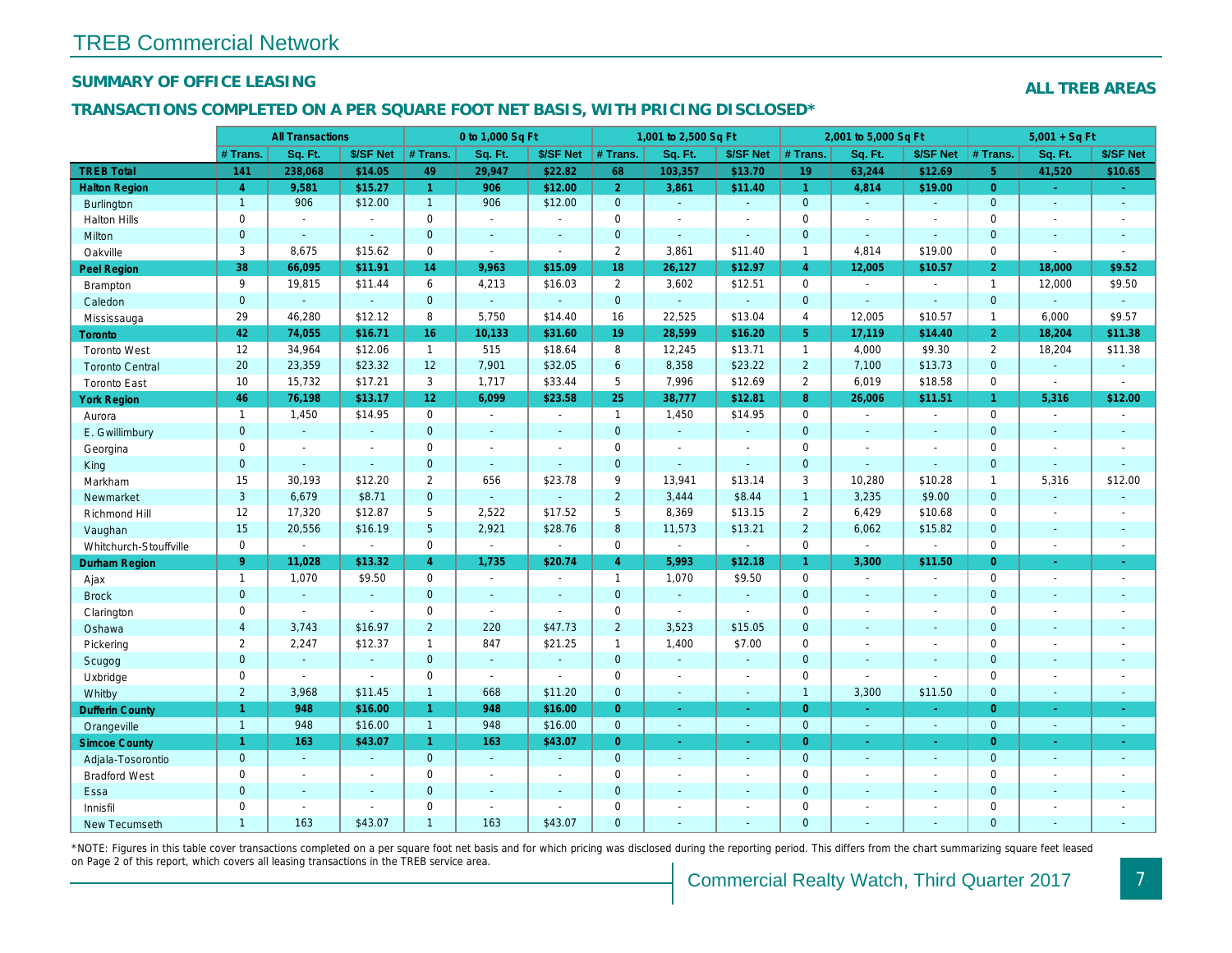#### SUMMARY OF OFFICE LEASING

#### TRANSACTIONS COMPLETED ON A PER SQUARE FOOT NET BASIS, WITH PRICING DISCLOSED\*

|                              | <b>All Transactions</b> |                |                | 0 to 1,000 Sq Ft |                          |                          | 1,001 to 2,500 Sq Ft |                          |                | 2,001 to 5,000 Sq Ft |                          |                          |
|------------------------------|-------------------------|----------------|----------------|------------------|--------------------------|--------------------------|----------------------|--------------------------|----------------|----------------------|--------------------------|--------------------------|
|                              | # Trans.                | Sq. Ft.        | \$/SF net      | # Trans.         | Sq. Ft.                  | \$/SF net                | # Trans.             | Sq. Ft.                  | \$/SF net      | # Trans.             | Sq. Ft.                  | \$/SF ne                 |
| <b>TREB Total</b>            | 141                     | 238,068        | \$14.05        | 49               | 29,947                   | \$22.82                  | 68                   | 103,357                  | \$13.70        | 19                   | 63,244                   | \$12.69                  |
| <b>City of Toronto Total</b> | 42                      | 74,055         | \$16.71        | 16               | 10,133                   | \$31.60                  | 19                   | 28,599                   | \$16.20        | 5 <sup>5</sup>       | 17,119                   | \$14.40                  |
| <b>Toronto West</b>          | 12                      | 34,964         | \$12.06        | $\overline{1}$   | 515                      | \$18.64                  | 8                    | 12,245                   | \$13.71        | $\overline{1}$       | 4,000                    | \$9.30                   |
| Toronto W01                  | $\mathbf 0$             | $\sim$         | $\sim$         | $\mathbf 0$      | $\blacksquare$           | $\blacksquare$           | $\mathbf 0$          | $\blacksquare$           | $\blacksquare$ | $\mathbf 0$          | $\sim$                   | $\sim$                   |
| Toronto W02                  | $\mathbf{1}$            | 1,300          | \$22.15        | $\mathbf 0$      | $\blacksquare$           | $\blacksquare$           | $\mathbf{1}$         | 1,300                    | \$22.15        | $\mathbf 0$          | $\sim$                   | $\sim$                   |
| Toronto W03                  | $\mathbf 0$             | $\sim$         | $\blacksquare$ | $\mathbf 0$      | $\blacksquare$           | $\blacksquare$           | $\mathbf 0$          | $\blacksquare$           | $\blacksquare$ | 0                    | $\overline{\phantom{a}}$ | $\overline{\phantom{a}}$ |
| Toronto W04                  | $\mathsf 3$             | 4,465          | \$18.99        | $\mathbf 0$      | $\sim$                   | $\blacksquare$           | 3                    | 4,465                    | \$18.99        | $\mathbf 0$          | $\blacksquare$           | $\bullet$                |
| Toronto W05                  | 4                       | 12,437         | \$11.75        | $\mathbf{1}$     | 515                      | \$18.64                  | $\mathbf{1}$         | 1,650                    | \$7.00         | $\overline{1}$       | 4,000                    | \$9.30                   |
| Toronto W06                  | $\mathbf 0$             | $\sim$         | $\blacksquare$ | $\mathbf 0$      | $\omega$                 | $\blacksquare$           | $\mathbf 0$          | $\sim$                   | $\sim$         | $\mathbf 0$          | $\blacksquare$           | $\sim$                   |
| Toronto W07                  | 0                       | $\sim$         | $\sim$         | $\mathbf 0$      | $\blacksquare$           | $\blacksquare$           | $\mathbf 0$          | $\blacksquare$           | $\blacksquare$ | $\mathbf 0$          | $\overline{\phantom{a}}$ | $\overline{\phantom{a}}$ |
| Toronto W08                  | $\pmb{0}$               | $\blacksquare$ | $\sim$         | $\mathbf 0$      | $\blacksquare$           | $\blacksquare$           | $\mathbf 0$          | $\sim$                   | $\blacksquare$ | $\mathbf 0$          | $\blacksquare$           | $\overline{\phantom{a}}$ |
| Toronto W09                  | 0                       | $\blacksquare$ | $\sim$         | $\mathsf 0$      | $\blacksquare$           | $\blacksquare$           | $\mathbf 0$          | $\sim$                   | $\blacksquare$ | 0                    |                          | $\overline{\phantom{a}}$ |
| Toronto W10                  | $\overline{4}$          | 16,762         | \$9.66         | $\mathbf{0}$     | $\blacksquare$           | $\blacksquare$           | 3                    | 4,830                    | \$8.84         | $\mathbf 0$          |                          | $\blacksquare$           |
| <b>Toronto Central</b>       | 20                      | 23,359         | \$23.32        | 12 <sub>2</sub>  | 7,901                    | \$32.05                  | $6^{\circ}$          | 8,358                    | \$23.22        | $\overline{2}$       | 7,100                    | \$13.73                  |
| Toronto C01                  | $\overline{4}$          | 4,735          | \$24.93        | $\mathbf{1}$     | 700                      | \$34.29                  | 3                    | 4,035                    | \$23.30        | $\mathbf{0}$         | $\blacksquare$           | $\sim$                   |
| Toronto C02                  | $\overline{a}$          | 6,507          | \$28.91        | $\mathbf{1}$     | 675                      | \$55.11                  | $\overline{2}$       | 3,132                    | \$26.63        | $\overline{1}$       | 2,700                    | \$25.00                  |
| Toronto C03                  | $\overline{c}$          | 1,545          | \$23.56        | $\overline{2}$   | 1,545                    | \$23.56                  | 0                    | $\blacksquare$           | $\blacksquare$ | $\mathbf 0$          | $\blacksquare$           |                          |
| Toronto C04                  | $\mathbf{1}$            | 555            | \$24.86        | $\mathbf{1}$     | 555                      | \$24.86                  | 0                    | $\overline{\phantom{a}}$ | $\blacksquare$ | 0                    | $\overline{\phantom{a}}$ | $\overline{\phantom{a}}$ |
| <b>Toronto C06</b>           | $\pmb{0}$               | $\omega$       | $\omega$       | $\mathbf{0}$     | $\omega$                 | $\omega$                 | $\mathbf 0$          | $\blacksquare$           | $\blacksquare$ | $\mathbf 0$          | $\blacksquare$           | $\blacksquare$           |
| Toronto C07                  | $\overline{2}$          | 5,004          | \$10.79        | $\mathbf{1}$     | 604                      | \$39.74                  | $\mathsf{O}\xspace$  | $\blacksquare$           | $\blacksquare$ | $\overline{1}$       | 4,400                    | \$6.82                   |
| Toronto C08                  | $\mathbf 0$             | $\sim$         | $\sim$         | $\mathbf{0}$     | $\sim$                   | $\blacksquare$           | $\mathbf 0$          | $\blacksquare$           | $\blacksquare$ | $\mathbf 0$          | $\blacksquare$           | $\blacksquare$           |
| Toronto C09                  | $\mathbf 0$             | $\blacksquare$ | $\sim$         | $\mathbf 0$      | $\overline{a}$           | $\blacksquare$           | $\mathbf 0$          | $\blacksquare$           | $\blacksquare$ | $\mathbf 0$          | $\overline{\phantom{a}}$ | $\overline{\phantom{a}}$ |
| Toronto C10                  | $\mathbf 0$             | $\sim$         | $\omega$       | $\mathbf{0}$     | $\omega$                 | $\blacksquare$           | $\mathbf 0$          | $\blacksquare$           | $\blacksquare$ | $\mathbf 0$          | $\blacksquare$           | $\sim$                   |
| Toronto C11                  | $\mathbf{1}$            | 1,000          | \$18.50        | $\mathbf{1}$     | 1,000                    | \$18.50                  | $\mathbf 0$          | $\blacksquare$           | $\blacksquare$ | $\mathbf 0$          |                          | $\overline{\phantom{a}}$ |
| Toronto C12                  | $\mathbf 0$             | $\bullet$      | $\blacksquare$ | $\mathbf{0}$     | $\blacksquare$           | $\blacksquare$           | $\mathbf 0$          | $\blacksquare$           | $\blacksquare$ | $\mathbf 0$          | $\blacksquare$           | $\blacksquare$           |
| Toronto C13                  | $\mathbf 0$             | $\blacksquare$ | $\blacksquare$ | $\mathbf 0$      | $\blacksquare$           | $\blacksquare$           | $\mathbf 0$          | $\blacksquare$           | $\blacksquare$ | $\mathbf 0$          |                          |                          |
| Toronto C14                  | 6                       | 4,013          | \$28.90        | $5\phantom{.0}$  | 2,822                    | \$35.18                  | $\mathbf{1}$         | 1,191                    | \$14.00        | $\pmb{0}$            | $\blacksquare$           | $\blacksquare$           |
| Toronto C15                  | $\mathbf 0$             | $\blacksquare$ | $\blacksquare$ | $\mathbf 0$      | $\omega$                 | $\blacksquare$           | $\mathbf 0$          | $\blacksquare$           | $\blacksquare$ | $\mathbf 0$          | $\blacksquare$           | $\blacksquare$           |
| <b>Toronto East</b>          | 10 <sup>1</sup>         | 15,732         | \$17.21        | 3                | 1,717                    | \$33.44                  | 5 <sub>5</sub>       | 7,996                    | \$12.69        | $\overline{2}$       | 6,019                    | \$18.58                  |
| Toronto E01                  | $\mathbf{1}$            | 3,051          | \$24.00        | $\mathbf 0$      | $\sim$                   | $\overline{\phantom{a}}$ | $\mathbf 0$          | $\sim$                   | $\sim$         | $\overline{1}$       | 3,051                    | \$24.00                  |
| Toronto E02                  | $\overline{2}$          | 1,719          | \$39.09        | $\mathbf{1}$     | 459                      | \$91.50                  | $\mathbf{1}$         | 1,260                    | \$20.00        | $\mathbf{0}$         | $\blacksquare$           | $\sim$                   |
| Toronto E03                  | $\mathsf 0$             | $\blacksquare$ | $\blacksquare$ | $\mathbf 0$      | $\blacksquare$           | $\blacksquare$           | $\mathsf{O}\xspace$  | $\blacksquare$           | $\blacksquare$ | $\mathbf 0$          | $\sim$                   | $\overline{\phantom{a}}$ |
| Toronto E04                  | $\mathbf 0$             | $\blacksquare$ | $\blacksquare$ | $\mathbf 0$      | $\blacksquare$           | $\blacksquare$           | $\mathbf 0$          | $\omega$                 | $\blacksquare$ | $\mathbf 0$          | $\blacksquare$           | $\sim$                   |
| Toronto E05                  | 1                       | 1,724          | \$14.00        | $\mathbf 0$      | $\overline{\phantom{a}}$ | $\blacksquare$           | $\overline{1}$       | 1,724                    | \$14.00        | $\mathbf 0$          | $\sim$                   | $\overline{\phantom{a}}$ |
| Toronto E06                  | $\pmb{0}$               | $\omega$       | $\omega$       | $\mathbf{0}$     | $\omega$                 | $\blacksquare$           | $\mathbf 0$          | $\omega$                 | $\omega$       | $\mathbf 0$          | $\blacksquare$           | $\overline{\phantom{a}}$ |
| Toronto E07                  | $\overline{2}$          | 2,269          | \$10.22        | $\mathbf{1}$     | 269                      | \$26.77                  | $\mathbf{1}$         | 2,000                    | \$8.00         | $\mathbf 0$          | $\overline{\phantom{a}}$ | $\overline{\phantom{a}}$ |
| Toronto E08                  | $\pmb{0}$               | $\bullet$      | $\omega$       | $\mathbf 0$      | $\blacksquare$           | $\blacksquare$           | $\mathbf 0$          | $\bullet$                | $\blacksquare$ | $\mathbf 0$          | $\blacksquare$           | $\blacksquare$           |
| Toronto E09                  | $\overline{\mathbf{c}}$ | 4,097          | \$12.72        | 0                | $\blacksquare$           | $\overline{\phantom{a}}$ | $\mathbf{1}$         | 1,129                    | \$12.00        | $\overline{1}$       | 2,968                    | \$13.00                  |
| Toronto E10                  | $\pmb{0}$               | $\omega$       | $\omega$       | $\mathbf 0$      | $\sim$                   | $\blacksquare$           | $\mathbf 0$          | $\omega$                 | $\sim$         | $\mathbf 0$          | $\blacksquare$           | $\sim$                   |
| Toronto E11                  | $\overline{2}$          | 2,872          | \$10.73        | $\mathbf{1}$     | 989                      | \$8.30                   | $\overline{1}$       | 1,883                    | \$12.00        | $\mathbf 0$          |                          |                          |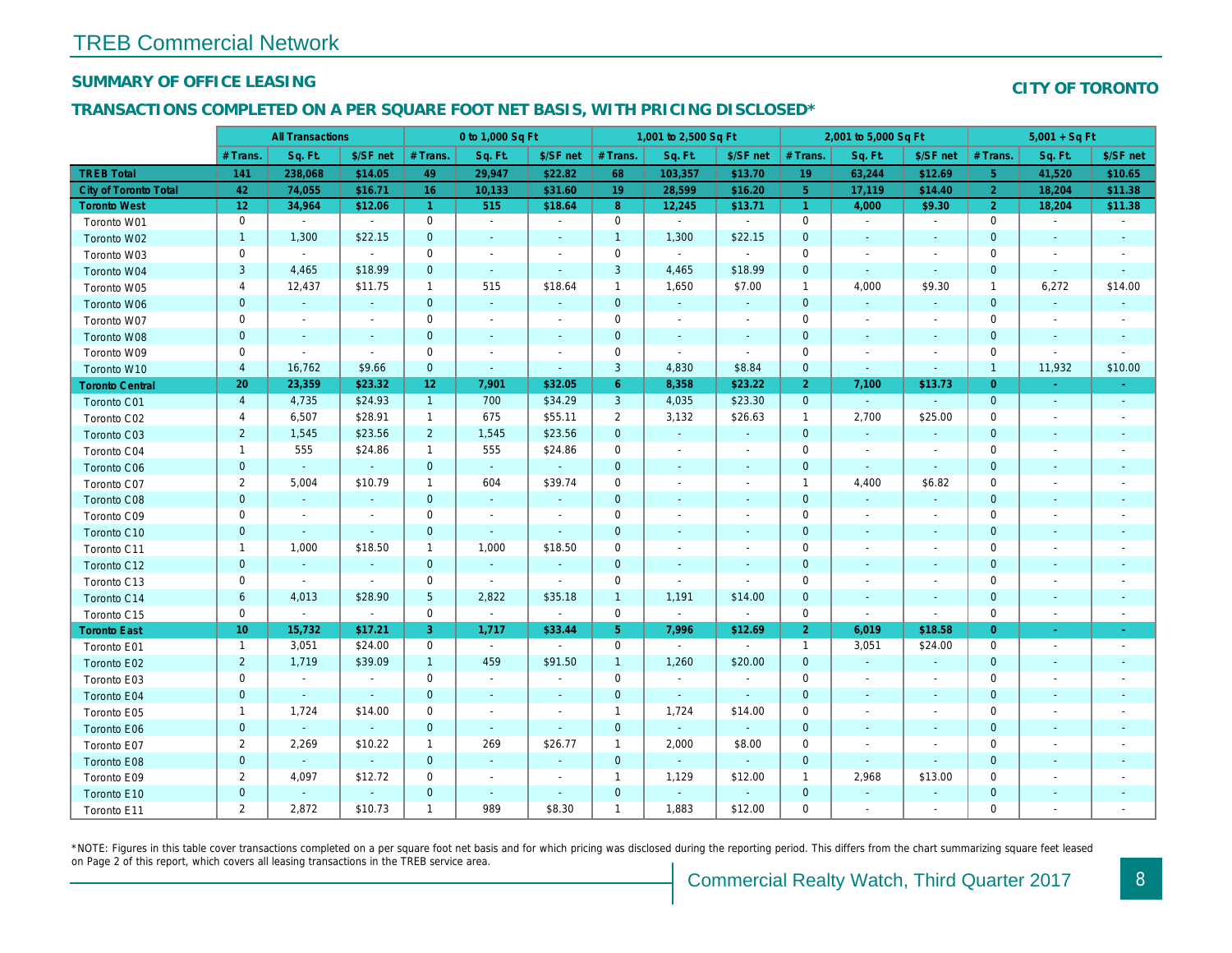#### SUMMARY OF INDUSTRIAL SALES

#### TRANSACTIONS COMPLETED WITH PRICING DISCLOSED

|                        |                       | <b>All Transactions</b> |                |                       | 0 to 5,000 Sq Ft |                |                      | 5,001 to 15,000 Sq Ft    |                          |                      | 15,001 to 50,000 Sq Ft |                          |
|------------------------|-----------------------|-------------------------|----------------|-----------------------|------------------|----------------|----------------------|--------------------------|--------------------------|----------------------|------------------------|--------------------------|
|                        | # Trans.              | Sq. Ft.                 | \$/SF Net      | # Trans.              | Sq. Ft.          | \$/SF Net      | # Trans.             | Sq. Ft.                  | \$/SF Net                | # Trans.             | Sq. Ft.                | \$/SF Ne                 |
| <b>TREB Total</b>      | 56                    | 479,427                 | \$153.96       | 37                    | 89,611           | \$219.64       | 11                   | 108,854                  | \$241.49                 | $\overline{7}$       | 194,785                | \$115.72                 |
| <b>Halton Region</b>   | $6^{\circ}$           | 59,615                  | \$152.89       | $\overline{4}$        | 14,325           | \$172.03       | $\blacktriangleleft$ | 11,400                   | \$258.77                 | $\blacktriangleleft$ | 33,890                 | \$109.18                 |
| <b>Burlington</b>      | $\overline{2}$        | 6,930                   | \$168.83       | $\overline{2}$        | 6,930            | \$168.83       | $\mathbf{0}$         | $\blacksquare$           | $\omega$                 | $\mathbf{0}$         | $\omega$               | $\blacksquare$           |
| <b>Halton Hills</b>    | 0                     | $\blacksquare$          | $\blacksquare$ | $\Omega$              | $\sim$           |                | $\mathbf 0$          | $\blacksquare$           | $\blacksquare$           | $\Omega$             | $\overline{a}$         | $\blacksquare$           |
| Milton                 | $\mathbf{1}$          | 33,890                  | \$109.18       | $\mathbf{0}$          | $\omega$         | $\blacksquare$ | $\mathbf{0}$         | ä,                       | $\blacksquare$           | $\mathbf{1}$         | 33,890                 | \$109.18                 |
| Oakville               | 3                     | 18,795                  | \$225.82       | $\overline{2}$        | 7,395            | \$175.03       | $\mathbf{1}$         | 11,400                   | \$258.77                 | $\mathbf 0$          | $\sim$                 | $\blacksquare$           |
| Peel Region            | 18                    | 161,829                 | \$166.85       | 10 <sup>10</sup>      | 17,743           | \$204.56       | 5 <sup>5</sup>       | 48,845                   | \$208.26                 | $\mathbf{3}$         | 95,241                 | \$138.60                 |
| <b>Brampton</b>        | 6                     | 47,784                  | \$196.56       | $\overline{4}$        | 6,208            | \$224.31       | $\mathbf{1}$         | 11,376                   | \$254.92                 | $\overline{1}$       | 30,200                 | \$168.8                  |
| Caledon                | $\mathbf{1}$          | 22,150                  | \$121.90       | $\mathbf 0$           | $\omega$         | $\mathbf{r}$   | $\mathbf{0}$         | $\blacksquare$           | $\omega$                 | $\overline{1}$       | 22,150                 | \$121.90                 |
| Mississauga            | 11                    | 91,895                  | \$162.24       | 6                     | 11,535           | \$193.93       | $\overline{4}$       | 37,469                   | \$194.09                 | $\mathbf{1}$         | 42,891                 | \$125.90                 |
| Toronto                | 11                    | 69,407                  | \$257.61       | $7^{\circ}$           | 20,684           | \$296.61       | 3                    | 31,059                   | \$278.34                 | $\blacktriangleleft$ | 17,664                 | \$175.50                 |
| <b>Toronto West</b>    | $\overline{7}$        | 37,088                  | \$241.59       | 6                     | 19,424           | \$301.69       | $\mathsf{O}$         | $\blacksquare$           | $\blacksquare$           | $\mathbf{1}$         | 17,664                 | \$175.50                 |
| <b>Toronto Central</b> | $\mathbf{1}$          | 10,909                  | \$293.34       | $\overline{0}$        | $\omega$         | $\blacksquare$ | $\mathbf{1}$         | 10,909                   | \$293.34                 | $\mathbf{0}$         | $\Delta$               | $\blacksquare$           |
| <b>Toronto East</b>    | 3                     | 21,410                  | \$267.16       | $\mathbf{1}$          | 1,260            | \$218.25       | $\overline{2}$       | 20,150                   | \$270.22                 | $\mathbf 0$          | $\blacksquare$         | $\blacksquare$           |
| <b>York Region</b>     | 13                    | 46,045                  | \$230.67       | 11                    | 28,495           | \$214.11       | 2 <sup>1</sup>       | 17,550                   | \$257.55                 | $\overline{0}$       | ÷.                     | $\omega$                 |
| Aurora                 | $\overline{1}$        | 4,251                   | \$152.91       | $\mathbf{1}$          | 4,251            | \$152.91       | $\mathbf 0$          | $\omega$ .               | $\sim$                   | $\Omega$             | $\blacksquare$         | $\sim$                   |
| E. Gwillimbury         | $\mathbf{0}$          | $\omega$                | $\sim$         | $\mathbf 0$           | $\omega$         | $\blacksquare$ | $\mathbf{0}$         | $\blacksquare$           | $\overline{\phantom{a}}$ | $\mathbf{0}$         | $\blacksquare$         | $\blacksquare$           |
| Georgina               | $\mathbf 0$           | $\blacksquare$          | $\blacksquare$ | $\mathbf 0$           | $\blacksquare$   | $\blacksquare$ | $\mathbf 0$          | $\blacksquare$           | $\blacksquare$           | $\mathbf 0$          | $\blacksquare$         | $\blacksquare$           |
| King                   | $\overline{0}$        | $\sim$                  | $\sim$         | $\mathbf{0}$          | $\mathbf{r}$     | $\blacksquare$ | $\mathbf{0}$         | $\blacksquare$           | $\sim$                   | $\mathbf{0}$         | $\omega$               | $\blacksquare$           |
| Markham                | $\overline{2}$        | 3,976                   | \$225.40       | $\mathbf{2}$          | 3,976            | \$225.40       | $\mathbf 0$          | $\overline{\phantom{a}}$ | $\blacksquare$           | $\mathbf 0$          | $\blacksquare$         | $\blacksquare$           |
| Newmarket              | $\mathbf{1}$          | 4,000                   | \$175.00       | $\mathbf{1}$          | 4,000            | \$175.00       | $\mathbf{0}$         | ÷,                       | $\sim$                   | $\mathbf{0}$         | $\sim$                 | $\sim$                   |
| Richmond Hill          | $\overline{4}$        | 13,892                  | \$251.94       | 3                     | 8,842            | \$246.55       | $\mathbf{1}$         | 5,050                    | \$261.39                 | $\mathbf 0$          | $\blacksquare$         | $\blacksquare$           |
| Vaughan                | 3                     | 17,408                  | \$244.71       | $\overline{2}$        | 4,908            | \$215.95       | $\mathbf{1}$         | 12,500                   | \$256.00                 | $\mathbf{0}$         | $\omega$               | $\sim$                   |
| Whitchurch-Stouffville | $\mathbf{2}^{\prime}$ | 2,518                   | \$244.24       | $\mathbf{2}^{\prime}$ | 2,518            | \$244.24       | $\mathsf{O}$         | $\blacksquare$           | $\blacksquare$           | $\mathbf 0$          | ÷,                     | $\blacksquare$           |
| Durham Region          | 6                     | 29,004                  | \$119.94       | 5 <sup>1</sup>        | 8,364            | \$161.70       | $\overline{0}$       | $\omega_{\rm c}$         | ÷.                       | $\mathbf{1}$         | 20,640                 | \$103.02                 |
| Ajax                   | $\overline{2}$        | 2,798                   | \$166.19       | $\mathbf{2}^{\prime}$ | 2,798            | \$166.19       | $\mathsf{O}\xspace$  | $\blacksquare$           | $\blacksquare$           | $\mathbf 0$          | $\blacksquare$         | $\blacksquare$           |
| <b>Brock</b>           | $\mathbf{0}$          | $\sim$                  | $\sim$         | $\overline{0}$        | $\omega$         | $\blacksquare$ | $\mathbf{0}$         | $\blacksquare$           | $\blacksquare$           | $\mathbf{0}$         | $\blacksquare$         | $\blacksquare$           |
| Clarington             | $\mathbf{1}$          | 1,430                   | \$131.12       | $\mathbf{1}$          | 1,430            | \$131.12       | $\mathbf 0$          | $\blacksquare$           | $\blacksquare$           | $\mathbf 0$          | $\sim$                 | $\blacksquare$           |
| Oshawa                 | $\mathbf{0}$          |                         |                | $\mathbf{0}$          | $\omega$         |                | $\mathbf{0}$         | ÷,                       | ÷,                       | $\mathbf{0}$         | $\omega$               |                          |
| Pickering              | $\overline{2}$        | 22,676                  | \$109.42       | $\mathbf{1}$          | 2,036            | \$174.36       | $\mathbf 0$          | $\overline{a}$           | $\overline{a}$           | $\mathbf{1}$         | 20,640                 | \$103.02                 |
| Scugog                 | $\mathbf{0}$          | $\blacksquare$          | $\sim$         | $\mathbf{0}$          | $\omega$         | $\blacksquare$ | $\mathbf{0}$         | $\blacksquare$           | $\omega$                 | $\mathbf{0}$         | $\blacksquare$         | $\blacksquare$           |
| Uxbridge               | 0                     | $\blacksquare$          | $\sim$         | 0                     | $\blacksquare$   |                | $\mathsf{O}$         | ÷,                       | $\overline{a}$           | $\mathbf 0$          | ÷,                     | $\overline{\phantom{a}}$ |
| Whitby                 | $\mathbf{1}$          | 2,100                   | \$164.29       | $\mathbf{1}$          | 2,100            | \$164.29       | $\overline{0}$       | $\blacksquare$           | $\sim$                   | $\mathbf{0}$         | $\blacksquare$         | $\blacksquare$           |
| <b>Dufferin County</b> | $\overline{0}$        | $\sim$                  | $\sim$         | $\overline{0}$        | ÷.               | ×.             | $\overline{0}$       | ÷.                       | $\sim$                   | $\overline{0}$       | $\sim$                 | $\sim$                   |
| Orangeville            | $\mathbf 0$           | $\omega$                | $\omega$       | $\mathbf 0$           | $\omega$         | $\omega$       | $\mathbf{0}$         | $\omega$                 | $\omega_{\rm c}$         | $\mathbf{0}$         | $\omega$               | $\omega$                 |
| <b>Simcoe County</b>   | 2 <sup>1</sup>        | 113,527                 | \$50.34        | $\overline{0}$        | $\omega$         | $\omega$       | $\overline{0}$       | ä,                       | $\omega_{\rm c}$         | $\mathbf{1}$         | 27,350                 | \$15.17                  |
| Adjala-Tosorontio      | $\mathbf{0}$          | $\sim$                  | $\sim$         | $\overline{0}$        | $\omega$         | $\blacksquare$ | $\mathbf{0}$         | $\blacksquare$           | $\blacksquare$           | $\mathbf 0$          | $\Delta$               | $\omega$                 |
| <b>Bradford West</b>   | 0                     | $\sim$                  | $\sim$         | 0                     | $\blacksquare$   | $\blacksquare$ | $\mathbf 0$          | $\blacksquare$           | $\blacksquare$           | $\mathbf 0$          | $\overline{a}$         | $\blacksquare$           |
| Essa                   | $\mathbf{0}$          | $\sim$                  | $\sim$         | $\mathbf 0$           | $\blacksquare$   | $\blacksquare$ | $\mathbf 0$          | ä,                       | $\blacksquare$           | $\mathbf{0}$         | $\omega$               | $\blacksquare$           |
| Innisfil               | $\mathbf{1}$          | 27,350                  | \$15.17        | 0                     | $\blacksquare$   | $\blacksquare$ | $\mathbf 0$          | $\blacksquare$           | $\blacksquare$           | $\mathbf{1}$         | 27,350                 | \$15.17                  |
| <b>New Tecumseth</b>   | $\overline{1}$        | 86.177                  | \$61.50        | $\Omega$              |                  |                | $\mathbf{0}$         |                          |                          | $\Omega$             |                        |                          |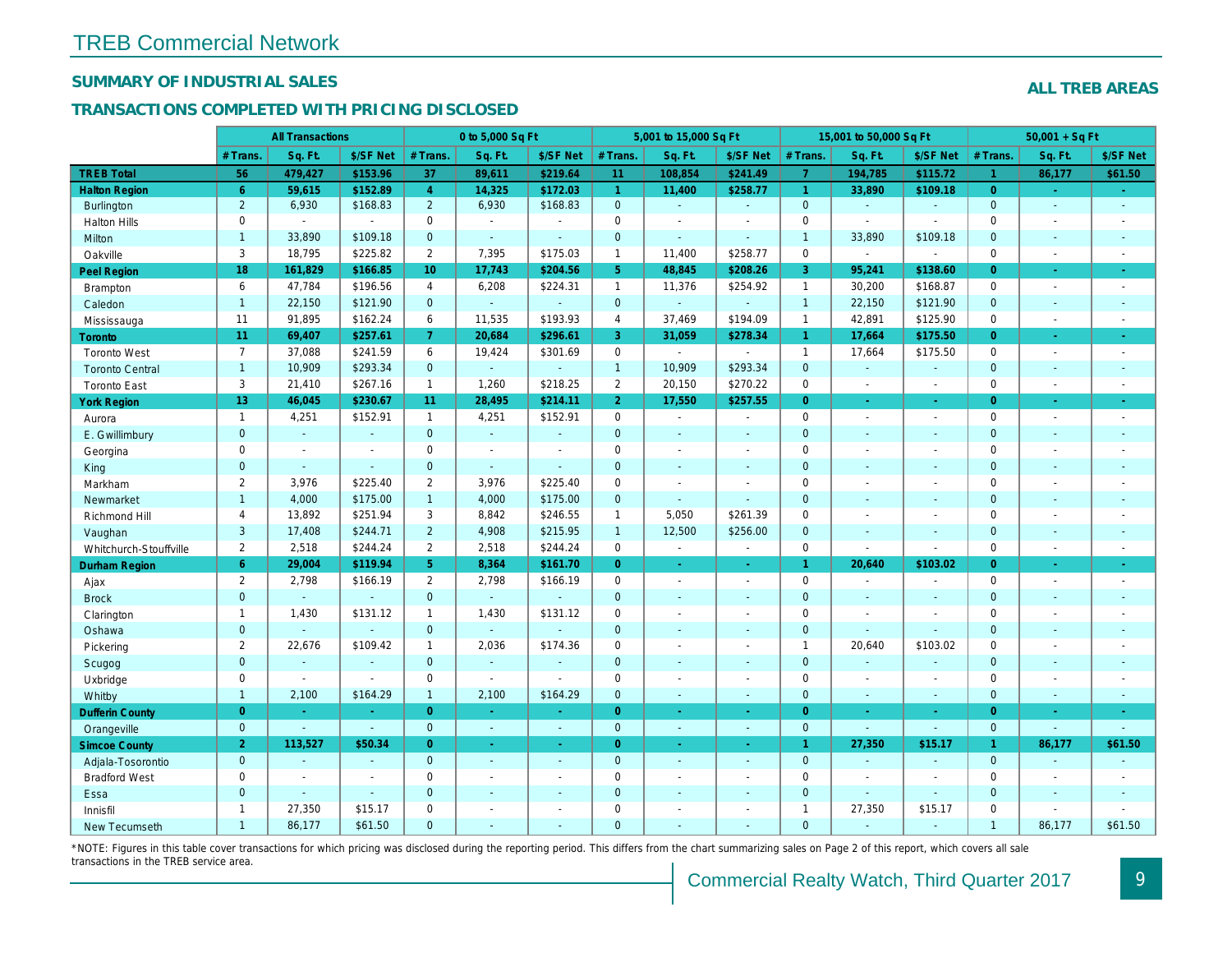#### SUMMARY OF INDUSTRIAL SALES - CONDOMINIUM BREAKOUT

#### TRANSACTIONS COMPLETED WITH PRICING DISCLOSED

| Sq. Ft.<br>\$/SF Net<br># Trans.<br>Sq. Ft.<br>\$/SF Net<br># Trans.<br>Sq. Ft.<br>\$/SF Net<br># Trans.<br>Sq. Ft.<br># Trans.<br><b>TREB Total</b><br>34<br>\$202.26<br>32<br>73,787<br>2 <sup>1</sup><br>84,154<br>\$200.29<br>10,367<br>\$216.29<br>$\overline{0}$<br>$\sim$<br>$\sim$<br>14,325<br>\$172.03<br>$\overline{4}$<br>14,325<br>\$172.03<br>$\overline{0}$<br>$\overline{0}$<br><b>Halton Region</b><br>$\overline{4}$<br>$\omega_{\rm c}$<br>$\omega_{\rm{eff}}$<br>$\omega$<br>$\sim$<br>$\overline{2}$<br>6,930<br>\$168.83<br>$\overline{2}$<br>6,930<br>\$168.83<br>$\overline{0}$<br>$\mathbf{0}$<br>Burlington<br>$\omega$<br>$\omega$<br>$\omega$<br>$\sim$<br>$\mathbf 0$<br>$\mathbf 0$<br>$\pmb{0}$<br>$\mathbf 0$<br><b>Halton Hills</b><br>$\sim$<br>$\overline{a}$<br>$\blacksquare$<br>$\blacksquare$<br>$\blacksquare$<br>÷,<br>$\blacksquare$<br>$\mathbf{0}$<br>$\mathbf 0$<br>$\mathbf{0}$<br>$\mathbf{0}$<br>Milton<br>$\omega$<br>$\sim$<br>$\blacksquare$<br>$\blacksquare$<br>$\blacksquare$<br>$\blacksquare$<br>$\sim$<br>$\sim$<br>$\overline{2}$<br>$\overline{2}$<br>0<br>$\mathbf 0$<br>Oakville<br>7,395<br>\$175.03<br>7,395<br>\$175.03<br>$\overline{\phantom{a}}$<br>$\blacksquare$<br>$\sim$<br>$\sim$<br>9 <sup>°</sup><br>19,322<br>14,005<br>\$197.47<br>5,317<br>\$173.46<br>Peel Region<br>\$190.86<br>8<br>$\mathbf{1}$<br>$\overline{0}$<br>$\blacksquare$<br>$\sim$<br>3<br>3<br>$\mathbf 0$<br>$\mathbf 0$<br>3,958<br>\$212.86<br>3,958<br>\$212.86<br>$\sim$<br>Brampton<br>$\blacksquare$<br>$\blacksquare$<br>$\sim$<br>$\mathbf{0}$<br>$\mathbf{0}$<br>$\mathbf{0}$<br>$\mathbf 0$<br>$\omega$<br>Caledon<br>$\omega$<br>$\Delta$<br>$\mathbf{r}$<br>$\Delta$<br>ä,<br>$\omega$<br>$\sim$<br>6<br>15,364<br>\$185.19<br>5<br>10,047<br>\$191.40<br>$\mathbf{1}$<br>5,317<br>\$173.46<br>$\mathbf 0$<br>Mississauga<br>$\blacksquare$<br>$\sim$<br>5 <sup>5</sup><br>\$228.08<br>5<br>$\overline{0}$<br>$\overline{0}$<br>10,698<br>10,698<br>\$228.08<br><b>Toronto</b><br>$\blacksquare$<br>$\omega_{\rm c}$<br>÷.<br>×.<br>$\overline{4}$<br>9,438<br>\$229.39<br>$\overline{4}$<br>9,438<br>\$229.39<br>$\mathbf 0$<br>$\mathbf 0$<br><b>Toronto West</b><br>$\blacksquare$<br>$\blacksquare$<br>$\sim$<br>$\blacksquare$<br>$\pmb{0}$<br>$\mathbf{0}$<br>$\mathbf{0}$<br>$\mathbf 0$<br>$\omega$<br><b>Toronto Central</b><br>$\omega$<br>$\blacksquare$<br>$\blacksquare$<br>$\blacksquare$<br>$\blacksquare$<br>$\blacksquare$<br>$\blacksquare$<br>1,260<br>\$218.25<br>1,260<br>\$218.25<br>$\pmb{0}$<br>$\mathbf{1}$<br>$\mathbf{1}$<br>$\mathbf 0$<br><b>Toronto East</b><br>$\blacksquare$<br>$\blacksquare$<br>$\blacksquare$<br>$\sim$<br>12 <sub>2</sub><br>\$221.23<br>28,495<br>\$214.11<br>5,050<br>\$261.39<br>33,545<br>11 <sub>1</sub><br>$\mathbf{1}$<br>$\overline{0}$<br><b>York Region</b><br>÷.<br>$\sim$<br>$\mathbf{1}$<br>4,251<br>\$152.91<br>4,251<br>\$152.91<br>0<br>$\mathbf 0$<br>$\mathbf{1}$<br>$\blacksquare$<br>Aurora<br>$\blacksquare$<br>$\blacksquare$<br>$\sim$<br>$\mathbf{0}$<br>$\mathbf{0}$<br>$\mathbf{0}$<br>$\mathbf{0}$<br>$\omega$<br>E. Gwillimbury<br>$\omega$<br>$\blacksquare$<br>$\sim$<br>$\blacksquare$<br>$\blacksquare$<br>$\blacksquare$<br>$\sim$<br>$\mathbf 0$<br>$\pmb{0}$<br>$\mathbf 0$<br>$\mathbf 0$<br>Georgina<br>$\sim$<br>$\sim$<br>$\blacksquare$<br>$\blacksquare$<br>$\blacksquare$<br>$\blacksquare$<br>$\sim$<br>$\overline{a}$<br>$\mathbf{0}$<br>$\mathbf{0}$<br>$\mathbf 0$<br>$\mathbf{0}$<br>$\omega$<br>King<br>$\Delta$<br>$\mathbf{r}$<br>$\sim$<br>$\sim$<br>$\blacksquare$<br>$\blacksquare$<br>$\sim$<br>$\overline{2}$<br>3,976<br>\$225.40<br>$\overline{2}$<br>3,976<br>\$225.40<br>$\pmb{0}$<br>$\mathbf 0$<br>Markham<br>$\tilde{\phantom{a}}$<br>$\blacksquare$<br>$\blacksquare$<br>$\blacksquare$<br>$\overline{1}$<br>4,000<br>\$175.00<br>4,000<br>\$175.00<br>$\pmb{0}$<br>$\mathbf{0}$<br>$\mathbf{1}$<br>Newmarket<br>ä,<br>$\blacksquare$<br>$\blacksquare$<br>$\blacksquare$<br>5,050<br>4<br>13,892<br>\$251.94<br>3<br>8,842<br>\$246.55<br>$\mathbf{1}$<br>\$261.39<br>$\mathbf 0$<br>Richmond Hill<br>$\blacksquare$<br>$\blacksquare$<br>$\overline{2}$<br>$\overline{2}$<br>4,908<br>\$215.95<br>4,908<br>\$215.95<br>$\mathbf{0}$<br>$\mathbf{0}$<br>Vaughan<br>$\blacksquare$<br>$\sim$<br>$\omega$<br>$\sim$<br>$\overline{2}$<br>\$244.24<br>\$244.24<br>2,518<br>$\overline{2}$<br>2,518<br>$\mathsf{O}$<br>$\mathbf 0$<br>Whitchurch-Stouffville<br>$\blacksquare$<br>$\sim$<br>$\overline{a}$<br>$\blacksquare$<br>4<br>6,264<br>\$160.84<br>$\overline{4}$<br>6,264<br>\$160.84<br>$\overline{0}$<br>$\overline{0}$<br>Durham Region<br>$\omega$<br>$\omega$<br>$\sigma$<br>$\blacksquare$<br>$\overline{2}$<br>2,798<br>\$166.19<br>$\overline{2}$<br>2,798<br>\$166.19<br>0<br>$\mathbf 0$<br>Ajax<br>$\blacksquare$<br>$\blacksquare$<br>$\blacksquare$<br>$\blacksquare$<br>$\mathbf{0}$<br>$\mathbf{0}$<br>$\pmb{0}$<br>$\mathbf 0$<br><b>Brock</b><br>$\omega$<br>$\blacksquare$<br>$\omega$<br>$\blacksquare$<br>$\blacksquare$<br>$\blacksquare$<br>$\blacksquare$<br>$\blacksquare$<br>$\mathbf 0$<br>$\mathbf{1}$<br>1,430<br>\$131.12<br>$\mathbf{1}$<br>1,430<br>\$131.12<br>0<br>Clarington<br>$\blacksquare$<br>÷.<br>$\blacksquare$<br>$\blacksquare$<br>$\mathbf 0$<br>$\overline{0}$<br>$\mathbf{0}$<br>$\mathbf 0$<br>Oshawa<br>$\Delta$<br>$\sim$<br>$\sim$<br>$\blacksquare$<br>$\sim$<br>$\blacksquare$<br>$\sim$<br>2,036<br>\$174.36<br>\$174.36<br>$\pmb{0}$<br>$\mathsf 0$<br>$\mathbf{1}$<br>$\mathbf{1}$<br>2,036<br>Pickering<br>$\blacksquare$<br>$\blacksquare$<br>$\blacksquare$<br>$\sim$<br>$\mathbf{0}$<br>$\mathbf{0}$<br>$\mathbf 0$<br>$\mathbf 0$<br>$\omega$<br>Scugog<br>$\Delta$<br>$\sim$<br>$\sim$<br>$\blacksquare$<br>$\blacksquare$<br>$\sim$<br>$\blacksquare$<br>$\mathbf 0$<br>$\mathbf 0$<br>$\pmb{0}$<br>$\mathbf 0$<br>Uxbridge<br>$\blacksquare$<br>$\blacksquare$<br>$\sim$<br>$\blacksquare$<br>$\blacksquare$<br>$\blacksquare$<br>÷.<br>$\blacksquare$<br>$\pmb{0}$<br>$\mathbf{0}$<br>$\mathbf{0}$<br>$\mathbf 0$<br>Whitby<br>$\omega$<br>$\blacksquare$<br>$\omega$<br>$\sim$<br>$\sim$<br>$\blacksquare$<br>$\blacksquare$<br>$\sim$<br>$\overline{0}$<br><b>Dufferin County</b><br>$\overline{0}$<br>$\overline{0}$<br>$\overline{0}$<br>$\sim$<br>$\omega$<br>$\sim$<br>$\sim$<br>$\omega$<br>$\omega$<br>$\omega$<br>$\sim$<br>$\overline{0}$<br>$\mathbf{0}$<br>$\mathbf{0}$<br>$\mathbf{0}$<br>Orangeville<br>$\omega$<br>$\blacksquare$<br>$\blacksquare$<br>$\omega$<br>$\omega$<br>$\omega$<br>$\omega$<br>$\sim$<br>$\overline{0}$<br>$\overline{0}$<br>$\overline{0}$<br>$\overline{0}$<br><b>Simcoe County</b><br>$\bullet$<br>$\blacksquare$<br>$\blacksquare$<br>$\bullet$<br>$\blacksquare$<br>$\blacksquare$<br>$\blacksquare$<br>$\sigma_{\rm c}$<br>$\mathbf{0}$<br>$\mathbf{0}$<br>$\mathbf 0$<br>$\mathbf{0}$<br>Adjala-Tosorontio<br>$\sim$<br>$\sim$<br>$\sim$<br>$\blacksquare$<br>$\blacksquare$<br>$\blacksquare$<br>$\sim$<br>$\sim$<br>$\mathbf 0$<br>$\pmb{0}$<br>$\mathbf 0$<br>$\mathbf 0$<br><b>Bradford West</b><br>$\blacksquare$<br>$\blacksquare$<br>$\sim$<br>$\blacksquare$<br>$\blacksquare$<br>$\blacksquare$<br>$\blacksquare$<br>$\blacksquare$<br>$\mathbf{0}$<br>$\mathbf{0}$<br>$\pmb{0}$<br>$\mathbf{0}$<br>Essa<br>$\sim$<br>$\sim$<br>$\sim$<br>$\sim$<br>$\blacksquare$<br>$\blacksquare$<br>$\blacksquare$<br>$\blacksquare$<br>$\mathbf 0$<br>$\mathbf 0$<br>$\mathbf 0$<br>$\mathbf 0$<br>Innisfil<br>$\blacksquare$<br>$\blacksquare$<br>$\blacksquare$<br>$\sim$<br>$\sim$<br>$\overline{\phantom{a}}$<br>$\blacksquare$<br>$\blacksquare$<br>$\overline{0}$<br>$\Omega$<br>$\Omega$<br>$\mathbf{0}$<br><b>New Tecumseth</b><br>$\sim$<br>÷.<br>÷.<br>$\sim$<br>$\sim$<br>$\sim$<br>$\overline{a}$<br>$\sim$ |  | <b>All Transactions</b> |  | 0 to 5,000 Sq Ft |  | 5,001 to 15,000 Sq Ft |  | 15,001 to 50,000 Sq Ft |          |
|-----------------------------------------------------------------------------------------------------------------------------------------------------------------------------------------------------------------------------------------------------------------------------------------------------------------------------------------------------------------------------------------------------------------------------------------------------------------------------------------------------------------------------------------------------------------------------------------------------------------------------------------------------------------------------------------------------------------------------------------------------------------------------------------------------------------------------------------------------------------------------------------------------------------------------------------------------------------------------------------------------------------------------------------------------------------------------------------------------------------------------------------------------------------------------------------------------------------------------------------------------------------------------------------------------------------------------------------------------------------------------------------------------------------------------------------------------------------------------------------------------------------------------------------------------------------------------------------------------------------------------------------------------------------------------------------------------------------------------------------------------------------------------------------------------------------------------------------------------------------------------------------------------------------------------------------------------------------------------------------------------------------------------------------------------------------------------------------------------------------------------------------------------------------------------------------------------------------------------------------------------------------------------------------------------------------------------------------------------------------------------------------------------------------------------------------------------------------------------------------------------------------------------------------------------------------------------------------------------------------------------------------------------------------------------------------------------------------------------------------------------------------------------------------------------------------------------------------------------------------------------------------------------------------------------------------------------------------------------------------------------------------------------------------------------------------------------------------------------------------------------------------------------------------------------------------------------------------------------------------------------------------------------------------------------------------------------------------------------------------------------------------------------------------------------------------------------------------------------------------------------------------------------------------------------------------------------------------------------------------------------------------------------------------------------------------------------------------------------------------------------------------------------------------------------------------------------------------------------------------------------------------------------------------------------------------------------------------------------------------------------------------------------------------------------------------------------------------------------------------------------------------------------------------------------------------------------------------------------------------------------------------------------------------------------------------------------------------------------------------------------------------------------------------------------------------------------------------------------------------------------------------------------------------------------------------------------------------------------------------------------------------------------------------------------------------------------------------------------------------------------------------------------------------------------------------------------------------------------------------------------------------------------------------------------------------------------------------------------------------------------------------------------------------------------------------------------------------------------------------------------------------------------------------------------------------------------------------------------------------------------------------------------------------------------------------------------------------------------------------------------------------------------------------------------------------------------------------------------------------------------------------------------------------------------------------------------------------------------------------------------------------------------------------------------------------------------------------------------------------------------------------------------------------------------------------------------------------------------------------------------------------------------------------------------------------------------------------------------------------------------------------------------------------------------------------------------------------------------------------------------------------------------------------------------------------------------------------------------------------------------------------------------------------------------------------------------------------------------------------------------------------------------------------------------------------------------------------------------------------------------------------------------------------------------------------------------------------------------------------------------------------------------------------------------------------------------------------------------------------------------------------------------------------------------------------------------------------------------------------------------------------------------------------------------------------------------------------------------------------------------------------------------------------------------------------------------------------------------------------------------------------------------------------------------------------------------------------------------------------------------------------------------------------------------------------------------------------------------------------------------------------------------------------------------------------------------------------------------------------------------------------------------------------------------------------------------------------------------------------------------------------------------------------------------------------------------------------------------------------------------------------------------------------------------------------------------------------------------------------------------------------------------------------------|--|-------------------------|--|------------------|--|-----------------------|--|------------------------|----------|
|                                                                                                                                                                                                                                                                                                                                                                                                                                                                                                                                                                                                                                                                                                                                                                                                                                                                                                                                                                                                                                                                                                                                                                                                                                                                                                                                                                                                                                                                                                                                                                                                                                                                                                                                                                                                                                                                                                                                                                                                                                                                                                                                                                                                                                                                                                                                                                                                                                                                                                                                                                                                                                                                                                                                                                                                                                                                                                                                                                                                                                                                                                                                                                                                                                                                                                                                                                                                                                                                                                                                                                                                                                                                                                                                                                                                                                                                                                                                                                                                                                                                                                                                                                                                                                                                                                                                                                                                                                                                                                                                                                                                                                                                                                                                                                                                                                                                                                                                                                                                                                                                                                                                                                                                                                                                                                                                                                                                                                                                                                                                                                                                                                                                                                                                                                                                                                                                                                                                                                                                                                                                                                                                                                                                                                                                                                                                                                                                                                                                                                                                                                                                                                                                                                                                                                                                                                                                                                                                                                                                                                                                                                                                                                                                                                                                                                                                                                                                                                                                                                                                                                                                                                                                                                                                                                                                                                                                                                                       |  |                         |  |                  |  |                       |  |                        | \$/SF Ne |
|                                                                                                                                                                                                                                                                                                                                                                                                                                                                                                                                                                                                                                                                                                                                                                                                                                                                                                                                                                                                                                                                                                                                                                                                                                                                                                                                                                                                                                                                                                                                                                                                                                                                                                                                                                                                                                                                                                                                                                                                                                                                                                                                                                                                                                                                                                                                                                                                                                                                                                                                                                                                                                                                                                                                                                                                                                                                                                                                                                                                                                                                                                                                                                                                                                                                                                                                                                                                                                                                                                                                                                                                                                                                                                                                                                                                                                                                                                                                                                                                                                                                                                                                                                                                                                                                                                                                                                                                                                                                                                                                                                                                                                                                                                                                                                                                                                                                                                                                                                                                                                                                                                                                                                                                                                                                                                                                                                                                                                                                                                                                                                                                                                                                                                                                                                                                                                                                                                                                                                                                                                                                                                                                                                                                                                                                                                                                                                                                                                                                                                                                                                                                                                                                                                                                                                                                                                                                                                                                                                                                                                                                                                                                                                                                                                                                                                                                                                                                                                                                                                                                                                                                                                                                                                                                                                                                                                                                                                                       |  |                         |  |                  |  |                       |  |                        |          |
|                                                                                                                                                                                                                                                                                                                                                                                                                                                                                                                                                                                                                                                                                                                                                                                                                                                                                                                                                                                                                                                                                                                                                                                                                                                                                                                                                                                                                                                                                                                                                                                                                                                                                                                                                                                                                                                                                                                                                                                                                                                                                                                                                                                                                                                                                                                                                                                                                                                                                                                                                                                                                                                                                                                                                                                                                                                                                                                                                                                                                                                                                                                                                                                                                                                                                                                                                                                                                                                                                                                                                                                                                                                                                                                                                                                                                                                                                                                                                                                                                                                                                                                                                                                                                                                                                                                                                                                                                                                                                                                                                                                                                                                                                                                                                                                                                                                                                                                                                                                                                                                                                                                                                                                                                                                                                                                                                                                                                                                                                                                                                                                                                                                                                                                                                                                                                                                                                                                                                                                                                                                                                                                                                                                                                                                                                                                                                                                                                                                                                                                                                                                                                                                                                                                                                                                                                                                                                                                                                                                                                                                                                                                                                                                                                                                                                                                                                                                                                                                                                                                                                                                                                                                                                                                                                                                                                                                                                                                       |  |                         |  |                  |  |                       |  |                        |          |
|                                                                                                                                                                                                                                                                                                                                                                                                                                                                                                                                                                                                                                                                                                                                                                                                                                                                                                                                                                                                                                                                                                                                                                                                                                                                                                                                                                                                                                                                                                                                                                                                                                                                                                                                                                                                                                                                                                                                                                                                                                                                                                                                                                                                                                                                                                                                                                                                                                                                                                                                                                                                                                                                                                                                                                                                                                                                                                                                                                                                                                                                                                                                                                                                                                                                                                                                                                                                                                                                                                                                                                                                                                                                                                                                                                                                                                                                                                                                                                                                                                                                                                                                                                                                                                                                                                                                                                                                                                                                                                                                                                                                                                                                                                                                                                                                                                                                                                                                                                                                                                                                                                                                                                                                                                                                                                                                                                                                                                                                                                                                                                                                                                                                                                                                                                                                                                                                                                                                                                                                                                                                                                                                                                                                                                                                                                                                                                                                                                                                                                                                                                                                                                                                                                                                                                                                                                                                                                                                                                                                                                                                                                                                                                                                                                                                                                                                                                                                                                                                                                                                                                                                                                                                                                                                                                                                                                                                                                                       |  |                         |  |                  |  |                       |  |                        |          |
|                                                                                                                                                                                                                                                                                                                                                                                                                                                                                                                                                                                                                                                                                                                                                                                                                                                                                                                                                                                                                                                                                                                                                                                                                                                                                                                                                                                                                                                                                                                                                                                                                                                                                                                                                                                                                                                                                                                                                                                                                                                                                                                                                                                                                                                                                                                                                                                                                                                                                                                                                                                                                                                                                                                                                                                                                                                                                                                                                                                                                                                                                                                                                                                                                                                                                                                                                                                                                                                                                                                                                                                                                                                                                                                                                                                                                                                                                                                                                                                                                                                                                                                                                                                                                                                                                                                                                                                                                                                                                                                                                                                                                                                                                                                                                                                                                                                                                                                                                                                                                                                                                                                                                                                                                                                                                                                                                                                                                                                                                                                                                                                                                                                                                                                                                                                                                                                                                                                                                                                                                                                                                                                                                                                                                                                                                                                                                                                                                                                                                                                                                                                                                                                                                                                                                                                                                                                                                                                                                                                                                                                                                                                                                                                                                                                                                                                                                                                                                                                                                                                                                                                                                                                                                                                                                                                                                                                                                                                       |  |                         |  |                  |  |                       |  |                        |          |
|                                                                                                                                                                                                                                                                                                                                                                                                                                                                                                                                                                                                                                                                                                                                                                                                                                                                                                                                                                                                                                                                                                                                                                                                                                                                                                                                                                                                                                                                                                                                                                                                                                                                                                                                                                                                                                                                                                                                                                                                                                                                                                                                                                                                                                                                                                                                                                                                                                                                                                                                                                                                                                                                                                                                                                                                                                                                                                                                                                                                                                                                                                                                                                                                                                                                                                                                                                                                                                                                                                                                                                                                                                                                                                                                                                                                                                                                                                                                                                                                                                                                                                                                                                                                                                                                                                                                                                                                                                                                                                                                                                                                                                                                                                                                                                                                                                                                                                                                                                                                                                                                                                                                                                                                                                                                                                                                                                                                                                                                                                                                                                                                                                                                                                                                                                                                                                                                                                                                                                                                                                                                                                                                                                                                                                                                                                                                                                                                                                                                                                                                                                                                                                                                                                                                                                                                                                                                                                                                                                                                                                                                                                                                                                                                                                                                                                                                                                                                                                                                                                                                                                                                                                                                                                                                                                                                                                                                                                                       |  |                         |  |                  |  |                       |  |                        |          |
|                                                                                                                                                                                                                                                                                                                                                                                                                                                                                                                                                                                                                                                                                                                                                                                                                                                                                                                                                                                                                                                                                                                                                                                                                                                                                                                                                                                                                                                                                                                                                                                                                                                                                                                                                                                                                                                                                                                                                                                                                                                                                                                                                                                                                                                                                                                                                                                                                                                                                                                                                                                                                                                                                                                                                                                                                                                                                                                                                                                                                                                                                                                                                                                                                                                                                                                                                                                                                                                                                                                                                                                                                                                                                                                                                                                                                                                                                                                                                                                                                                                                                                                                                                                                                                                                                                                                                                                                                                                                                                                                                                                                                                                                                                                                                                                                                                                                                                                                                                                                                                                                                                                                                                                                                                                                                                                                                                                                                                                                                                                                                                                                                                                                                                                                                                                                                                                                                                                                                                                                                                                                                                                                                                                                                                                                                                                                                                                                                                                                                                                                                                                                                                                                                                                                                                                                                                                                                                                                                                                                                                                                                                                                                                                                                                                                                                                                                                                                                                                                                                                                                                                                                                                                                                                                                                                                                                                                                                                       |  |                         |  |                  |  |                       |  |                        |          |
|                                                                                                                                                                                                                                                                                                                                                                                                                                                                                                                                                                                                                                                                                                                                                                                                                                                                                                                                                                                                                                                                                                                                                                                                                                                                                                                                                                                                                                                                                                                                                                                                                                                                                                                                                                                                                                                                                                                                                                                                                                                                                                                                                                                                                                                                                                                                                                                                                                                                                                                                                                                                                                                                                                                                                                                                                                                                                                                                                                                                                                                                                                                                                                                                                                                                                                                                                                                                                                                                                                                                                                                                                                                                                                                                                                                                                                                                                                                                                                                                                                                                                                                                                                                                                                                                                                                                                                                                                                                                                                                                                                                                                                                                                                                                                                                                                                                                                                                                                                                                                                                                                                                                                                                                                                                                                                                                                                                                                                                                                                                                                                                                                                                                                                                                                                                                                                                                                                                                                                                                                                                                                                                                                                                                                                                                                                                                                                                                                                                                                                                                                                                                                                                                                                                                                                                                                                                                                                                                                                                                                                                                                                                                                                                                                                                                                                                                                                                                                                                                                                                                                                                                                                                                                                                                                                                                                                                                                                                       |  |                         |  |                  |  |                       |  |                        |          |
|                                                                                                                                                                                                                                                                                                                                                                                                                                                                                                                                                                                                                                                                                                                                                                                                                                                                                                                                                                                                                                                                                                                                                                                                                                                                                                                                                                                                                                                                                                                                                                                                                                                                                                                                                                                                                                                                                                                                                                                                                                                                                                                                                                                                                                                                                                                                                                                                                                                                                                                                                                                                                                                                                                                                                                                                                                                                                                                                                                                                                                                                                                                                                                                                                                                                                                                                                                                                                                                                                                                                                                                                                                                                                                                                                                                                                                                                                                                                                                                                                                                                                                                                                                                                                                                                                                                                                                                                                                                                                                                                                                                                                                                                                                                                                                                                                                                                                                                                                                                                                                                                                                                                                                                                                                                                                                                                                                                                                                                                                                                                                                                                                                                                                                                                                                                                                                                                                                                                                                                                                                                                                                                                                                                                                                                                                                                                                                                                                                                                                                                                                                                                                                                                                                                                                                                                                                                                                                                                                                                                                                                                                                                                                                                                                                                                                                                                                                                                                                                                                                                                                                                                                                                                                                                                                                                                                                                                                                                       |  |                         |  |                  |  |                       |  |                        |          |
|                                                                                                                                                                                                                                                                                                                                                                                                                                                                                                                                                                                                                                                                                                                                                                                                                                                                                                                                                                                                                                                                                                                                                                                                                                                                                                                                                                                                                                                                                                                                                                                                                                                                                                                                                                                                                                                                                                                                                                                                                                                                                                                                                                                                                                                                                                                                                                                                                                                                                                                                                                                                                                                                                                                                                                                                                                                                                                                                                                                                                                                                                                                                                                                                                                                                                                                                                                                                                                                                                                                                                                                                                                                                                                                                                                                                                                                                                                                                                                                                                                                                                                                                                                                                                                                                                                                                                                                                                                                                                                                                                                                                                                                                                                                                                                                                                                                                                                                                                                                                                                                                                                                                                                                                                                                                                                                                                                                                                                                                                                                                                                                                                                                                                                                                                                                                                                                                                                                                                                                                                                                                                                                                                                                                                                                                                                                                                                                                                                                                                                                                                                                                                                                                                                                                                                                                                                                                                                                                                                                                                                                                                                                                                                                                                                                                                                                                                                                                                                                                                                                                                                                                                                                                                                                                                                                                                                                                                                                       |  |                         |  |                  |  |                       |  |                        |          |
|                                                                                                                                                                                                                                                                                                                                                                                                                                                                                                                                                                                                                                                                                                                                                                                                                                                                                                                                                                                                                                                                                                                                                                                                                                                                                                                                                                                                                                                                                                                                                                                                                                                                                                                                                                                                                                                                                                                                                                                                                                                                                                                                                                                                                                                                                                                                                                                                                                                                                                                                                                                                                                                                                                                                                                                                                                                                                                                                                                                                                                                                                                                                                                                                                                                                                                                                                                                                                                                                                                                                                                                                                                                                                                                                                                                                                                                                                                                                                                                                                                                                                                                                                                                                                                                                                                                                                                                                                                                                                                                                                                                                                                                                                                                                                                                                                                                                                                                                                                                                                                                                                                                                                                                                                                                                                                                                                                                                                                                                                                                                                                                                                                                                                                                                                                                                                                                                                                                                                                                                                                                                                                                                                                                                                                                                                                                                                                                                                                                                                                                                                                                                                                                                                                                                                                                                                                                                                                                                                                                                                                                                                                                                                                                                                                                                                                                                                                                                                                                                                                                                                                                                                                                                                                                                                                                                                                                                                                                       |  |                         |  |                  |  |                       |  |                        |          |
|                                                                                                                                                                                                                                                                                                                                                                                                                                                                                                                                                                                                                                                                                                                                                                                                                                                                                                                                                                                                                                                                                                                                                                                                                                                                                                                                                                                                                                                                                                                                                                                                                                                                                                                                                                                                                                                                                                                                                                                                                                                                                                                                                                                                                                                                                                                                                                                                                                                                                                                                                                                                                                                                                                                                                                                                                                                                                                                                                                                                                                                                                                                                                                                                                                                                                                                                                                                                                                                                                                                                                                                                                                                                                                                                                                                                                                                                                                                                                                                                                                                                                                                                                                                                                                                                                                                                                                                                                                                                                                                                                                                                                                                                                                                                                                                                                                                                                                                                                                                                                                                                                                                                                                                                                                                                                                                                                                                                                                                                                                                                                                                                                                                                                                                                                                                                                                                                                                                                                                                                                                                                                                                                                                                                                                                                                                                                                                                                                                                                                                                                                                                                                                                                                                                                                                                                                                                                                                                                                                                                                                                                                                                                                                                                                                                                                                                                                                                                                                                                                                                                                                                                                                                                                                                                                                                                                                                                                                                       |  |                         |  |                  |  |                       |  |                        |          |
|                                                                                                                                                                                                                                                                                                                                                                                                                                                                                                                                                                                                                                                                                                                                                                                                                                                                                                                                                                                                                                                                                                                                                                                                                                                                                                                                                                                                                                                                                                                                                                                                                                                                                                                                                                                                                                                                                                                                                                                                                                                                                                                                                                                                                                                                                                                                                                                                                                                                                                                                                                                                                                                                                                                                                                                                                                                                                                                                                                                                                                                                                                                                                                                                                                                                                                                                                                                                                                                                                                                                                                                                                                                                                                                                                                                                                                                                                                                                                                                                                                                                                                                                                                                                                                                                                                                                                                                                                                                                                                                                                                                                                                                                                                                                                                                                                                                                                                                                                                                                                                                                                                                                                                                                                                                                                                                                                                                                                                                                                                                                                                                                                                                                                                                                                                                                                                                                                                                                                                                                                                                                                                                                                                                                                                                                                                                                                                                                                                                                                                                                                                                                                                                                                                                                                                                                                                                                                                                                                                                                                                                                                                                                                                                                                                                                                                                                                                                                                                                                                                                                                                                                                                                                                                                                                                                                                                                                                                                       |  |                         |  |                  |  |                       |  |                        |          |
|                                                                                                                                                                                                                                                                                                                                                                                                                                                                                                                                                                                                                                                                                                                                                                                                                                                                                                                                                                                                                                                                                                                                                                                                                                                                                                                                                                                                                                                                                                                                                                                                                                                                                                                                                                                                                                                                                                                                                                                                                                                                                                                                                                                                                                                                                                                                                                                                                                                                                                                                                                                                                                                                                                                                                                                                                                                                                                                                                                                                                                                                                                                                                                                                                                                                                                                                                                                                                                                                                                                                                                                                                                                                                                                                                                                                                                                                                                                                                                                                                                                                                                                                                                                                                                                                                                                                                                                                                                                                                                                                                                                                                                                                                                                                                                                                                                                                                                                                                                                                                                                                                                                                                                                                                                                                                                                                                                                                                                                                                                                                                                                                                                                                                                                                                                                                                                                                                                                                                                                                                                                                                                                                                                                                                                                                                                                                                                                                                                                                                                                                                                                                                                                                                                                                                                                                                                                                                                                                                                                                                                                                                                                                                                                                                                                                                                                                                                                                                                                                                                                                                                                                                                                                                                                                                                                                                                                                                                                       |  |                         |  |                  |  |                       |  |                        |          |
|                                                                                                                                                                                                                                                                                                                                                                                                                                                                                                                                                                                                                                                                                                                                                                                                                                                                                                                                                                                                                                                                                                                                                                                                                                                                                                                                                                                                                                                                                                                                                                                                                                                                                                                                                                                                                                                                                                                                                                                                                                                                                                                                                                                                                                                                                                                                                                                                                                                                                                                                                                                                                                                                                                                                                                                                                                                                                                                                                                                                                                                                                                                                                                                                                                                                                                                                                                                                                                                                                                                                                                                                                                                                                                                                                                                                                                                                                                                                                                                                                                                                                                                                                                                                                                                                                                                                                                                                                                                                                                                                                                                                                                                                                                                                                                                                                                                                                                                                                                                                                                                                                                                                                                                                                                                                                                                                                                                                                                                                                                                                                                                                                                                                                                                                                                                                                                                                                                                                                                                                                                                                                                                                                                                                                                                                                                                                                                                                                                                                                                                                                                                                                                                                                                                                                                                                                                                                                                                                                                                                                                                                                                                                                                                                                                                                                                                                                                                                                                                                                                                                                                                                                                                                                                                                                                                                                                                                                                                       |  |                         |  |                  |  |                       |  |                        |          |
|                                                                                                                                                                                                                                                                                                                                                                                                                                                                                                                                                                                                                                                                                                                                                                                                                                                                                                                                                                                                                                                                                                                                                                                                                                                                                                                                                                                                                                                                                                                                                                                                                                                                                                                                                                                                                                                                                                                                                                                                                                                                                                                                                                                                                                                                                                                                                                                                                                                                                                                                                                                                                                                                                                                                                                                                                                                                                                                                                                                                                                                                                                                                                                                                                                                                                                                                                                                                                                                                                                                                                                                                                                                                                                                                                                                                                                                                                                                                                                                                                                                                                                                                                                                                                                                                                                                                                                                                                                                                                                                                                                                                                                                                                                                                                                                                                                                                                                                                                                                                                                                                                                                                                                                                                                                                                                                                                                                                                                                                                                                                                                                                                                                                                                                                                                                                                                                                                                                                                                                                                                                                                                                                                                                                                                                                                                                                                                                                                                                                                                                                                                                                                                                                                                                                                                                                                                                                                                                                                                                                                                                                                                                                                                                                                                                                                                                                                                                                                                                                                                                                                                                                                                                                                                                                                                                                                                                                                                                       |  |                         |  |                  |  |                       |  |                        |          |
|                                                                                                                                                                                                                                                                                                                                                                                                                                                                                                                                                                                                                                                                                                                                                                                                                                                                                                                                                                                                                                                                                                                                                                                                                                                                                                                                                                                                                                                                                                                                                                                                                                                                                                                                                                                                                                                                                                                                                                                                                                                                                                                                                                                                                                                                                                                                                                                                                                                                                                                                                                                                                                                                                                                                                                                                                                                                                                                                                                                                                                                                                                                                                                                                                                                                                                                                                                                                                                                                                                                                                                                                                                                                                                                                                                                                                                                                                                                                                                                                                                                                                                                                                                                                                                                                                                                                                                                                                                                                                                                                                                                                                                                                                                                                                                                                                                                                                                                                                                                                                                                                                                                                                                                                                                                                                                                                                                                                                                                                                                                                                                                                                                                                                                                                                                                                                                                                                                                                                                                                                                                                                                                                                                                                                                                                                                                                                                                                                                                                                                                                                                                                                                                                                                                                                                                                                                                                                                                                                                                                                                                                                                                                                                                                                                                                                                                                                                                                                                                                                                                                                                                                                                                                                                                                                                                                                                                                                                                       |  |                         |  |                  |  |                       |  |                        |          |
|                                                                                                                                                                                                                                                                                                                                                                                                                                                                                                                                                                                                                                                                                                                                                                                                                                                                                                                                                                                                                                                                                                                                                                                                                                                                                                                                                                                                                                                                                                                                                                                                                                                                                                                                                                                                                                                                                                                                                                                                                                                                                                                                                                                                                                                                                                                                                                                                                                                                                                                                                                                                                                                                                                                                                                                                                                                                                                                                                                                                                                                                                                                                                                                                                                                                                                                                                                                                                                                                                                                                                                                                                                                                                                                                                                                                                                                                                                                                                                                                                                                                                                                                                                                                                                                                                                                                                                                                                                                                                                                                                                                                                                                                                                                                                                                                                                                                                                                                                                                                                                                                                                                                                                                                                                                                                                                                                                                                                                                                                                                                                                                                                                                                                                                                                                                                                                                                                                                                                                                                                                                                                                                                                                                                                                                                                                                                                                                                                                                                                                                                                                                                                                                                                                                                                                                                                                                                                                                                                                                                                                                                                                                                                                                                                                                                                                                                                                                                                                                                                                                                                                                                                                                                                                                                                                                                                                                                                                                       |  |                         |  |                  |  |                       |  |                        |          |
|                                                                                                                                                                                                                                                                                                                                                                                                                                                                                                                                                                                                                                                                                                                                                                                                                                                                                                                                                                                                                                                                                                                                                                                                                                                                                                                                                                                                                                                                                                                                                                                                                                                                                                                                                                                                                                                                                                                                                                                                                                                                                                                                                                                                                                                                                                                                                                                                                                                                                                                                                                                                                                                                                                                                                                                                                                                                                                                                                                                                                                                                                                                                                                                                                                                                                                                                                                                                                                                                                                                                                                                                                                                                                                                                                                                                                                                                                                                                                                                                                                                                                                                                                                                                                                                                                                                                                                                                                                                                                                                                                                                                                                                                                                                                                                                                                                                                                                                                                                                                                                                                                                                                                                                                                                                                                                                                                                                                                                                                                                                                                                                                                                                                                                                                                                                                                                                                                                                                                                                                                                                                                                                                                                                                                                                                                                                                                                                                                                                                                                                                                                                                                                                                                                                                                                                                                                                                                                                                                                                                                                                                                                                                                                                                                                                                                                                                                                                                                                                                                                                                                                                                                                                                                                                                                                                                                                                                                                                       |  |                         |  |                  |  |                       |  |                        |          |
|                                                                                                                                                                                                                                                                                                                                                                                                                                                                                                                                                                                                                                                                                                                                                                                                                                                                                                                                                                                                                                                                                                                                                                                                                                                                                                                                                                                                                                                                                                                                                                                                                                                                                                                                                                                                                                                                                                                                                                                                                                                                                                                                                                                                                                                                                                                                                                                                                                                                                                                                                                                                                                                                                                                                                                                                                                                                                                                                                                                                                                                                                                                                                                                                                                                                                                                                                                                                                                                                                                                                                                                                                                                                                                                                                                                                                                                                                                                                                                                                                                                                                                                                                                                                                                                                                                                                                                                                                                                                                                                                                                                                                                                                                                                                                                                                                                                                                                                                                                                                                                                                                                                                                                                                                                                                                                                                                                                                                                                                                                                                                                                                                                                                                                                                                                                                                                                                                                                                                                                                                                                                                                                                                                                                                                                                                                                                                                                                                                                                                                                                                                                                                                                                                                                                                                                                                                                                                                                                                                                                                                                                                                                                                                                                                                                                                                                                                                                                                                                                                                                                                                                                                                                                                                                                                                                                                                                                                                                       |  |                         |  |                  |  |                       |  |                        |          |
|                                                                                                                                                                                                                                                                                                                                                                                                                                                                                                                                                                                                                                                                                                                                                                                                                                                                                                                                                                                                                                                                                                                                                                                                                                                                                                                                                                                                                                                                                                                                                                                                                                                                                                                                                                                                                                                                                                                                                                                                                                                                                                                                                                                                                                                                                                                                                                                                                                                                                                                                                                                                                                                                                                                                                                                                                                                                                                                                                                                                                                                                                                                                                                                                                                                                                                                                                                                                                                                                                                                                                                                                                                                                                                                                                                                                                                                                                                                                                                                                                                                                                                                                                                                                                                                                                                                                                                                                                                                                                                                                                                                                                                                                                                                                                                                                                                                                                                                                                                                                                                                                                                                                                                                                                                                                                                                                                                                                                                                                                                                                                                                                                                                                                                                                                                                                                                                                                                                                                                                                                                                                                                                                                                                                                                                                                                                                                                                                                                                                                                                                                                                                                                                                                                                                                                                                                                                                                                                                                                                                                                                                                                                                                                                                                                                                                                                                                                                                                                                                                                                                                                                                                                                                                                                                                                                                                                                                                                                       |  |                         |  |                  |  |                       |  |                        |          |
|                                                                                                                                                                                                                                                                                                                                                                                                                                                                                                                                                                                                                                                                                                                                                                                                                                                                                                                                                                                                                                                                                                                                                                                                                                                                                                                                                                                                                                                                                                                                                                                                                                                                                                                                                                                                                                                                                                                                                                                                                                                                                                                                                                                                                                                                                                                                                                                                                                                                                                                                                                                                                                                                                                                                                                                                                                                                                                                                                                                                                                                                                                                                                                                                                                                                                                                                                                                                                                                                                                                                                                                                                                                                                                                                                                                                                                                                                                                                                                                                                                                                                                                                                                                                                                                                                                                                                                                                                                                                                                                                                                                                                                                                                                                                                                                                                                                                                                                                                                                                                                                                                                                                                                                                                                                                                                                                                                                                                                                                                                                                                                                                                                                                                                                                                                                                                                                                                                                                                                                                                                                                                                                                                                                                                                                                                                                                                                                                                                                                                                                                                                                                                                                                                                                                                                                                                                                                                                                                                                                                                                                                                                                                                                                                                                                                                                                                                                                                                                                                                                                                                                                                                                                                                                                                                                                                                                                                                                                       |  |                         |  |                  |  |                       |  |                        |          |
|                                                                                                                                                                                                                                                                                                                                                                                                                                                                                                                                                                                                                                                                                                                                                                                                                                                                                                                                                                                                                                                                                                                                                                                                                                                                                                                                                                                                                                                                                                                                                                                                                                                                                                                                                                                                                                                                                                                                                                                                                                                                                                                                                                                                                                                                                                                                                                                                                                                                                                                                                                                                                                                                                                                                                                                                                                                                                                                                                                                                                                                                                                                                                                                                                                                                                                                                                                                                                                                                                                                                                                                                                                                                                                                                                                                                                                                                                                                                                                                                                                                                                                                                                                                                                                                                                                                                                                                                                                                                                                                                                                                                                                                                                                                                                                                                                                                                                                                                                                                                                                                                                                                                                                                                                                                                                                                                                                                                                                                                                                                                                                                                                                                                                                                                                                                                                                                                                                                                                                                                                                                                                                                                                                                                                                                                                                                                                                                                                                                                                                                                                                                                                                                                                                                                                                                                                                                                                                                                                                                                                                                                                                                                                                                                                                                                                                                                                                                                                                                                                                                                                                                                                                                                                                                                                                                                                                                                                                                       |  |                         |  |                  |  |                       |  |                        |          |
|                                                                                                                                                                                                                                                                                                                                                                                                                                                                                                                                                                                                                                                                                                                                                                                                                                                                                                                                                                                                                                                                                                                                                                                                                                                                                                                                                                                                                                                                                                                                                                                                                                                                                                                                                                                                                                                                                                                                                                                                                                                                                                                                                                                                                                                                                                                                                                                                                                                                                                                                                                                                                                                                                                                                                                                                                                                                                                                                                                                                                                                                                                                                                                                                                                                                                                                                                                                                                                                                                                                                                                                                                                                                                                                                                                                                                                                                                                                                                                                                                                                                                                                                                                                                                                                                                                                                                                                                                                                                                                                                                                                                                                                                                                                                                                                                                                                                                                                                                                                                                                                                                                                                                                                                                                                                                                                                                                                                                                                                                                                                                                                                                                                                                                                                                                                                                                                                                                                                                                                                                                                                                                                                                                                                                                                                                                                                                                                                                                                                                                                                                                                                                                                                                                                                                                                                                                                                                                                                                                                                                                                                                                                                                                                                                                                                                                                                                                                                                                                                                                                                                                                                                                                                                                                                                                                                                                                                                                                       |  |                         |  |                  |  |                       |  |                        |          |
|                                                                                                                                                                                                                                                                                                                                                                                                                                                                                                                                                                                                                                                                                                                                                                                                                                                                                                                                                                                                                                                                                                                                                                                                                                                                                                                                                                                                                                                                                                                                                                                                                                                                                                                                                                                                                                                                                                                                                                                                                                                                                                                                                                                                                                                                                                                                                                                                                                                                                                                                                                                                                                                                                                                                                                                                                                                                                                                                                                                                                                                                                                                                                                                                                                                                                                                                                                                                                                                                                                                                                                                                                                                                                                                                                                                                                                                                                                                                                                                                                                                                                                                                                                                                                                                                                                                                                                                                                                                                                                                                                                                                                                                                                                                                                                                                                                                                                                                                                                                                                                                                                                                                                                                                                                                                                                                                                                                                                                                                                                                                                                                                                                                                                                                                                                                                                                                                                                                                                                                                                                                                                                                                                                                                                                                                                                                                                                                                                                                                                                                                                                                                                                                                                                                                                                                                                                                                                                                                                                                                                                                                                                                                                                                                                                                                                                                                                                                                                                                                                                                                                                                                                                                                                                                                                                                                                                                                                                                       |  |                         |  |                  |  |                       |  |                        |          |
|                                                                                                                                                                                                                                                                                                                                                                                                                                                                                                                                                                                                                                                                                                                                                                                                                                                                                                                                                                                                                                                                                                                                                                                                                                                                                                                                                                                                                                                                                                                                                                                                                                                                                                                                                                                                                                                                                                                                                                                                                                                                                                                                                                                                                                                                                                                                                                                                                                                                                                                                                                                                                                                                                                                                                                                                                                                                                                                                                                                                                                                                                                                                                                                                                                                                                                                                                                                                                                                                                                                                                                                                                                                                                                                                                                                                                                                                                                                                                                                                                                                                                                                                                                                                                                                                                                                                                                                                                                                                                                                                                                                                                                                                                                                                                                                                                                                                                                                                                                                                                                                                                                                                                                                                                                                                                                                                                                                                                                                                                                                                                                                                                                                                                                                                                                                                                                                                                                                                                                                                                                                                                                                                                                                                                                                                                                                                                                                                                                                                                                                                                                                                                                                                                                                                                                                                                                                                                                                                                                                                                                                                                                                                                                                                                                                                                                                                                                                                                                                                                                                                                                                                                                                                                                                                                                                                                                                                                                                       |  |                         |  |                  |  |                       |  |                        |          |
|                                                                                                                                                                                                                                                                                                                                                                                                                                                                                                                                                                                                                                                                                                                                                                                                                                                                                                                                                                                                                                                                                                                                                                                                                                                                                                                                                                                                                                                                                                                                                                                                                                                                                                                                                                                                                                                                                                                                                                                                                                                                                                                                                                                                                                                                                                                                                                                                                                                                                                                                                                                                                                                                                                                                                                                                                                                                                                                                                                                                                                                                                                                                                                                                                                                                                                                                                                                                                                                                                                                                                                                                                                                                                                                                                                                                                                                                                                                                                                                                                                                                                                                                                                                                                                                                                                                                                                                                                                                                                                                                                                                                                                                                                                                                                                                                                                                                                                                                                                                                                                                                                                                                                                                                                                                                                                                                                                                                                                                                                                                                                                                                                                                                                                                                                                                                                                                                                                                                                                                                                                                                                                                                                                                                                                                                                                                                                                                                                                                                                                                                                                                                                                                                                                                                                                                                                                                                                                                                                                                                                                                                                                                                                                                                                                                                                                                                                                                                                                                                                                                                                                                                                                                                                                                                                                                                                                                                                                                       |  |                         |  |                  |  |                       |  |                        |          |
|                                                                                                                                                                                                                                                                                                                                                                                                                                                                                                                                                                                                                                                                                                                                                                                                                                                                                                                                                                                                                                                                                                                                                                                                                                                                                                                                                                                                                                                                                                                                                                                                                                                                                                                                                                                                                                                                                                                                                                                                                                                                                                                                                                                                                                                                                                                                                                                                                                                                                                                                                                                                                                                                                                                                                                                                                                                                                                                                                                                                                                                                                                                                                                                                                                                                                                                                                                                                                                                                                                                                                                                                                                                                                                                                                                                                                                                                                                                                                                                                                                                                                                                                                                                                                                                                                                                                                                                                                                                                                                                                                                                                                                                                                                                                                                                                                                                                                                                                                                                                                                                                                                                                                                                                                                                                                                                                                                                                                                                                                                                                                                                                                                                                                                                                                                                                                                                                                                                                                                                                                                                                                                                                                                                                                                                                                                                                                                                                                                                                                                                                                                                                                                                                                                                                                                                                                                                                                                                                                                                                                                                                                                                                                                                                                                                                                                                                                                                                                                                                                                                                                                                                                                                                                                                                                                                                                                                                                                                       |  |                         |  |                  |  |                       |  |                        |          |
|                                                                                                                                                                                                                                                                                                                                                                                                                                                                                                                                                                                                                                                                                                                                                                                                                                                                                                                                                                                                                                                                                                                                                                                                                                                                                                                                                                                                                                                                                                                                                                                                                                                                                                                                                                                                                                                                                                                                                                                                                                                                                                                                                                                                                                                                                                                                                                                                                                                                                                                                                                                                                                                                                                                                                                                                                                                                                                                                                                                                                                                                                                                                                                                                                                                                                                                                                                                                                                                                                                                                                                                                                                                                                                                                                                                                                                                                                                                                                                                                                                                                                                                                                                                                                                                                                                                                                                                                                                                                                                                                                                                                                                                                                                                                                                                                                                                                                                                                                                                                                                                                                                                                                                                                                                                                                                                                                                                                                                                                                                                                                                                                                                                                                                                                                                                                                                                                                                                                                                                                                                                                                                                                                                                                                                                                                                                                                                                                                                                                                                                                                                                                                                                                                                                                                                                                                                                                                                                                                                                                                                                                                                                                                                                                                                                                                                                                                                                                                                                                                                                                                                                                                                                                                                                                                                                                                                                                                                                       |  |                         |  |                  |  |                       |  |                        |          |
|                                                                                                                                                                                                                                                                                                                                                                                                                                                                                                                                                                                                                                                                                                                                                                                                                                                                                                                                                                                                                                                                                                                                                                                                                                                                                                                                                                                                                                                                                                                                                                                                                                                                                                                                                                                                                                                                                                                                                                                                                                                                                                                                                                                                                                                                                                                                                                                                                                                                                                                                                                                                                                                                                                                                                                                                                                                                                                                                                                                                                                                                                                                                                                                                                                                                                                                                                                                                                                                                                                                                                                                                                                                                                                                                                                                                                                                                                                                                                                                                                                                                                                                                                                                                                                                                                                                                                                                                                                                                                                                                                                                                                                                                                                                                                                                                                                                                                                                                                                                                                                                                                                                                                                                                                                                                                                                                                                                                                                                                                                                                                                                                                                                                                                                                                                                                                                                                                                                                                                                                                                                                                                                                                                                                                                                                                                                                                                                                                                                                                                                                                                                                                                                                                                                                                                                                                                                                                                                                                                                                                                                                                                                                                                                                                                                                                                                                                                                                                                                                                                                                                                                                                                                                                                                                                                                                                                                                                                                       |  |                         |  |                  |  |                       |  |                        |          |
|                                                                                                                                                                                                                                                                                                                                                                                                                                                                                                                                                                                                                                                                                                                                                                                                                                                                                                                                                                                                                                                                                                                                                                                                                                                                                                                                                                                                                                                                                                                                                                                                                                                                                                                                                                                                                                                                                                                                                                                                                                                                                                                                                                                                                                                                                                                                                                                                                                                                                                                                                                                                                                                                                                                                                                                                                                                                                                                                                                                                                                                                                                                                                                                                                                                                                                                                                                                                                                                                                                                                                                                                                                                                                                                                                                                                                                                                                                                                                                                                                                                                                                                                                                                                                                                                                                                                                                                                                                                                                                                                                                                                                                                                                                                                                                                                                                                                                                                                                                                                                                                                                                                                                                                                                                                                                                                                                                                                                                                                                                                                                                                                                                                                                                                                                                                                                                                                                                                                                                                                                                                                                                                                                                                                                                                                                                                                                                                                                                                                                                                                                                                                                                                                                                                                                                                                                                                                                                                                                                                                                                                                                                                                                                                                                                                                                                                                                                                                                                                                                                                                                                                                                                                                                                                                                                                                                                                                                                                       |  |                         |  |                  |  |                       |  |                        |          |
|                                                                                                                                                                                                                                                                                                                                                                                                                                                                                                                                                                                                                                                                                                                                                                                                                                                                                                                                                                                                                                                                                                                                                                                                                                                                                                                                                                                                                                                                                                                                                                                                                                                                                                                                                                                                                                                                                                                                                                                                                                                                                                                                                                                                                                                                                                                                                                                                                                                                                                                                                                                                                                                                                                                                                                                                                                                                                                                                                                                                                                                                                                                                                                                                                                                                                                                                                                                                                                                                                                                                                                                                                                                                                                                                                                                                                                                                                                                                                                                                                                                                                                                                                                                                                                                                                                                                                                                                                                                                                                                                                                                                                                                                                                                                                                                                                                                                                                                                                                                                                                                                                                                                                                                                                                                                                                                                                                                                                                                                                                                                                                                                                                                                                                                                                                                                                                                                                                                                                                                                                                                                                                                                                                                                                                                                                                                                                                                                                                                                                                                                                                                                                                                                                                                                                                                                                                                                                                                                                                                                                                                                                                                                                                                                                                                                                                                                                                                                                                                                                                                                                                                                                                                                                                                                                                                                                                                                                                                       |  |                         |  |                  |  |                       |  |                        |          |
|                                                                                                                                                                                                                                                                                                                                                                                                                                                                                                                                                                                                                                                                                                                                                                                                                                                                                                                                                                                                                                                                                                                                                                                                                                                                                                                                                                                                                                                                                                                                                                                                                                                                                                                                                                                                                                                                                                                                                                                                                                                                                                                                                                                                                                                                                                                                                                                                                                                                                                                                                                                                                                                                                                                                                                                                                                                                                                                                                                                                                                                                                                                                                                                                                                                                                                                                                                                                                                                                                                                                                                                                                                                                                                                                                                                                                                                                                                                                                                                                                                                                                                                                                                                                                                                                                                                                                                                                                                                                                                                                                                                                                                                                                                                                                                                                                                                                                                                                                                                                                                                                                                                                                                                                                                                                                                                                                                                                                                                                                                                                                                                                                                                                                                                                                                                                                                                                                                                                                                                                                                                                                                                                                                                                                                                                                                                                                                                                                                                                                                                                                                                                                                                                                                                                                                                                                                                                                                                                                                                                                                                                                                                                                                                                                                                                                                                                                                                                                                                                                                                                                                                                                                                                                                                                                                                                                                                                                                                       |  |                         |  |                  |  |                       |  |                        |          |
|                                                                                                                                                                                                                                                                                                                                                                                                                                                                                                                                                                                                                                                                                                                                                                                                                                                                                                                                                                                                                                                                                                                                                                                                                                                                                                                                                                                                                                                                                                                                                                                                                                                                                                                                                                                                                                                                                                                                                                                                                                                                                                                                                                                                                                                                                                                                                                                                                                                                                                                                                                                                                                                                                                                                                                                                                                                                                                                                                                                                                                                                                                                                                                                                                                                                                                                                                                                                                                                                                                                                                                                                                                                                                                                                                                                                                                                                                                                                                                                                                                                                                                                                                                                                                                                                                                                                                                                                                                                                                                                                                                                                                                                                                                                                                                                                                                                                                                                                                                                                                                                                                                                                                                                                                                                                                                                                                                                                                                                                                                                                                                                                                                                                                                                                                                                                                                                                                                                                                                                                                                                                                                                                                                                                                                                                                                                                                                                                                                                                                                                                                                                                                                                                                                                                                                                                                                                                                                                                                                                                                                                                                                                                                                                                                                                                                                                                                                                                                                                                                                                                                                                                                                                                                                                                                                                                                                                                                                                       |  |                         |  |                  |  |                       |  |                        |          |
|                                                                                                                                                                                                                                                                                                                                                                                                                                                                                                                                                                                                                                                                                                                                                                                                                                                                                                                                                                                                                                                                                                                                                                                                                                                                                                                                                                                                                                                                                                                                                                                                                                                                                                                                                                                                                                                                                                                                                                                                                                                                                                                                                                                                                                                                                                                                                                                                                                                                                                                                                                                                                                                                                                                                                                                                                                                                                                                                                                                                                                                                                                                                                                                                                                                                                                                                                                                                                                                                                                                                                                                                                                                                                                                                                                                                                                                                                                                                                                                                                                                                                                                                                                                                                                                                                                                                                                                                                                                                                                                                                                                                                                                                                                                                                                                                                                                                                                                                                                                                                                                                                                                                                                                                                                                                                                                                                                                                                                                                                                                                                                                                                                                                                                                                                                                                                                                                                                                                                                                                                                                                                                                                                                                                                                                                                                                                                                                                                                                                                                                                                                                                                                                                                                                                                                                                                                                                                                                                                                                                                                                                                                                                                                                                                                                                                                                                                                                                                                                                                                                                                                                                                                                                                                                                                                                                                                                                                                                       |  |                         |  |                  |  |                       |  |                        |          |
|                                                                                                                                                                                                                                                                                                                                                                                                                                                                                                                                                                                                                                                                                                                                                                                                                                                                                                                                                                                                                                                                                                                                                                                                                                                                                                                                                                                                                                                                                                                                                                                                                                                                                                                                                                                                                                                                                                                                                                                                                                                                                                                                                                                                                                                                                                                                                                                                                                                                                                                                                                                                                                                                                                                                                                                                                                                                                                                                                                                                                                                                                                                                                                                                                                                                                                                                                                                                                                                                                                                                                                                                                                                                                                                                                                                                                                                                                                                                                                                                                                                                                                                                                                                                                                                                                                                                                                                                                                                                                                                                                                                                                                                                                                                                                                                                                                                                                                                                                                                                                                                                                                                                                                                                                                                                                                                                                                                                                                                                                                                                                                                                                                                                                                                                                                                                                                                                                                                                                                                                                                                                                                                                                                                                                                                                                                                                                                                                                                                                                                                                                                                                                                                                                                                                                                                                                                                                                                                                                                                                                                                                                                                                                                                                                                                                                                                                                                                                                                                                                                                                                                                                                                                                                                                                                                                                                                                                                                                       |  |                         |  |                  |  |                       |  |                        |          |
|                                                                                                                                                                                                                                                                                                                                                                                                                                                                                                                                                                                                                                                                                                                                                                                                                                                                                                                                                                                                                                                                                                                                                                                                                                                                                                                                                                                                                                                                                                                                                                                                                                                                                                                                                                                                                                                                                                                                                                                                                                                                                                                                                                                                                                                                                                                                                                                                                                                                                                                                                                                                                                                                                                                                                                                                                                                                                                                                                                                                                                                                                                                                                                                                                                                                                                                                                                                                                                                                                                                                                                                                                                                                                                                                                                                                                                                                                                                                                                                                                                                                                                                                                                                                                                                                                                                                                                                                                                                                                                                                                                                                                                                                                                                                                                                                                                                                                                                                                                                                                                                                                                                                                                                                                                                                                                                                                                                                                                                                                                                                                                                                                                                                                                                                                                                                                                                                                                                                                                                                                                                                                                                                                                                                                                                                                                                                                                                                                                                                                                                                                                                                                                                                                                                                                                                                                                                                                                                                                                                                                                                                                                                                                                                                                                                                                                                                                                                                                                                                                                                                                                                                                                                                                                                                                                                                                                                                                                                       |  |                         |  |                  |  |                       |  |                        |          |
|                                                                                                                                                                                                                                                                                                                                                                                                                                                                                                                                                                                                                                                                                                                                                                                                                                                                                                                                                                                                                                                                                                                                                                                                                                                                                                                                                                                                                                                                                                                                                                                                                                                                                                                                                                                                                                                                                                                                                                                                                                                                                                                                                                                                                                                                                                                                                                                                                                                                                                                                                                                                                                                                                                                                                                                                                                                                                                                                                                                                                                                                                                                                                                                                                                                                                                                                                                                                                                                                                                                                                                                                                                                                                                                                                                                                                                                                                                                                                                                                                                                                                                                                                                                                                                                                                                                                                                                                                                                                                                                                                                                                                                                                                                                                                                                                                                                                                                                                                                                                                                                                                                                                                                                                                                                                                                                                                                                                                                                                                                                                                                                                                                                                                                                                                                                                                                                                                                                                                                                                                                                                                                                                                                                                                                                                                                                                                                                                                                                                                                                                                                                                                                                                                                                                                                                                                                                                                                                                                                                                                                                                                                                                                                                                                                                                                                                                                                                                                                                                                                                                                                                                                                                                                                                                                                                                                                                                                                                       |  |                         |  |                  |  |                       |  |                        |          |
|                                                                                                                                                                                                                                                                                                                                                                                                                                                                                                                                                                                                                                                                                                                                                                                                                                                                                                                                                                                                                                                                                                                                                                                                                                                                                                                                                                                                                                                                                                                                                                                                                                                                                                                                                                                                                                                                                                                                                                                                                                                                                                                                                                                                                                                                                                                                                                                                                                                                                                                                                                                                                                                                                                                                                                                                                                                                                                                                                                                                                                                                                                                                                                                                                                                                                                                                                                                                                                                                                                                                                                                                                                                                                                                                                                                                                                                                                                                                                                                                                                                                                                                                                                                                                                                                                                                                                                                                                                                                                                                                                                                                                                                                                                                                                                                                                                                                                                                                                                                                                                                                                                                                                                                                                                                                                                                                                                                                                                                                                                                                                                                                                                                                                                                                                                                                                                                                                                                                                                                                                                                                                                                                                                                                                                                                                                                                                                                                                                                                                                                                                                                                                                                                                                                                                                                                                                                                                                                                                                                                                                                                                                                                                                                                                                                                                                                                                                                                                                                                                                                                                                                                                                                                                                                                                                                                                                                                                                                       |  |                         |  |                  |  |                       |  |                        |          |
|                                                                                                                                                                                                                                                                                                                                                                                                                                                                                                                                                                                                                                                                                                                                                                                                                                                                                                                                                                                                                                                                                                                                                                                                                                                                                                                                                                                                                                                                                                                                                                                                                                                                                                                                                                                                                                                                                                                                                                                                                                                                                                                                                                                                                                                                                                                                                                                                                                                                                                                                                                                                                                                                                                                                                                                                                                                                                                                                                                                                                                                                                                                                                                                                                                                                                                                                                                                                                                                                                                                                                                                                                                                                                                                                                                                                                                                                                                                                                                                                                                                                                                                                                                                                                                                                                                                                                                                                                                                                                                                                                                                                                                                                                                                                                                                                                                                                                                                                                                                                                                                                                                                                                                                                                                                                                                                                                                                                                                                                                                                                                                                                                                                                                                                                                                                                                                                                                                                                                                                                                                                                                                                                                                                                                                                                                                                                                                                                                                                                                                                                                                                                                                                                                                                                                                                                                                                                                                                                                                                                                                                                                                                                                                                                                                                                                                                                                                                                                                                                                                                                                                                                                                                                                                                                                                                                                                                                                                                       |  |                         |  |                  |  |                       |  |                        |          |
|                                                                                                                                                                                                                                                                                                                                                                                                                                                                                                                                                                                                                                                                                                                                                                                                                                                                                                                                                                                                                                                                                                                                                                                                                                                                                                                                                                                                                                                                                                                                                                                                                                                                                                                                                                                                                                                                                                                                                                                                                                                                                                                                                                                                                                                                                                                                                                                                                                                                                                                                                                                                                                                                                                                                                                                                                                                                                                                                                                                                                                                                                                                                                                                                                                                                                                                                                                                                                                                                                                                                                                                                                                                                                                                                                                                                                                                                                                                                                                                                                                                                                                                                                                                                                                                                                                                                                                                                                                                                                                                                                                                                                                                                                                                                                                                                                                                                                                                                                                                                                                                                                                                                                                                                                                                                                                                                                                                                                                                                                                                                                                                                                                                                                                                                                                                                                                                                                                                                                                                                                                                                                                                                                                                                                                                                                                                                                                                                                                                                                                                                                                                                                                                                                                                                                                                                                                                                                                                                                                                                                                                                                                                                                                                                                                                                                                                                                                                                                                                                                                                                                                                                                                                                                                                                                                                                                                                                                                                       |  |                         |  |                  |  |                       |  |                        |          |
|                                                                                                                                                                                                                                                                                                                                                                                                                                                                                                                                                                                                                                                                                                                                                                                                                                                                                                                                                                                                                                                                                                                                                                                                                                                                                                                                                                                                                                                                                                                                                                                                                                                                                                                                                                                                                                                                                                                                                                                                                                                                                                                                                                                                                                                                                                                                                                                                                                                                                                                                                                                                                                                                                                                                                                                                                                                                                                                                                                                                                                                                                                                                                                                                                                                                                                                                                                                                                                                                                                                                                                                                                                                                                                                                                                                                                                                                                                                                                                                                                                                                                                                                                                                                                                                                                                                                                                                                                                                                                                                                                                                                                                                                                                                                                                                                                                                                                                                                                                                                                                                                                                                                                                                                                                                                                                                                                                                                                                                                                                                                                                                                                                                                                                                                                                                                                                                                                                                                                                                                                                                                                                                                                                                                                                                                                                                                                                                                                                                                                                                                                                                                                                                                                                                                                                                                                                                                                                                                                                                                                                                                                                                                                                                                                                                                                                                                                                                                                                                                                                                                                                                                                                                                                                                                                                                                                                                                                                                       |  |                         |  |                  |  |                       |  |                        |          |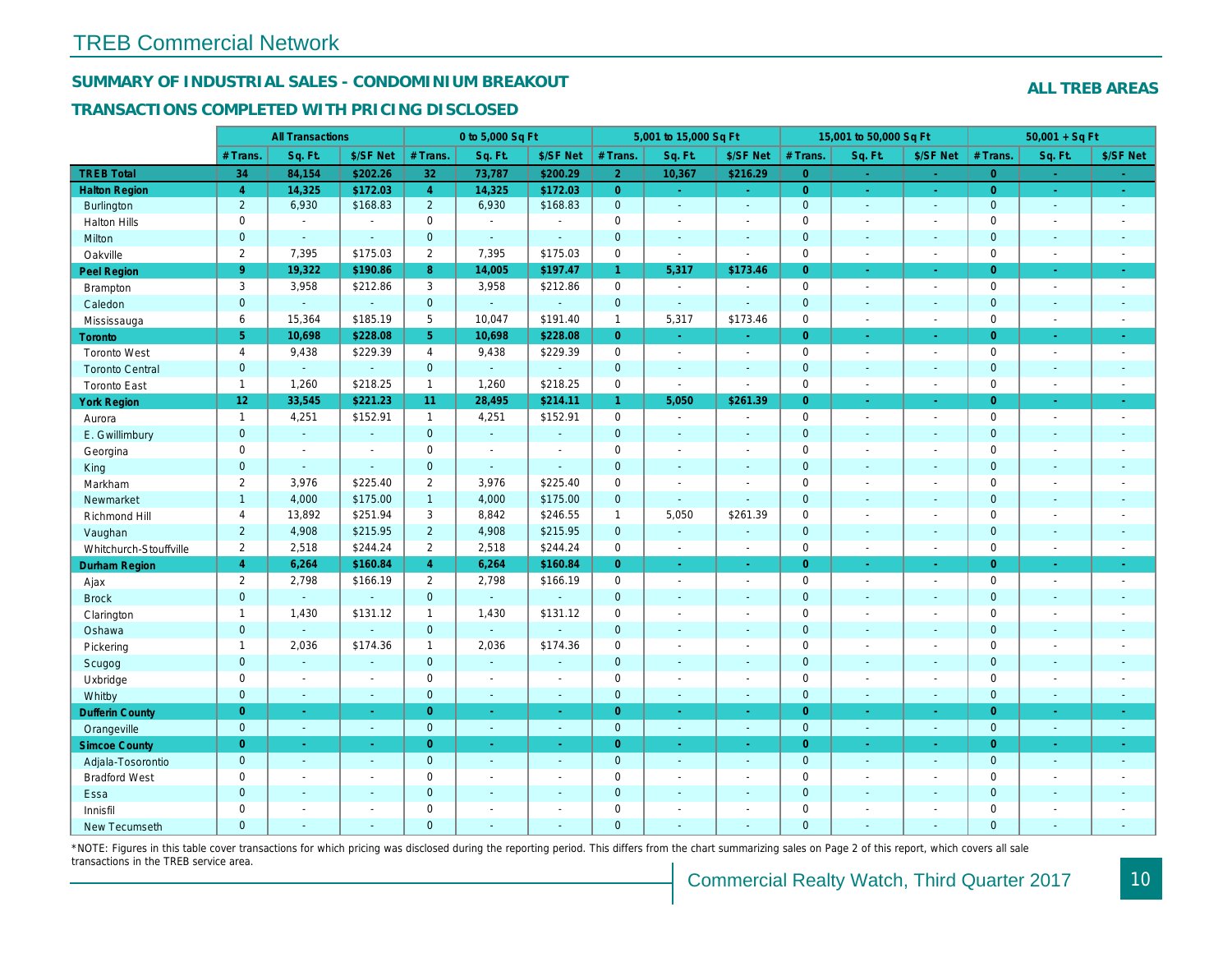#### SUMMARY OF INDUSTRIAL SALES - OTHER TYPES BREAKOUT

#### TRANSACTIONS COMPLETED WITH PRICING DISCLOSED

|                        |                | <b>All Transactions</b>  |                |                | 0 to 5,000 Sq Ft         |                          |                | 5,001 to 15,000 Sq Ft    |                          |                      | 15,001 to 50,000 Sq Ft |                          |
|------------------------|----------------|--------------------------|----------------|----------------|--------------------------|--------------------------|----------------|--------------------------|--------------------------|----------------------|------------------------|--------------------------|
|                        | # Trans        | Sq. Ft.                  | \$/SF Net      | # Trans.       | Sq. Ft.                  | \$/SF Net                | # Trans.       | Sq. Ft.                  | \$/SF Net                | # Trans.             | Sq. Ft.                | \$/SF Ne                 |
| <b>TREB Total</b>      | 22             | 395,273                  | \$143.67       | 5 <sup>1</sup> | 15,824                   | \$309.91                 | 9 <sup>°</sup> | 98,487                   | \$244.14                 | $\overline{7}$       | 194,785                | \$115.72                 |
| <b>Halton Region</b>   | $\overline{2}$ | 45,290                   | \$146.83       | $\overline{0}$ | $\sim$                   | $\sim$                   | $\mathbf{1}$   | 11,400                   | \$258.77                 | $\blacktriangleleft$ | 33,890                 | \$109.18                 |
| Burlington             | $\mathbf{0}$   | $\omega$                 | $\blacksquare$ | $\mathbf{0}$   | $\omega$                 | $\omega$                 | $\mathbf{0}$   | $\blacksquare$           | $\omega$                 | $\mathbf 0$          | $\omega$               | $\blacksquare$           |
| <b>Halton Hills</b>    | $\mathbf 0$    | $\blacksquare$           | $\sim$         | $\Omega$       | $\overline{\phantom{a}}$ |                          | $\pmb{0}$      | $\blacksquare$           | $\blacksquare$           | $\Omega$             | $\overline{a}$         | $\overline{a}$           |
| Milton                 | $\mathbf{1}$   | 33,890                   | \$109.18       | $\mathbf{0}$   | $\blacksquare$           | $\blacksquare$           | $\mathbf 0$    | $\blacksquare$           | $\blacksquare$           | $\overline{1}$       | 33,890                 | \$109.18                 |
| Oakville               | $\overline{1}$ | 11,400                   | \$258.77       | $\mathbf 0$    | $\blacksquare$           | $\sim$                   | $\mathbf{1}$   | 11,400                   | \$258.77                 | $\mathbf 0$          | $\sim$                 | $\blacksquare$           |
| <b>Peel Region</b>     | 9 <sup>°</sup> | 142,507                  | \$163.60       | 2 <sup>1</sup> | 3,738                    | \$231.14                 | $\overline{4}$ | 43,528                   | \$212.51                 | 3                    | 95,241                 | \$138.60                 |
| Brampton               | 3              | 43,826                   | \$195.09       | $\mathbf{1}$   | 2,250                    | \$244.44                 | $\mathbf{1}$   | 11,376                   | \$254.92                 | $\mathbf{1}$         | 30,200                 | \$168.87                 |
| Caledon                | $\mathbf{1}$   | 22,150                   | \$121.90       | $\mathbf{0}$   | $\omega$                 | $\sim$                   | $\mathbf{0}$   | $\blacksquare$           | $\omega$                 | $\overline{1}$       | 22,150                 | \$121.90                 |
| Mississauga            | 5              | 76,531                   | \$157.64       | $\mathbf{1}$   | 1.488                    | \$211.02                 | 3              | 32,152                   | \$197.50                 | $\mathbf{1}$         | 42,891                 | \$125.90                 |
| Toronto                | 6              | 58,709                   | \$262.99       | 2 <sup>1</sup> | 9,986                    | \$370.02                 | 3              | 31,059                   | \$278.34                 | $\blacktriangleleft$ | 17,664                 | \$175.50                 |
| <b>Toronto West</b>    | 3              | 27,650                   | \$245.75       | $\overline{2}$ | 9,986                    | \$370.02                 | $\mathbf 0$    | $\blacksquare$           | $\blacksquare$           | $\mathbf{1}$         | 17,664                 | \$175.50                 |
| <b>Toronto Central</b> | $\mathbf{1}$   | 10,909                   | \$293.34       | $\mathbf{0}$   | $\omega$                 | $\sim$                   | $\overline{1}$ | 10,909                   | \$293.34                 | $\mathbf{0}$         | $\mathbf{r}$           | $\sim$                   |
| <b>Toronto East</b>    | $\overline{2}$ | 20,150                   | \$270.22       | $\mathbf 0$    | $\blacksquare$           | $\blacksquare$           | $\overline{2}$ | 20,150                   | \$270.22                 | $\mathbf 0$          | $\blacksquare$         | $\sim$                   |
| <b>York Region</b>     | $\mathbf{1}$   | 12,500                   | \$256.00       | $\overline{0}$ | $\omega$                 | $\sim$                   | $\mathbf{1}$   | 12,500                   | \$256.00                 | $\overline{0}$       | $\blacksquare$         | $\sim$                   |
| Aurora                 | $\mathbf 0$    | $\sim$                   | $\sim$         | $\Omega$       | $\sim$                   | $\sim$                   | $\pmb{0}$      | $\blacksquare$           | $\blacksquare$           | $\mathbf 0$          | $\blacksquare$         | $\sim$                   |
| E. Gwillimbury         | $\mathbf{0}$   | $\blacksquare$           | $\blacksquare$ | $\mathbf 0$    | $\sim$                   | $\blacksquare$           | $\pmb{0}$      | $\blacksquare$           | $\blacksquare$           | $\mathbf 0$          | $\blacksquare$         | $\blacksquare$           |
| Georgina               | $\mathbf 0$    | $\blacksquare$           | $\blacksquare$ | $\mathbf 0$    | $\sim$                   | $\sim$                   | $\mathbf 0$    | $\blacksquare$           | $\blacksquare$           | $\mathbf 0$          | $\blacksquare$         | $\blacksquare$           |
| King                   | $\mathbf{0}$   | $\sim$                   | $\sim$         | $\mathbf{0}$   | ÷.                       | $\sim$                   | $\mathbf 0$    | $\blacksquare$           | $\blacksquare$           | $\mathbf{0}$         | ÷.                     | $\sim$                   |
| Markham                | $\mathbf 0$    | $\overline{\phantom{a}}$ | $\blacksquare$ | $\mathbf 0$    | $\overline{\phantom{a}}$ | $\overline{\phantom{a}}$ | $\pmb{0}$      | $\overline{\phantom{a}}$ | $\overline{\phantom{a}}$ | $\mathsf 0$          | $\blacksquare$         | $\blacksquare$           |
| Newmarket              | $\mathbf{0}$   | $\sim$                   | $\sim$         | $\mathbf{0}$   | $\sim$                   | $\sim$                   | $\mathbf 0$    | $\blacksquare$           | $\blacksquare$           | $\mathbf{0}$         | $\blacksquare$         | $\overline{\phantom{a}}$ |
| Richmond Hill          | $\mathbf 0$    | $\blacksquare$           | $\blacksquare$ | $\mathbf 0$    | $\sim$                   | $\sim$                   | $\mathbf 0$    | $\blacksquare$           | $\blacksquare$           | $\mathbf 0$          | $\blacksquare$         | $\blacksquare$           |
| Vaughan                | $\mathbf{1}$   | 12,500                   | \$256.00       | $\mathbf{0}$   | $\sim$                   | $\sim$                   | $\mathbf{1}$   | 12,500                   | \$256.00                 | $\mathbf{0}$         | $\blacksquare$         | $\sim$                   |
| Whitchurch-Stouffville | $\mathbf 0$    | $\blacksquare$           | $\blacksquare$ | $\mathbf 0$    | $\sim$                   | $\sim$                   | 0              | $\overline{\phantom{a}}$ | ä,                       | $\mathbf 0$          | $\blacksquare$         | $\blacksquare$           |
| <b>Durham Region</b>   | $\overline{2}$ | 22,740                   | \$108.67       | $\mathbf{1}$   | 2,100                    | \$164.29                 | $\overline{0}$ | Ξ                        | $\omega$                 | $\mathbf{1}$         | 20,640                 | \$103.02                 |
| Ajax                   | $\mathbf 0$    | $\omega$                 | $\omega$       | $\mathbf 0$    | $\sim$                   | $\blacksquare$           | $\pmb{0}$      | $\blacksquare$           | $\blacksquare$           | $\mathbf 0$          | $\overline{a}$         | $\blacksquare$           |
| <b>Brock</b>           | $\mathbf{0}$   | $\blacksquare$           | $\blacksquare$ | $\mathbf{0}$   | $\sim$                   | $\sim$                   | $\mathbf 0$    | $\blacksquare$           | $\blacksquare$           | $\mathbf 0$          | $\blacksquare$         | $\blacksquare$           |
| Clarington             | $\mathbf 0$    | $\blacksquare$           | $\blacksquare$ | $\mathbf 0$    | $\blacksquare$           |                          | $\pmb{0}$      | $\blacksquare$           | $\blacksquare$           | $\mathbf 0$          | L,                     | $\blacksquare$           |
| Oshawa                 | $\overline{0}$ | $\blacksquare$           | $\omega$       | $\overline{0}$ | $\blacksquare$           | $\blacksquare$           | $\mathbf 0$    | $\blacksquare$           | $\blacksquare$           | $\mathbf{0}$         | $\blacksquare$         |                          |
| Pickering              | $\mathbf{1}$   | 20,640                   | \$103.02       | $\mathbf 0$    | $\sim$                   |                          | $\mathbf 0$    | $\blacksquare$           | $\blacksquare$           | $\mathbf{1}$         | 20,640                 | \$103.02                 |
| Scugog                 | $\mathbf{0}$   | $\blacksquare$           | $\blacksquare$ | $\mathbf{0}$   | $\sim$                   | $\sim$                   | $\mathbf 0$    | $\blacksquare$           | $\blacksquare$           | $\mathbf{0}$         | $\blacksquare$         | $\blacksquare$           |
| Uxbridge               | $\mathbf 0$    | $\overline{\phantom{a}}$ | $\blacksquare$ | $\mathbf 0$    | $\blacksquare$           |                          | $\pmb{0}$      | $\blacksquare$           | $\blacksquare$           | $\mathbf 0$          | $\overline{a}$         | $\overline{\phantom{a}}$ |
| Whitby                 | $\mathbf{1}$   | 2,100                    | \$164.29       | $\mathbf{1}$   | 2,100                    | \$164.29                 | $\mathbf{0}$   | $\blacksquare$           | $\blacksquare$           | $\mathbf{0}$         | $\blacksquare$         | $\sim$                   |
| <b>Dufferin County</b> | $\overline{0}$ | $\sim$                   | $\sim$         | $\overline{0}$ | a.                       | $\sim$                   | $\overline{0}$ | $\blacksquare$           | ×.                       | $\overline{0}$       | ×.                     | $\sim$                   |
| Orangeville            | $\mathbf{0}$   | $\omega$                 | $\omega$       | $\mathbf 0$    | $\omega$                 | $\sim$                   | $\mathbf{0}$   | $\omega$                 | ¥.                       | $\mathbf 0$          | $\omega$               | $\sim$                   |
| <b>Simcoe County</b>   | $\overline{2}$ | 113,527                  | \$50.34        | $\overline{0}$ | $\omega$                 | $\omega$                 | $\overline{0}$ | $\blacksquare$           | $\omega$                 | $\mathbf{1}$         | 27,350                 | \$15.17                  |
| Adjala-Tosorontio      | $\mathbf{0}$   | $\sim$                   | $\Delta$       | $\mathbf{0}$   | $\sim$                   | $\sim$                   | $\mathbf 0$    | $\Delta$                 | $\blacksquare$           | $\mathbf 0$          | $\blacksquare$         | $\omega$                 |
| <b>Bradford West</b>   | $\mathbf{0}$   | $\blacksquare$           | $\blacksquare$ | $\mathbf 0$    | $\sim$                   | $\sim$                   | $\pmb{0}$      | $\blacksquare$           | $\blacksquare$           | $\mathbf 0$          | $\overline{a}$         | $\sim$                   |
| Essa                   | $\mathbf{0}$   | $\sim$                   | $\blacksquare$ | $\mathbf{0}$   |                          |                          | $\pmb{0}$      | $\blacksquare$           | $\blacksquare$           | $\mathbf 0$          | $\blacksquare$         | $\sim$                   |
| Innisfil               | $\mathbf{1}$   | 27,350                   | \$15.17        | $\mathbf 0$    | $\sim$                   | $\sim$                   | $\pmb{0}$      | $\blacksquare$           | $\blacksquare$           | $\overline{1}$       | 27,350                 | \$15.17                  |
| <b>New Tecumseth</b>   | $\overline{1}$ | 86.177                   | \$61.50        | $\Omega$       |                          |                          | $\Omega$       |                          |                          | $\Omega$             |                        |                          |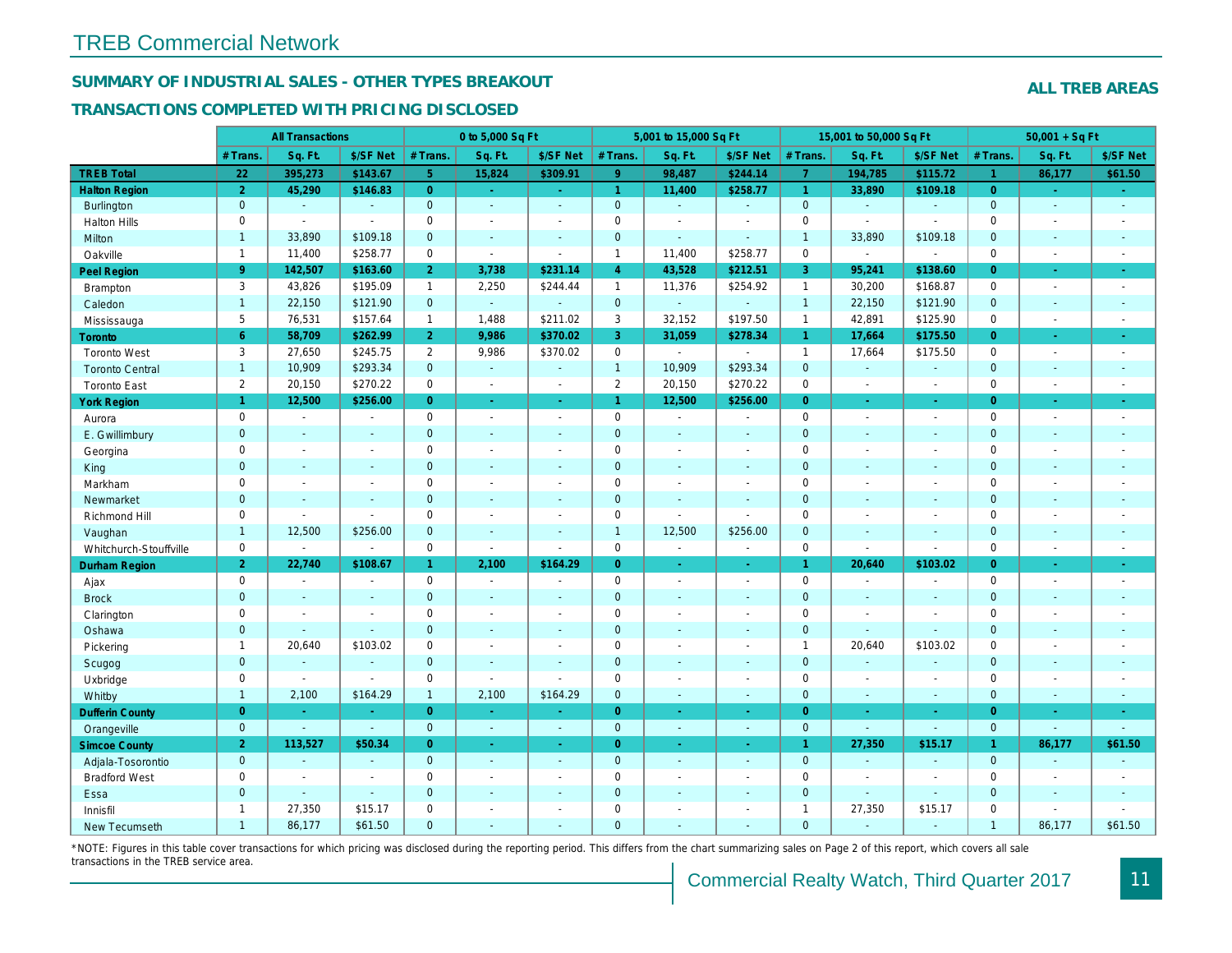#### SUMMARY OF INDUSTRIAL SALES

#### TRANSACTIONS COMPLETED WITH PRICING DISCLOSED

|                        | <b>All Transactions</b> |                |                          | 0 to 5,000 Sq Ft |                          |                          | 5,001 to 15,000 Sq Ft |                          |                          | 15,001 to 50,000 Sq Ft |                          |                          |
|------------------------|-------------------------|----------------|--------------------------|------------------|--------------------------|--------------------------|-----------------------|--------------------------|--------------------------|------------------------|--------------------------|--------------------------|
|                        | # Trans.                | Sq. Ft.        | \$/SF Net                | # Trans.         | Sq. Ft.                  | \$/SF Net                | # Trans.              | Sq. Ft.                  | \$/SF Net                | # Trans.               | Sq. Ft.                  | \$/SF Ne                 |
| <b>TREB Total</b>      | 56                      | 479,427        | \$153.96                 | 37               | 89,611                   | \$219.64                 | 11                    | 108,854                  | \$241.49                 | $\overline{7}$         | 194,785                  | \$115.72                 |
| City of Toronto Total  | 11                      | 69,407         | \$257.61                 | $\overline{7}$   | 20,684                   | \$296.61                 | $\overline{3}$        | 31,059                   | \$278.34                 | $\blacktriangleleft$   | 17,664                   | \$175.50                 |
| <b>Toronto West</b>    | $\overline{7}$          | 37,088         | \$241.59                 | 6 <sup>°</sup>   | 19,424                   | \$301.69                 | $\overline{0}$        | $\omega_{\rm c}$         | $\omega_{\rm{eff}}$      | $\vert$ 1              | 17,664                   | \$175.50                 |
| Toronto W01            | $\mathbf 0$             | $\sim$         | $\sim$                   | 0                | $\sim$                   | $\blacksquare$           | $\mathbf 0$           | $\blacksquare$           | $\blacksquare$           | $\mathbf 0$            | $\blacksquare$           | $\blacksquare$           |
| Toronto W02            | $\mathbf{1}$            | 2,000          | \$417.50                 | $\overline{1}$   | 2,000                    | \$417.50                 | $\mathbf 0$           | $\overline{\phantom{a}}$ |                          | $\mathbf{0}$           | $\blacksquare$           | $\blacksquare$           |
| Toronto W03            | $\mathsf 0$             | $\sim$         | $\sim$                   | $\pmb{0}$        | $\sim$                   | $\sim$                   | $\mathbf 0$           | $\blacksquare$           | $\sim$                   | 0                      | $\blacksquare$           | $\blacksquare$           |
| Toronto W04            | $\overline{2}$          | 7,400          | \$248.65                 | $\overline{2}$   | 7,400                    | \$248.65                 | $\mathbf 0$           | $\blacksquare$           | $\blacksquare$           | $\mathbf{0}$           | $\blacksquare$           | $\blacksquare$           |
| Toronto W05            | 3                       | 22,702         | \$175.76                 | $\overline{2}$   | 5,038                    | \$176.66                 | $\mathbf 0$           | $\blacksquare$           | $\blacksquare$           | $\overline{1}$         | 17,664                   | \$175.50                 |
| Toronto W06            | $\mathbf 0$             | $\mathbf{r}$   | $\blacksquare$           | $\mathbf 0$      | $\sim$                   | $\blacksquare$           | $\mathbf 0$           | $\sim$                   | $\overline{\phantom{a}}$ | $\mathbf 0$            | $\blacksquare$           |                          |
| Toronto W07            | $\mathbf 0$             | $\blacksquare$ | $\overline{\phantom{a}}$ | $\mathbf 0$      | $\blacksquare$           | $\sim$                   | $\mathbf 0$           | $\sim$                   | $\sim$                   | 0                      | $\sim$                   | $\overline{\phantom{a}}$ |
| Toronto W08            | $\pmb{0}$               | $\sim$         | $\sim$                   | $\mathbf 0$      | $\blacksquare$           | $\blacksquare$           | $\mathbf 0$           | $\blacksquare$           | $\blacksquare$           | $\mathbf{0}$           | $\blacksquare$           | $\blacksquare$           |
| Toronto W09            | $\mathbf 0$             | $\blacksquare$ | $\sim$                   | $\mathbf 0$      | $\blacksquare$           | $\overline{\phantom{a}}$ | $\mathbf 0$           | $\overline{a}$           | $\blacksquare$           | 0                      | $\overline{\phantom{a}}$ | $\overline{\phantom{a}}$ |
| Toronto W10            | $\mathbf{1}$            | 4,986          | \$460.29                 | $\mathbf{1}$     | 4,986                    | \$460.29                 | $\mathbf{0}$          | $\blacksquare$           | $\blacksquare$           | $\mathbf{0}$           | $\blacksquare$           | $\blacksquare$           |
| <b>Toronto Central</b> | $\mathbf{1}$            | 10,909         | \$293.34                 | $\overline{0}$   | $\omega$                 | $\blacksquare$           | $\mathbf{1}$          | 10,909                   | \$293.34                 | $\overline{0}$         | $\blacksquare$           | $\blacksquare$           |
| Toronto C01            | $\pmb{0}$               | $\omega$       | $\blacksquare$           | $\mathbf{0}$     | $\sim$                   | $\blacksquare$           | $\mathbf 0$           | $\blacksquare$           | $\blacksquare$           | $\mathbf{0}$           | $\blacksquare$           | $\sim$                   |
| Toronto C02            | $\mathbf 0$             | $\sim$         | $\sim$                   | $\mathbf 0$      | $\overline{a}$           | $\blacksquare$           | $\mathbf 0$           | $\blacksquare$           | $\sim$                   | 0                      | $\sim$                   | $\blacksquare$           |
| Toronto C03            | $\mathbf 0$             | $\blacksquare$ | $\blacksquare$           | $\mathbf 0$      | $\blacksquare$           | $\blacksquare$           | $\mathbf 0$           | $\blacksquare$           | $\blacksquare$           | $\mathbf{0}$           | $\blacksquare$           | $\blacksquare$           |
| Toronto C04            | $\mathbf 0$             | $\blacksquare$ |                          | $\mathbf 0$      | $\blacksquare$           | $\overline{\phantom{a}}$ | $\mathbf 0$           | $\overline{\phantom{a}}$ | $\overline{a}$           | $\mathbf 0$            | ÷,                       | $\blacksquare$           |
| Toronto C06            | $\pmb{0}$               | $\blacksquare$ |                          | $\pmb{0}$        | $\blacksquare$           | $\blacksquare$           | $\mathbf 0$           | $\blacksquare$           | $\blacksquare$           | $\mathbf 0$            | $\overline{\phantom{a}}$ | $\sim$                   |
| Toronto C07            | $\mathbf 0$             | $\blacksquare$ |                          | $\pmb{0}$        | $\tilde{\phantom{a}}$    | $\blacksquare$           | $\mathsf 0$           | $\blacksquare$           | $\sim$                   | $\mathbf 0$            | $\blacksquare$           | $\blacksquare$           |
| Toronto C08            | $\pmb{0}$               | $\blacksquare$ | $\blacksquare$           | $\mathbf 0$      | $\blacksquare$           | $\blacksquare$           | $\mathbf{0}$          | $\blacksquare$           | $\blacksquare$           | $\mathbf{0}$           | $\blacksquare$           | $\blacksquare$           |
| Toronto C09            | 0                       | $\blacksquare$ |                          | $\mathbf 0$      | $\blacksquare$           | $\overline{\phantom{a}}$ | $\mathbf 0$           | $\blacksquare$           | $\sim$                   | 0                      | $\overline{\phantom{a}}$ | $\blacksquare$           |
| Toronto C10            | $\mathbf 0$             | $\sim$         | $\sim$                   | $\mathbf 0$      | $\omega$                 | $\blacksquare$           | $\mathbf{0}$          | $\sim$                   | $\sim$                   | $\mathbf 0$            | $\sim$                   | $\sim$                   |
| Toronto C11            | $\mathbf{1}$            | 10,909         | \$293.34                 | $\mathbf 0$      | $\tilde{\phantom{a}}$    | $\overline{\phantom{a}}$ | $\mathbf{1}$          | 10,909                   | \$293.34                 | 0                      | $\blacksquare$           | $\overline{\phantom{a}}$ |
| Toronto C12            | $\pmb{0}$               | $\blacksquare$ | $\omega$                 | $\mathbf 0$      | $\blacksquare$           | $\blacksquare$           | $\mathbf{0}$          | $\omega$                 | $\blacksquare$           | 0                      | $\blacksquare$           | $\blacksquare$           |
| Toronto C13            | 0                       | $\blacksquare$ | $\overline{\phantom{a}}$ | 0                | $\overline{\phantom{a}}$ | $\overline{\phantom{a}}$ | 0                     | $\blacksquare$           | $\blacksquare$           | 0                      | $\overline{\phantom{a}}$ | $\overline{\phantom{a}}$ |
| Toronto C14            | $\pmb{0}$               | $\sim$         | $\sim$                   | $\mathbf{0}$     | $\sim$                   | $\blacksquare$           | $\mathbf{0}$          | $\sim$                   | $\sim$                   | $\mathbf{0}$           | $\sim$                   | $\sim$                   |
| Toronto C15            | $\mathbf 0$             | $\blacksquare$ | $\blacksquare$           | $\pmb{0}$        | $\blacksquare$           | $\blacksquare$           | $\mathbf 0$           | $\blacksquare$           | $\omega$                 | $\mathbf 0$            | $\overline{\phantom{a}}$ | $\blacksquare$           |
| <b>Toronto East</b>    | 3                       | 21,410         | \$267.16                 | $\mathbf{1}$     | 1,260                    | \$218.25                 | $\overline{2}$        | 20,150                   | \$270.22                 | $\overline{0}$         | $\blacksquare$           | $\sim$                   |
| Toronto E01            | $\mathbf 0$             | $\sim$         | $\overline{\phantom{a}}$ | 0                | $\sim$                   | $\blacksquare$           | $\mathbf 0$           | $\blacksquare$           | $\sim$                   | $\mathbf 0$            | $\blacksquare$           | $\sim$                   |
| Toronto E02            | $\pmb{0}$               | $\sim$         | $\sim$                   | $\mathbf 0$      | $\blacksquare$           | $\blacksquare$           | $\mathbf 0$           | $\blacksquare$           | $\sim$                   | $\mathbf{0}$           | $\sim$                   | $\blacksquare$           |
| Toronto E03            | $\mathbf 0$             | $\blacksquare$ | $\blacksquare$           | $\mathbf 0$      | $\blacksquare$           | $\blacksquare$           | $\mathbf 0$           | $\omega$                 | $\blacksquare$           | 0                      | $\blacksquare$           | $\blacksquare$           |
| Toronto E04            | $\sqrt{2}$              | 20,150         | \$270.22                 | $\mathbf 0$      | $\blacksquare$           | $\blacksquare$           | $\overline{2}$        | 20,150                   | \$270.22                 | $\mathbf{0}$           | $\blacksquare$           | $\blacksquare$           |
| Toronto E05            | $\mathsf 0$             | $\sim$         | $\blacksquare$           | $\pmb{0}$        | $\tilde{\phantom{a}}$    | $\blacksquare$           | $\mathsf{O}\xspace$   | $\omega$                 | $\tilde{\phantom{a}}$    | $\mathbf 0$            | $\sim$                   | $\blacksquare$           |
| Toronto E06            | $\pmb{0}$               | $\blacksquare$ | $\omega$                 | $\mathbf 0$      | $\blacksquare$           | $\blacksquare$           | $\mathbf 0$           | $\blacksquare$           | $\blacksquare$           | $\mathbf 0$            | $\sim$                   | $\blacksquare$           |
| Toronto E07            | $\mathbf{1}$            | 1,260          | \$218.25                 | $\mathbf{1}$     | 1,260                    | \$218.25                 | $\mathbf 0$           | $\blacksquare$           | $\blacksquare$           | 0                      | $\blacksquare$           | $\overline{\phantom{a}}$ |
| Toronto E08            | $\mathbf 0$             | $\blacksquare$ | $\overline{a}$           | $\mathbf 0$      | $\omega$                 | $\blacksquare$           | $\mathbf 0$           | $\sim$                   | $\sim$                   | $\mathbf 0$            | $\sim$                   | ٠                        |
| Toronto E09            | $\mathbf 0$             | $\sim$         | $\sim$                   | $\mathbf 0$      | $\blacksquare$           | $\blacksquare$           | $\mathbf 0$           | $\blacksquare$           | $\sim$                   | 0                      | $\sim$                   | $\blacksquare$           |
| Toronto E10            | $\pmb{0}$               | $\blacksquare$ |                          | $\mathbf 0$      | $\blacksquare$           | $\blacksquare$           | $\mathbf 0$           | $\blacksquare$           |                          | $\mathbf 0$            | $\overline{\phantom{a}}$ | $\overline{\phantom{a}}$ |
| Toronto E11            | $\mathbf 0$             | $\blacksquare$ |                          | $\mathbf 0$      | $\blacksquare$           | $\blacksquare$           | $\mathbf 0$           | $\overline{a}$           | $\blacksquare$           | 0                      | $\blacksquare$           | $\blacksquare$           |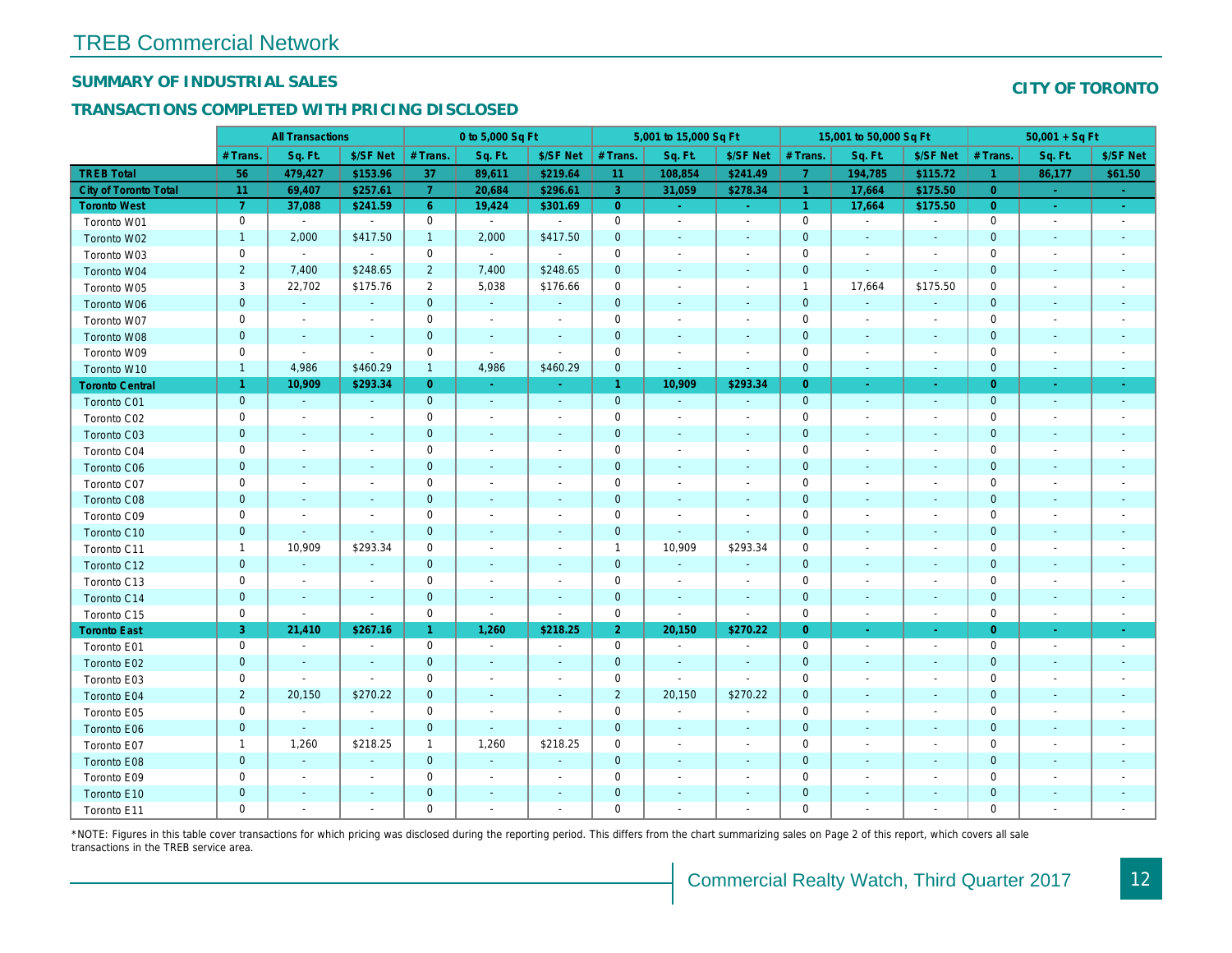## SUMMARY OF INDUSTRIAL SALES - CONDOMINIUM BREAKOUT

#### TRANSACTIONS COMPLETED WITH PRICING DISCLOSED

|                        |                | <b>All Transactions</b>  |                          |                | 0 to 5,000 Sq Ft |                          |                     | 5,001 to 15,000 Sq Ft        |                  |                | 15,001 to 50,000 Sq Ft   |                     |
|------------------------|----------------|--------------------------|--------------------------|----------------|------------------|--------------------------|---------------------|------------------------------|------------------|----------------|--------------------------|---------------------|
|                        | # Trans.       | Sq. Ft.                  | \$/SF Net                | # Trans.       | Sq. Ft.          | \$/SF Net                | # Trans.            | Sq. Ft.                      | \$/SF Net        | # Trans.       | Sq. Ft.                  | \$/SF Ne            |
| <b>TREB Total</b>      | 34             | 84,154                   | \$202.26                 | 32             | 73,787           | \$200.29                 | 2 <sup>1</sup>      | 10,367                       | \$216.29         | $\overline{0}$ | $\sim$                   | $\sim$              |
| City of Toronto Total  | $\sqrt{5}$     | 10,698                   | \$228.08                 | 5 <sup>5</sup> | 10,698           | \$228.08                 | $\overline{0}$      | $\sim$                       | $\sim$           | $\overline{0}$ | $\sim$                   | $\omega_{\rm c}$    |
| <b>Toronto West</b>    | $\overline{4}$ | 9,438                    | \$229.39                 | $\overline{4}$ | 9,438            | \$229.39                 | $\overline{0}$      | $\sim$                       | $\sim$           | $\overline{0}$ | $\sim$                   | $\sigma_{\rm{eff}}$ |
| Toronto W01            | 0              | $\blacksquare$           | $\blacksquare$           | $\mathbf 0$    | $\blacksquare$   |                          | $\mathbf 0$         | $\sim$                       | $\blacksquare$   | $\mathbf 0$    | $\blacksquare$           | $\sim$              |
| Toronto W02            | $\mathbf{1}$   | 2,000                    | \$417.50                 | $\mathbf{1}$   | 2,000            | \$417.50                 | $\mathbf 0$         | $\blacksquare$               | $\blacksquare$   | $\mathbf 0$    | $\blacksquare$           | $\blacksquare$      |
| Toronto W03            | 0              | $\blacksquare$           | $\blacksquare$           | $\mathbf 0$    | $\sim$           | $\sim$                   | $\mathbf 0$         | $\blacksquare$               | $\blacksquare$   | $\mathbf 0$    | $\blacksquare$           | $\blacksquare$      |
| Toronto W04            | $\mathbf{1}$   | 2,400                    | \$183.33                 | $\mathbf{1}$   | 2,400            | \$183.33                 | $\mathbf 0$         | $\blacksquare$               | $\blacksquare$   | $\mathbf 0$    | $\blacksquare$           | $\blacksquare$      |
| Toronto W05            | $\overline{2}$ | 5,038                    | \$176.66                 | $\overline{2}$ | 5,038            | \$176.66                 | $\mathbf 0$         | $\blacksquare$               | $\blacksquare$   | $\mathbf 0$    | $\blacksquare$           | $\blacksquare$      |
| Toronto W06            | $\mathbf{0}$   | $\sim$                   |                          | $\mathbf 0$    | $\mathbf{r}$     |                          | $\mathbf 0$         | ä,                           |                  | $\mathbf 0$    | $\sim$                   |                     |
| Toronto W07            | 0              | $\sim$                   | $\overline{\phantom{a}}$ | $\mathbf 0$    | $\blacksquare$   | $\blacksquare$           | $\mathbf 0$         | $\blacksquare$               | $\blacksquare$   | $\mathbf 0$    | $\blacksquare$           | $\blacksquare$      |
| Toronto W08            | $\mathbf 0$    | $\sim$                   | $\blacksquare$           | $\pmb{0}$      | $\blacksquare$   | $\blacksquare$           | $\mathbf 0$         | $\blacksquare$               | $\blacksquare$   | $\mathbf 0$    | $\blacksquare$           | ٠                   |
| Toronto W09            | 0              | $\sim$                   | $\overline{\phantom{a}}$ | $\mathbf 0$    | $\sim$           | $\blacksquare$           | $\mathbf 0$         | $\overline{\phantom{a}}$     | $\blacksquare$   | 0              | $\blacksquare$           | $\blacksquare$      |
| Toronto W10            | $\mathbf{0}$   | $\sim$                   | $\sim$                   | $\mathbf 0$    | $\omega$         | $\sim$                   | $\mathbf 0$         | $\omega$                     | $\omega$         | $\mathbf 0$    | $\blacksquare$           | $\sim$              |
| <b>Toronto Central</b> | $\overline{0}$ | $\sim$                   | $\sim$                   | $\overline{0}$ | $\omega$         | $\sim$                   | $\overline{0}$      | $\omega$                     | $\omega_{\rm c}$ | $\overline{0}$ | $\bullet$                | $\sim$              |
| Toronto C01            | $\mathbf 0$    | $\sim$                   | $\sim$                   | $\pmb{0}$      | $\omega$         | $\blacksquare$           | $\mathbf 0$         | $\omega$                     | $\blacksquare$   | $\mathbf 0$    | $\omega$                 | $\blacksquare$      |
| Toronto C02            | 0              | $\overline{\phantom{a}}$ | $\sim$                   | $\mathbf 0$    | $\sim$           | $\blacksquare$           | $\mathbf 0$         | $\blacksquare$               | $\blacksquare$   | $\mathbf 0$    | ÷,                       | $\blacksquare$      |
| Toronto C03            | $\mathbf 0$    | $\overline{\phantom{a}}$ |                          | $\mathbf 0$    | $\blacksquare$   | $\blacksquare$           | $\mathbf 0$         | $\blacksquare$               | $\blacksquare$   | $\mathbf{0}$   | $\blacksquare$           | $\blacksquare$      |
| Toronto C04            | 0              | $\overline{\phantom{a}}$ | $\overline{\phantom{a}}$ | $\mathbf 0$    | $\blacksquare$   | $\blacksquare$           | $\mathbf 0$         | $\overline{a}$               | $\overline{a}$   | $\mathbf 0$    | $\overline{\phantom{a}}$ | $\blacksquare$      |
| Toronto C06            | $\mathbf 0$    | $\sim$                   | $\blacksquare$           | $\mathbf 0$    | $\sim$           | $\blacksquare$           | $\mathbf 0$         | $\blacksquare$               | $\blacksquare$   | $\mathbf 0$    | $\blacksquare$           | ٠                   |
| Toronto C07            | 0              | $\sim$                   | $\sim$                   | $\mathsf 0$    | $\sim$           | $\blacksquare$           | $\mathsf 0$         | $\blacksquare$               | $\blacksquare$   | $\mathbf 0$    | ÷,                       | $\blacksquare$      |
| Toronto C08            | $\mathbf 0$    | $\blacksquare$           | $\blacksquare$           | $\mathbf 0$    | $\blacksquare$   | $\blacksquare$           | $\mathbf 0$         | $\blacksquare$               | $\blacksquare$   | $\mathbf{0}$   | $\blacksquare$           | $\blacksquare$      |
| Toronto C09            | 0              | $\overline{\phantom{a}}$ |                          | $\mathbf 0$    | $\blacksquare$   |                          | $\mathbf 0$         | $\overline{a}$               | $\overline{a}$   | $\mathbf 0$    | $\overline{a}$           |                     |
| Toronto C10            | $\mathbf 0$    | $\sim$                   | $\sim$                   | $\mathbf 0$    | $\blacksquare$   | $\blacksquare$           | $\mathbf 0$         | $\blacksquare$               | $\blacksquare$   | $\mathbf{0}$   | $\blacksquare$           | $\blacksquare$      |
| Toronto C11            | 0              | $\blacksquare$           | $\sim$                   | $\mathsf 0$    | $\blacksquare$   | $\blacksquare$           | $\mathsf{O}\xspace$ | $\overline{a}$               | $\overline{a}$   | $\mathbf 0$    | $\blacksquare$           | $\blacksquare$      |
| Toronto C12            | $\mathbf 0$    | $\sim$                   | $\sim$                   | $\mathbf 0$    | $\blacksquare$   | $\blacksquare$           | $\mathbf 0$         | $\blacksquare$               | $\blacksquare$   | $\mathbf 0$    | $\blacksquare$           | $\blacksquare$      |
| Toronto C13            | 0              | $\overline{\phantom{a}}$ | $\overline{\phantom{a}}$ | $\mathbf 0$    | $\blacksquare$   | $\overline{\phantom{a}}$ | $\mathbf 0$         | $\blacksquare$               | $\overline{a}$   | 0              | $\blacksquare$           | $\blacksquare$      |
| Toronto C14            | $\mathbf 0$    | $\sim$                   | $\sim$                   | $\mathbf 0$    | $\omega$         | $\sim$                   | $\mathbf 0$         | $\sim$                       | $\sim$           | $\mathbf 0$    | $\blacksquare$           | $\sim$              |
| Toronto C15            | 0              | $\blacksquare$           | $\blacksquare$           | $\mathsf 0$    | $\blacksquare$   | $\blacksquare$           | $\mathbf 0$         | $\blacksquare$               | $\blacksquare$   | $\mathbf 0$    | $\blacksquare$           | $\sim$              |
| <b>Toronto East</b>    | $\mathbf{1}$   | 1,260                    | \$218.25                 | $\mathbf{1}$   | 1,260            | \$218.25                 | $\overline{0}$      | $\omega$                     | ÷                | $\overline{0}$ | $\bullet$                | $\sigma_{\rm c}$    |
| Toronto E01            | 0              | $\sim$                   | $\overline{\phantom{a}}$ | $\mathbf 0$    | $\sim$           | $\overline{\phantom{a}}$ | $\mathbf 0$         | $\sim$                       | $\blacksquare$   | $\mathbf 0$    | $\blacksquare$           | $\sim$              |
| Toronto E02            | $\mathbf 0$    | $\sim$                   | $\sim$                   | $\mathbf 0$    | $\sim$           | $\sim$                   | $\mathbf 0$         | $\blacksquare$               | $\blacksquare$   | $\mathbf{0}$   | $\sim$                   | $\sim$              |
| Toronto E03            | 0              | $\overline{\phantom{a}}$ | $\overline{\phantom{a}}$ | $\mathbf 0$    | $\blacksquare$   | $\overline{\phantom{a}}$ | $\mathbf 0$         | $\blacksquare$               | $\blacksquare$   | $\mathbf 0$    | $\blacksquare$           | $\blacksquare$      |
| Toronto E04            | $\mathbf 0$    | $\blacksquare$           | $\sim$                   | $\mathbf 0$    | $\blacksquare$   | $\blacksquare$           | $\mathbf 0$         | $\blacksquare$               | $\blacksquare$   | $\mathbf{0}$   | $\blacksquare$           | $\blacksquare$      |
| Toronto E05            | 0              | $\overline{\phantom{a}}$ | $\blacksquare$           | $\mathbf 0$    | $\blacksquare$   | $\blacksquare$           | $\mathbf 0$         | $\blacksquare$               | $\blacksquare$   | $\mathbf 0$    | $\blacksquare$           | $\blacksquare$      |
| Toronto E06            | $\mathbf 0$    | $\blacksquare$           | $\sim$                   | $\mathbf 0$    | $\blacksquare$   | $\blacksquare$           | $\mathbf 0$         | $\overline{\phantom{a}}$     | $\sim$           | $\mathbf 0$    | $\blacksquare$           | $\blacksquare$      |
| Toronto E07            | $\mathbf{1}$   | 1,260                    | \$218.25                 | 1              | 1,260            | \$218.25                 | $\mathbf 0$         | $\blacksquare$               | $\blacksquare$   | $\mathbf 0$    | $\blacksquare$           | $\blacksquare$      |
| Toronto E08            | $\mathbf 0$    | $\sim$                   | $\sim$                   | $\mathbf 0$    | $\mathbf{r}$     | $\blacksquare$           | $\mathbf 0$         | $\sim$                       | $\blacksquare$   | $\mathbf{0}$   | $\sim$                   |                     |
| Toronto E09            | 0              | $\sim$                   | $\blacksquare$           | $\mathbf 0$    | $\sim$           | $\blacksquare$           | $\mathsf{O}\xspace$ | $\blacksquare$               | $\blacksquare$   | $\mathbf 0$    | $\blacksquare$           | $\blacksquare$      |
| Toronto E10            | $\mathbf 0$    | $\sim$                   |                          | $\pmb{0}$      | $\blacksquare$   | $\blacksquare$           | $\pmb{0}$           | $\qquad \qquad \blacksquare$ | $\blacksquare$   | $\mathbf 0$    | $\blacksquare$           |                     |
| Toronto E11            | 0              | $\blacksquare$           | $\overline{\phantom{a}}$ | $\mathbf 0$    | $\blacksquare$   | $\blacksquare$           | $\mathbf 0$         | $\blacksquare$               | $\blacksquare$   | $\mathbf 0$    | $\blacksquare$           | $\blacksquare$      |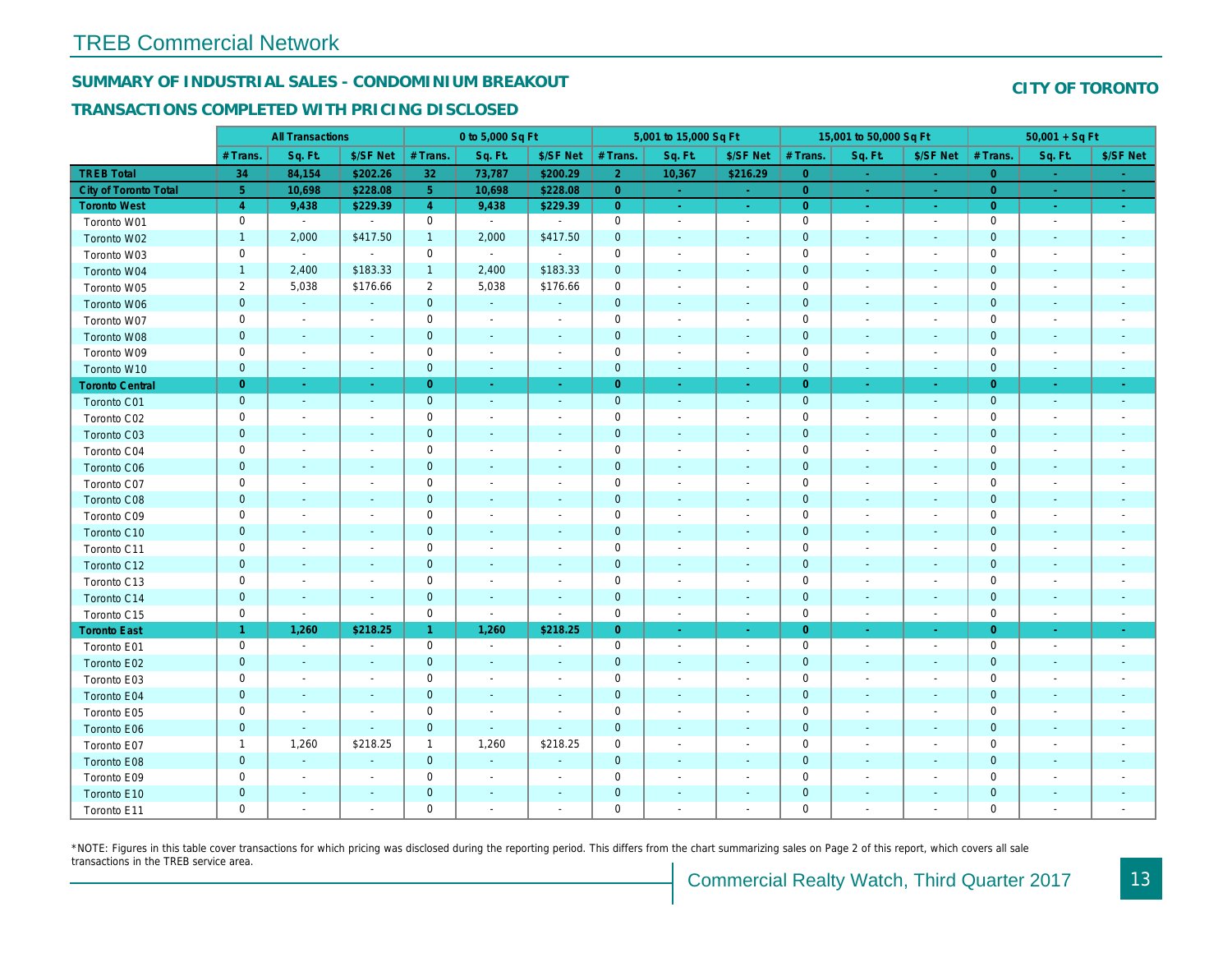## SUMMARY OF INDUSTRIAL SALES - OTHER TYPES BREAKOUT

#### TRANSACTIONS COMPLETED WITH PRICING DISCLOSED

|                              |                | <b>All Transactions</b>  |                          |                | 0 to 5,000 Sq Ft         |                          |                      | 5,001 to 15,000 Sq Ft        |                          |                      | 15,001 to 50,000 Sq Ft   |                          |
|------------------------------|----------------|--------------------------|--------------------------|----------------|--------------------------|--------------------------|----------------------|------------------------------|--------------------------|----------------------|--------------------------|--------------------------|
|                              | # Trans.       | Sq. Ft.                  | \$/SF Net                | # Trans.       | Sq. Ft.                  | \$/SF Net                | # Trans.             | Sq. Ft.                      | \$/SF Net                | # Trans.             | Sq. Ft.                  | \$/SF Ne                 |
| <b>TREB Total</b>            | 22             | 395,273                  | \$143.67                 | 5 <sub>1</sub> | 15,824                   | \$309.91                 | 9                    | 98,487                       | \$244.14                 | $\overline{7}$       | 194,785                  | \$115.72                 |
| <b>City of Toronto Total</b> | 6 <sup>°</sup> | 58,709                   | \$262.99                 | 2 <sup>1</sup> | 9,986                    | \$370.02                 | $\overline{3}$       | 31,059                       | \$278.34                 | $\overline{1}$       | 17,664                   | \$175.50                 |
| <b>Toronto West</b>          | 3              | 27,650                   | \$245.75                 | $\overline{2}$ | 9,986                    | \$370.02                 | $\overline{0}$       | $\omega_{\rm c}$             | $\omega_{\rm{eff}}$      | $\blacktriangleleft$ | 17,664                   | \$175.50                 |
| Toronto W01                  | $\mathbf 0$    | $\sim$                   | $\blacksquare$           | $\pmb{0}$      | $\sim$                   | $\blacksquare$           | $\mathbf 0$          | $\omega$                     | $\blacksquare$           | $\mathbf 0$          | $\omega$                 | $\sim$                   |
| Toronto W02                  | $\mathbf 0$    | $\sim$                   | $\sim$                   | $\mathbf 0$    | $\blacksquare$           | $\blacksquare$           | $\mathbf 0$          | $\blacksquare$               | ٠                        | $\mathbf 0$          | $\blacksquare$           | $\blacksquare$           |
| Toronto W03                  | 0              | $\blacksquare$           | $\blacksquare$           | $\mathbf 0$    | $\blacksquare$           | $\blacksquare$           | $\mathbf 0$          | $\blacksquare$               | $\blacksquare$           | 0                    | $\blacksquare$           | $\blacksquare$           |
| Toronto W04                  | $\mathbf{1}$   | 5,000                    | \$280.00                 | $\mathbf{1}$   | 5,000                    | \$280.00                 | $\mathbf{0}$         | $\omega$                     | $\sim$                   | $\mathbf{0}$         | $\Delta$                 | $\sim$                   |
| Toronto W05                  | $\mathbf{1}$   | 17,664                   | \$175.50                 | $\mathbf 0$    | $\sim$                   | $\sim$                   | $\mathbf 0$          | $\sim$                       | $\sim$                   | $\overline{1}$       | 17,664                   | \$175.50                 |
| Toronto W06                  | $\mathbf 0$    | $\sim$                   | $\sim$                   | $\mathbf 0$    | $\blacksquare$           | $\blacksquare$           | $\mathbf 0$          | $\qquad \qquad \blacksquare$ | $\blacksquare$           | $\mathbf 0$          | $\blacksquare$           |                          |
| Toronto W07                  | 0              | $\overline{\phantom{a}}$ | $\overline{\phantom{a}}$ | 0              | $\sim$                   | $\overline{\phantom{a}}$ | 0                    | $\overline{\phantom{a}}$     | $\frac{1}{2}$            | 0                    | $\overline{\phantom{a}}$ | $\blacksquare$           |
| Toronto W08                  | $\mathbf{0}$   | $\sim$                   | $\sim$                   | $\mathbf{0}$   | $\blacksquare$           | $\blacksquare$           | $\mathbf 0$          | $\blacksquare$               | $\omega$                 | $\mathbf 0$          | $\blacksquare$           | $\blacksquare$           |
| Toronto W09                  | 0              | $\sim$                   | $\sim$                   | $\mathbf 0$    | $\tilde{\phantom{a}}$    | $\blacksquare$           | $\mathbf 0$          | $\sim$                       | $\sim$                   | $\mathbf 0$          | $\sim$                   | $\blacksquare$           |
| Toronto W10                  | $\mathbf{1}$   | 4,986                    | \$460.29                 | $\mathbf{1}$   | 4,986                    | \$460.29                 | $\mathbf 0$          | $\blacksquare$               | $\blacksquare$           | $\mathbf 0$          | $\blacksquare$           | $\blacksquare$           |
| <b>Toronto Central</b>       | $\mathbf{1}$   | 10,909                   | \$293.34                 | $\overline{0}$ | $\sim$                   | $\blacksquare$           | $\blacktriangleleft$ | 10,909                       | \$293.34                 | $\overline{0}$       | $\sim$                   | $\sim$                   |
| Toronto C01                  | $\mathbf{0}$   | $\sim$                   | $\sim$                   | $\mathbf{0}$   | $\sim$                   | $\blacksquare$           | $\mathbf{0}$         | $\sim$                       | $\sim$                   | $\overline{0}$       | $\blacksquare$           | $\sim$                   |
| Toronto C02                  | $\mathbf 0$    | $\blacksquare$           | $\sim$                   | $\mathbf 0$    | $\blacksquare$           | $\overline{\phantom{a}}$ | $\mathsf 0$          | $\blacksquare$               | $\blacksquare$           | $\mathbf 0$          | ٠                        | $\blacksquare$           |
| Toronto C03                  | $\mathbf 0$    | $\blacksquare$           | $\sim$                   | $\mathbf{0}$   | ä,                       | $\blacksquare$           | $\mathbf 0$          | ٠                            | ٠                        | $\mathbf{0}$         | $\blacksquare$           | $\blacksquare$           |
| Toronto C04                  | 0              | $\blacksquare$           |                          | $\mathbf 0$    | $\blacksquare$           | $\blacksquare$           | $\mathbf 0$          | $\blacksquare$               | $\sim$                   | $\mathbf 0$          | ÷,                       | $\blacksquare$           |
| Toronto C06                  | $\mathbf 0$    | $\blacksquare$           |                          | $\mathbf 0$    | $\blacksquare$           | $\blacksquare$           | $\mathbf 0$          | ä,                           | $\blacksquare$           | $\mathbf 0$          | $\blacksquare$           | $\blacksquare$           |
| Toronto C07                  | $\mathbf 0$    |                          |                          | $\mathbf 0$    | $\sim$                   | $\blacksquare$           | $\mathbf 0$          |                              | $\sim$                   | $\mathbf 0$          | J.                       | $\blacksquare$           |
| Toronto C08                  | $\mathbf{0}$   | $\sim$                   | $\sim$                   | $\mathbf 0$    | $\blacksquare$           | $\blacksquare$           | $\mathbf 0$          | ÷,                           | $\blacksquare$           | $\mathbf{0}$         | $\blacksquare$           | $\blacksquare$           |
| Toronto C09                  | 0              | $\blacksquare$           | $\overline{\phantom{a}}$ | $\mathbf 0$    | $\blacksquare$           | $\blacksquare$           | $\mathbf 0$          | $\overline{\phantom{a}}$     | $\overline{\phantom{a}}$ | 0                    | $\overline{\phantom{a}}$ | $\overline{\phantom{a}}$ |
| Toronto C10                  | $\pmb{0}$      | $\sim$                   | $\omega$                 | $\mathbf 0$    | $\blacksquare$           | $\blacksquare$           | $\mathbf 0$          | $\blacksquare$               | $\blacksquare$           | $\mathbf 0$          | $\blacksquare$           | $\blacksquare$           |
| Toronto C11                  | $\mathbf{1}$   | 10,909                   | \$293.34                 | $\mathbf 0$    | $\sim$                   | $\blacksquare$           | $\mathbf{1}$         | 10,909                       | \$293.34                 | $\mathbf 0$          | $\blacksquare$           | $\overline{\phantom{a}}$ |
| Toronto C12                  | $\mathbf{0}$   | $\omega$                 | $\omega$                 | $\overline{0}$ | $\sim$                   | $\blacksquare$           | $\mathbf 0$          | $\omega$                     | $\omega$                 | $\mathbf{0}$         | $\sim$                   | $\sim$                   |
| Toronto C13                  | 0              | $\blacksquare$           | $\overline{\phantom{a}}$ | $\mathbf 0$    | $\sim$                   | $\blacksquare$           | $\mathbf 0$          | $\blacksquare$               | $\sim$                   | 0                    | $\blacksquare$           | $\overline{\phantom{a}}$ |
| Toronto C14                  | $\mathbf 0$    | $\overline{\phantom{a}}$ | $\sim$                   | $\mathbf 0$    | $\blacksquare$           | $\blacksquare$           | $\mathbf 0$          | $\blacksquare$               | $\blacksquare$           | $\mathbf 0$          | $\blacksquare$           | $\sim$                   |
| Toronto C15                  | 0              | $\blacksquare$           | $\blacksquare$           | $\mathbf 0$    | $\blacksquare$           | $\blacksquare$           | $\mathbf 0$          | $\blacksquare$               | $\blacksquare$           | $\mathbf 0$          | $\blacksquare$           | $\sim$                   |
| <b>Toronto East</b>          | 2 <sup>1</sup> | 20,150                   | \$270.22                 | $\overline{0}$ | $\omega$                 | $\omega$                 | 2 <sup>1</sup>       | 20,150                       | \$270.22                 | $\overline{0}$       | $\omega$                 | $\sim$                   |
| Toronto E01                  | 0              | $\sim$                   | $\blacksquare$           | $\mathbf 0$    | $\blacksquare$           | $\blacksquare$           | $\mathbf 0$          | $\sim$                       | $\sim$                   | $\mathbf 0$          | $\blacksquare$           | $\sim$                   |
| Toronto E02                  | $\mathbf 0$    | $\overline{\phantom{a}}$ | $\sim$                   | $\mathbf{0}$   | $\overline{\phantom{a}}$ | $\blacksquare$           | $\mathbf 0$          | $\blacksquare$               | $\blacksquare$           | $\mathbf{0}$         | $\blacksquare$           | $\sim$                   |
| Toronto E03                  | 0              | $\sim$                   | $\overline{\phantom{a}}$ | 0              | $\blacksquare$           | $\overline{\phantom{a}}$ | $\mathbf 0$          | $\blacksquare$               | $\sim$                   | $\mathbf 0$          | $\blacksquare$           | $\blacksquare$           |
| Toronto E04                  | $\overline{2}$ | 20,150                   | \$270.22                 | $\mathbf{0}$   | $\blacksquare$           | $\blacksquare$           | $\overline{2}$       | 20,150                       | \$270.22                 | $\mathbf{0}$         | $\sim$                   | $\blacksquare$           |
| Toronto E05                  | 0              | $\blacksquare$           | $\blacksquare$           | $\mathbf 0$    | $\overline{\phantom{a}}$ | $\overline{\phantom{a}}$ | $\mathbf 0$          | $\blacksquare$               | $\overline{\phantom{a}}$ | $\mathbf 0$          | $\overline{\phantom{a}}$ | $\overline{\phantom{a}}$ |
| Toronto E06                  | $\mathbf 0$    | $\blacksquare$           |                          | $\mathbf 0$    | $\frac{1}{2}$            | ٠                        | $\mathbf 0$          | $\blacksquare$               | ÷,                       | $\mathbf{0}$         | $\blacksquare$           |                          |
| Toronto E07                  | 0              | $\overline{\phantom{a}}$ | $\overline{\phantom{a}}$ | $\mathbf 0$    | $\overline{\phantom{a}}$ | $\overline{\phantom{a}}$ | $\mathbf 0$          | $\blacksquare$               | $\blacksquare$           | 0                    | $\blacksquare$           | $\blacksquare$           |
| Toronto E08                  | $\mathbf{0}$   | $\sim$                   |                          | $\mathbf 0$    | $\sim$                   | $\blacksquare$           | $\mathbf 0$          |                              | $\omega$                 | $\mathbf{0}$         | $\sim$                   |                          |
| Toronto E09                  | 0              | $\blacksquare$           | $\sim$                   | $\mathbf 0$    | $\blacksquare$           | $\blacksquare$           | $\mathbf 0$          | $\sim$                       | $\blacksquare$           | $\mathbf 0$          | $\blacksquare$           | $\blacksquare$           |
| Toronto E10                  | $\mathbf 0$    |                          |                          | $\mathbf 0$    | $\frac{1}{2}$            | $\blacksquare$           | $\mathbf 0$          |                              |                          | $\mathbf 0$          | $\blacksquare$           |                          |
| Toronto E11                  | $\mathbf 0$    | $\blacksquare$           | $\sim$                   | $\mathbf 0$    | $\blacksquare$           | $\blacksquare$           | $\mathbf 0$          | $\blacksquare$               | $\blacksquare$           | $\mathbf 0$          | $\blacksquare$           | $\blacksquare$           |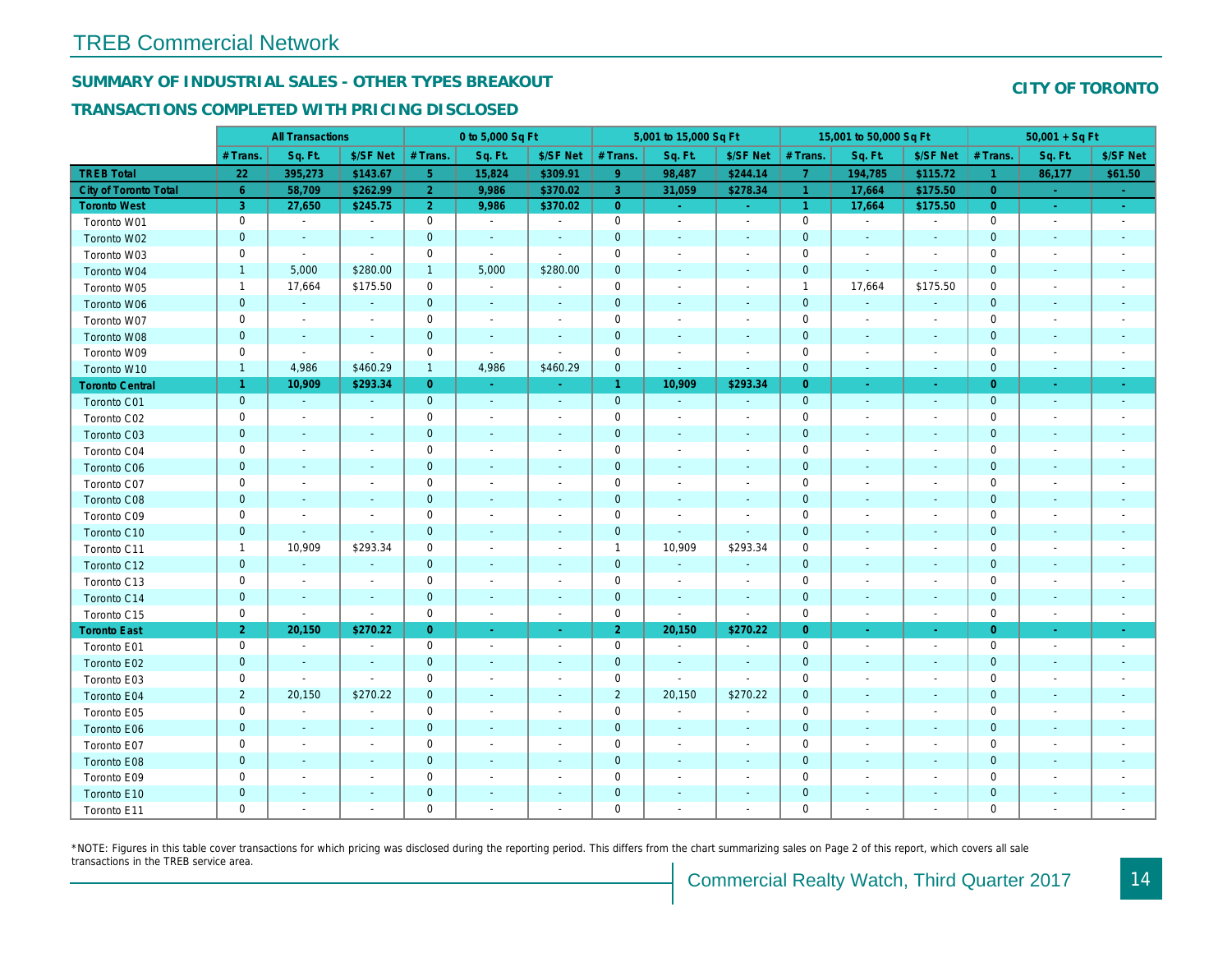### SUMMARY OF COMMERCIAL/RETAIL SALES

#### TRANSACTIONS COMPLETED WITH PRICING DISCLOSED

|                        |                 | <b>All Transactions</b> |                |                | 0 to 1,000 Sq Ft |                |                 | 1,001 to 2,500 Sq Ft     |                          |                | 2,001 to 5,000 Sq Ft |                  |
|------------------------|-----------------|-------------------------|----------------|----------------|------------------|----------------|-----------------|--------------------------|--------------------------|----------------|----------------------|------------------|
|                        | # Trans.        | Sq. Ft.                 | \$/SF Net      | # Trans.       | Sq. Ft.          | \$/SF Net      | # Trans.        | Sq. Ft.                  | \$/SF Net                | # Trans.       | Sq. Ft.              | \$/SF Ne         |
| <b>TREB Total</b>      | 78              | 563,278                 | \$143.96       | 22             | 12,959           | \$401.23       | 26              | 40,274                   | \$417.67                 | 17             | 62,674               | \$436.49         |
| <b>Halton Region</b>   | $\overline{7}$  | 16,639                  | \$516.87       | 2 <sup>1</sup> | 1,341            | \$602.16       | 2 <sup>1</sup>  | 3,354                    | \$782.65                 | $\mathbf{3}$   | 11,944               | \$432.66         |
| Burlington             | $\mathbf{0}$    | $\omega$                | $\omega$       | $\mathbf{0}$   | $\sim$           | $\blacksquare$ | $\mathbf{0}$    | $\omega$                 | $\omega$                 | $\mathbf{0}$   | $\omega$             |                  |
| <b>Halton Hills</b>    | $\mathbf{1}$    | 4,301                   | \$255.75       | $\Omega$       | $\overline{a}$   |                | $\mathbf 0$     | $\blacksquare$           | $\blacksquare$           | $\mathbf{1}$   | 4,301                | \$255.75         |
| Milton                 | $\mathbf{0}$    | $\blacksquare$          | $\blacksquare$ | $\mathbf{0}$   | $\omega$         | $\sim$         | $\pmb{0}$       | $\omega$                 | $\blacksquare$           | $\mathbf 0$    | $\omega$             | $\blacksquare$   |
| Oakville               | 6               | 12,338                  | \$607.89       | $\overline{2}$ | 1,341            | \$602.16       | $\overline{2}$  | 3,354                    | \$782.65                 | $\overline{2}$ | 7,643                | \$532.2'         |
| <b>Peel Region</b>     | 11              | 100,359                 | \$102.95       | $\mathbf{1}$   | 794              | \$468.51       | 5 <sup>5</sup>  | 7,311                    | \$339.81                 | $\overline{4}$ | 13,410               | \$184.56         |
| <b>Brampton</b>        | 8               | 92,508                  | \$86.82        | $\mathbf{1}$   | 794              | \$468.51       | 3               | 3,843                    | \$257.45                 | 3              | 9,027                | \$185.00         |
| Caledon                | $\mathbf{1}$    | 4,383                   | \$183.66       | $\mathbf{0}$   | $\blacksquare$   | $\sim$         | $\mathbf 0$     | $\omega_{\rm c}$         | $\omega$                 | $\overline{1}$ | 4,383                | \$183.66         |
| Mississauga            | $\overline{2}$  | 3,468                   | \$431.08       | $\Omega$       | $\mathbf{r}$     | $\sim$         | $\overline{2}$  | 3,468                    | \$431.08                 | $\mathbf 0$    | $\blacksquare$       | $\blacksquare$   |
| <b>Toronto</b>         | 35              | 113,869                 | \$385.84       | 9              | 4,851            | \$388.93       | 13              | 20,490                   | \$473.83                 | 8              | 28,980               | \$646.65         |
| <b>Toronto West</b>    | 13              | 72,219                  | \$309.27       | $\mathbf 0$    | $\sim$           |                | 5               | 8,010                    | \$345.18                 | $\overline{4}$ | 15,061               | \$515.90         |
| <b>Toronto Central</b> | 11              | 26,918                  | \$568.34       | 3              | 1,570            | \$778.66       | $5\phantom{.0}$ | 8,362                    | \$663.24                 | $\overline{2}$ | 6,586                | \$1,021.8        |
| <b>Toronto East</b>    | 11              | 14,732                  | \$427.78       | 6              | 3,281            | \$202.44       | 3               | 4,118                    | \$339.43                 | 2              | 7,333                | \$578.2'         |
| <b>York Region</b>     | 15              | 41,144                  | \$255.32       | 9 <sup>°</sup> | 5,048            | \$402.31       | 3               | 3,212                    | \$512.14                 | $\mathbf{1}$   | 3,840                | \$116.93         |
| Aurora                 | $\mathbf 0$     | $\sim$                  | $\blacksquare$ | $\mathbf 0$    | $\sim$           | $\blacksquare$ | 0               | $\sim$                   | $\sim$                   | $\mathbf 0$    | $\blacksquare$       | $\blacksquare$   |
| E. Gwillimbury         | $\mathbf{0}$    | $\sim$                  | $\sim$         | $\mathbf{0}$   | $\sim$           | $\sim$         | $\mathbf 0$     | $\blacksquare$           | $\blacksquare$           | $\mathbf{0}$   | $\mathbf{r}$         | $\blacksquare$   |
| Georgina               | $\mathbf{1}$    | 3,840                   | \$116.93       | $\mathbf 0$    | $\blacksquare$   | $\sim$         | $\pmb{0}$       | $\overline{\phantom{a}}$ | $\blacksquare$           | $\mathbf{1}$   | 3,840                | \$116.93         |
| King                   | $\mathbf{0}$    | $\sim$                  | $\blacksquare$ | $\mathbf{0}$   | $\sim$           | $\sim$         | $\mathbf 0$     | $\sim$                   | $\blacksquare$           | $\mathbf{0}$   | $\sim$               | $\sim$           |
| Markham                | 5               | 1,177                   | \$389.12       | 5              | 1,177            | \$389.12       | $\mathbf 0$     | $\blacksquare$           | $\blacksquare$           | $\mathbf 0$    | $\blacksquare$       | $\blacksquare$   |
| Newmarket              | $\overline{0}$  | $\sim$                  | $\blacksquare$ | $\overline{0}$ | $\Delta$         |                | $\mathbf 0$     | $\blacksquare$           | $\blacksquare$           | $\mathbf{0}$   | ÷.                   | $\sim$           |
| Richmond Hill          | 4               | 30,958                  | \$234.80       | $\overline{2}$ | 1,914            | \$464.47       | $\mathbf 0$     | $\blacksquare$           | $\blacksquare$           | $\mathbf 0$    | $\blacksquare$       | $\blacksquare$   |
| Vaughan                | $5\phantom{.0}$ | 5,169                   | \$450.54       | $\overline{2}$ | 1,957            | \$349.45       | $\mathbf{3}$    | 3,212                    | \$512.14                 | $\mathbf{0}$   | $\blacksquare$       | $\sim$           |
| Whitchurch-Stouffville | $\mathbf 0$     | $\mathbf{r}$            | $\blacksquare$ | $\mathbf 0$    | $\mathbf{r}$     |                | $\mathbf 0$     | $\overline{\phantom{a}}$ | $\sim$                   | $\mathbf 0$    | $\sim$               | $\blacksquare$   |
| Durham Region          | 9 <sup>°</sup>  | 279,506                 | \$25.10        | $\mathbf{1}$   | 925              | \$110.81       | 3 <sup>7</sup>  | 5,906                    | \$60.62                  | $\mathbf{1}$   | 4,500                | \$116.67         |
| Ajax                   | $\mathbf 0$     | $\blacksquare$          | $\sim$         | $\mathbf 0$    | $\sim$           | $\blacksquare$ | $\pmb{0}$       | $\blacksquare$           | $\blacksquare$           | $\mathbf 0$    | $\blacksquare$       | $\blacksquare$   |
| <b>Brock</b>           | $\mathbf{1}$    | 52,272                  | \$8.23         | $\mathbf{0}$   | ÷.               | $\sim$         | $\mathbf 0$     | $\blacksquare$           | $\sim$                   | $\mathbf{0}$   | $\blacksquare$       | $\sim$           |
| Clarington             | $\overline{2}$  | 127,476                 | \$14.90        | $\mathbf 0$    | $\blacksquare$   |                | $\pmb{0}$       | $\overline{a}$           | $\sim$                   | $\mathbf 0$    | $\sim$               | $\blacksquare$   |
| Oshawa                 | $\overline{4}$  | 96,783                  | \$44.89        | $\overline{0}$ | $\sim$           | $\sim$         | $\overline{2}$  | 3,856                    | \$31.12                  | $\mathbf{1}$   | 4,500                | \$116.67         |
| Pickering              | $\overline{2}$  | 2,975                   | \$114.45       | 1              | 925              | \$110.81       | $\mathbf{1}$    | 2,050                    | \$116.10                 | $\mathbf 0$    | $\sim$               | $\blacksquare$   |
| Scugog                 | $\overline{0}$  | $\blacksquare$          | $\sim$         | $\mathbf{0}$   | ÷.               | $\blacksquare$ | $\mathbf{0}$    | $\omega$                 | $\omega$                 | $\mathbf{0}$   | $\omega$             | $\blacksquare$   |
| Uxbridge               | $\mathbf 0$     | $\blacksquare$          | $\blacksquare$ | $\mathbf 0$    | $\sim$           |                | 0               | $\blacksquare$           | $\overline{\phantom{a}}$ | $\mathbf 0$    | $\blacksquare$       | $\blacksquare$   |
| Whitby                 | $\mathbf{0}$    | $\sim$                  | $\sim$         | $\mathbf{0}$   | $\sim$           | $\sim$         | $\mathbf{0}$    | $\blacksquare$           | $\omega$                 | $\mathbf{0}$   | $\blacksquare$       | $\sim$           |
| <b>Dufferin County</b> | $\overline{0}$  | ÷.                      | $\sim$         | $\overline{0}$ | a.               | $\sim$         | $\overline{0}$  | ÷.                       | ×.                       | $\overline{0}$ | ×.                   | <b>A</b>         |
| Orangeville            | $\mathbf{0}$    | $\omega$                | $\omega$       | $\mathbf{0}$   | $\omega$         | $\omega$       | $\mathbf{0}$    | $\omega$                 | $\omega$                 | $\mathbf 0$    | $\omega$             | $\omega_{\rm c}$ |
| <b>Simcoe County</b>   | $\mathbf{1}$    | 11,761                  | \$59.77        | $\overline{0}$ | $\omega$         | $\omega$       | $\overline{0}$  | ä,                       | $\omega$                 | $\overline{0}$ | $\blacksquare$       | $\sim$           |
| Adjala-Tosorontio      | $\mathbf{0}$    | $\sim$                  | $\Delta$       | $\mathbf{0}$   | $\sim$           | $\sim$         | $\mathbf 0$     | $\Delta$                 | $\blacksquare$           | $\mathbf 0$    | $\blacksquare$       | $\sim$           |
| <b>Bradford West</b>   | $\mathbf 0$     | $\omega$                | $\omega$       | $\mathbf 0$    | $\sim$           | $\sim$         | $\pmb{0}$       | $\blacksquare$           | $\blacksquare$           | $\mathbf 0$    | $\blacksquare$       | $\blacksquare$   |
| Essa                   | $\mathbf{0}$    | $\sim$                  | $\sim$         | $\mathbf{0}$   |                  |                | $\pmb{0}$       | $\blacksquare$           | $\blacksquare$           | $\mathbf 0$    | $\blacksquare$       |                  |
| Innisfil               | $\mathbf{1}$    | 11,761                  | \$59.77        | $\mathbf 0$    | $\sim$           | $\blacksquare$ | $\mathbf 0$     | $\blacksquare$           | $\blacksquare$           | $\mathbf 0$    | $\blacksquare$       | $\blacksquare$   |
| <b>New Tecumseth</b>   | $\Omega$        |                         |                | $\Omega$       |                  |                | $\Omega$        |                          |                          | $\Omega$       |                      |                  |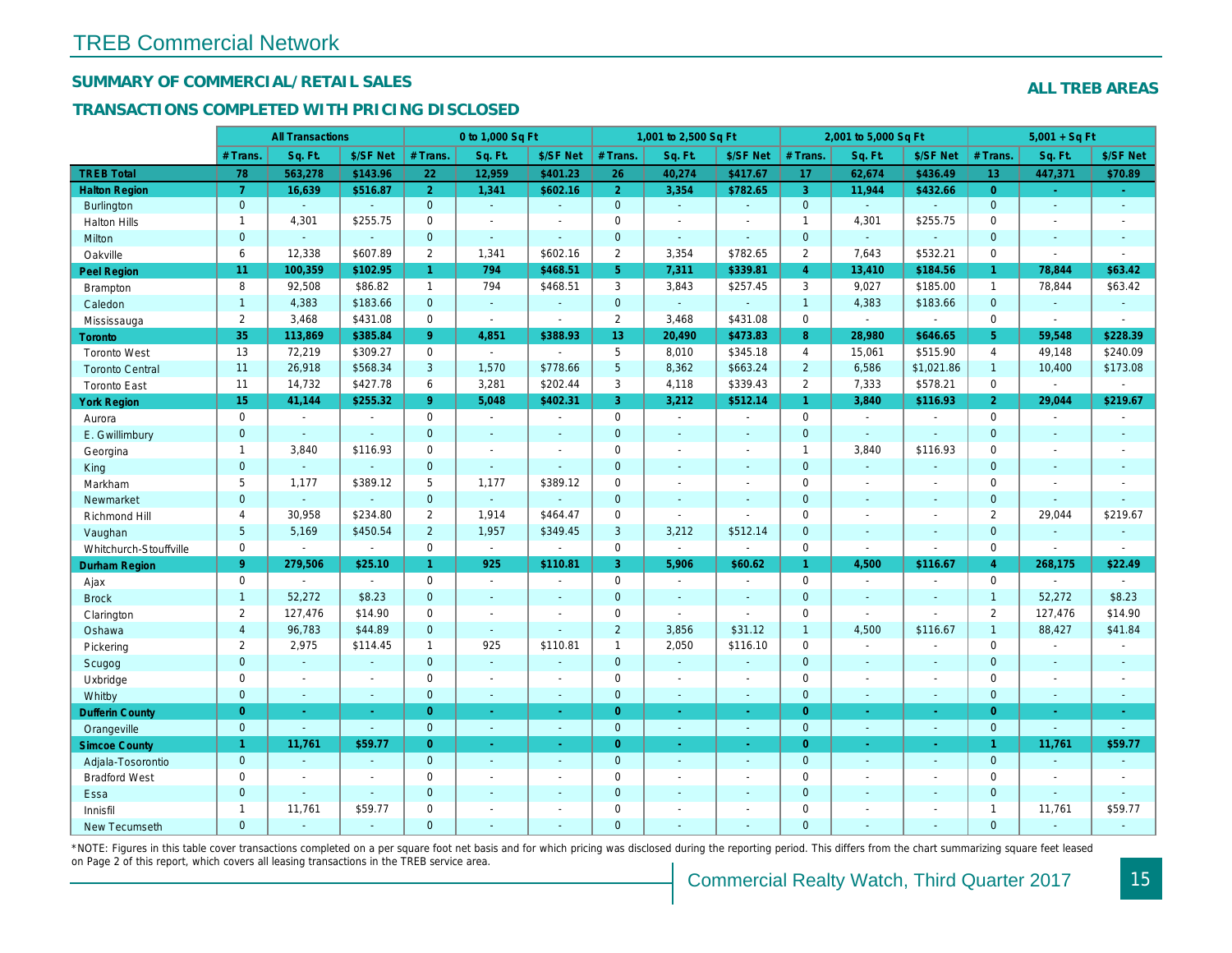#### SUMMARY OF COMMERCIAL/RETAIL SALES - CONDOMINIUM BREAKOUT

#### TRANSACTIONS COMPLETED WITH PRICING DISCLOSED

|                        |                | <b>All Transactions</b>     |                          |                 | 0 to 1,000 Sq Ft      |                |                | 1,001 to 2,500 Sq Ft     |                          |                      | 2,001 to 5,000 Sq Ft |                          |
|------------------------|----------------|-----------------------------|--------------------------|-----------------|-----------------------|----------------|----------------|--------------------------|--------------------------|----------------------|----------------------|--------------------------|
|                        | # Trans        | Sq. Ft.                     | \$/SF Net                | # Trans.        | Sq. Ft.               | \$/SF Net      | # Trans.       | Sq. Ft.                  | \$/SF Net                | # Trans.             | Sq. Ft.              | \$/SF Ne                 |
| <b>TREB Total</b>      | 21             | 28,682                      | \$317.89                 | 10 <sub>1</sub> | 6,701                 | \$378.01       | 9 <sup>°</sup> | 14,383                   | \$299.79                 | $\overline{2}$       | 7,598                | \$299.1                  |
| <b>Halton Region</b>   | $\overline{2}$ | 3,953                       | \$479.42                 | $\mathbf{1}$    | 738                   | \$579.27       | $\overline{0}$ | $\omega_{\rm c}$         | $\omega_{\rm{eff}}$      | $\blacktriangleleft$ | 3,215                | \$456.50                 |
| Burlington             | $\mathbf{0}$   | $\omega$                    | $\blacksquare$           | $\mathbf{0}$    | $\omega$              | $\sim$         | $\mathbf{0}$   | $\omega$                 | $\omega$                 | $\mathbf 0$          | $\omega$             | $\omega$                 |
| <b>Halton Hills</b>    | $\mathbf 0$    | $\blacksquare$              | $\blacksquare$           | $\Omega$        | $\sim$                |                | $\pmb{0}$      | $\blacksquare$           | $\blacksquare$           | $\mathbf 0$          | $\sim$               | $\blacksquare$           |
| Milton                 | $\mathbf{0}$   | $\blacksquare$              | $\omega$                 | $\mathbf{0}$    | $\blacksquare$        | $\blacksquare$ | $\mathbf 0$    | $\blacksquare$           | $\blacksquare$           | $\mathbf 0$          | $\omega$             | $\blacksquare$           |
| Oakville               | $\overline{2}$ | 3,953                       | \$479.42                 | $\mathbf{1}$    | 738                   | \$579.27       | $\mathsf{O}$   | $\overline{\phantom{a}}$ | $\sim$                   | $\mathbf{1}$         | 3,215                | \$456.50                 |
| Peel Region            | $\overline{2}$ | 5,685                       | \$205.80                 | $\overline{0}$  | $\omega$              | $\omega$       | $\mathbf{1}$   | 1,302                    | \$280.34                 | $\mathbf{1}$         | 4,383                | \$183.66                 |
| Brampton               | $\mathbf{1}$   | 1,302                       | \$280.34                 | $\mathbf 0$     | $\sim$                | $\overline{a}$ | $\mathbf{1}$   | 1,302                    | \$280.34                 | $\mathbf 0$          | $\blacksquare$       | $\sim$                   |
| Caledon                | $\mathbf{1}$   | 4,383                       | \$183.66                 | $\mathbf{0}$    | $\sim$                | $\sim$         | $\mathbf{0}$   | $\omega$                 | $\blacksquare$           | $\mathbf{1}$         | 4,383                | \$183.66                 |
| Mississauga            | $\mathbf 0$    | $\mathcal{L}_{\mathcal{A}}$ | $\blacksquare$           | $\Omega$        | $\mathbf{r}$          | $\sim$         | $\mathbf 0$    | $\overline{\phantom{a}}$ | $\sim$                   | $\mathbf 0$          | $\omega$             | $\sim$                   |
| Toronto                | 9 <sup>°</sup> | 8,750                       | \$465.55                 | 5               | 2,687                 | \$383.22       | $\overline{4}$ | 6,063                    | \$502.04                 | $\overline{0}$       | $\omega$             | $\sim$                   |
| <b>Toronto West</b>    | $\overline{2}$ | 3,055                       | \$298.20                 | $\mathbf 0$     | $\sim$                | $\sim$         | $\overline{2}$ | 3,055                    | \$298.20                 | $\mathbf 0$          | $\blacksquare$       | $\sim$                   |
| <b>Toronto Central</b> | 3              | 3,290                       | \$698.33                 | $2^{\circ}$     | 1,350                 | \$572.22       | $\overline{1}$ | 1,940                    | \$786.08                 | $\mathbf{0}$         | $\omega$             | $\sim$                   |
| <b>Toronto East</b>    | 4              | 2,405                       | \$359.70                 | 3               | 1,337                 | \$192.37       | $\mathbf{1}$   | 1,068                    | \$569.18                 | $\mathbf 0$          | $\blacksquare$       | $\sim$                   |
| <b>York Region</b>     | 5 <sup>5</sup> | 4,388                       | \$369.39                 | $\overline{4}$  | 3,276                 | \$328.41       | $\mathbf{1}$   | 1,112                    | \$490.11                 | $\overline{0}$       | $\blacksquare$       | $\sigma_{\rm c}$         |
| Aurora                 | $\mathbf 0$    | $\sim$                      | $\sim$                   | $\Omega$        | $\sim$                | $\blacksquare$ | $\mathbf 0$    | $\blacksquare$           | $\sim$                   | $\mathbf 0$          | $\blacksquare$       | $\sim$                   |
| E. Gwillimbury         | $\mathbf{0}$   | $\blacksquare$              | $\blacksquare$           | $\mathbf 0$     | $\sim$                |                | $\pmb{0}$      | $\blacksquare$           | $\blacksquare$           | $\mathbf 0$          | $\blacksquare$       | $\blacksquare$           |
| Georgina               | $\mathbf 0$    | $\blacksquare$              | $\blacksquare$           | $\mathbf 0$     | $\blacksquare$        | $\sim$         | $\pmb{0}$      | $\blacksquare$           | $\blacksquare$           | $\mathbf 0$          | $\blacksquare$       | $\blacksquare$           |
| King                   | $\overline{0}$ | $\sim$                      | $\sim$                   | $\mathbf{0}$    | $\sim$                | $\sim$         | $\mathbf 0$    | $\omega$                 | $\blacksquare$           | $\overline{0}$       | $\blacksquare$       | $\omega$                 |
| Markham                | $\mathbf{1}$   | 392                         | \$234.69                 | $\mathbf{1}$    | 392                   | \$234.69       | $\pmb{0}$      | $\overline{\phantom{a}}$ | $\overline{\phantom{a}}$ | $\mathsf 0$          | $\blacksquare$       | $\blacksquare$           |
| Newmarket              | $\mathbf{0}$   | $\omega$                    | $\blacksquare$           | $\mathbf{0}$    | $\omega$              |                | $\mathbf 0$    | $\blacksquare$           | $\blacksquare$           | $\mathbf{0}$         | $\blacksquare$       | $\blacksquare$           |
| Richmond Hill          | $\mathbf{1}$   | 927                         | \$323.62                 | $\mathbf{1}$    | 927                   | \$323.62       | $\mathbf 0$    | $\blacksquare$           | $\sim$                   | $\mathbf 0$          | $\sim$               | $\blacksquare$           |
| Vaughan                | $\mathbf{3}$   | 3,069                       | \$400.41                 | $\overline{2}$  | 1,957                 | \$349.45       | $\mathbf{1}$   | 1,112                    | \$490.11                 | $\mathbf 0$          | $\mathbf{r}$         | $\sim$                   |
| Whitchurch-Stouffville | $\mathbf 0$    | $\blacksquare$              | $\blacksquare$           | $\mathbf 0$     | $\omega$              | $\sim$         | 0              | $\blacksquare$           | $\blacksquare$           | $\mathbf 0$          | $\overline{a}$       | $\sim$                   |
| <b>Durham Region</b>   | 3              | 5,906                       | \$60.62                  | $\overline{0}$  | $\omega$              | $\sim$         | 3 <sup>1</sup> | 5,906                    | \$60.62                  | $\overline{0}$       | $\blacksquare$       | $\omega$                 |
| Ajax                   | $\mathsf 0$    | $\blacksquare$              | $\blacksquare$           | $\mathbf 0$     | $\blacksquare$        | $\blacksquare$ | $\pmb{0}$      | $\blacksquare$           | $\sim$                   | $\mathbf 0$          | $\blacksquare$       | $\sim$                   |
| <b>Brock</b>           | $\mathbf{0}$   | $\sim$                      | $\blacksquare$           | $\mathbf{0}$    | $\Delta$              | $\sim$         | $\mathbf 0$    | $\blacksquare$           | $\blacksquare$           | $\mathbf 0$          | $\blacksquare$       | $\sim$                   |
| Clarington             | $\mathbf 0$    | $\sim$                      | $\blacksquare$           | $\mathbf 0$     | $\blacksquare$        |                | $\pmb{0}$      | $\blacksquare$           | $\sim$                   | $\mathbf 0$          | L.                   | $\blacksquare$           |
| Oshawa                 | $\overline{2}$ | 3,856                       | \$31.12                  | $\overline{0}$  | $\blacksquare$        | $\blacksquare$ | $\overline{2}$ | 3,856                    | \$31.12                  | $\mathbf{0}$         | $\blacksquare$       | $\blacksquare$           |
| Pickering              | $\mathbf{1}$   | 2,050                       | \$116.10                 | $\mathbf 0$     | $\sim$                | $\blacksquare$ | $\overline{1}$ | 2,050                    | \$116.10                 | $\mathbf 0$          | $\overline{a}$       | $\blacksquare$           |
| Scugog                 | $\mathbf{0}$   | $\blacksquare$              | $\blacksquare$           | $\mathbf{0}$    | $\sim$                | $\sim$         | $\mathbf 0$    | $\omega$                 | $\blacksquare$           | $\mathbf{0}$         | $\blacksquare$       | $\blacksquare$           |
| Uxbridge               | $\mathbf 0$    | $\overline{\phantom{a}}$    | $\overline{\phantom{a}}$ | 0               | $\tilde{\phantom{a}}$ | $\sim$         | $\pmb{0}$      | $\blacksquare$           | $\blacksquare$           | $\mathbf 0$          | $\overline{a}$       | $\overline{\phantom{a}}$ |
| Whitby                 | $\mathbf{0}$   | $\sim$                      | $\sim$                   | $\mathbf{0}$    | $\sim$                | $\blacksquare$ | $\mathbf 0$    | $\blacksquare$           | $\blacksquare$           | $\mathbf{0}$         | $\blacksquare$       | $\sim$                   |
| <b>Dufferin County</b> | $\overline{0}$ | ÷.                          | $\sim$                   | $\overline{0}$  | a.                    | $\blacksquare$ | $\overline{0}$ | $\blacksquare$           | $\blacksquare$           | $\overline{0}$       | ×.                   | $\sim$                   |
| Orangeville            | $\mathbf{0}$   | $\omega$                    | $\blacksquare$           | $\mathbf 0$     | $\omega$              | $\omega$       | $\mathbf{0}$   | $\omega$                 | $\omega$                 | $\mathbf 0$          | $\omega$             | $\sim$                   |
| <b>Simcoe County</b>   | $\overline{0}$ | $\sim$                      | $\omega$                 | $\overline{0}$  | $\omega$              | $\omega$       | $\overline{0}$ | Ξ                        | $\omega$                 | $\overline{0}$       | $\blacksquare$       | $\sigma_{\rm c}$         |
| Adjala-Tosorontio      | $\mathbf{0}$   | $\sim$                      | $\sim$                   | $\mathbf 0$     | $\sim$                | $\sim$         | $\mathbf 0$    | $\omega$                 | $\blacksquare$           | $\mathbf 0$          | $\omega$             | $\sim$                   |
| <b>Bradford West</b>   | $\mathbf 0$    | $\sim$                      | $\blacksquare$           | $\mathbf 0$     | $\sim$                | $\sim$         | $\pmb{0}$      | $\blacksquare$           | $\blacksquare$           | $\mathbf 0$          | $\blacksquare$       | $\blacksquare$           |
| Essa                   | $\mathbf{0}$   | $\sim$                      | $\blacksquare$           | $\mathbf{0}$    |                       | $\sim$         | $\pmb{0}$      | $\blacksquare$           | $\blacksquare$           | $\mathbf 0$          | $\blacksquare$       |                          |
| Innisfil               | $\mathbf 0$    | $\blacksquare$              | $\blacksquare$           | $\mathbf 0$     | $\blacksquare$        | $\blacksquare$ | $\pmb{0}$      | $\blacksquare$           | $\blacksquare$           | $\mathbf 0$          | $\blacksquare$       | $\blacksquare$           |
| <b>New Tecumseth</b>   | $\Omega$       |                             |                          | $\Omega$        |                       |                | $\Omega$       |                          |                          | $\overline{0}$       |                      |                          |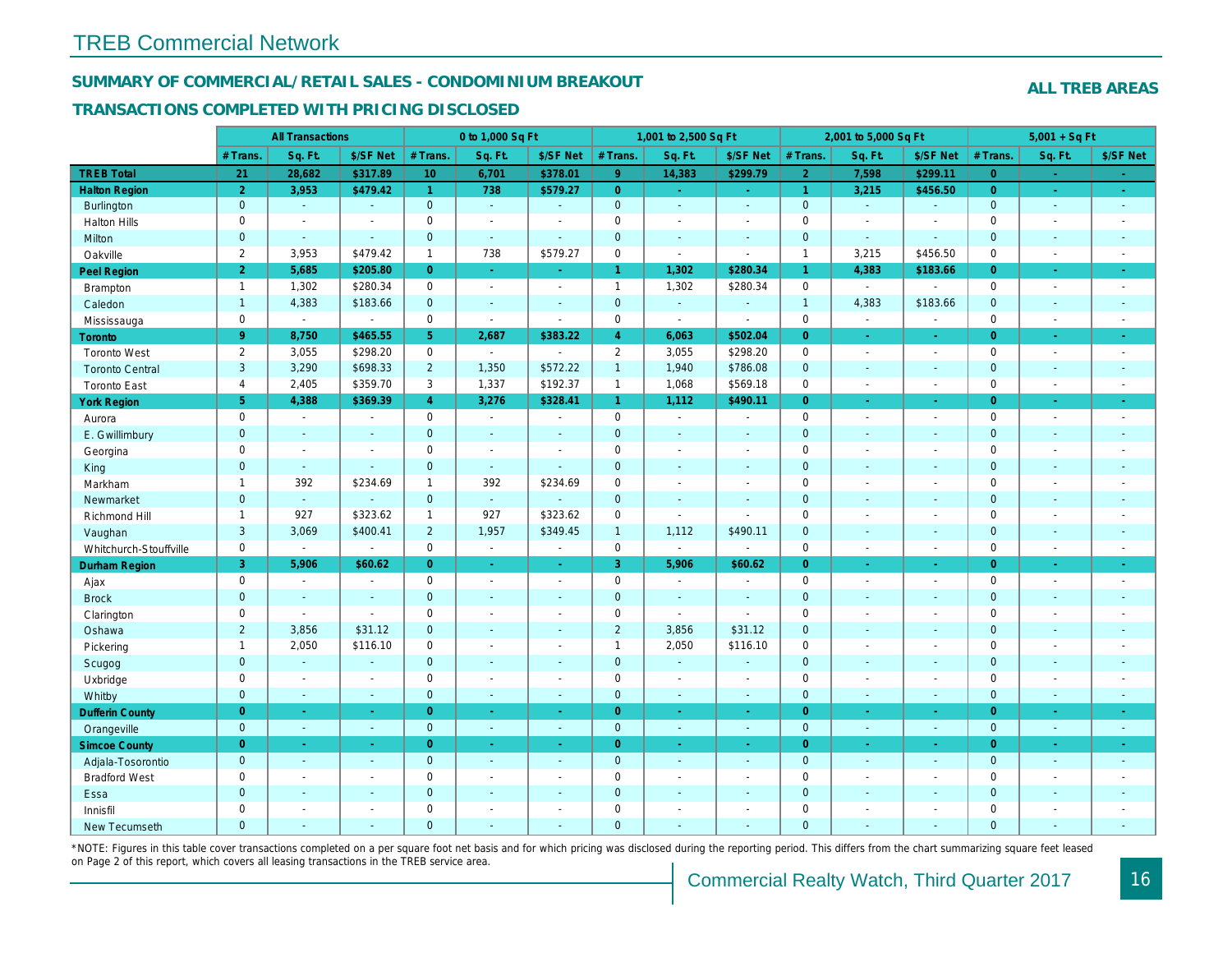#### SUMMARY OF COMMERCIAL/RETAIL SALES - OTHER TYPES BREAKOUT

#### TRANSACTIONS COMPLETED WITH PRICING DISCLOSED

|                        |                 | <b>All Transactions</b>  |                          |                      | 0 to 1,000 Sq Ft      |                          |                     | 1,001 to 2,500 Sq Ft |                |                  | 2,001 to 5,000 Sq Ft |                          |
|------------------------|-----------------|--------------------------|--------------------------|----------------------|-----------------------|--------------------------|---------------------|----------------------|----------------|------------------|----------------------|--------------------------|
|                        | # Trans.        | Sq. Ft.                  | \$/SF Net                | # Trans.             | Sq. Ft.               | \$/SF Net                | # Trans.            | Sq. Ft.              | \$/SF Net      | # Trans.         | Sq. Ft.              | \$/SF Ne                 |
| <b>TREB Total</b>      | 57              | 534,596                  | \$134.63                 | 12                   | 6,258                 | \$426.09                 | 17                  | 25,891               | \$483.16       | 15 <sub>15</sub> | 55,076               | \$455.44                 |
| <b>Halton Region</b>   | $\overline{5}$  | 12,686                   | \$528.54                 | $\blacktriangleleft$ | 603                   | \$630.18                 | 2 <sup>1</sup>      | 3,354                | \$782.65       | $\overline{2}$   | 8,729                | \$423.87                 |
| <b>Burlington</b>      | $\mathbf 0$     | $\omega$                 | $\omega$                 | $\mathbf 0$          | $\omega$              | $\omega$                 | $\mathbf{0}$        | $\omega$             | $\omega$       | $\mathbf 0$      | $\omega$             | $\blacksquare$           |
| <b>Halton Hills</b>    | $\mathbf{1}$    | 4,301                    | \$255.75                 | $\mathbf 0$          | $\sim$                | $\sim$                   | $\mathbf 0$         | $\sim$               | $\sim$         | $\overline{1}$   | 4,301                | \$255.75                 |
| Milton                 | $\mathbf{0}$    | $\omega$                 | $\mathbf{r}$             | $\Omega$             | $\omega$              | $\omega$                 | $\mathbf{0}$        | ä,                   | $\Delta$       | $\mathbf{0}$     | $\omega$             | $\blacksquare$           |
| Oakville               | $\overline{4}$  | 8,385                    | \$668.46                 | $\mathbf{1}$         | 603                   | \$630.18                 | $\overline{2}$      | 3,354                | \$782.65       | $\mathbf{1}$     | 4,428                | \$587.1                  |
| <b>Peel Region</b>     | $9^{\circ}$     | 94,674                   | \$96.77                  | $\mathbf{1}$         | 794                   | \$468.51                 | $\overline{4}$      | 6,009                | \$352.70       | 3                | 9,027                | \$185.0                  |
| <b>Brampton</b>        | $\overline{7}$  | 91,206                   | \$84.06                  | $\mathbf{1}$         | 794                   | \$468.51                 | $\overline{2}$      | 2,541                | \$245.73       | 3                | 9,027                | \$185.00                 |
| Caledon                | $\mathbf{0}$    | $\omega$                 | $\omega$                 | $\mathbf{0}$         | $\omega$              | $\blacksquare$           | $\mathbf{0}$        | $\omega$             | $\blacksquare$ | $\mathbf{0}$     | $\blacksquare$       | $\blacksquare$           |
| Mississauga            | 2               | 3,468                    | \$431.08                 | $\mathbf 0$          | $\blacksquare$        | $\sim$                   | $\overline{2}$      | 3,468                | \$431.08       | $\mathbf 0$      | $\blacksquare$       | $\blacksquare$           |
| <b>Toronto</b>         | 26              | 105,119                  | \$379.21                 | $\overline{4}$       | 2,164                 | \$396.03                 | 9                   | 14,427               | \$461.97       | 8                | 28,980               | \$646.65                 |
| <b>Toronto West</b>    | 11              | 69,164                   | \$309.76                 | $\mathbf 0$          | $\omega$              | ÷.                       | 3                   | 4,955                | \$374.15       | $\overline{4}$   | 15,061               | \$515.90                 |
| <b>Toronto Central</b> | 8               | 23,628                   | \$550.24                 | $\mathbf{1}$         | 220                   | \$2,045.45               | $\overline{4}$      | 6,422                | \$626.13       | $\overline{2}$   | 6,586                | \$1,021.8                |
| <b>Toronto East</b>    | $\overline{7}$  | 12,327                   | \$441.06                 | 3                    | 1,944                 | \$209.36                 | $\overline{2}$      | 3,050                | \$258.98       | $\overline{2}$   | 7,333                | \$578.2                  |
| <b>York Region</b>     | 10 <sub>1</sub> | 36,756                   | \$241.70                 | 5 <sup>1</sup>       | 1,772                 | \$538.94                 | 2 <sup>1</sup>      | 2,100                | \$523.81       | $\mathbf{1}$     | 3,840                | \$116.93                 |
| Aurora                 | $\mathbf 0$     | $\blacksquare$           | $\blacksquare$           | $\mathbf 0$          | $\sim$                | $\blacksquare$           | $\mathbf 0$         | $\blacksquare$       | $\sim$         | $\mathbf 0$      | $\blacksquare$       | $\blacksquare$           |
| E. Gwillimbury         | $\mathbf{0}$    | $\sim$                   | $\sim$                   | $\mathbf{0}$         | $\sim$                | ٠                        | $\mathbf{0}$        | $\omega$             | $\omega$       | $\mathbf{0}$     | $\omega$             | $\blacksquare$           |
| Georgina               | $\mathbf{1}$    | 3,840                    | \$116.93                 | $\mathbf 0$          | $\blacksquare$        | $\overline{\phantom{a}}$ | $\mathbf 0$         | $\blacksquare$       | $\blacksquare$ | $\mathbf{1}$     | 3,840                | \$116.93                 |
| King                   | $\mathbf{0}$    | $\omega$                 | $\sim$                   | $\mathbf{0}$         | $\sim$                | $\sim$                   | $\mathbf{0}$        | $\sim$               | $\sim$         | $\mathbf{0}$     | $\sim$               | $\sim$                   |
| Markham                | 4               | 785                      | \$466.24                 | 4                    | 785                   | \$466.24                 | $\mathbf 0$         | $\blacksquare$       | $\blacksquare$ | $\mathbf 0$      | $\sim$               | $\overline{\phantom{a}}$ |
| Newmarket              | $\mathbf{0}$    | $\sim$                   | $\sim$                   | $\overline{0}$       | $\omega$              |                          | $\mathbf{0}$        | $\sim$               | $\sim$         | $\mathbf{0}$     | $\sim$               | $\blacksquare$           |
| Richmond Hill          | 3               | 30,031                   | \$232.06                 | $\mathbf{1}$         | 987                   | \$596.76                 | $\mathsf{O}\xspace$ | $\blacksquare$       | $\overline{a}$ | $\mathbf 0$      | $\blacksquare$       | $\overline{\phantom{a}}$ |
| Vaughan                | $\overline{2}$  | 2,100                    | \$523.81                 | $\mathbf{0}$         | $\sim$                | $\blacksquare$           | $\overline{2}$      | 2,100                | \$523.81       | $\mathbf{0}$     | $\blacksquare$       | $\sim$                   |
| Whitchurch-Stouffville | $\mathbf 0$     | $\sim$                   | $\sim$                   | $\mathbf 0$          | $\mathbf{r}$          | $\sim$                   | $\mathbf 0$         | $\blacksquare$       | $\blacksquare$ | $\mathbf 0$      | $\sim$               | $\blacksquare$           |
| Durham Region          | $6^{\circ}$     | 273,600                  | \$24.33                  | $\mathbf{1}$         | 925                   | \$110.81                 | $\overline{0}$      | ÷                    | ÷              | $\mathbf{1}$     | 4,500                | \$116.67                 |
| Ajax                   | $\mathbf 0$     | $\sim$                   | $\sim$                   | $\mathbf 0$          | $\sim$                | $\blacksquare$           | $\mathbf 0$         | $\blacksquare$       | $\blacksquare$ | $\mathbf 0$      | $\sim$               | $\sim$                   |
| <b>Brock</b>           | $\mathbf{1}$    | 52,272                   | \$8.23                   | $\mathbf{0}$         | $\omega$              | $\blacksquare$           | $\mathbf 0$         | $\blacksquare$       | $\sim$         | $\mathbf{0}$     | $\omega$             | $\blacksquare$           |
| Clarington             | $\overline{2}$  | 127,476                  | \$14.90                  | $\mathbf 0$          | $\blacksquare$        | $\overline{\phantom{a}}$ | $\mathbf 0$         | $\sim$               | $\blacksquare$ | $\mathbf 0$      | $\sim$               | $\blacksquare$           |
| Oshawa                 | 2               | 92,927                   | \$45.47                  | $\mathbf{0}$         | $\sim$                | $\omega$                 | $\mathbf{0}$        | ٠                    | $\blacksquare$ | $\mathbf{1}$     | 4,500                | \$116.67                 |
| Pickering              | $\mathbf{1}$    | 925                      | \$110.81                 | $\mathbf{1}$         | 925                   | \$110.81                 | $\mathbf 0$         | $\sim$               | $\blacksquare$ | $\mathbf 0$      | $\blacksquare$       | $\overline{\phantom{a}}$ |
| Scugog                 | $\mathbf{0}$    | $\omega$                 | $\omega$                 | $\mathbf{0}$         | $\mathbf{r}$          | $\blacksquare$           | $\mathbf{0}$        | $\omega$             | $\omega$       | $\mathbf{0}$     | $\omega$             | $\sim$                   |
| Uxbridge               | $\mathbf 0$     | $\blacksquare$           | $\sim$                   | $\mathbf 0$          | $\tilde{\phantom{a}}$ | $\blacksquare$           | $\mathbf 0$         | $\blacksquare$       | $\omega$       | $\mathbf 0$      | $\blacksquare$       | $\blacksquare$           |
| Whitby                 | $\mathbf{0}$    | $\sim$                   | $\sim$                   | $\overline{0}$       | $\blacksquare$        | $\blacksquare$           | $\mathbf{0}$        | $\blacksquare$       | $\omega$       | $\mathbf{0}$     | $\blacksquare$       | $\blacksquare$           |
| <b>Dufferin County</b> | $\overline{0}$  | $\sim$                   | $\sim$                   | $\overline{0}$       | $\sim$                | $\sim$                   | $\overline{0}$      | $\omega$             | $\omega$       | $\overline{0}$   | $\omega$             | $\sim$                   |
| Orangeville            | $\mathbf{0}$    | $\sim$                   | $\omega$                 | $\mathbf{0}$         | $\sim$                | $\sim$                   | $\mathbf 0$         | $\omega$             | $\sim$         | $\overline{0}$   | $\blacksquare$       | $\blacksquare$           |
| <b>Simcoe County</b>   | $\mathbf{1}$    | 11,761                   | \$59.77                  | $\overline{0}$       | $\blacksquare$        | ÷.                       | $\overline{0}$      | $\omega$             | ÷.             | $\overline{0}$   | $\omega$             | $\frac{1}{\sqrt{2}}$     |
| Adjala-Tosorontio      | $\mathbf{0}$    | $\sim$                   | $\sim$                   | $\mathbf{0}$         | $\sim$                | $\sim$                   | $\mathbf{0}$        | $\sim$               | $\sim$         | $\overline{0}$   | $\sim$               | $\sim$                   |
| <b>Bradford West</b>   | 0               | $\overline{\phantom{a}}$ | $\overline{\phantom{a}}$ | $\mathbf 0$          | $\blacksquare$        | $\overline{\phantom{a}}$ | $\mathbf 0$         | $\blacksquare$       | $\sim$         | $\mathbf 0$      | $\blacksquare$       | $\sim$                   |
| Essa                   | $\mathbf 0$     | $\sim$                   | $\omega$                 | $\overline{0}$       | ÷.                    | $\blacksquare$           | $\mathbf 0$         | $\blacksquare$       | $\blacksquare$ | $\mathbf{0}$     | $\overline{a}$       | $\blacksquare$           |
| Innisfil               | $\mathbf{1}$    | 11,761                   | \$59.77                  | $\mathbf 0$          | $\sim$                | $\blacksquare$           | $\mathbf 0$         | $\blacksquare$       | $\blacksquare$ | 0                | $\blacksquare$       | $\blacksquare$           |
| <b>New Tecumseth</b>   | $\Omega$        | $\sim$                   | $\sim$                   | $\Omega$             | ä,                    | $\omega$                 | $\mathbf{0}$        | ä,                   | ä,             | $\Omega$         | $\omega$             | $\sim$                   |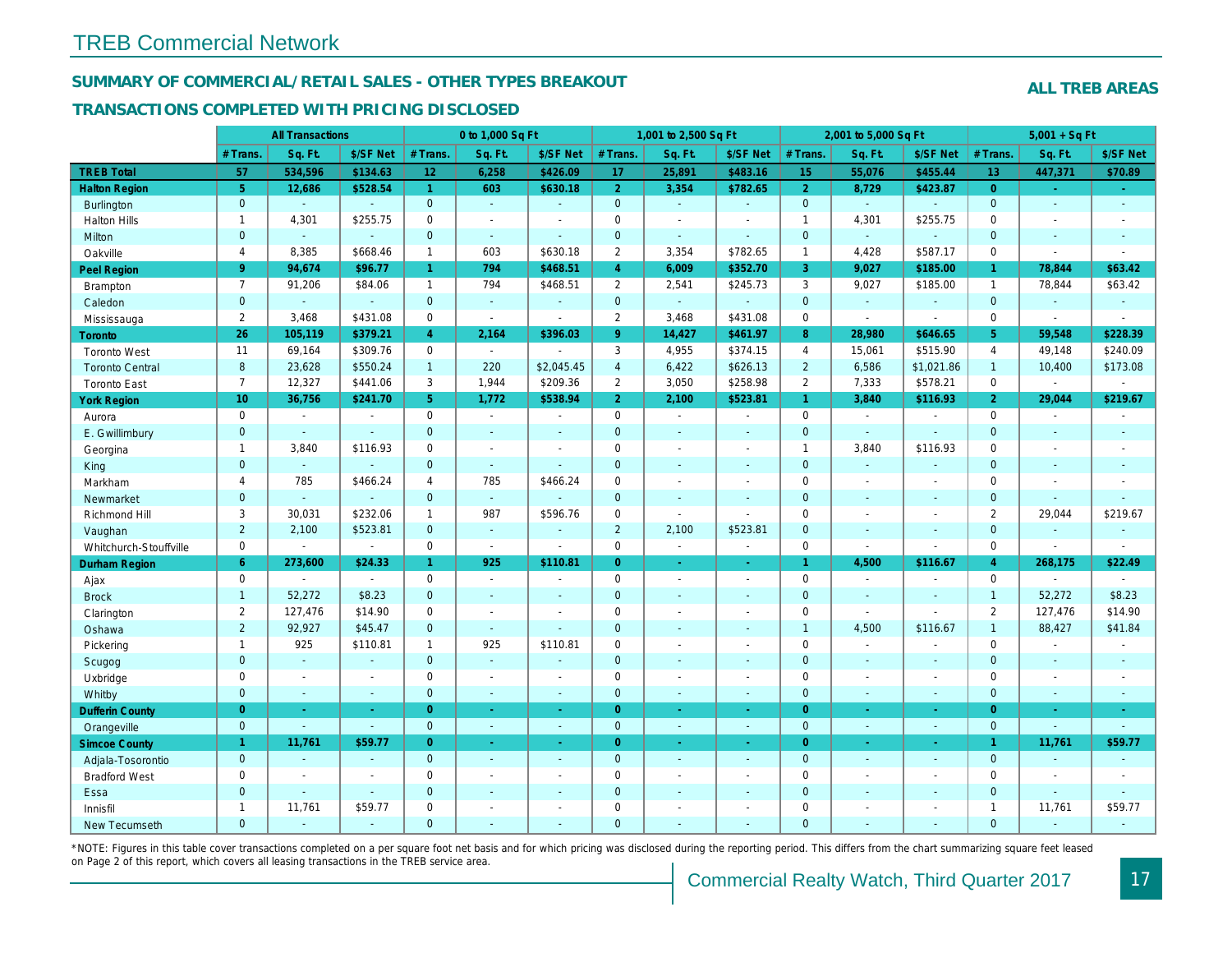#### SUMMARY OF COMMERCIAL/RETAIL SALES

#### TRANSACTIONS COMPLETED WITH PRICING DISCLOSED

| Sq. Ft.<br>Sq. Ft.<br>\$/SF Net<br>Sq. Ft.<br>Sq. Ft.<br># Trans.<br>\$/SF Net<br># Trans.<br># Trans.<br>\$/SF Net<br># Trans.<br>\$/SF Ne<br><b>TREB Total</b><br>12,959<br>\$401.23<br>62,674<br>\$436.49<br>78<br>563,278<br>\$143.96<br>22<br>26<br>40,274<br>\$417.67<br>17<br>35<br>\$385.84<br>9 <sup>°</sup><br>\$388.93<br>13<br>\$473.83<br>8<br>\$646.6<br><b>City of Toronto Total</b><br>113,869<br>4,851<br>20,490<br>28,980<br>5 <sup>1</sup><br><b>Toronto West</b><br>13<br>72,219<br>\$309.27<br>\$345.18<br>15,061<br>$\overline{0}$<br>8,010<br>$\overline{4}$<br>$\omega$<br>$\sim$<br>$\mathbf{1}$<br>\$878.51<br>$\mathbf 0$<br>$\mathbf 0$<br>$\mathbf{1}$<br>3,671<br>3,671<br>$\mathbf{r}$<br>$\sim$<br>Toronto W01<br>$\blacksquare$<br>$\sim$<br>$\mathbf{0}$<br>$\mathbf 0$<br>$\mathbf 0$<br>$\mathbf 0$<br>Toronto W02<br>$\omega$<br>$\omega$<br>$\blacksquare$<br>$\blacksquare$<br>$\blacksquare$<br>$\blacksquare$<br>$\sim$<br>$\blacksquare$<br>$\overline{2}$<br>11,771<br>\$226.82<br>2,314<br>\$375.93<br>0<br>$\mathbf{1}$<br>0<br>Toronto W03<br>$\blacksquare$<br>$\blacksquare$<br>$\blacksquare$<br>$\blacksquare$<br>$\mathbf{1}$<br>\$426.75<br>$\mathbf{0}$<br>$\mathbf 0$<br>6,620<br>$\mathbf{0}$<br>Toronto W04<br>$\blacksquare$<br>$\omega$<br>$\blacksquare$<br>$\blacksquare$<br>$\blacksquare$<br>$\blacksquare$<br>3<br>\$241.35<br>$\overline{2}$<br>19,470<br>$\mathbf 0$<br>2,470<br>\$343.72<br>$\mathbf 0$<br>Toronto W05<br>$\sim$<br>$\blacksquare$<br>$\blacksquare$<br>$\blacksquare$<br>3<br>\$257.79<br>$\mathbf{0}$<br>$\mathbf 0$<br>$\overline{2}$<br>6,990<br>23,061<br>Toronto W06<br>ä,<br>$\blacksquare$<br>$\blacksquare$<br>$\blacksquare$<br>0<br>0<br>$\mathbf 0$<br>$\mathbf 0$<br>Toronto W07<br>$\sim$<br>$\sim$<br>$\blacksquare$<br>$\blacksquare$<br>$\blacksquare$<br>$\sim$<br>$\blacksquare$<br>$\overline{\phantom{a}}$<br>\$437.50<br>$\mathbf{0}$<br>$\mathbf{0}$<br>$\mathbf{1}$<br>$\mathbf{1}$<br>4,400<br>4,400<br>Toronto W08<br>$\mathbf{r}$<br>$\blacksquare$<br>$\omega$<br>$\sim$<br>$\mathbf 0$<br>$\mathbf 0$<br>$\mathbf 0$<br>$\mathbf 0$<br>Toronto W09<br>$\blacksquare$<br>$\sim$<br>$\sim$<br>$\blacksquare$<br>$\blacksquare$<br>$\blacksquare$<br>$\overline{\phantom{a}}$<br>$\overline{2}$<br>\$324.24<br>$\overline{2}$<br>3,226<br>$\mathbf 0$<br>3,226<br>\$324.24<br>$\mathbf 0$<br>Toronto W10<br>$\blacksquare$<br>$\blacksquare$<br>$\blacksquare$<br>$\bullet$<br>11<br>\$568.34<br>3<br>5 <sub>5</sub><br>8,362<br>\$663.24<br>26,918<br>1,570<br>\$778.66<br>$\overline{2}$<br>6,586<br><b>Toronto Central</b><br>$\overline{2}$<br>\$2,045.45<br>$\mathbf{1}$<br>1,720<br>\$1,139.53<br>$\mathbf{1}$<br>220<br>1,500<br>\$1,006.67<br>$\overline{0}$<br>Toronto C01<br>$\sim$<br>$\sim$<br>$\mathbf 0$<br>0<br>$\mathbf 0$<br>Toronto C02<br>$\sim$<br>$\blacksquare$<br>$\mathbf 0$<br>$\blacksquare$<br>$\omega$<br>$\sim$<br>$\blacksquare$<br>$\blacksquare$<br>$\blacksquare$<br>$\mathbf 0$<br>$\overline{0}$<br>$\mathbf 0$<br>$\mathbf 0$<br>Toronto C03<br>$\sim$<br>$\sim$<br>$\sim$<br>$\blacksquare$<br>$\sim$<br>$\omega$<br>$\sim$<br>$\blacksquare$<br>Toronto C04<br>0<br>0<br>0<br>$\mathbf 0$<br>$\sim$<br>$\blacksquare$<br>$\blacksquare$<br>$\blacksquare$<br>$\blacksquare$<br>$\blacksquare$<br>$\overline{\phantom{a}}$<br>$\overline{\phantom{a}}$<br>$\overline{2}$<br>$\overline{2}$<br>\$417.22<br>$\mathbf{0}$<br>3,322<br>3,322<br>\$417.22<br>$\mathbf{0}$<br>Toronto C06<br>$\sim$<br>$\blacksquare$<br>$\blacksquare$<br>$\sim$<br>$\mathbf{1}$<br>404<br>\$945.54<br>$\mathbf{1}$<br>404<br>\$945.54<br>$\mathbf 0$<br>$\mathbf 0$<br>Toronto C07<br>$\blacksquare$<br>$\blacksquare$<br>$\blacksquare$<br>$\blacksquare$<br>\$786.08<br>$\mathbf{0}$<br>$\mathbf{1}$<br>1,940<br>\$786.08<br>$\mathbf{0}$<br>$\mathbf{1}$<br>1,940<br>Toronto C08<br>$\blacksquare$<br>$\blacksquare$<br>$\sim$<br>$\overline{\phantom{a}}$<br>0<br>$\mathbf 0$<br>Toronto C09<br>0<br>0<br>$\blacksquare$<br>$\blacksquare$<br>$\sim$<br>$\blacksquare$<br>$\blacksquare$<br>$\blacksquare$<br>$\overline{\phantom{a}}$<br>$\blacksquare$<br>\$1,200.00<br>$\mathbf{0}$<br>$\mathbf 0$<br>4,000<br>$\mathbf{1}$<br>4,000<br>$\overline{1}$<br>Toronto C10<br>$\blacksquare$<br>$\blacksquare$<br>$\blacksquare$<br>$\blacksquare$<br>\$703.13<br>$\mathbf{1}$<br>1,600<br>$\mathbf 0$<br>$\mathbf{1}$<br>1,600<br>\$703.13<br>$\mathbf 0$<br>Toronto C11<br>$\blacksquare$<br>$\blacksquare$<br>$\blacksquare$<br>$\blacksquare$<br>$\mathbf{0}$<br>$\mathbf 0$<br>$\mathbf{0}$<br>$\mathbf{0}$<br>Toronto C12<br>$\omega$<br>$\omega$<br>$\omega$<br>$\blacksquare$<br>$\blacksquare$<br>$\blacksquare$<br>$\blacksquare$<br>$\blacksquare$<br>\$173.08<br>$\mathbf 0$<br>$\mathbf 0$<br>$\mathbf 0$<br>$\mathbf{1}$<br>10,400<br>Toronto C13<br>$\blacksquare$<br>$\blacksquare$<br>$\overline{\phantom{a}}$<br>$\blacksquare$<br>$\blacksquare$<br>$\blacksquare$<br>946<br>\$412.79<br>\$412.79<br>$\mathbf 0$<br>$\mathbf{1}$<br>$\mathbf{1}$<br>946<br>$\mathbf 0$<br>Toronto C14<br>$\blacksquare$<br>$\blacksquare$<br>$\blacksquare$<br>$\blacksquare$<br>2,586<br>\$746.33<br>$\mathbf 0$<br>$\mathbf 0$<br>2,586<br>$\mathbf{1}$<br>$\overline{1}$<br>Toronto C15<br>$\sim$<br>$\sim$<br>$\blacksquare$<br>$\sim$<br>3<br>$\overline{2}$<br>11<br>14,732<br>\$427.78<br>$6^{\circ}$<br>3,281<br>\$202.44<br>4,118<br>\$339.43<br>7,333<br>\$578.2<br><b>Toronto East</b><br>$\mathbf 0$<br>$\mathbf{1}$<br>3,883<br>\$610.35<br>$\mathbf 0$<br>$\mathbf{1}$<br>3,883<br>$\sim$<br>Toronto E01<br>$\sim$<br>$\sim$<br>$\blacksquare$<br>$\mathbf 0$<br>$\mathbf 0$<br>$\mathbf 0$<br>$\mathbf 0$<br>Toronto E02<br>$\sim$<br>$\omega$<br>$\sim$<br>$\sim$<br>$\blacksquare$<br>$\blacksquare$<br>$\blacksquare$<br>$\sim$<br>\$542.03<br>3,450<br>0<br>0<br>3,450<br>Toronto E03<br>$\mathbf{1}$<br>$\overline{1}$<br>$\sim$<br>$\blacksquare$<br>$\sim$<br>$\overline{\phantom{a}}$<br>$\mathbf{1}$<br>$\mathbf{1}$<br>\$245.00<br>$\mathbf{0}$<br>2,000<br>\$245.00<br>2,000<br>$\mathbf 0$<br>Toronto E04<br>$\omega$<br>$\omega$<br>$\sim$<br>$\sim$<br>0<br>$\mathbf 0$<br>0<br>$\blacksquare$<br>$\mathbf 0$<br>Toronto E05<br>$\sim$<br>$\sim$<br>$\sim$<br>$\blacksquare$<br>$\blacksquare$<br>$\sim$<br>$\overline{\phantom{a}}$<br>$\mathbf 0$<br>$\mathbf 0$<br>$\mathbf 0$<br>$\mathbf 0$<br>Toronto E06<br>$\sim$<br>$\sim$<br>$\sim$<br>$\sim$<br>$\sim$<br>$\sim$<br>$\sim$<br>$\sim$<br>$\overline{7}$<br>$\overline{2}$<br>5,129<br>\$296.74<br>5<br>3,011<br>\$203.99<br>2,118<br>\$428.61<br>$\mathbf 0$<br>Toronto E07<br>$\overline{\phantom{a}}$<br>$\overline{\phantom{a}}$<br>$\mathbf{0}$<br>$\mathbf{0}$<br>$\sim$<br>$\mathbf 0$<br>$\mathbf{0}$<br>Toronto E08<br>$\omega$<br>$\omega$<br>$\omega$<br>$\blacksquare$<br>$\blacksquare$<br>$\blacksquare$<br>$\blacksquare$<br>270<br>\$185.19<br>270<br>\$185.19<br>$\mathbf 0$<br>$\mathbf 0$<br>$\mathbf{1}$<br>$\mathbf{1}$<br>Toronto E09<br>$\blacksquare$<br>$\overline{\phantom{a}}$<br>$\blacksquare$<br>$\blacksquare$<br>$\mathbf{0}$<br>$\mathbf 0$<br>$\mathbf 0$<br>$\mathbf 0$<br>Toronto E10<br>$\blacksquare$<br>$\blacksquare$<br>$\blacksquare$<br>$\blacksquare$<br>٠<br>$\blacksquare$<br>$\blacksquare$<br>$\sim$<br>$\blacksquare$<br>$\blacksquare$<br>$\sim$<br>$\sim$ |             |             | <b>All Transactions</b> |             | 0 to 1,000 Sq Ft |                          |             | 1,001 to 2,500 Sq Ft |   | 2,001 to 5,000 Sq Ft |  |
|--------------------------------------------------------------------------------------------------------------------------------------------------------------------------------------------------------------------------------------------------------------------------------------------------------------------------------------------------------------------------------------------------------------------------------------------------------------------------------------------------------------------------------------------------------------------------------------------------------------------------------------------------------------------------------------------------------------------------------------------------------------------------------------------------------------------------------------------------------------------------------------------------------------------------------------------------------------------------------------------------------------------------------------------------------------------------------------------------------------------------------------------------------------------------------------------------------------------------------------------------------------------------------------------------------------------------------------------------------------------------------------------------------------------------------------------------------------------------------------------------------------------------------------------------------------------------------------------------------------------------------------------------------------------------------------------------------------------------------------------------------------------------------------------------------------------------------------------------------------------------------------------------------------------------------------------------------------------------------------------------------------------------------------------------------------------------------------------------------------------------------------------------------------------------------------------------------------------------------------------------------------------------------------------------------------------------------------------------------------------------------------------------------------------------------------------------------------------------------------------------------------------------------------------------------------------------------------------------------------------------------------------------------------------------------------------------------------------------------------------------------------------------------------------------------------------------------------------------------------------------------------------------------------------------------------------------------------------------------------------------------------------------------------------------------------------------------------------------------------------------------------------------------------------------------------------------------------------------------------------------------------------------------------------------------------------------------------------------------------------------------------------------------------------------------------------------------------------------------------------------------------------------------------------------------------------------------------------------------------------------------------------------------------------------------------------------------------------------------------------------------------------------------------------------------------------------------------------------------------------------------------------------------------------------------------------------------------------------------------------------------------------------------------------------------------------------------------------------------------------------------------------------------------------------------------------------------------------------------------------------------------------------------------------------------------------------------------------------------------------------------------------------------------------------------------------------------------------------------------------------------------------------------------------------------------------------------------------------------------------------------------------------------------------------------------------------------------------------------------------------------------------------------------------------------------------------------------------------------------------------------------------------------------------------------------------------------------------------------------------------------------------------------------------------------------------------------------------------------------------------------------------------------------------------------------------------------------------------------------------------------------------------------------------------------------------------------------------------------------------------------------------------------------------------------------------------------------------------------------------------------------------------------------------------------------------------------------------------------------------------------------------------------------------------------------------------------------------------------------------------------------------------------------------------------------------------------------------------------------------------------------------------------------------------------------------------------------------------------------------------------------------------------------------------------------------------------------------------------------------------------------------------------------------------------------------------------------------------------------------------------------------------------------------------------------------------------------------------------------------------------------------------------------------------------------------------------------------------------------------------------------------------------------------------------------------------------------------------------------------------------------------------------------------------------------------------------------------------------------------------------------------------------------------------------------------------------------------------------------------------------------------------------------------------------------------------------------------------------------------------------------------------------------------------------------------------------------------------------------------------------------------------------------------------------------------------------------------------------------------------------------------------------------------------------------------------------------------------------------------------------------------------------------------------------------|-------------|-------------|-------------------------|-------------|------------------|--------------------------|-------------|----------------------|---|----------------------|--|
|                                                                                                                                                                                                                                                                                                                                                                                                                                                                                                                                                                                                                                                                                                                                                                                                                                                                                                                                                                                                                                                                                                                                                                                                                                                                                                                                                                                                                                                                                                                                                                                                                                                                                                                                                                                                                                                                                                                                                                                                                                                                                                                                                                                                                                                                                                                                                                                                                                                                                                                                                                                                                                                                                                                                                                                                                                                                                                                                                                                                                                                                                                                                                                                                                                                                                                                                                                                                                                                                                                                                                                                                                                                                                                                                                                                                                                                                                                                                                                                                                                                                                                                                                                                                                                                                                                                                                                                                                                                                                                                                                                                                                                                                                                                                                                                                                                                                                                                                                                                                                                                                                                                                                                                                                                                                                                                                                                                                                                                                                                                                                                                                                                                                                                                                                                                                                                                                                                                                                                                                                                                                                                                                                                                                                                                                                                                                                                                                                                                                                                                                                                                                                                                                                                                                                                                                                                                                                                                                                                                                                                                                                                                                                                                                                                                                                                                                                                                                                                      |             |             |                         |             |                  |                          |             |                      |   |                      |  |
|                                                                                                                                                                                                                                                                                                                                                                                                                                                                                                                                                                                                                                                                                                                                                                                                                                                                                                                                                                                                                                                                                                                                                                                                                                                                                                                                                                                                                                                                                                                                                                                                                                                                                                                                                                                                                                                                                                                                                                                                                                                                                                                                                                                                                                                                                                                                                                                                                                                                                                                                                                                                                                                                                                                                                                                                                                                                                                                                                                                                                                                                                                                                                                                                                                                                                                                                                                                                                                                                                                                                                                                                                                                                                                                                                                                                                                                                                                                                                                                                                                                                                                                                                                                                                                                                                                                                                                                                                                                                                                                                                                                                                                                                                                                                                                                                                                                                                                                                                                                                                                                                                                                                                                                                                                                                                                                                                                                                                                                                                                                                                                                                                                                                                                                                                                                                                                                                                                                                                                                                                                                                                                                                                                                                                                                                                                                                                                                                                                                                                                                                                                                                                                                                                                                                                                                                                                                                                                                                                                                                                                                                                                                                                                                                                                                                                                                                                                                                                                      |             |             |                         |             |                  |                          |             |                      |   |                      |  |
| \$515.90<br>\$878.51<br>\$374.82<br>\$437.50<br>\$1,021.8<br>\$1,200.0<br>\$746.33<br>\$610.35<br>\$542.03                                                                                                                                                                                                                                                                                                                                                                                                                                                                                                                                                                                                                                                                                                                                                                                                                                                                                                                                                                                                                                                                                                                                                                                                                                                                                                                                                                                                                                                                                                                                                                                                                                                                                                                                                                                                                                                                                                                                                                                                                                                                                                                                                                                                                                                                                                                                                                                                                                                                                                                                                                                                                                                                                                                                                                                                                                                                                                                                                                                                                                                                                                                                                                                                                                                                                                                                                                                                                                                                                                                                                                                                                                                                                                                                                                                                                                                                                                                                                                                                                                                                                                                                                                                                                                                                                                                                                                                                                                                                                                                                                                                                                                                                                                                                                                                                                                                                                                                                                                                                                                                                                                                                                                                                                                                                                                                                                                                                                                                                                                                                                                                                                                                                                                                                                                                                                                                                                                                                                                                                                                                                                                                                                                                                                                                                                                                                                                                                                                                                                                                                                                                                                                                                                                                                                                                                                                                                                                                                                                                                                                                                                                                                                                                                                                                                                                                           |             |             |                         |             |                  |                          |             |                      |   |                      |  |
|                                                                                                                                                                                                                                                                                                                                                                                                                                                                                                                                                                                                                                                                                                                                                                                                                                                                                                                                                                                                                                                                                                                                                                                                                                                                                                                                                                                                                                                                                                                                                                                                                                                                                                                                                                                                                                                                                                                                                                                                                                                                                                                                                                                                                                                                                                                                                                                                                                                                                                                                                                                                                                                                                                                                                                                                                                                                                                                                                                                                                                                                                                                                                                                                                                                                                                                                                                                                                                                                                                                                                                                                                                                                                                                                                                                                                                                                                                                                                                                                                                                                                                                                                                                                                                                                                                                                                                                                                                                                                                                                                                                                                                                                                                                                                                                                                                                                                                                                                                                                                                                                                                                                                                                                                                                                                                                                                                                                                                                                                                                                                                                                                                                                                                                                                                                                                                                                                                                                                                                                                                                                                                                                                                                                                                                                                                                                                                                                                                                                                                                                                                                                                                                                                                                                                                                                                                                                                                                                                                                                                                                                                                                                                                                                                                                                                                                                                                                                                                      |             |             |                         |             |                  |                          |             |                      |   |                      |  |
|                                                                                                                                                                                                                                                                                                                                                                                                                                                                                                                                                                                                                                                                                                                                                                                                                                                                                                                                                                                                                                                                                                                                                                                                                                                                                                                                                                                                                                                                                                                                                                                                                                                                                                                                                                                                                                                                                                                                                                                                                                                                                                                                                                                                                                                                                                                                                                                                                                                                                                                                                                                                                                                                                                                                                                                                                                                                                                                                                                                                                                                                                                                                                                                                                                                                                                                                                                                                                                                                                                                                                                                                                                                                                                                                                                                                                                                                                                                                                                                                                                                                                                                                                                                                                                                                                                                                                                                                                                                                                                                                                                                                                                                                                                                                                                                                                                                                                                                                                                                                                                                                                                                                                                                                                                                                                                                                                                                                                                                                                                                                                                                                                                                                                                                                                                                                                                                                                                                                                                                                                                                                                                                                                                                                                                                                                                                                                                                                                                                                                                                                                                                                                                                                                                                                                                                                                                                                                                                                                                                                                                                                                                                                                                                                                                                                                                                                                                                                                                      |             |             |                         |             |                  |                          |             |                      |   |                      |  |
|                                                                                                                                                                                                                                                                                                                                                                                                                                                                                                                                                                                                                                                                                                                                                                                                                                                                                                                                                                                                                                                                                                                                                                                                                                                                                                                                                                                                                                                                                                                                                                                                                                                                                                                                                                                                                                                                                                                                                                                                                                                                                                                                                                                                                                                                                                                                                                                                                                                                                                                                                                                                                                                                                                                                                                                                                                                                                                                                                                                                                                                                                                                                                                                                                                                                                                                                                                                                                                                                                                                                                                                                                                                                                                                                                                                                                                                                                                                                                                                                                                                                                                                                                                                                                                                                                                                                                                                                                                                                                                                                                                                                                                                                                                                                                                                                                                                                                                                                                                                                                                                                                                                                                                                                                                                                                                                                                                                                                                                                                                                                                                                                                                                                                                                                                                                                                                                                                                                                                                                                                                                                                                                                                                                                                                                                                                                                                                                                                                                                                                                                                                                                                                                                                                                                                                                                                                                                                                                                                                                                                                                                                                                                                                                                                                                                                                                                                                                                                                      |             |             |                         |             |                  |                          |             |                      |   |                      |  |
|                                                                                                                                                                                                                                                                                                                                                                                                                                                                                                                                                                                                                                                                                                                                                                                                                                                                                                                                                                                                                                                                                                                                                                                                                                                                                                                                                                                                                                                                                                                                                                                                                                                                                                                                                                                                                                                                                                                                                                                                                                                                                                                                                                                                                                                                                                                                                                                                                                                                                                                                                                                                                                                                                                                                                                                                                                                                                                                                                                                                                                                                                                                                                                                                                                                                                                                                                                                                                                                                                                                                                                                                                                                                                                                                                                                                                                                                                                                                                                                                                                                                                                                                                                                                                                                                                                                                                                                                                                                                                                                                                                                                                                                                                                                                                                                                                                                                                                                                                                                                                                                                                                                                                                                                                                                                                                                                                                                                                                                                                                                                                                                                                                                                                                                                                                                                                                                                                                                                                                                                                                                                                                                                                                                                                                                                                                                                                                                                                                                                                                                                                                                                                                                                                                                                                                                                                                                                                                                                                                                                                                                                                                                                                                                                                                                                                                                                                                                                                                      |             |             |                         |             |                  |                          |             |                      |   |                      |  |
|                                                                                                                                                                                                                                                                                                                                                                                                                                                                                                                                                                                                                                                                                                                                                                                                                                                                                                                                                                                                                                                                                                                                                                                                                                                                                                                                                                                                                                                                                                                                                                                                                                                                                                                                                                                                                                                                                                                                                                                                                                                                                                                                                                                                                                                                                                                                                                                                                                                                                                                                                                                                                                                                                                                                                                                                                                                                                                                                                                                                                                                                                                                                                                                                                                                                                                                                                                                                                                                                                                                                                                                                                                                                                                                                                                                                                                                                                                                                                                                                                                                                                                                                                                                                                                                                                                                                                                                                                                                                                                                                                                                                                                                                                                                                                                                                                                                                                                                                                                                                                                                                                                                                                                                                                                                                                                                                                                                                                                                                                                                                                                                                                                                                                                                                                                                                                                                                                                                                                                                                                                                                                                                                                                                                                                                                                                                                                                                                                                                                                                                                                                                                                                                                                                                                                                                                                                                                                                                                                                                                                                                                                                                                                                                                                                                                                                                                                                                                                                      |             |             |                         |             |                  |                          |             |                      |   |                      |  |
|                                                                                                                                                                                                                                                                                                                                                                                                                                                                                                                                                                                                                                                                                                                                                                                                                                                                                                                                                                                                                                                                                                                                                                                                                                                                                                                                                                                                                                                                                                                                                                                                                                                                                                                                                                                                                                                                                                                                                                                                                                                                                                                                                                                                                                                                                                                                                                                                                                                                                                                                                                                                                                                                                                                                                                                                                                                                                                                                                                                                                                                                                                                                                                                                                                                                                                                                                                                                                                                                                                                                                                                                                                                                                                                                                                                                                                                                                                                                                                                                                                                                                                                                                                                                                                                                                                                                                                                                                                                                                                                                                                                                                                                                                                                                                                                                                                                                                                                                                                                                                                                                                                                                                                                                                                                                                                                                                                                                                                                                                                                                                                                                                                                                                                                                                                                                                                                                                                                                                                                                                                                                                                                                                                                                                                                                                                                                                                                                                                                                                                                                                                                                                                                                                                                                                                                                                                                                                                                                                                                                                                                                                                                                                                                                                                                                                                                                                                                                                                      |             |             |                         |             |                  |                          |             |                      |   |                      |  |
|                                                                                                                                                                                                                                                                                                                                                                                                                                                                                                                                                                                                                                                                                                                                                                                                                                                                                                                                                                                                                                                                                                                                                                                                                                                                                                                                                                                                                                                                                                                                                                                                                                                                                                                                                                                                                                                                                                                                                                                                                                                                                                                                                                                                                                                                                                                                                                                                                                                                                                                                                                                                                                                                                                                                                                                                                                                                                                                                                                                                                                                                                                                                                                                                                                                                                                                                                                                                                                                                                                                                                                                                                                                                                                                                                                                                                                                                                                                                                                                                                                                                                                                                                                                                                                                                                                                                                                                                                                                                                                                                                                                                                                                                                                                                                                                                                                                                                                                                                                                                                                                                                                                                                                                                                                                                                                                                                                                                                                                                                                                                                                                                                                                                                                                                                                                                                                                                                                                                                                                                                                                                                                                                                                                                                                                                                                                                                                                                                                                                                                                                                                                                                                                                                                                                                                                                                                                                                                                                                                                                                                                                                                                                                                                                                                                                                                                                                                                                                                      |             |             |                         |             |                  |                          |             |                      |   |                      |  |
|                                                                                                                                                                                                                                                                                                                                                                                                                                                                                                                                                                                                                                                                                                                                                                                                                                                                                                                                                                                                                                                                                                                                                                                                                                                                                                                                                                                                                                                                                                                                                                                                                                                                                                                                                                                                                                                                                                                                                                                                                                                                                                                                                                                                                                                                                                                                                                                                                                                                                                                                                                                                                                                                                                                                                                                                                                                                                                                                                                                                                                                                                                                                                                                                                                                                                                                                                                                                                                                                                                                                                                                                                                                                                                                                                                                                                                                                                                                                                                                                                                                                                                                                                                                                                                                                                                                                                                                                                                                                                                                                                                                                                                                                                                                                                                                                                                                                                                                                                                                                                                                                                                                                                                                                                                                                                                                                                                                                                                                                                                                                                                                                                                                                                                                                                                                                                                                                                                                                                                                                                                                                                                                                                                                                                                                                                                                                                                                                                                                                                                                                                                                                                                                                                                                                                                                                                                                                                                                                                                                                                                                                                                                                                                                                                                                                                                                                                                                                                                      |             |             |                         |             |                  |                          |             |                      |   |                      |  |
|                                                                                                                                                                                                                                                                                                                                                                                                                                                                                                                                                                                                                                                                                                                                                                                                                                                                                                                                                                                                                                                                                                                                                                                                                                                                                                                                                                                                                                                                                                                                                                                                                                                                                                                                                                                                                                                                                                                                                                                                                                                                                                                                                                                                                                                                                                                                                                                                                                                                                                                                                                                                                                                                                                                                                                                                                                                                                                                                                                                                                                                                                                                                                                                                                                                                                                                                                                                                                                                                                                                                                                                                                                                                                                                                                                                                                                                                                                                                                                                                                                                                                                                                                                                                                                                                                                                                                                                                                                                                                                                                                                                                                                                                                                                                                                                                                                                                                                                                                                                                                                                                                                                                                                                                                                                                                                                                                                                                                                                                                                                                                                                                                                                                                                                                                                                                                                                                                                                                                                                                                                                                                                                                                                                                                                                                                                                                                                                                                                                                                                                                                                                                                                                                                                                                                                                                                                                                                                                                                                                                                                                                                                                                                                                                                                                                                                                                                                                                                                      |             |             |                         |             |                  |                          |             |                      |   |                      |  |
|                                                                                                                                                                                                                                                                                                                                                                                                                                                                                                                                                                                                                                                                                                                                                                                                                                                                                                                                                                                                                                                                                                                                                                                                                                                                                                                                                                                                                                                                                                                                                                                                                                                                                                                                                                                                                                                                                                                                                                                                                                                                                                                                                                                                                                                                                                                                                                                                                                                                                                                                                                                                                                                                                                                                                                                                                                                                                                                                                                                                                                                                                                                                                                                                                                                                                                                                                                                                                                                                                                                                                                                                                                                                                                                                                                                                                                                                                                                                                                                                                                                                                                                                                                                                                                                                                                                                                                                                                                                                                                                                                                                                                                                                                                                                                                                                                                                                                                                                                                                                                                                                                                                                                                                                                                                                                                                                                                                                                                                                                                                                                                                                                                                                                                                                                                                                                                                                                                                                                                                                                                                                                                                                                                                                                                                                                                                                                                                                                                                                                                                                                                                                                                                                                                                                                                                                                                                                                                                                                                                                                                                                                                                                                                                                                                                                                                                                                                                                                                      |             |             |                         |             |                  |                          |             |                      |   |                      |  |
|                                                                                                                                                                                                                                                                                                                                                                                                                                                                                                                                                                                                                                                                                                                                                                                                                                                                                                                                                                                                                                                                                                                                                                                                                                                                                                                                                                                                                                                                                                                                                                                                                                                                                                                                                                                                                                                                                                                                                                                                                                                                                                                                                                                                                                                                                                                                                                                                                                                                                                                                                                                                                                                                                                                                                                                                                                                                                                                                                                                                                                                                                                                                                                                                                                                                                                                                                                                                                                                                                                                                                                                                                                                                                                                                                                                                                                                                                                                                                                                                                                                                                                                                                                                                                                                                                                                                                                                                                                                                                                                                                                                                                                                                                                                                                                                                                                                                                                                                                                                                                                                                                                                                                                                                                                                                                                                                                                                                                                                                                                                                                                                                                                                                                                                                                                                                                                                                                                                                                                                                                                                                                                                                                                                                                                                                                                                                                                                                                                                                                                                                                                                                                                                                                                                                                                                                                                                                                                                                                                                                                                                                                                                                                                                                                                                                                                                                                                                                                                      |             |             |                         |             |                  |                          |             |                      |   |                      |  |
|                                                                                                                                                                                                                                                                                                                                                                                                                                                                                                                                                                                                                                                                                                                                                                                                                                                                                                                                                                                                                                                                                                                                                                                                                                                                                                                                                                                                                                                                                                                                                                                                                                                                                                                                                                                                                                                                                                                                                                                                                                                                                                                                                                                                                                                                                                                                                                                                                                                                                                                                                                                                                                                                                                                                                                                                                                                                                                                                                                                                                                                                                                                                                                                                                                                                                                                                                                                                                                                                                                                                                                                                                                                                                                                                                                                                                                                                                                                                                                                                                                                                                                                                                                                                                                                                                                                                                                                                                                                                                                                                                                                                                                                                                                                                                                                                                                                                                                                                                                                                                                                                                                                                                                                                                                                                                                                                                                                                                                                                                                                                                                                                                                                                                                                                                                                                                                                                                                                                                                                                                                                                                                                                                                                                                                                                                                                                                                                                                                                                                                                                                                                                                                                                                                                                                                                                                                                                                                                                                                                                                                                                                                                                                                                                                                                                                                                                                                                                                                      |             |             |                         |             |                  |                          |             |                      |   |                      |  |
|                                                                                                                                                                                                                                                                                                                                                                                                                                                                                                                                                                                                                                                                                                                                                                                                                                                                                                                                                                                                                                                                                                                                                                                                                                                                                                                                                                                                                                                                                                                                                                                                                                                                                                                                                                                                                                                                                                                                                                                                                                                                                                                                                                                                                                                                                                                                                                                                                                                                                                                                                                                                                                                                                                                                                                                                                                                                                                                                                                                                                                                                                                                                                                                                                                                                                                                                                                                                                                                                                                                                                                                                                                                                                                                                                                                                                                                                                                                                                                                                                                                                                                                                                                                                                                                                                                                                                                                                                                                                                                                                                                                                                                                                                                                                                                                                                                                                                                                                                                                                                                                                                                                                                                                                                                                                                                                                                                                                                                                                                                                                                                                                                                                                                                                                                                                                                                                                                                                                                                                                                                                                                                                                                                                                                                                                                                                                                                                                                                                                                                                                                                                                                                                                                                                                                                                                                                                                                                                                                                                                                                                                                                                                                                                                                                                                                                                                                                                                                                      |             |             |                         |             |                  |                          |             |                      |   |                      |  |
|                                                                                                                                                                                                                                                                                                                                                                                                                                                                                                                                                                                                                                                                                                                                                                                                                                                                                                                                                                                                                                                                                                                                                                                                                                                                                                                                                                                                                                                                                                                                                                                                                                                                                                                                                                                                                                                                                                                                                                                                                                                                                                                                                                                                                                                                                                                                                                                                                                                                                                                                                                                                                                                                                                                                                                                                                                                                                                                                                                                                                                                                                                                                                                                                                                                                                                                                                                                                                                                                                                                                                                                                                                                                                                                                                                                                                                                                                                                                                                                                                                                                                                                                                                                                                                                                                                                                                                                                                                                                                                                                                                                                                                                                                                                                                                                                                                                                                                                                                                                                                                                                                                                                                                                                                                                                                                                                                                                                                                                                                                                                                                                                                                                                                                                                                                                                                                                                                                                                                                                                                                                                                                                                                                                                                                                                                                                                                                                                                                                                                                                                                                                                                                                                                                                                                                                                                                                                                                                                                                                                                                                                                                                                                                                                                                                                                                                                                                                                                                      |             |             |                         |             |                  |                          |             |                      |   |                      |  |
|                                                                                                                                                                                                                                                                                                                                                                                                                                                                                                                                                                                                                                                                                                                                                                                                                                                                                                                                                                                                                                                                                                                                                                                                                                                                                                                                                                                                                                                                                                                                                                                                                                                                                                                                                                                                                                                                                                                                                                                                                                                                                                                                                                                                                                                                                                                                                                                                                                                                                                                                                                                                                                                                                                                                                                                                                                                                                                                                                                                                                                                                                                                                                                                                                                                                                                                                                                                                                                                                                                                                                                                                                                                                                                                                                                                                                                                                                                                                                                                                                                                                                                                                                                                                                                                                                                                                                                                                                                                                                                                                                                                                                                                                                                                                                                                                                                                                                                                                                                                                                                                                                                                                                                                                                                                                                                                                                                                                                                                                                                                                                                                                                                                                                                                                                                                                                                                                                                                                                                                                                                                                                                                                                                                                                                                                                                                                                                                                                                                                                                                                                                                                                                                                                                                                                                                                                                                                                                                                                                                                                                                                                                                                                                                                                                                                                                                                                                                                                                      |             |             |                         |             |                  |                          |             |                      |   |                      |  |
|                                                                                                                                                                                                                                                                                                                                                                                                                                                                                                                                                                                                                                                                                                                                                                                                                                                                                                                                                                                                                                                                                                                                                                                                                                                                                                                                                                                                                                                                                                                                                                                                                                                                                                                                                                                                                                                                                                                                                                                                                                                                                                                                                                                                                                                                                                                                                                                                                                                                                                                                                                                                                                                                                                                                                                                                                                                                                                                                                                                                                                                                                                                                                                                                                                                                                                                                                                                                                                                                                                                                                                                                                                                                                                                                                                                                                                                                                                                                                                                                                                                                                                                                                                                                                                                                                                                                                                                                                                                                                                                                                                                                                                                                                                                                                                                                                                                                                                                                                                                                                                                                                                                                                                                                                                                                                                                                                                                                                                                                                                                                                                                                                                                                                                                                                                                                                                                                                                                                                                                                                                                                                                                                                                                                                                                                                                                                                                                                                                                                                                                                                                                                                                                                                                                                                                                                                                                                                                                                                                                                                                                                                                                                                                                                                                                                                                                                                                                                                                      |             |             |                         |             |                  |                          |             |                      |   |                      |  |
|                                                                                                                                                                                                                                                                                                                                                                                                                                                                                                                                                                                                                                                                                                                                                                                                                                                                                                                                                                                                                                                                                                                                                                                                                                                                                                                                                                                                                                                                                                                                                                                                                                                                                                                                                                                                                                                                                                                                                                                                                                                                                                                                                                                                                                                                                                                                                                                                                                                                                                                                                                                                                                                                                                                                                                                                                                                                                                                                                                                                                                                                                                                                                                                                                                                                                                                                                                                                                                                                                                                                                                                                                                                                                                                                                                                                                                                                                                                                                                                                                                                                                                                                                                                                                                                                                                                                                                                                                                                                                                                                                                                                                                                                                                                                                                                                                                                                                                                                                                                                                                                                                                                                                                                                                                                                                                                                                                                                                                                                                                                                                                                                                                                                                                                                                                                                                                                                                                                                                                                                                                                                                                                                                                                                                                                                                                                                                                                                                                                                                                                                                                                                                                                                                                                                                                                                                                                                                                                                                                                                                                                                                                                                                                                                                                                                                                                                                                                                                                      |             |             |                         |             |                  |                          |             |                      |   |                      |  |
|                                                                                                                                                                                                                                                                                                                                                                                                                                                                                                                                                                                                                                                                                                                                                                                                                                                                                                                                                                                                                                                                                                                                                                                                                                                                                                                                                                                                                                                                                                                                                                                                                                                                                                                                                                                                                                                                                                                                                                                                                                                                                                                                                                                                                                                                                                                                                                                                                                                                                                                                                                                                                                                                                                                                                                                                                                                                                                                                                                                                                                                                                                                                                                                                                                                                                                                                                                                                                                                                                                                                                                                                                                                                                                                                                                                                                                                                                                                                                                                                                                                                                                                                                                                                                                                                                                                                                                                                                                                                                                                                                                                                                                                                                                                                                                                                                                                                                                                                                                                                                                                                                                                                                                                                                                                                                                                                                                                                                                                                                                                                                                                                                                                                                                                                                                                                                                                                                                                                                                                                                                                                                                                                                                                                                                                                                                                                                                                                                                                                                                                                                                                                                                                                                                                                                                                                                                                                                                                                                                                                                                                                                                                                                                                                                                                                                                                                                                                                                                      |             |             |                         |             |                  |                          |             |                      |   |                      |  |
|                                                                                                                                                                                                                                                                                                                                                                                                                                                                                                                                                                                                                                                                                                                                                                                                                                                                                                                                                                                                                                                                                                                                                                                                                                                                                                                                                                                                                                                                                                                                                                                                                                                                                                                                                                                                                                                                                                                                                                                                                                                                                                                                                                                                                                                                                                                                                                                                                                                                                                                                                                                                                                                                                                                                                                                                                                                                                                                                                                                                                                                                                                                                                                                                                                                                                                                                                                                                                                                                                                                                                                                                                                                                                                                                                                                                                                                                                                                                                                                                                                                                                                                                                                                                                                                                                                                                                                                                                                                                                                                                                                                                                                                                                                                                                                                                                                                                                                                                                                                                                                                                                                                                                                                                                                                                                                                                                                                                                                                                                                                                                                                                                                                                                                                                                                                                                                                                                                                                                                                                                                                                                                                                                                                                                                                                                                                                                                                                                                                                                                                                                                                                                                                                                                                                                                                                                                                                                                                                                                                                                                                                                                                                                                                                                                                                                                                                                                                                                                      |             |             |                         |             |                  |                          |             |                      |   |                      |  |
|                                                                                                                                                                                                                                                                                                                                                                                                                                                                                                                                                                                                                                                                                                                                                                                                                                                                                                                                                                                                                                                                                                                                                                                                                                                                                                                                                                                                                                                                                                                                                                                                                                                                                                                                                                                                                                                                                                                                                                                                                                                                                                                                                                                                                                                                                                                                                                                                                                                                                                                                                                                                                                                                                                                                                                                                                                                                                                                                                                                                                                                                                                                                                                                                                                                                                                                                                                                                                                                                                                                                                                                                                                                                                                                                                                                                                                                                                                                                                                                                                                                                                                                                                                                                                                                                                                                                                                                                                                                                                                                                                                                                                                                                                                                                                                                                                                                                                                                                                                                                                                                                                                                                                                                                                                                                                                                                                                                                                                                                                                                                                                                                                                                                                                                                                                                                                                                                                                                                                                                                                                                                                                                                                                                                                                                                                                                                                                                                                                                                                                                                                                                                                                                                                                                                                                                                                                                                                                                                                                                                                                                                                                                                                                                                                                                                                                                                                                                                                                      |             |             |                         |             |                  |                          |             |                      |   |                      |  |
|                                                                                                                                                                                                                                                                                                                                                                                                                                                                                                                                                                                                                                                                                                                                                                                                                                                                                                                                                                                                                                                                                                                                                                                                                                                                                                                                                                                                                                                                                                                                                                                                                                                                                                                                                                                                                                                                                                                                                                                                                                                                                                                                                                                                                                                                                                                                                                                                                                                                                                                                                                                                                                                                                                                                                                                                                                                                                                                                                                                                                                                                                                                                                                                                                                                                                                                                                                                                                                                                                                                                                                                                                                                                                                                                                                                                                                                                                                                                                                                                                                                                                                                                                                                                                                                                                                                                                                                                                                                                                                                                                                                                                                                                                                                                                                                                                                                                                                                                                                                                                                                                                                                                                                                                                                                                                                                                                                                                                                                                                                                                                                                                                                                                                                                                                                                                                                                                                                                                                                                                                                                                                                                                                                                                                                                                                                                                                                                                                                                                                                                                                                                                                                                                                                                                                                                                                                                                                                                                                                                                                                                                                                                                                                                                                                                                                                                                                                                                                                      |             |             |                         |             |                  |                          |             |                      |   |                      |  |
|                                                                                                                                                                                                                                                                                                                                                                                                                                                                                                                                                                                                                                                                                                                                                                                                                                                                                                                                                                                                                                                                                                                                                                                                                                                                                                                                                                                                                                                                                                                                                                                                                                                                                                                                                                                                                                                                                                                                                                                                                                                                                                                                                                                                                                                                                                                                                                                                                                                                                                                                                                                                                                                                                                                                                                                                                                                                                                                                                                                                                                                                                                                                                                                                                                                                                                                                                                                                                                                                                                                                                                                                                                                                                                                                                                                                                                                                                                                                                                                                                                                                                                                                                                                                                                                                                                                                                                                                                                                                                                                                                                                                                                                                                                                                                                                                                                                                                                                                                                                                                                                                                                                                                                                                                                                                                                                                                                                                                                                                                                                                                                                                                                                                                                                                                                                                                                                                                                                                                                                                                                                                                                                                                                                                                                                                                                                                                                                                                                                                                                                                                                                                                                                                                                                                                                                                                                                                                                                                                                                                                                                                                                                                                                                                                                                                                                                                                                                                                                      |             |             |                         |             |                  |                          |             |                      |   |                      |  |
|                                                                                                                                                                                                                                                                                                                                                                                                                                                                                                                                                                                                                                                                                                                                                                                                                                                                                                                                                                                                                                                                                                                                                                                                                                                                                                                                                                                                                                                                                                                                                                                                                                                                                                                                                                                                                                                                                                                                                                                                                                                                                                                                                                                                                                                                                                                                                                                                                                                                                                                                                                                                                                                                                                                                                                                                                                                                                                                                                                                                                                                                                                                                                                                                                                                                                                                                                                                                                                                                                                                                                                                                                                                                                                                                                                                                                                                                                                                                                                                                                                                                                                                                                                                                                                                                                                                                                                                                                                                                                                                                                                                                                                                                                                                                                                                                                                                                                                                                                                                                                                                                                                                                                                                                                                                                                                                                                                                                                                                                                                                                                                                                                                                                                                                                                                                                                                                                                                                                                                                                                                                                                                                                                                                                                                                                                                                                                                                                                                                                                                                                                                                                                                                                                                                                                                                                                                                                                                                                                                                                                                                                                                                                                                                                                                                                                                                                                                                                                                      |             |             |                         |             |                  |                          |             |                      |   |                      |  |
|                                                                                                                                                                                                                                                                                                                                                                                                                                                                                                                                                                                                                                                                                                                                                                                                                                                                                                                                                                                                                                                                                                                                                                                                                                                                                                                                                                                                                                                                                                                                                                                                                                                                                                                                                                                                                                                                                                                                                                                                                                                                                                                                                                                                                                                                                                                                                                                                                                                                                                                                                                                                                                                                                                                                                                                                                                                                                                                                                                                                                                                                                                                                                                                                                                                                                                                                                                                                                                                                                                                                                                                                                                                                                                                                                                                                                                                                                                                                                                                                                                                                                                                                                                                                                                                                                                                                                                                                                                                                                                                                                                                                                                                                                                                                                                                                                                                                                                                                                                                                                                                                                                                                                                                                                                                                                                                                                                                                                                                                                                                                                                                                                                                                                                                                                                                                                                                                                                                                                                                                                                                                                                                                                                                                                                                                                                                                                                                                                                                                                                                                                                                                                                                                                                                                                                                                                                                                                                                                                                                                                                                                                                                                                                                                                                                                                                                                                                                                                                      |             |             |                         |             |                  |                          |             |                      |   |                      |  |
|                                                                                                                                                                                                                                                                                                                                                                                                                                                                                                                                                                                                                                                                                                                                                                                                                                                                                                                                                                                                                                                                                                                                                                                                                                                                                                                                                                                                                                                                                                                                                                                                                                                                                                                                                                                                                                                                                                                                                                                                                                                                                                                                                                                                                                                                                                                                                                                                                                                                                                                                                                                                                                                                                                                                                                                                                                                                                                                                                                                                                                                                                                                                                                                                                                                                                                                                                                                                                                                                                                                                                                                                                                                                                                                                                                                                                                                                                                                                                                                                                                                                                                                                                                                                                                                                                                                                                                                                                                                                                                                                                                                                                                                                                                                                                                                                                                                                                                                                                                                                                                                                                                                                                                                                                                                                                                                                                                                                                                                                                                                                                                                                                                                                                                                                                                                                                                                                                                                                                                                                                                                                                                                                                                                                                                                                                                                                                                                                                                                                                                                                                                                                                                                                                                                                                                                                                                                                                                                                                                                                                                                                                                                                                                                                                                                                                                                                                                                                                                      |             |             |                         |             |                  |                          |             |                      |   |                      |  |
|                                                                                                                                                                                                                                                                                                                                                                                                                                                                                                                                                                                                                                                                                                                                                                                                                                                                                                                                                                                                                                                                                                                                                                                                                                                                                                                                                                                                                                                                                                                                                                                                                                                                                                                                                                                                                                                                                                                                                                                                                                                                                                                                                                                                                                                                                                                                                                                                                                                                                                                                                                                                                                                                                                                                                                                                                                                                                                                                                                                                                                                                                                                                                                                                                                                                                                                                                                                                                                                                                                                                                                                                                                                                                                                                                                                                                                                                                                                                                                                                                                                                                                                                                                                                                                                                                                                                                                                                                                                                                                                                                                                                                                                                                                                                                                                                                                                                                                                                                                                                                                                                                                                                                                                                                                                                                                                                                                                                                                                                                                                                                                                                                                                                                                                                                                                                                                                                                                                                                                                                                                                                                                                                                                                                                                                                                                                                                                                                                                                                                                                                                                                                                                                                                                                                                                                                                                                                                                                                                                                                                                                                                                                                                                                                                                                                                                                                                                                                                                      |             |             |                         |             |                  |                          |             |                      |   |                      |  |
|                                                                                                                                                                                                                                                                                                                                                                                                                                                                                                                                                                                                                                                                                                                                                                                                                                                                                                                                                                                                                                                                                                                                                                                                                                                                                                                                                                                                                                                                                                                                                                                                                                                                                                                                                                                                                                                                                                                                                                                                                                                                                                                                                                                                                                                                                                                                                                                                                                                                                                                                                                                                                                                                                                                                                                                                                                                                                                                                                                                                                                                                                                                                                                                                                                                                                                                                                                                                                                                                                                                                                                                                                                                                                                                                                                                                                                                                                                                                                                                                                                                                                                                                                                                                                                                                                                                                                                                                                                                                                                                                                                                                                                                                                                                                                                                                                                                                                                                                                                                                                                                                                                                                                                                                                                                                                                                                                                                                                                                                                                                                                                                                                                                                                                                                                                                                                                                                                                                                                                                                                                                                                                                                                                                                                                                                                                                                                                                                                                                                                                                                                                                                                                                                                                                                                                                                                                                                                                                                                                                                                                                                                                                                                                                                                                                                                                                                                                                                                                      |             |             |                         |             |                  |                          |             |                      |   |                      |  |
|                                                                                                                                                                                                                                                                                                                                                                                                                                                                                                                                                                                                                                                                                                                                                                                                                                                                                                                                                                                                                                                                                                                                                                                                                                                                                                                                                                                                                                                                                                                                                                                                                                                                                                                                                                                                                                                                                                                                                                                                                                                                                                                                                                                                                                                                                                                                                                                                                                                                                                                                                                                                                                                                                                                                                                                                                                                                                                                                                                                                                                                                                                                                                                                                                                                                                                                                                                                                                                                                                                                                                                                                                                                                                                                                                                                                                                                                                                                                                                                                                                                                                                                                                                                                                                                                                                                                                                                                                                                                                                                                                                                                                                                                                                                                                                                                                                                                                                                                                                                                                                                                                                                                                                                                                                                                                                                                                                                                                                                                                                                                                                                                                                                                                                                                                                                                                                                                                                                                                                                                                                                                                                                                                                                                                                                                                                                                                                                                                                                                                                                                                                                                                                                                                                                                                                                                                                                                                                                                                                                                                                                                                                                                                                                                                                                                                                                                                                                                                                      |             |             |                         |             |                  |                          |             |                      |   |                      |  |
|                                                                                                                                                                                                                                                                                                                                                                                                                                                                                                                                                                                                                                                                                                                                                                                                                                                                                                                                                                                                                                                                                                                                                                                                                                                                                                                                                                                                                                                                                                                                                                                                                                                                                                                                                                                                                                                                                                                                                                                                                                                                                                                                                                                                                                                                                                                                                                                                                                                                                                                                                                                                                                                                                                                                                                                                                                                                                                                                                                                                                                                                                                                                                                                                                                                                                                                                                                                                                                                                                                                                                                                                                                                                                                                                                                                                                                                                                                                                                                                                                                                                                                                                                                                                                                                                                                                                                                                                                                                                                                                                                                                                                                                                                                                                                                                                                                                                                                                                                                                                                                                                                                                                                                                                                                                                                                                                                                                                                                                                                                                                                                                                                                                                                                                                                                                                                                                                                                                                                                                                                                                                                                                                                                                                                                                                                                                                                                                                                                                                                                                                                                                                                                                                                                                                                                                                                                                                                                                                                                                                                                                                                                                                                                                                                                                                                                                                                                                                                                      |             |             |                         |             |                  |                          |             |                      |   |                      |  |
|                                                                                                                                                                                                                                                                                                                                                                                                                                                                                                                                                                                                                                                                                                                                                                                                                                                                                                                                                                                                                                                                                                                                                                                                                                                                                                                                                                                                                                                                                                                                                                                                                                                                                                                                                                                                                                                                                                                                                                                                                                                                                                                                                                                                                                                                                                                                                                                                                                                                                                                                                                                                                                                                                                                                                                                                                                                                                                                                                                                                                                                                                                                                                                                                                                                                                                                                                                                                                                                                                                                                                                                                                                                                                                                                                                                                                                                                                                                                                                                                                                                                                                                                                                                                                                                                                                                                                                                                                                                                                                                                                                                                                                                                                                                                                                                                                                                                                                                                                                                                                                                                                                                                                                                                                                                                                                                                                                                                                                                                                                                                                                                                                                                                                                                                                                                                                                                                                                                                                                                                                                                                                                                                                                                                                                                                                                                                                                                                                                                                                                                                                                                                                                                                                                                                                                                                                                                                                                                                                                                                                                                                                                                                                                                                                                                                                                                                                                                                                                      |             |             |                         |             |                  |                          |             |                      |   |                      |  |
|                                                                                                                                                                                                                                                                                                                                                                                                                                                                                                                                                                                                                                                                                                                                                                                                                                                                                                                                                                                                                                                                                                                                                                                                                                                                                                                                                                                                                                                                                                                                                                                                                                                                                                                                                                                                                                                                                                                                                                                                                                                                                                                                                                                                                                                                                                                                                                                                                                                                                                                                                                                                                                                                                                                                                                                                                                                                                                                                                                                                                                                                                                                                                                                                                                                                                                                                                                                                                                                                                                                                                                                                                                                                                                                                                                                                                                                                                                                                                                                                                                                                                                                                                                                                                                                                                                                                                                                                                                                                                                                                                                                                                                                                                                                                                                                                                                                                                                                                                                                                                                                                                                                                                                                                                                                                                                                                                                                                                                                                                                                                                                                                                                                                                                                                                                                                                                                                                                                                                                                                                                                                                                                                                                                                                                                                                                                                                                                                                                                                                                                                                                                                                                                                                                                                                                                                                                                                                                                                                                                                                                                                                                                                                                                                                                                                                                                                                                                                                                      |             |             |                         |             |                  |                          |             |                      |   |                      |  |
|                                                                                                                                                                                                                                                                                                                                                                                                                                                                                                                                                                                                                                                                                                                                                                                                                                                                                                                                                                                                                                                                                                                                                                                                                                                                                                                                                                                                                                                                                                                                                                                                                                                                                                                                                                                                                                                                                                                                                                                                                                                                                                                                                                                                                                                                                                                                                                                                                                                                                                                                                                                                                                                                                                                                                                                                                                                                                                                                                                                                                                                                                                                                                                                                                                                                                                                                                                                                                                                                                                                                                                                                                                                                                                                                                                                                                                                                                                                                                                                                                                                                                                                                                                                                                                                                                                                                                                                                                                                                                                                                                                                                                                                                                                                                                                                                                                                                                                                                                                                                                                                                                                                                                                                                                                                                                                                                                                                                                                                                                                                                                                                                                                                                                                                                                                                                                                                                                                                                                                                                                                                                                                                                                                                                                                                                                                                                                                                                                                                                                                                                                                                                                                                                                                                                                                                                                                                                                                                                                                                                                                                                                                                                                                                                                                                                                                                                                                                                                                      |             |             |                         |             |                  |                          |             |                      |   |                      |  |
|                                                                                                                                                                                                                                                                                                                                                                                                                                                                                                                                                                                                                                                                                                                                                                                                                                                                                                                                                                                                                                                                                                                                                                                                                                                                                                                                                                                                                                                                                                                                                                                                                                                                                                                                                                                                                                                                                                                                                                                                                                                                                                                                                                                                                                                                                                                                                                                                                                                                                                                                                                                                                                                                                                                                                                                                                                                                                                                                                                                                                                                                                                                                                                                                                                                                                                                                                                                                                                                                                                                                                                                                                                                                                                                                                                                                                                                                                                                                                                                                                                                                                                                                                                                                                                                                                                                                                                                                                                                                                                                                                                                                                                                                                                                                                                                                                                                                                                                                                                                                                                                                                                                                                                                                                                                                                                                                                                                                                                                                                                                                                                                                                                                                                                                                                                                                                                                                                                                                                                                                                                                                                                                                                                                                                                                                                                                                                                                                                                                                                                                                                                                                                                                                                                                                                                                                                                                                                                                                                                                                                                                                                                                                                                                                                                                                                                                                                                                                                                      |             |             |                         |             |                  |                          |             |                      |   |                      |  |
|                                                                                                                                                                                                                                                                                                                                                                                                                                                                                                                                                                                                                                                                                                                                                                                                                                                                                                                                                                                                                                                                                                                                                                                                                                                                                                                                                                                                                                                                                                                                                                                                                                                                                                                                                                                                                                                                                                                                                                                                                                                                                                                                                                                                                                                                                                                                                                                                                                                                                                                                                                                                                                                                                                                                                                                                                                                                                                                                                                                                                                                                                                                                                                                                                                                                                                                                                                                                                                                                                                                                                                                                                                                                                                                                                                                                                                                                                                                                                                                                                                                                                                                                                                                                                                                                                                                                                                                                                                                                                                                                                                                                                                                                                                                                                                                                                                                                                                                                                                                                                                                                                                                                                                                                                                                                                                                                                                                                                                                                                                                                                                                                                                                                                                                                                                                                                                                                                                                                                                                                                                                                                                                                                                                                                                                                                                                                                                                                                                                                                                                                                                                                                                                                                                                                                                                                                                                                                                                                                                                                                                                                                                                                                                                                                                                                                                                                                                                                                                      |             |             |                         |             |                  |                          |             |                      |   |                      |  |
|                                                                                                                                                                                                                                                                                                                                                                                                                                                                                                                                                                                                                                                                                                                                                                                                                                                                                                                                                                                                                                                                                                                                                                                                                                                                                                                                                                                                                                                                                                                                                                                                                                                                                                                                                                                                                                                                                                                                                                                                                                                                                                                                                                                                                                                                                                                                                                                                                                                                                                                                                                                                                                                                                                                                                                                                                                                                                                                                                                                                                                                                                                                                                                                                                                                                                                                                                                                                                                                                                                                                                                                                                                                                                                                                                                                                                                                                                                                                                                                                                                                                                                                                                                                                                                                                                                                                                                                                                                                                                                                                                                                                                                                                                                                                                                                                                                                                                                                                                                                                                                                                                                                                                                                                                                                                                                                                                                                                                                                                                                                                                                                                                                                                                                                                                                                                                                                                                                                                                                                                                                                                                                                                                                                                                                                                                                                                                                                                                                                                                                                                                                                                                                                                                                                                                                                                                                                                                                                                                                                                                                                                                                                                                                                                                                                                                                                                                                                                                                      |             |             |                         |             |                  |                          |             |                      |   |                      |  |
|                                                                                                                                                                                                                                                                                                                                                                                                                                                                                                                                                                                                                                                                                                                                                                                                                                                                                                                                                                                                                                                                                                                                                                                                                                                                                                                                                                                                                                                                                                                                                                                                                                                                                                                                                                                                                                                                                                                                                                                                                                                                                                                                                                                                                                                                                                                                                                                                                                                                                                                                                                                                                                                                                                                                                                                                                                                                                                                                                                                                                                                                                                                                                                                                                                                                                                                                                                                                                                                                                                                                                                                                                                                                                                                                                                                                                                                                                                                                                                                                                                                                                                                                                                                                                                                                                                                                                                                                                                                                                                                                                                                                                                                                                                                                                                                                                                                                                                                                                                                                                                                                                                                                                                                                                                                                                                                                                                                                                                                                                                                                                                                                                                                                                                                                                                                                                                                                                                                                                                                                                                                                                                                                                                                                                                                                                                                                                                                                                                                                                                                                                                                                                                                                                                                                                                                                                                                                                                                                                                                                                                                                                                                                                                                                                                                                                                                                                                                                                                      |             |             |                         |             |                  |                          |             |                      |   |                      |  |
|                                                                                                                                                                                                                                                                                                                                                                                                                                                                                                                                                                                                                                                                                                                                                                                                                                                                                                                                                                                                                                                                                                                                                                                                                                                                                                                                                                                                                                                                                                                                                                                                                                                                                                                                                                                                                                                                                                                                                                                                                                                                                                                                                                                                                                                                                                                                                                                                                                                                                                                                                                                                                                                                                                                                                                                                                                                                                                                                                                                                                                                                                                                                                                                                                                                                                                                                                                                                                                                                                                                                                                                                                                                                                                                                                                                                                                                                                                                                                                                                                                                                                                                                                                                                                                                                                                                                                                                                                                                                                                                                                                                                                                                                                                                                                                                                                                                                                                                                                                                                                                                                                                                                                                                                                                                                                                                                                                                                                                                                                                                                                                                                                                                                                                                                                                                                                                                                                                                                                                                                                                                                                                                                                                                                                                                                                                                                                                                                                                                                                                                                                                                                                                                                                                                                                                                                                                                                                                                                                                                                                                                                                                                                                                                                                                                                                                                                                                                                                                      |             |             |                         |             |                  |                          |             |                      |   |                      |  |
|                                                                                                                                                                                                                                                                                                                                                                                                                                                                                                                                                                                                                                                                                                                                                                                                                                                                                                                                                                                                                                                                                                                                                                                                                                                                                                                                                                                                                                                                                                                                                                                                                                                                                                                                                                                                                                                                                                                                                                                                                                                                                                                                                                                                                                                                                                                                                                                                                                                                                                                                                                                                                                                                                                                                                                                                                                                                                                                                                                                                                                                                                                                                                                                                                                                                                                                                                                                                                                                                                                                                                                                                                                                                                                                                                                                                                                                                                                                                                                                                                                                                                                                                                                                                                                                                                                                                                                                                                                                                                                                                                                                                                                                                                                                                                                                                                                                                                                                                                                                                                                                                                                                                                                                                                                                                                                                                                                                                                                                                                                                                                                                                                                                                                                                                                                                                                                                                                                                                                                                                                                                                                                                                                                                                                                                                                                                                                                                                                                                                                                                                                                                                                                                                                                                                                                                                                                                                                                                                                                                                                                                                                                                                                                                                                                                                                                                                                                                                                                      | Toronto E11 | $\mathbf 0$ | $\sim$                  | $\mathbf 0$ | $\blacksquare$   | $\overline{\phantom{a}}$ | $\mathbf 0$ |                      | 0 |                      |  |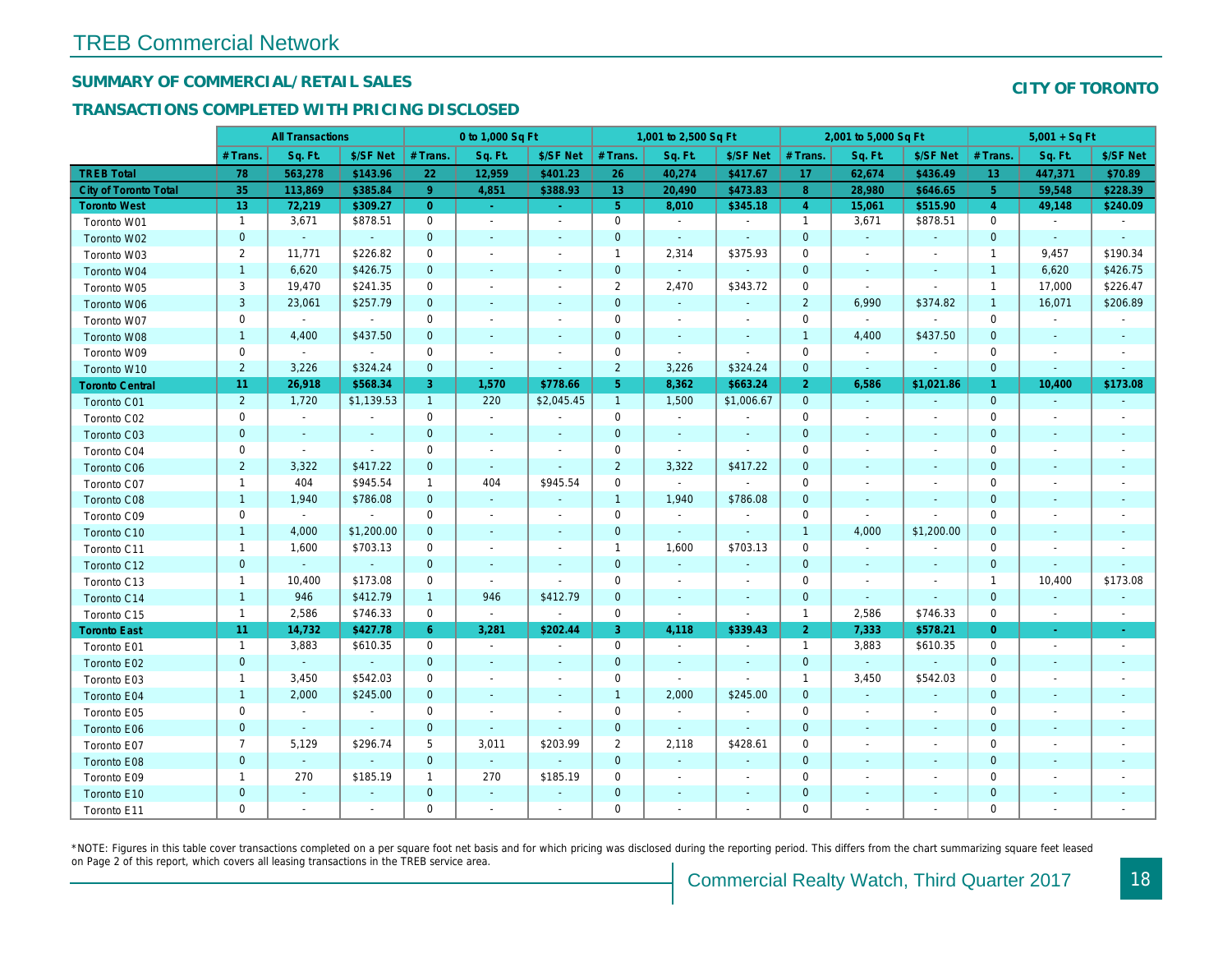#### SUMMARY OF COMMERCIAL/RETAIL SALES - CONDOMINIUM BREAKOUT

#### TRANSACTIONS COMPLETED WITH PRICING DISCLOSED

|                        |                | <b>All Transactions</b> |                          |                | 0 to 1,000 Sq Ft |                          |                     | 1,001 to 2,500 Sq Ft         |                          |                | 2,001 to 5,000 Sq Ft     |                          |
|------------------------|----------------|-------------------------|--------------------------|----------------|------------------|--------------------------|---------------------|------------------------------|--------------------------|----------------|--------------------------|--------------------------|
|                        | # Trans.       | Sq. Ft.                 | \$/SF Net                | # Trans.       | Sq. Ft.          | \$/SF Net                | # Trans.            | Sq. Ft.                      | \$/SF Net                | # Trans.       | Sq. Ft.                  | \$/SF Ne                 |
| <b>TREB Total</b>      | 21             | 28,682                  | \$317.89                 | 10             | 6,701            | \$378.01                 | 9 <sup>°</sup>      | 14,383                       | \$299.79                 | $\overline{2}$ | 7,598                    | \$299.1                  |
| City of Toronto Total  | 9              | 8,750                   | \$465.55                 | $\overline{5}$ | 2,687            | \$383.22                 | $\overline{4}$      | 6,063                        | \$502.04                 | $\overline{0}$ | $\sim$                   | $\sim$                   |
| <b>Toronto West</b>    | $\overline{2}$ | 3,055                   | \$298.20                 | $\overline{0}$ | $\sim$           | $\omega_{\rm{eff}}$      | 2 <sup>1</sup>      | 3,055                        | \$298.20                 | $\overline{0}$ | $\omega$                 | $\sim$                   |
| Toronto W01            | 0              | $\blacksquare$          | $\blacksquare$           | $\mathbf 0$    | $\blacksquare$   | $\blacksquare$           | $\mathsf{O}\xspace$ | $\sim$                       | $\blacksquare$           | $\mathbf 0$    | $\blacksquare$           | $\blacksquare$           |
| Toronto W02            | $\mathbf{0}$   | $\sim$                  |                          | $\mathbf 0$    | $\blacksquare$   | $\blacksquare$           | $\pmb{0}$           | $\blacksquare$               |                          | $\mathbf{0}$   | $\sim$                   | $\blacksquare$           |
| Toronto W03            | 0              | $\sim$                  | $\overline{\phantom{a}}$ | $\mathbf 0$    | $\blacksquare$   | $\blacksquare$           | $\mathbf 0$         | $\blacksquare$               | $\blacksquare$           | $\mathbf 0$    | $\blacksquare$           | $\blacksquare$           |
| Toronto W04            | $\mathbf 0$    | $\sim$                  | $\sim$                   | $\mathbf 0$    | $\blacksquare$   | $\blacksquare$           | $\pmb{0}$           | $\sim$                       | $\blacksquare$           | $\mathbf 0$    | $\blacksquare$           | $\blacksquare$           |
| Toronto W05            | $\mathbf{1}$   | 1,302                   | \$272.66                 | 0              | $\sim$           | $\blacksquare$           | $\mathbf{1}$        | 1,302                        | \$272.66                 | $\mathbf 0$    | $\blacksquare$           | $\overline{\phantom{a}}$ |
| Toronto W06            | $\mathbf 0$    | $\sim$                  | $\sim$                   | $\mathbf 0$    | $\blacksquare$   | $\blacksquare$           | $\pmb{0}$           | $\sim$                       | $\blacksquare$           | $\mathbf 0$    | $\sim$                   | $\sim$                   |
| Toronto W07            | 0              | $\sim$                  | $\overline{\phantom{a}}$ | $\mathbf 0$    | $\blacksquare$   | $\blacksquare$           | $\mathbf 0$         | $\blacksquare$               | $\blacksquare$           | $\mathbf 0$    | ÷,                       | $\overline{\phantom{a}}$ |
| Toronto W08            | $\mathbf{0}$   | $\sim$                  | $\sim$                   | $\mathbf 0$    | $\sim$           | $\sim$                   | $\mathbf 0$         | $\blacksquare$               | $\blacksquare$           | $\mathbf{0}$   | $\blacksquare$           | $\blacksquare$           |
| Toronto W09            | 0              | $\blacksquare$          | $\blacksquare$           | $\mathsf 0$    | $\blacksquare$   | $\overline{a}$           | $\mathsf{O}\xspace$ | ÷,                           | $\overline{a}$           | $\mathbf 0$    | ÷,                       | $\blacksquare$           |
| Toronto W10            | $\mathbf{1}$   | 1,753                   | \$317.17                 | $\mathbf 0$    | $\blacksquare$   | $\blacksquare$           | $\mathbf{1}$        | 1,753                        | \$317.17                 | $\mathbf 0$    | $\blacksquare$           | $\blacksquare$           |
| <b>Toronto Central</b> | 3              | 3,290                   | \$698.33                 | $\overline{2}$ | 1,350            | \$572.22                 | $\mathbf{1}$        | 1,940                        | \$786.08                 | $\overline{0}$ | $\blacksquare$           | $\blacksquare$           |
| Toronto C01            | $\mathbf{0}$   | $\omega$                | $\omega$                 | $\mathbf{0}$   | $\sim$           | $\omega$                 | $\mathbf{0}$        | $\sim$                       | $\sim$                   | $\mathbf{0}$   | $\blacksquare$           | $\blacksquare$           |
| Toronto C02            | 0              | $\blacksquare$          | $\overline{\phantom{a}}$ | $\mathbf 0$    | $\blacksquare$   |                          | $\mathsf{O}\xspace$ | $\blacksquare$               | $\overline{a}$           | $\mathbf 0$    | $\overline{a}$           | $\blacksquare$           |
| Toronto C03            | $\mathbf 0$    | $\blacksquare$          | $\blacksquare$           | $\mathbf 0$    | $\blacksquare$   | $\blacksquare$           | $\mathbf 0$         | $\blacksquare$               | $\blacksquare$           | $\mathbf{0}$   | $\blacksquare$           | ٠                        |
| Toronto C04            | 0              | $\sim$                  | $\sim$                   | $\mathsf 0$    | $\blacksquare$   |                          | $\mathbf 0$         | $\overline{\phantom{a}}$     | $\blacksquare$           | $\mathbf 0$    | $\sim$                   | $\blacksquare$           |
| Toronto C06            | $\mathbf 0$    | $\sim$                  | $\mathbf{r}$             | $\mathbf 0$    | $\omega$         | $\omega$                 | $\mathbf 0$         | $\blacksquare$               | $\blacksquare$           | $\mathbf{0}$   | $\blacksquare$           | $\blacksquare$           |
| Toronto C07            | $\mathbf{1}$   | 404                     | \$945.54                 | $\mathbf{1}$   | 404              | \$945.54                 | $\mathbf 0$         | $\blacksquare$               | $\overline{\phantom{a}}$ | $\mathbf 0$    | $\blacksquare$           | $\blacksquare$           |
| Toronto C08            | $\mathbf{1}$   | 1,940                   | \$786.08                 | $\mathbf{0}$   | $\sim$           | $\sim$                   | $\mathbf{1}$        | 1,940                        | \$786.08                 | $\mathbf 0$    | $\sim$                   | ٠                        |
| Toronto C09            | 0              | $\blacksquare$          | $\overline{\phantom{a}}$ | 0              | $\blacksquare$   | $\blacksquare$           | $\mathbf 0$         | $\blacksquare$               | $\overline{a}$           | $\mathbf 0$    | $\overline{\phantom{a}}$ | $\blacksquare$           |
| Toronto C10            | $\mathbf 0$    | $\sim$                  | $\sim$                   | $\mathbf 0$    | $\sim$           | $\overline{\phantom{a}}$ | $\mathbf 0$         | $\sim$                       | $\blacksquare$           | $\mathbf{0}$   | $\blacksquare$           | $\blacksquare$           |
| Toronto C11            | 0              | $\blacksquare$          | $\overline{\phantom{a}}$ | $\mathbf 0$    | $\blacksquare$   | $\overline{\phantom{a}}$ | $\mathbf 0$         | $\blacksquare$               | $\blacksquare$           | $\mathbf 0$    | $\blacksquare$           | $\overline{\phantom{a}}$ |
| Toronto C12            | $\mathbf{0}$   | $\sim$                  | $\sim$                   | $\mathbf 0$    | $\mathbf{r}$     | $\sim$                   | $\mathbf 0$         | $\blacksquare$               | $\blacksquare$           | $\mathbf{0}$   | $\sim$                   | $\overline{\phantom{a}}$ |
| Toronto C13            | 0              | $\blacksquare$          | $\overline{\phantom{a}}$ | $\mathbf 0$    | $\sim$           | $\overline{\phantom{a}}$ | $\mathbf 0$         | $\overline{\phantom{a}}$     | $\blacksquare$           | $\mathbf 0$    | $\blacksquare$           | $\overline{\phantom{a}}$ |
| Toronto C14            | $\mathbf{1}$   | 946                     | \$412.79                 | $\mathbf{1}$   | 946              | \$412.79                 | $\mathbf 0$         | $\blacksquare$               | $\overline{\phantom{a}}$ | $\mathbf 0$    | $\blacksquare$           | $\blacksquare$           |
| Toronto C15            | 0              | $\blacksquare$          | $\blacksquare$           | $\mathbf 0$    | $\bullet$        | $\blacksquare$           | $\mathsf{O}$        | $\blacksquare$               | $\blacksquare$           | $\mathbf 0$    | $\blacksquare$           | $\blacksquare$           |
| <b>Toronto East</b>    | $\overline{4}$ | 2,405                   | \$359.70                 | 3              | 1,337            | \$192.37                 | $\mathbf{1}$        | 1,068                        | \$569.18                 | $\overline{0}$ | $\omega$                 | $\sim$                   |
| Toronto E01            | 0              | $\blacksquare$          | $\blacksquare$           | $\mathbf 0$    | $\bullet$        | $\blacksquare$           | $\mathsf{O}$        | $\blacksquare$               | $\blacksquare$           | $\mathbf 0$    | $\blacksquare$           | $\blacksquare$           |
| Toronto E02            | $\mathbf{0}$   | $\sim$                  |                          | $\mathbf 0$    | $\blacksquare$   | $\blacksquare$           | $\mathbf 0$         | ä,                           |                          | $\mathbf{0}$   | $\sim$                   | $\blacksquare$           |
| Toronto E03            | 0              | $\sim$                  | $\overline{\phantom{a}}$ | $\mathbf 0$    | $\blacksquare$   | $\blacksquare$           | $\mathbf 0$         | $\blacksquare$               | $\blacksquare$           | $\mathbf 0$    | $\blacksquare$           | $\blacksquare$           |
| Toronto E04            | $\pmb{0}$      | $\sim$                  | $\overline{\phantom{a}}$ | $\mathbf 0$    | $\blacksquare$   | $\blacksquare$           | $\pmb{0}$           | $\blacksquare$               | $\blacksquare$           | $\mathbf 0$    | $\blacksquare$           | $\blacksquare$           |
| Toronto E05            | 0              | $\blacksquare$          | $\overline{\phantom{a}}$ | 0              | $\sim$           | $\blacksquare$           | $\mathbf 0$         | $\blacksquare$               | $\blacksquare$           | 0              | $\blacksquare$           | $\blacksquare$           |
| Toronto E06            | $\mathbf 0$    | $\sim$                  | $\sim$                   | $\mathbf 0$    | $\sim$           | $\blacksquare$           | $\pmb{0}$           | $\omega$                     | $\blacksquare$           | $\mathbf 0$    | $\sim$                   | $\sim$                   |
| Toronto E07            | 3              | 2,135                   | \$381.77                 | $\overline{c}$ | 1,067            | \$194.19                 | $\mathbf{1}$        | 1,068                        | \$569.18                 | 0              | ÷,                       | $\overline{\phantom{a}}$ |
| Toronto E08            | $\mathbf{0}$   | $\omega$                | $\omega$                 | $\mathbf{0}$   | $\omega$         | $\blacksquare$           | $\mathbf 0$         | $\blacksquare$               | ÷,                       | $\mathbf 0$    | $\blacksquare$           | ٠                        |
| Toronto E09            | $\mathbf{1}$   | 270                     | \$185.19                 | $\mathbf{1}$   | 270              | \$185.19                 | 0                   | $\overline{a}$               | $\overline{a}$           | $\mathbf 0$    |                          | $\blacksquare$           |
| Toronto E10            | $\mathbf 0$    | $\blacksquare$          |                          | $\mathbf 0$    | $\blacksquare$   |                          | $\mathbf 0$         | $\qquad \qquad \blacksquare$ | ÷,                       | $\mathbf 0$    | $\overline{\phantom{a}}$ |                          |
| Toronto E11            | $\mathbf 0$    | $\sim$                  |                          | $\mathbf 0$    | $\blacksquare$   | $\overline{a}$           | $\mathbf 0$         | $\blacksquare$               | $\blacksquare$           | $\mathbf 0$    |                          | $\sim$                   |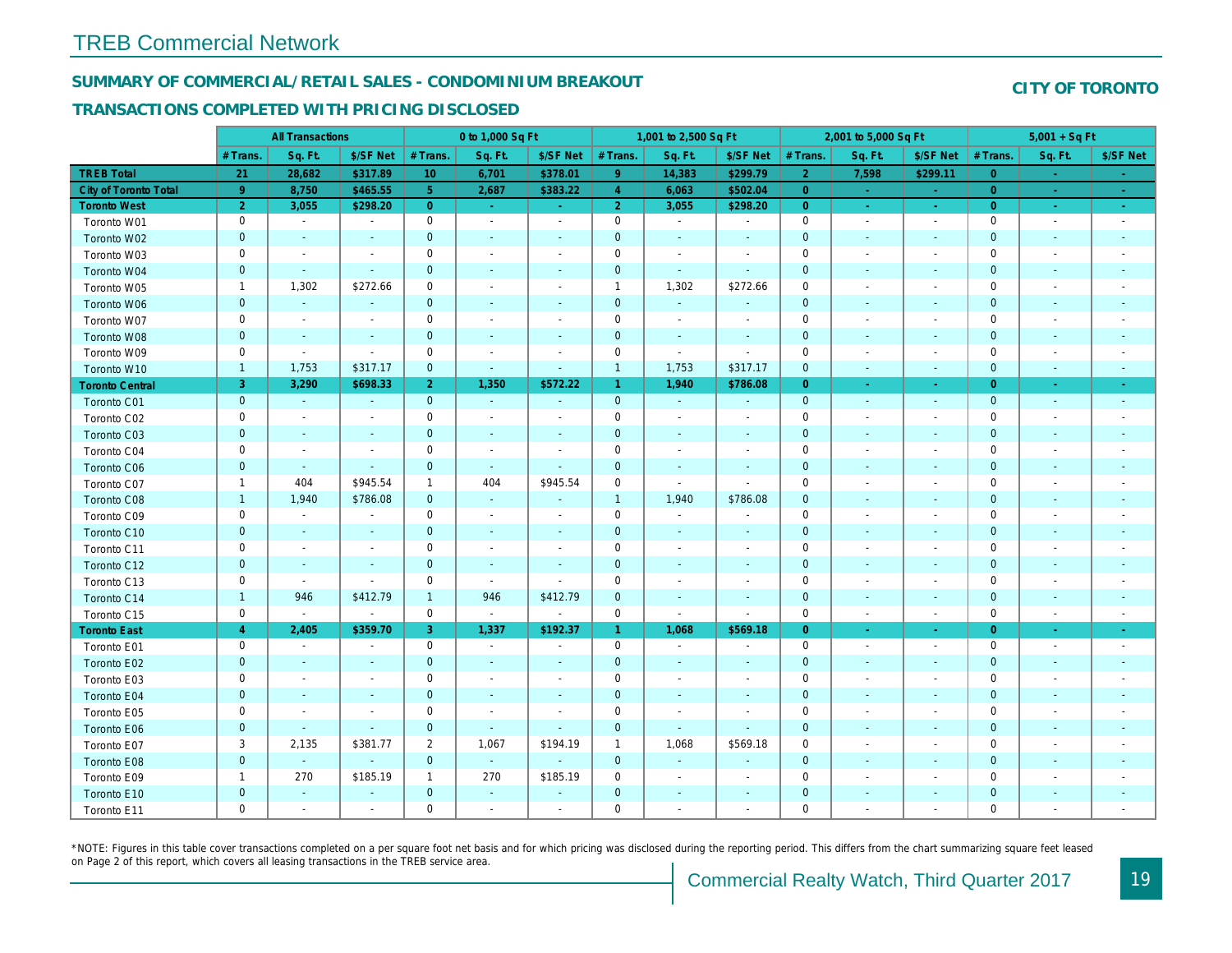#### SUMMARY OF COMMERCIAL/RETAIL SALES- OTHER TYPES BREAKOUT

#### TRANSACTIONS COMPLETED WITH PRICING DISCLOSED

|                              |                | <b>All Transactions</b>  |                          |                      | 0 to 1,000 Sq Ft         |                          |                | 1,001 to 2,500 Sq Ft     |                          |                  | 2,001 to 5,000 Sq Ft     |                          |
|------------------------------|----------------|--------------------------|--------------------------|----------------------|--------------------------|--------------------------|----------------|--------------------------|--------------------------|------------------|--------------------------|--------------------------|
|                              | # Trans.       | Sq. Ft.                  | \$/SF Net                | # Trans.             | Sq. Ft.                  | \$/SF Net                | # Trans.       | Sq. Ft.                  | \$/SF Net                | # Trans.         | Sq. Ft.                  | \$/SF Ne                 |
| <b>TREB Total</b>            | 57             | 534,596                  | \$134.63                 | 12                   | 6,258                    | \$426.09                 | 17             | 25,891                   | \$483.16                 | 15 <sub>15</sub> | 55,076                   | \$455.4                  |
| <b>City of Toronto Total</b> | 26             | 105,119                  | \$379.21                 | $\overline{4}$       | 2,164                    | \$396.03                 | 9 <sup>°</sup> | 14,427                   | \$461.97                 | 8                | 28,980                   | \$646.6                  |
| <b>Toronto West</b>          | 11             | 69,164                   | \$309.76                 | $\overline{0}$       | $\omega$                 | $\sim$                   | 3              | 4,955                    | \$374.15                 | $\overline{4}$   | 15,061                   | \$515.90                 |
| Toronto W01                  | $\mathbf{1}$   | 3,671                    | \$878.51                 | $\mathbf 0$          | $\mathbf{r}$             | $\blacksquare$           | $\mathbf 0$    | $\blacksquare$           | $\sim$                   | $\mathbf{1}$     | 3,671                    | \$878.51                 |
| Toronto W02                  | $\mathbf{0}$   | $\omega$                 | $\omega$                 | $\mathbf 0$          | $\blacksquare$           | $\blacksquare$           | $\mathbf 0$    | $\blacksquare$           | $\sim$                   | $\mathbf 0$      | $\blacksquare$           | $\blacksquare$           |
| Toronto W03                  | $\overline{2}$ | 11,771                   | \$226.82                 | 0                    | $\blacksquare$           | $\blacksquare$           | $\mathbf{1}$   | 2,314                    | \$375.93                 | 0                | $\blacksquare$           | $\blacksquare$           |
| Toronto W04                  | $\mathbf{1}$   | 6,620                    | \$426.75                 | $\mathbf{0}$         | $\blacksquare$           | $\sim$                   | $\mathbf{0}$   | $\omega$                 | $\omega$                 | $\mathbf{0}$     | $\blacksquare$           | $\blacksquare$           |
| Toronto W05                  | 2              | 18,168                   | \$239.10                 | $\mathbf 0$          | $\blacksquare$           | $\blacksquare$           | $\mathbf{1}$   | 1,168                    | \$422.95                 | $\mathbf 0$      | $\sim$                   | $\blacksquare$           |
| Toronto W06                  | 3              | 23,061                   | \$257.79                 | $\mathbf{0}$         | ä,                       | $\blacksquare$           | $\mathbf 0$    | $\blacksquare$           | $\blacksquare$           | $\overline{2}$   | 6,990                    | \$374.82                 |
| Toronto W07                  | 0              | $\sim$                   | $\sim$                   | 0                    | $\blacksquare$           | $\blacksquare$           | $\mathbf 0$    | $\blacksquare$           | $\overline{\phantom{a}}$ | $\mathbf 0$      | $\blacksquare$           | $\sim$                   |
| Toronto W08                  | $\mathbf{1}$   | 4,400                    | \$437.50                 | $\mathbf{0}$         | $\sim$                   | $\blacksquare$           | $\mathbf{0}$   | $\omega$                 | $\sim$                   | $\mathbf{1}$     | 4,400                    | \$437.50                 |
| Toronto W09                  | $\mathbf 0$    | $\blacksquare$           | $\sim$                   | $\mathbf 0$          | $\sim$                   | $\overline{\phantom{a}}$ | $\mathbf 0$    | $\blacksquare$           | $\overline{\phantom{a}}$ | $\mathbf 0$      | $\blacksquare$           |                          |
| Toronto W10                  | $\mathbf{1}$   | 1,473                    | \$332.65                 | $\mathbf 0$          | $\sim$                   | $\blacksquare$           | $\mathbf{1}$   | 1,473                    | \$332.65                 | $\mathbf 0$      | $\blacksquare$           | $\bullet$                |
| <b>Toronto Central</b>       | 8              | 23,628                   | \$550.24                 | $\blacktriangleleft$ | 220                      | \$2,045.45               | $\overline{4}$ | 6,422                    | \$626.13                 | $\overline{2}$   | 6,586                    | \$1,021.8                |
| Toronto C01                  | $\overline{2}$ | 1,720                    | \$1,139.53               | $\mathbf{1}$         | 220                      | \$2,045.45               | $\mathbf{1}$   | 1,500                    | \$1,006.67               | $\overline{0}$   | $\sim$                   | $\sim$                   |
| Toronto C02                  | 0              | $\blacksquare$           | $\sim$                   | $\mathbf 0$          | $\sim$                   | $\sim$                   | $\mathbf 0$    | $\blacksquare$           | $\blacksquare$           | $\mathbf 0$      | $\omega$                 | $\blacksquare$           |
| Toronto C03                  | $\mathbf 0$    | $\sim$                   | $\sim$                   | $\overline{0}$       | $\sim$                   | $\blacksquare$           | $\mathbf{0}$   | $\blacksquare$           | $\sim$                   | $\mathbf 0$      | $\sim$                   | $\blacksquare$           |
| Toronto C04                  | 0              | $\sim$                   | $\blacksquare$           | 0                    | $\sim$                   | $\overline{\phantom{a}}$ | 0              | $\sim$                   | $\blacksquare$           | $\mathbf 0$      | $\blacksquare$           | $\overline{\phantom{a}}$ |
| Toronto C06                  | $\overline{2}$ | 3,322                    | \$417.22                 | $\mathbf{0}$         | $\overline{\phantom{a}}$ | $\overline{\phantom{a}}$ | $\overline{2}$ | 3,322                    | \$417.22                 | $\mathbf{0}$     | $\blacksquare$           | $\blacksquare$           |
| Toronto C07                  | 0              | $\blacksquare$           |                          | $\mathbf 0$          | $\blacksquare$           | $\overline{\phantom{a}}$ | $\mathbf 0$    | $\blacksquare$           | $\blacksquare$           | $\mathbf 0$      | $\blacksquare$           | $\blacksquare$           |
| Toronto C08                  | $\mathbf{0}$   | $\sim$                   | $\sim$                   | $\mathbf{0}$         | $\sim$                   | $\blacksquare$           | $\mathbf 0$    | $\blacksquare$           | $\blacksquare$           | $\mathbf{0}$     | $\sim$                   | $\overline{\phantom{a}}$ |
| Toronto C09                  | 0              | $\blacksquare$           | $\sim$                   | 0                    | $\blacksquare$           | $\overline{\phantom{a}}$ | $\mathbf 0$    | $\blacksquare$           | $\blacksquare$           | 0                | $\blacksquare$           | $\blacksquare$           |
| Toronto C10                  | $\mathbf{1}$   | 4,000                    | \$1,200.00               | $\mathbf{0}$         | $\sim$                   | $\blacksquare$           | $\mathbf 0$    | $\blacksquare$           | $\sim$                   | $\overline{1}$   | 4,000                    | \$1,200.0                |
| Toronto C11                  | $\mathbf{1}$   | 1,600                    | \$703.13                 | $\mathbf 0$          | $\blacksquare$           | $\blacksquare$           | $\mathbf{1}$   | 1,600                    | \$703.13                 | $\mathbf 0$      | $\omega$                 | $\blacksquare$           |
| Toronto C12                  | $\mathbf{0}$   | $\blacksquare$           | $\sim$                   | $\mathbf{0}$         | $\blacksquare$           | $\blacksquare$           | $\mathbf 0$    | $\omega$                 | $\blacksquare$           | $\mathbf{0}$     | $\blacksquare$           | $\blacksquare$           |
| Toronto C13                  | $\mathbf{1}$   | 10,400                   | \$173.08                 | $\mathbf 0$          | $\overline{\phantom{a}}$ | $\blacksquare$           | $\mathbf 0$    | $\blacksquare$           | $\blacksquare$           | $\mathbf 0$      | $\blacksquare$           | $\overline{\phantom{a}}$ |
| Toronto C14                  | $\mathbf 0$    |                          | $\sim$                   | $\mathbf 0$          | $\blacksquare$           | $\blacksquare$           | $\mathbf 0$    | $\blacksquare$           | $\blacksquare$           | $\mathbf 0$      | $\blacksquare$           | $\blacksquare$           |
| Toronto C15                  | $\mathbf{1}$   | 2,586                    | \$746.33                 | $\mathbf 0$          | $\mathbf{r}$             | $\sim$                   | 0              | $\blacksquare$           | $\sim$                   | $\overline{1}$   | 2,586                    | \$746.33                 |
| <b>Toronto East</b>          | 7 <sup>1</sup> | 12,327                   | \$441.06                 | 3                    | 1,944                    | \$209.36                 | 2 <sup>1</sup> | 3,050                    | \$258.98                 | $\overline{2}$   | 7,333                    | \$578.2                  |
| Toronto E01                  | $\mathbf{1}$   | 3,883                    | \$610.35                 | $\mathbf 0$          | $\sim$                   | $\sim$                   | $\mathbf 0$    | $\sim$                   | $\blacksquare$           | $\mathbf{1}$     | 3,883                    | \$610.35                 |
| Toronto E02                  | $\mathbf 0$    | $\sim$                   | $\sim$                   | $\mathbf 0$          | $\blacksquare$           | $\overline{\phantom{a}}$ | $\mathbf 0$    | $\blacksquare$           | $\sim$                   | $\mathbf 0$      | $\omega$                 | $\sim$                   |
| Toronto E03                  | $\mathbf{1}$   | 3,450                    | \$542.03                 | 0                    | $\sim$                   | $\overline{\phantom{a}}$ | $\mathbf 0$    | $\blacksquare$           | $\sim$                   | $\overline{1}$   | 3,450                    | \$542.03                 |
| Toronto E04                  | $\mathbf{1}$   | 2,000                    | \$245.00                 | $\mathbf{0}$         | $\omega$                 | $\sim$                   | $\mathbf{1}$   | 2,000                    | \$245.00                 | $\mathbf 0$      | $\blacksquare$           | $\sim$                   |
| Toronto E05                  | 0              | $\blacksquare$           | $\sim$                   | 0                    | $\sim$                   | $\sim$                   | $\mathbf 0$    | $\sim$                   | $\blacksquare$           | 0                | $\blacksquare$           | $\overline{\phantom{a}}$ |
| Toronto E06                  | $\mathbf{0}$   | $\sim$                   | $\sim$                   | $\mathbf 0$          | $\sim$                   | $\sim$                   | $\mathbf 0$    | $\sim$                   | $\sim$                   | $\mathbf 0$      | $\sim$                   | $\sim$                   |
| Toronto E07                  | 4              | 2,994                    | \$236.11                 | 3                    | 1,944                    | \$209.36                 | $\mathbf{1}$   | 1,050                    | \$285.62                 | $\mathbf 0$      | $\overline{\phantom{a}}$ | $\overline{\phantom{a}}$ |
| Toronto E08                  | $\mathbf{0}$   | $\sim$                   | $\sim$                   | $\overline{0}$       | $\omega$                 | $\blacksquare$           | $\mathbf 0$    | $\blacksquare$           | $\blacksquare$           | $\mathbf{0}$     | $\blacksquare$           | $\blacksquare$           |
| Toronto E09                  | 0              | $\overline{\phantom{a}}$ | $\overline{\phantom{a}}$ | $\mathbf 0$          | $\blacksquare$           | $\blacksquare$           | $\mathbf 0$    | $\overline{\phantom{a}}$ | $\overline{\phantom{a}}$ | $\mathbf 0$      | $\blacksquare$           | $\overline{\phantom{a}}$ |
| Toronto E10                  | $\mathbf{0}$   | $\blacksquare$           | $\sim$                   | $\mathbf 0$          | $\frac{1}{2}$            | $\blacksquare$           | $\mathbf 0$    | $\overline{\phantom{a}}$ | ٠                        | $\mathbf 0$      | $\blacksquare$           |                          |
| Toronto E11                  | $\mathbf 0$    |                          |                          | $\mathbf 0$          | ä,                       | ٠                        | $\mathbf 0$    | $\blacksquare$           | $\blacksquare$           | $\mathbf 0$      | $\sim$                   | $\sim$                   |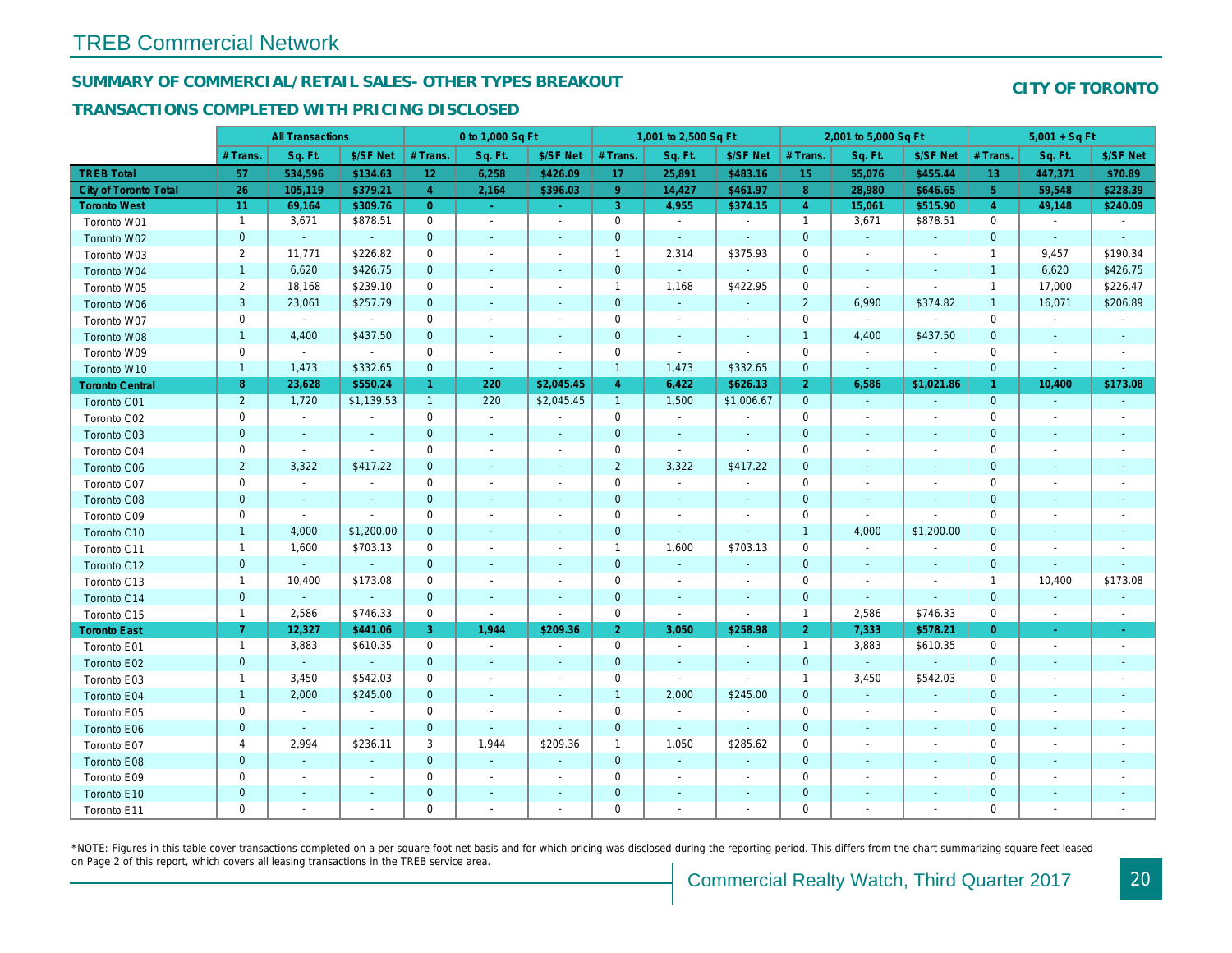#### SUMMARY OF OFFICE SALES

#### TRANSACTIONS COMPLETED WITH PRICING DISCLOSED

|                        |                 | <b>All Transactions</b>  |                          |                | 0 to 1,000 Sq Ft |                      |                     | 1,001 to 2,500 Sq Ft |                  |                | 2,001 to 5,000 Sq Ft |                          |
|------------------------|-----------------|--------------------------|--------------------------|----------------|------------------|----------------------|---------------------|----------------------|------------------|----------------|----------------------|--------------------------|
|                        | # Trans.        | Sq. Ft.                  | \$/SF Net                | # Trans.       | Sq. Ft.          | \$/SF Net            | # Trans.            | Sq. Ft.              | \$/SF Net        | # Trans.       | Sq. Ft.              | \$/SF Ne                 |
| <b>TREB Total</b>      | 41              | 183,630                  | \$266.69                 | 17             | 12,944           | \$432.01             | 13                  | 20,422               | \$333.11         | $\overline{2}$ | 8,230                | \$229.6                  |
| <b>Halton Region</b>   | $\overline{4}$  | 44,265                   | \$213.94                 | $\mathbf{1}$   | 737              | \$569.88             | $\mathbf{1}$        | 1,900                | \$631.58         | $\mathbf{1}$   | 4,930                | \$172.4                  |
| <b>Burlington</b>      | $\overline{2}$  | 6,830                    | \$300.15                 | $\mathbf{0}$   | $\sim$           | $\blacksquare$       | $\mathbf{1}$        | 1,900                | \$631.58         | $\overline{1}$ | 4,930                | \$172.4'                 |
| <b>Halton Hills</b>    | 0               | $\sim$                   | $\sim$                   | $\mathbf 0$    | $\blacksquare$   |                      | $\mathsf{O}$        | $\blacksquare$       | $\blacksquare$   | $\mathbf 0$    | $\sim$               | $\blacksquare$           |
| Milton                 | $\mathbf{0}$    | $\sim$                   | $\sim$                   | $\mathbf 0$    | $\omega$         | $\blacksquare$       | $\pmb{0}$           | $\blacksquare$       | $\blacksquare$   | $\mathbf 0$    | $\blacksquare$       | $\blacksquare$           |
| Oakville               | $\overline{2}$  | 37,435                   | \$198.21                 | $\mathbf{1}$   | 737              | \$569.88             | 0                   | $\blacksquare$       | $\sim$           | $\mathbf 0$    | $\blacksquare$       | $\blacksquare$           |
| Peel Region            | 8               | 66,156                   | \$214.42                 | 3              | 2,320            | \$352.59             | $\overline{2}$      | 2,956                | \$186.74         | $\mathbf{1}$   | 3,300                | \$315.15                 |
| Brampton               | $\overline{4}$  | 5,972                    | \$300.74                 | $\overline{2}$ | 1,384            | \$311.42             | $\mathbf{1}$        | 1,288                | \$252.33         | $\mathbf{1}$   | 3,300                | \$315.15                 |
| Caledon                | $\mathbf{0}$    | $\sim$                   | $\omega$                 | $\mathbf 0$    | $\omega$         | $\blacksquare$       | $\mathbf{0}$        | $\omega_{\rm c}$     | $\blacksquare$   | $\mathbf 0$    | $\blacksquare$       | $\blacksquare$           |
| Mississauga            | $\overline{4}$  | 60,184                   | \$205.85                 | $\mathbf{1}$   | 936              | \$413.46             | $\mathbf{1}$        | 1,668                | \$136.09         | $\mathbf 0$    | $\blacksquare$       | $\blacksquare$           |
| <b>Toronto</b>         | 15              | 28,470                   | \$562.10                 | 9 <sup>°</sup> | 7,006            | \$457.12             | 3                   | 4,066                | \$246.62         | $\Omega$       | ÷.                   | $\sim$                   |
| <b>Toronto West</b>    | $\overline{2}$  | 1,914                    | \$329.15                 | $\mathbf{1}$   | 800              | \$375.00             | $\mathbf{1}$        | 1,114                | \$296.23         | $\mathbf 0$    | $\blacksquare$       | $\sim$                   |
| <b>Toronto Central</b> | 8               | 21,556                   | \$650.08                 | 5              | 4,158            | \$532.85             | $\mathbf{0}$        | $\omega_{\rm c}$     | ä,               | $\mathbf{0}$   | $\blacksquare$       | $\blacksquare$           |
| <b>Toronto East</b>    | 5               | 5,000                    | \$271.95                 | 3              | 2,048            | \$335.45             | $\overline{2}$      | 2,952                | \$227.90         | $\mathbf 0$    | $\blacksquare$       | $\blacksquare$           |
| <b>York Region</b>     | 12 <sub>1</sub> | 20,181                   | \$376.56                 | $\overline{4}$ | 2,881            | \$399.64             | $\overline{7}$      | 11,500               | \$352.00         | $\overline{0}$ | $\blacksquare$       | ÷                        |
| Aurora                 | $\overline{1}$  | 5,800                    | \$413.79                 | $\mathbf 0$    | $\sim$           | $\blacksquare$       | $\mathsf{O}$        | $\blacksquare$       | $\sim$           | $\mathbf 0$    | $\blacksquare$       | $\sim$                   |
| E. Gwillimbury         | $\mathbf{0}$    | $\omega$                 | $\omega$                 | $\overline{0}$ | $\sim$           | $\blacksquare$       | $\mathbf{0}$        | $\blacksquare$       | $\blacksquare$   | $\mathbf{0}$   | $\sim$               | $\blacksquare$           |
| Georgina               | 0               | $\sim$                   | $\blacksquare$           | 0              | $\blacksquare$   | $\blacksquare$       | $\mathsf{O}\xspace$ | $\blacksquare$       | $\blacksquare$   | $\mathbf 0$    | $\blacksquare$       | $\blacksquare$           |
| King                   | $\mathbf{0}$    | $\blacksquare$           | $\sim$                   | $\mathbf 0$    | $\sim$           | $\overline{a}$       | $\mathbf 0$         | $\blacksquare$       | $\blacksquare$   | $\mathbf{0}$   | $\sim$               | $\blacksquare$           |
| Markham                | $\overline{7}$  | 10,985                   | \$348.93                 | $\mathbf{1}$   | 816              | \$398.28             | 6                   | 10,169               | \$344.97         | $\mathbf 0$    | $\blacksquare$       | $\blacksquare$           |
| Newmarket              | $\mathbf{0}$    | $\blacksquare$           | $\blacksquare$           | $\mathbf{0}$   | $\omega$         |                      | $\mathbf{0}$        | ä,                   | ÷,               | $\mathbf{0}$   | $\overline{a}$       | $\blacksquare$           |
| Richmond Hill          | $\overline{2}$  | 1,865                    | \$425.63                 | $\mathbf{1}$   | 534              | \$475.28             | $\mathbf{1}$        | 1,331                | \$405.71         | 0              | $\blacksquare$       | $\blacksquare$           |
| Vaughan                | $\overline{2}$  | 1,531                    | \$373.97                 | $\overline{2}$ | 1,531            | \$373.97             | $\overline{0}$      | $\mathbf{r}$         | $\blacksquare$   | $\mathbf{0}$   | $\omega$             | $\sim$                   |
| Whitchurch-Stouffville | 0               | $\sim$                   | $\blacksquare$           | $\mathbf 0$    | $\omega$         | $\blacksquare$       | $\mathbf 0$         | $\sim$               | $\blacksquare$   | $\mathbf 0$    | $\blacksquare$       | $\sim$                   |
| <b>Durham Region</b>   | $\mathbf{1}$    | 15,000                   | \$34.33                  | $\overline{0}$ | $\sim$           | $\frac{1}{\sqrt{2}}$ | $\overline{0}$      | $\frac{1}{\sqrt{2}}$ | ÷                | $\overline{0}$ | $\blacksquare$       | $\bullet$                |
| Ajax                   | 0               | $\blacksquare$           | $\blacksquare$           | $\mathbf 0$    | $\blacksquare$   | $\blacksquare$       | $\mathsf{O}\xspace$ | $\blacksquare$       | $\blacksquare$   | $\mathbf 0$    | $\blacksquare$       | $\sim$                   |
| <b>Brock</b>           | $\mathbf{0}$    | $\sim$                   | $\sim$                   | $\mathbf{0}$   | $\blacksquare$   | $\sim$               | $\mathbf{0}$        | $\omega$             | $\blacksquare$   | $\mathbf{0}$   | $\blacksquare$       | $\blacksquare$           |
| Clarington             | 0               | $\blacksquare$           | $\blacksquare$           | $\mathsf 0$    | $\blacksquare$   | $\blacksquare$       | $\mathsf{O}\xspace$ | ÷,                   | $\overline{a}$   | $\mathbf 0$    | ÷,                   | $\overline{\phantom{a}}$ |
| Oshawa                 | $\mathbf{0}$    | $\blacksquare$           | $\sim$                   | $\mathbf{0}$   | $\blacksquare$   | ٠                    | $\mathbf 0$         | ÷,                   | $\blacksquare$   | $\mathbf{0}$   | $\blacksquare$       | $\blacksquare$           |
| Pickering              | 0               | $\sim$                   | $\overline{\phantom{a}}$ | $\mathbf 0$    | $\sim$           | $\blacksquare$       | $\mathbf 0$         | $\blacksquare$       | $\blacksquare$   | $\mathbf 0$    | ÷,                   | $\blacksquare$           |
| Scugog                 | $\mathbf{0}$    | $\sim$                   | $\sim$                   | $\mathbf{0}$   | $\mathbf{r}$     | $\blacksquare$       | $\mathbf{0}$        | $\omega$             | $\omega$         | $\mathbf{0}$   | $\blacksquare$       | $\blacksquare$           |
| Uxbridge               | 0               | $\overline{\phantom{a}}$ | $\blacksquare$           | $\mathbf 0$    | $\blacksquare$   | $\blacksquare$       | 0                   | $\overline{a}$       | $\overline{a}$   | $\mathbf 0$    | $\blacksquare$       | $\blacksquare$           |
| Whitby                 | $\mathbf{1}$    | 15,000                   | \$34.33                  | $\mathbf 0$    | $\sim$           | $\sim$               | $\mathbf{0}$        | $\blacksquare$       | $\sim$           | $\mathbf{0}$   | $\blacksquare$       | $\sim$                   |
| <b>Dufferin County</b> | $\mathbf{1}$    | 9,558                    | \$125.55                 | $\overline{0}$ | ÷.               | $\sim$               | $\overline{0}$      | ÷.                   | ×.               | $\overline{0}$ | $\sim$               | $\sim$                   |
| Orangeville            | $\overline{1}$  | 9,558                    | \$125.55                 | $\mathbf 0$    | $\omega$         | $\omega$             | $\mathbf 0$         | $\omega$             | $\omega_{\rm c}$ | $\mathbf 0$    | $\omega$             | $\omega_{\rm c}$         |
| <b>Simcoe County</b>   | $\overline{0}$  | $\sim$                   | $\sim$                   | $\overline{0}$ | $\omega$         | $\omega$             | $\overline{0}$      | ä,                   | $\omega$         | $\overline{0}$ | $\blacksquare$       | $\sigma_{\rm c}$         |
| Adjala-Tosorontio      | $\mathbf{0}$    | $\sim$                   | $\sim$                   | $\mathbf 0$    | $\mathbf{r}$     | $\sim$               | $\mathbf{0}$        | $\blacksquare$       | $\blacksquare$   | $\mathbf 0$    | $\Delta$             | $\sim$                   |
| <b>Bradford West</b>   | 0               | $\blacksquare$           | $\blacksquare$           | 0              | $\sim$           | $\sim$               | $\mathsf{O}\xspace$ | $\blacksquare$       | $\blacksquare$   | $\mathbf 0$    | $\blacksquare$       | $\blacksquare$           |
| Essa                   | $\mathbf{0}$    | $\sim$                   | $\sim$                   | $\mathbf 0$    | $\blacksquare$   | $\blacksquare$       | $\mathbf 0$         | ä,                   | ä,               | $\mathbf 0$    | $\sim$               |                          |
| Innisfil               | 0               | $\sim$                   | $\sim$                   | $\mathbf 0$    | $\blacksquare$   | $\blacksquare$       | $\mathbf 0$         | $\blacksquare$       | $\blacksquare$   | $\mathbf 0$    | $\sim$               | $\blacksquare$           |
| <b>New Tecumseth</b>   | $\Omega$        |                          |                          | $\Omega$       |                  |                      | $\mathbf{0}$        |                      |                  | $\Omega$       |                      |                          |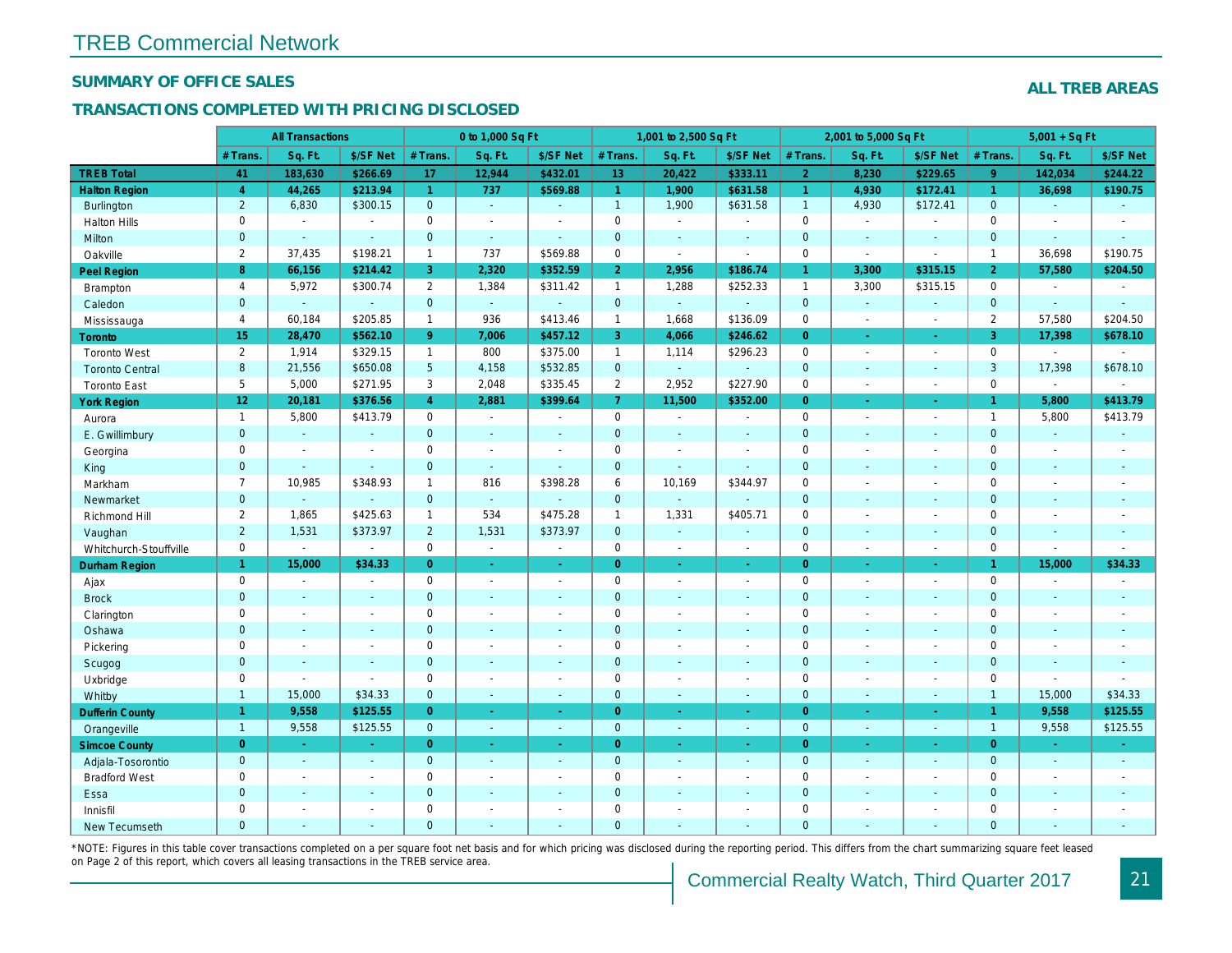#### SUMMARY OF OFFICE SALES

#### TRANSACTIONS COMPLETED WITH PRICING DISCLOSED

|                              |                | <b>All Transactions</b>  |                          |                      | 0 to 1,000 Sq Ft         |                          |                 | 1,001 to 2,500 Sq Ft     |                          |                | 2,001 to 5,000 Sq Ft     |                                        |
|------------------------------|----------------|--------------------------|--------------------------|----------------------|--------------------------|--------------------------|-----------------|--------------------------|--------------------------|----------------|--------------------------|----------------------------------------|
|                              | # Trans.       | Sq. Ft.                  | \$/SF                    | # Trans.             | Sq. Ft.                  | \$/SF                    | # Trans.        | Sq. Ft.                  | \$/SF                    | # Trans.       | Sq. Ft.                  | \$/SF                                  |
| <b>TREB Total</b>            | 41             | 183,630                  | \$266.69                 | 17                   | 12,944                   | \$432.01                 | 13 <sup>°</sup> | 20,422                   | \$333.11                 | $\overline{2}$ | 8,230                    | \$229.65                               |
| <b>City of Toronto Total</b> | 15             | 28,470                   | \$562.10                 | 9 <sup>°</sup>       | 7,006                    | \$457.12                 | 3               | 4,066                    | \$246.62                 | $\overline{0}$ | reali                    | $\sim 10$                              |
| <b>Toronto West</b>          | $\overline{2}$ | 1,914                    | \$329.15                 | $\blacktriangleleft$ | 800                      | \$375.00                 | $\mathbf{1}$    | 1,114                    | \$296.23                 | $\overline{0}$ | $\sim$                   | $\frac{1}{2} \mathcal{L}_{\text{max}}$ |
| Toronto W01                  | 0              | $\blacksquare$           | $\blacksquare$           | 0                    | $\blacksquare$           | $\overline{\phantom{a}}$ | $\pmb{0}$       | $\blacksquare$           | $\blacksquare$           | $\mathbf 0$    | $\blacksquare$           | $\blacksquare$                         |
| Toronto W02                  | $\mathbf{0}$   | $\blacksquare$           |                          | $\mathbf{0}$         |                          |                          | $\mathbf 0$     |                          |                          | $\mathbf 0$    |                          | $\sim$                                 |
| Toronto W03                  | 0              | $\blacksquare$           | $\blacksquare$           | 0                    | $\sim$                   | $\overline{\phantom{a}}$ | $\mathbf 0$     | $\blacksquare$           | $\sim$                   | $\mathbf 0$    | $\sim$                   |                                        |
| Toronto W04                  | $\mathbf 0$    | $\sim$                   | $\sim$                   | $\mathbf{0}$         | $\sim$                   | $\blacksquare$           | $\pmb{0}$       | $\sim$                   | $\sim$                   | $\mathbf 0$    | $\sim$                   |                                        |
| Toronto W05                  | 0              | $\sim$                   | $\blacksquare$           | 0                    | $\blacksquare$           | $\overline{\phantom{a}}$ | $\pmb{0}$       | $\blacksquare$           |                          | $\mathbf 0$    | $\blacksquare$           |                                        |
| Toronto W06                  | $\mathbf{0}$   | $\sim$                   |                          | $\mathbf{0}$         | $\sim$                   |                          | $\mathbf 0$     | $\sim$                   |                          | $\mathbf 0$    | $\sim$                   |                                        |
| Toronto W07                  | 0              | $\sim$                   | $\blacksquare$           | $\mathbf 0$          | $\sim$                   | $\overline{\phantom{a}}$ | $\pmb{0}$       | $\overline{\phantom{a}}$ |                          | $\mathbf 0$    | $\sim$                   |                                        |
| Toronto W08                  | $\mathbf 0$    | $\blacksquare$           | $\blacksquare$           | $\mathbf{0}$         | $\sim$                   | $\overline{\phantom{a}}$ | $\pmb{0}$       | $\sim$                   | $\sim$                   | $\mathbf 0$    | $\sim$                   |                                        |
| Toronto W09                  | 0              | $\overline{\phantom{a}}$ | $\blacksquare$           | $\mathbf 0$          | $\blacksquare$           | $\blacksquare$           | $\mathbf 0$     | $\blacksquare$           | $\blacksquare$           | $\mathbf 0$    | $\overline{\phantom{a}}$ |                                        |
| Toronto W10                  | $\overline{2}$ | 1,914                    | \$329.15                 | $\mathbf{1}$         | 800                      | \$375.00                 | $\mathbf{1}$    | 1,114                    | \$296.23                 | $\mathbf 0$    | $\sim$                   | $\sim$                                 |
| <b>Toronto Central</b>       | 8              | 21,556                   | \$650.08                 | 5 <sub>5</sub>       | 4,158                    | \$532.85                 | $\overline{0}$  | $\sim$                   | $\sim$                   | $\overline{0}$ | $\sim$                   | $\sim$                                 |
| Toronto C01                  | $\mathbf{1}$   | 724                      | \$787.29                 | $\mathbf{1}$         | 724                      | \$787.29                 | $\pmb{0}$       | $\sim$                   | $\blacksquare$           | $\mathbf 0$    | $\blacksquare$           | $\blacksquare$                         |
| Toronto C02                  | $\mathbf{1}$   | 5,558                    | \$1,025.10               | 0                    | $\blacksquare$           |                          | 0               | $\sim$                   |                          | 0              | ÷.                       |                                        |
| Toronto C03                  | $\mathbf{0}$   | $\blacksquare$           | $\blacksquare$           | $\mathbf{0}$         | $\blacksquare$           | $\blacksquare$           | $\pmb{0}$       | $\blacksquare$           | $\sim$                   | $\mathbf 0$    | $\blacksquare$           | $\sim$                                 |
| Toronto C04                  | $\mathbf{1}$   | 6,200                    | \$435.48                 | 0                    | $\blacksquare$           | $\overline{\phantom{a}}$ | $\pmb{0}$       | $\blacksquare$           | $\sim$                   | $\mathbf 0$    | $\sim$                   |                                        |
| <b>Toronto C06</b>           | $\mathbf 0$    | $\blacksquare$           | $\blacksquare$           | $\mathbf 0$          | $\blacksquare$           | $\overline{\phantom{a}}$ | $\pmb{0}$       | $\blacksquare$           |                          | $\mathbf 0$    | $\blacksquare$           |                                        |
| Toronto C07                  | $\mathbf 0$    | $\blacksquare$           | $\blacksquare$           | $\mathbf 0$          | $\sim$                   | $\overline{\phantom{a}}$ | $\pmb{0}$       |                          |                          | $\mathsf 0$    |                          |                                        |
| Toronto C08                  | $\mathbf{1}$   | 5,640                    | \$602.84                 | $\mathbf{0}$         | $\sim$                   | $\blacksquare$           | $\pmb{0}$       | $\sim$                   |                          | $\mathbf 0$    |                          | $\sim$                                 |
| Toronto C09                  | 0              | $\overline{\phantom{a}}$ | $\overline{\phantom{a}}$ | 0                    | $\overline{\phantom{a}}$ | $\overline{\phantom{a}}$ | $\pmb{0}$       | $\blacksquare$           | $\overline{\phantom{a}}$ | 0              | $\blacksquare$           |                                        |
| Toronto C10                  | $\mathbf{0}$   | $\sim$                   | $\sim$                   | $\mathbf{0}$         | $\sim$                   | $\sim$                   | $\mathbf 0$     | $\sim$                   | $\overline{a}$           | $\mathbf 0$    | $\sim$                   | $\sim$                                 |
| Toronto C11                  | 0              | $\sim$                   | $\blacksquare$           | 0                    | $\overline{\phantom{a}}$ |                          | $\mathbf 0$     | $\blacksquare$           |                          | $\mathbf 0$    | $\blacksquare$           |                                        |
| Toronto C12                  | $\mathbf{0}$   | $\sim$                   | $\blacksquare$           | $\mathbf{0}$         | $\sim$                   | $\sim$                   | $\pmb{0}$       | $\sim$                   | $\sim$                   | $\mathbf 0$    | $\sim$                   | $\sim$                                 |
| Toronto C13                  | 0              | $\overline{\phantom{a}}$ | $\blacksquare$           | 0                    | $\sim$                   | $\overline{\phantom{a}}$ | 0               | $\overline{\phantom{a}}$ | $\overline{\phantom{a}}$ | 0              | $\blacksquare$           | $\overline{\phantom{a}}$               |
| Toronto C14                  | $\overline{2}$ | 1,854                    | \$488.46                 | $\overline{2}$       | 1,854                    | \$488.46                 | $\pmb{0}$       | $\sim$                   | $\sim$                   | $\mathbf 0$    | $\sim$                   | $\sim$                                 |
| Toronto C15                  | $\overline{2}$ | 1,580                    | \$468.35                 | $\overline{2}$       | 1,580                    | \$468.35                 | 0               | $\blacksquare$           | $\blacksquare$           | $\mathsf 0$    | $\blacksquare$           | $\blacksquare$                         |
| <b>Toronto East</b>          | 5 <sub>5</sub> | 5,000                    | \$271.95                 | 3                    | 2,048                    | \$335.45                 | $\overline{2}$  | 2,952                    | \$227.90                 | $\overline{0}$ | $\sim$                   | $\sim$                                 |
| Toronto E01                  | $\overline{2}$ | 1,217                    | \$390.30                 | $\overline{2}$       | 1,217                    | \$390.30                 | 0               | $\sim$                   | $\blacksquare$           | $\mathbf 0$    | $\sim$                   | $\sim$                                 |
| Toronto E02                  | $\pmb{0}$      | $\sim$                   | $\sim$                   | $\mathbf{0}$         | $\sim$                   |                          | $\pmb{0}$       | $\overline{\phantom{a}}$ |                          | $\mathbf 0$    | $\sim$                   | $\sim$                                 |
| Toronto E03                  | 0              | $\blacksquare$           | $\blacksquare$           | 0                    | $\overline{\phantom{a}}$ | $\blacksquare$           | $\pmb{0}$       | $\overline{\phantom{a}}$ |                          | $\mathbf 0$    | $\overline{\phantom{a}}$ |                                        |
| Toronto E04                  | $\mathbf 0$    | $\blacksquare$           |                          | $\mathbf{0}$         | $\blacksquare$           |                          | $\pmb{0}$       | $\blacksquare$           |                          | $\mathbf 0$    | $\blacksquare$           |                                        |
| Toronto E05                  | 0              | $\blacksquare$           | $\blacksquare$           | 0                    | $\blacksquare$           | $\blacksquare$           | $\pmb{0}$       | $\blacksquare$           | $\overline{\phantom{a}}$ | $\mathbf 0$    | $\sim$                   |                                        |
| Toronto E06                  | $\mathbf 0$    | $\blacksquare$           | $\sim$                   | $\mathbf{0}$         | $\sim$                   | $\sim$                   | $\pmb{0}$       |                          |                          | $\mathbf 0$    |                          |                                        |
| Toronto E07                  | $\mathbf 1$    | 831                      | \$255.11                 | $\mathbf 1$          | 831                      | \$255.11                 | $\pmb{0}$       | $\blacksquare$           | $\overline{\phantom{a}}$ | 0              | $\blacksquare$           |                                        |
| Toronto E08                  | $\mathbf{0}$   | $\sim$                   | $\sim$                   | $\mathbf{0}$         | $\sim$                   | $\sim$                   | $\mathbf 0$     | $\sim$                   | $\overline{a}$           | $\mathbf 0$    | $\sim$                   |                                        |
| Toronto E09                  | 0              | $\blacksquare$           | $\sim$                   | 0                    | $\sim$                   | $\overline{\phantom{a}}$ | $\mathbf 0$     | $\sim$                   | $\sim$                   | $\mathbf 0$    | $\blacksquare$           |                                        |
| Toronto E10                  | $\mathbf 0$    | $\sim$                   | $\sim$                   | $\mathbf{0}$         |                          |                          | $\pmb{0}$       | $\overline{\phantom{a}}$ | $\sim$                   | $\mathbf 0$    |                          |                                        |
| Toronto E11                  | $\overline{2}$ | 2,952                    | \$227.90                 | $\mathbf 0$          | $\sim$                   | $\overline{\phantom{a}}$ | $\overline{2}$  | 2,952                    | \$227.90                 | $\mathbf 0$    | $\blacksquare$           |                                        |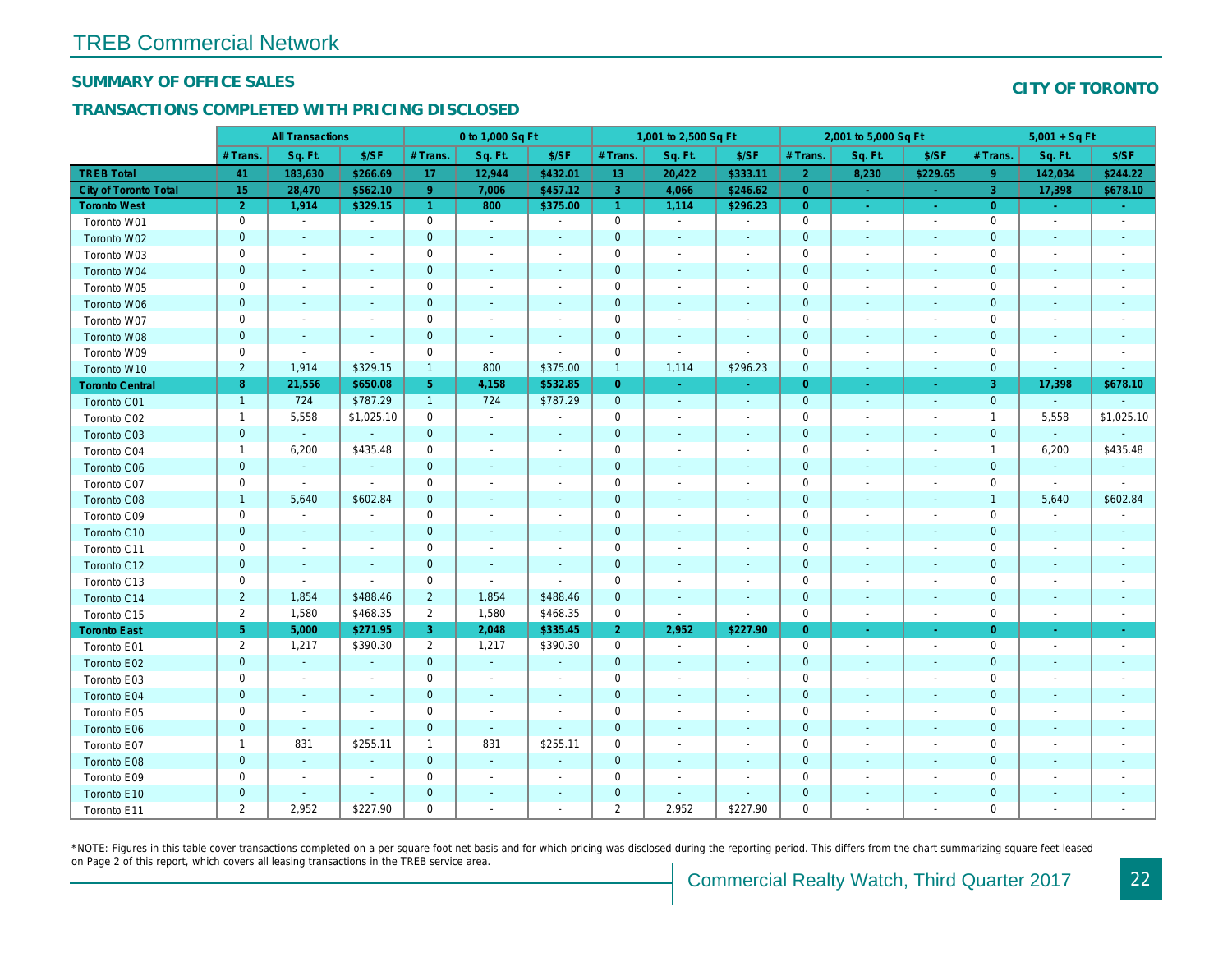#### SUMMARY OF LAND SALES

#### TRANSACTIONS COMPLETED WITH PRICING DISCLOSED

|                                  |                      | <b>All Transactions</b> |             |                         | 0 to 3 Acres |              |                |
|----------------------------------|----------------------|-------------------------|-------------|-------------------------|--------------|--------------|----------------|
|                                  | # Trans.             | Acres                   | \$/Acre     | # Trans.                | Acres        | \$/Acre      | # Trans.       |
| <b>TREB Total</b>                | 23                   | 122.65                  | \$366,870   | 15                      | 18.66        | \$1,229,057  | 8              |
| <b>Halton Region</b>             | $\overline{2}$       | 2.10                    | \$2,047,619 | $\overline{\mathbf{2}}$ | 2.10         | \$2,047,619  | $\overline{0}$ |
| <b>Burlington</b>                | $\mathbf{0}$         | 0.00                    | \$0         | $\mathbf 0$             | 0.00         | \$0          | $\overline{0}$ |
| <b>Halton Hills</b>              | $\mathbf 0$          | 0.00                    | \$0         | $\pmb{0}$               | 0.00         | \$0          | $\mathbf 0$    |
| Milton                           | $\mathbf{1}$         | 1.80                    | \$1,777,778 | $\mathbf{1}$            | 1.80         | \$1,777,778  | $\mathbf 0$    |
| Oakville                         | $\mathbf{1}$         | 0.30                    | \$3,666,667 | $\mathbf{1}$            | 0.30         | \$3,666,667  | $\mathbf 0$    |
| <b>Peel Region</b>               | $\overline{4}$       | 14.93                   | \$733,423   | $\overline{2}$          | 4.47         | \$1,219,239  | $\overline{2}$ |
| <b>Brampton</b>                  | $\overline{2}$       | 6.17                    | \$1,247,974 | $\mathbf{1}$            | 2.68         | \$1,119,403  | $\overline{1}$ |
| Caledon                          | $\mathbf{0}$         | 0.00                    | \$0         | $\mathbf 0$             | 0.00         | \$0          | $\mathbf{0}$   |
| Mississauga                      | $\overline{2}$       | 8.76                    | \$371,005   | $\mathbf{1}$            | 1.79         | \$1,368,715  | $\overline{1}$ |
| <b>Toronto</b>                   | $\blacktriangleleft$ | 0.14                    | \$3,221,640 | $\blacktriangleleft$    | 0.14         | \$3,221,640  | $\overline{0}$ |
| <b>Toronto West</b>              | $\mathbf{1}$         | 0.14                    | \$3,221,640 | $\mathbf{1}$            | 0.14         | \$3,221,640  | $\mathbf 0$    |
| <b>Toronto Central</b>           | $\mathbf{0}$         | 0.00                    | \$0         | $\mathbf 0$             | 0.00         | \$0          | $\mathbf{0}$   |
| <b>Toronto East</b>              | $\mathsf 0$          | 0.00                    | \$0         | $\pmb{0}$               | 0.00         | \$0          | $\mathbf 0$    |
| <b>York Region</b>               | $\overline{7}$       | 79.02                   | \$165,471   | $\overline{4}$          | 2.77         | \$927,103    | $\overline{3}$ |
| Aurora                           | $\mathsf 0$          | 0.00                    | \$0         | $\pmb{0}$               | 0.00         | \$0          | $\mathbf 0$    |
| E. Gwillimbury                   | $\overline{2}$       | 20.80                   | \$44,231    | $\mathbf{1}$            | 0.99         | \$464,646    | $\overline{1}$ |
| Georgina                         | $\mathbf{1}$         | 0.32                    | \$1,248,068 | $\mathbf{1}$            | 0.32         | \$1,248,068  | $\mathbf 0$    |
| King                             | $\mathbf{1}$         | 4.88                    | \$215,164   | $\mathbf{0}$            | 0.00         | \$0          | $\overline{1}$ |
| Markham                          | $\overline{2}$       | 51.84                   | \$190,018   | $\mathbf{1}$            | 0.28         | \$3,065,828  | $\overline{1}$ |
| Newmarket                        | $\mathbf{0}$         | 0.00                    | \$0         | $\mathbf 0$             | 0.00         | \$0          | $\overline{0}$ |
| Richmond Hill                    | $\mathsf 0$          | 0.00                    | \$0         | $\mathbf 0$             | 0.00         | \$0          | $\mathbf 0$    |
| Vaughan                          | $\mathbf{0}$         | 0.00                    | \$0         | $\mathbf{0}$            | 0.00         | \$0          | $\overline{0}$ |
| Whitchurch-Stouffville           | $\mathbf{1}$         | 1.18                    | \$725,229   | $\mathbf{1}$            | 1.18         | \$725,229    | $\mathbf 0$    |
| <b>Durham Region</b>             | $\overline{7}$       | 23.20                   | \$583,433   | $\overline{4}$          | 5.92         | \$1,264,954  | 3              |
| Ajax                             | $\mathbf{1}$         | 3.52                    | \$1,079,314 | $\mathbf 0$             | 0.00         | \$0          | $\overline{1}$ |
| <b>Brock</b>                     | $\overline{1}$       | 3.51                    | \$42,735    | $\mathbf 0$             | 0.00         | \$0          | $\overline{1}$ |
| Clarington                       | $\mathsf 0$          | 0.00                    | \$0         | $\pmb{0}$               | 0.00         | \$0          | $\mathbf 0$    |
| Oshawa                           | $\overline{1}$       | 1.82                    | \$210,989   | $\overline{1}$          | 1.82         | \$210,989    | $\mathbf{0}$   |
| Pickering                        | $\mathsf 0$          | 0.00                    | \$0         | $\pmb{0}$               | 0.00         | \$0          | $\mathbf 0$    |
| Scugog                           | $\mathbf{0}$         | 0.00                    | \$0         | $\mathbf 0$             | 0.00         | \$0          | $\mathbf{0}$   |
| Uxbridge                         | $\overline{2}$       | 4.00                    | \$1,250,000 | $\overline{2}$          | 4.00         | \$1,250,000  | $\mathbf 0$    |
| Whitby                           | $\overline{2}$       | 10.35                   | \$405,938   | $\mathbf{1}$            | 0.10         | \$21,780,000 | $\overline{1}$ |
| <b>Dufferin County</b>           | $\overline{0}$       | 0.00                    | \$0         | $\mathbf{0}$            | 0.00         | \$0          | $\overline{0}$ |
| Orangeville                      | $\mathbf{0}$         | 0.00                    | \$0         | $\mathbf{0}$            | 0.00         | \$0          | $\Omega$       |
| <b>Simcoe County</b>             | 2 <sup>1</sup>       | 3.27                    | \$822,018   | $\overline{2}$          | 3.27         | \$822,018    | $\overline{0}$ |
| Adjala-Tosorontio                | $\mathbf{0}$         | 0.00                    | \$0         | $\mathbf{0}$            | 0.00         | \$0          | $\mathbf{0}$   |
| <b>Bradford West Gwillimbury</b> | $\mathsf 0$          | 0.00                    | \$0         | $\pmb{0}$               | 0.00         | \$0          | $\mathbf 0$    |
| Essa                             | $\mathbf{0}$         | 0.00                    | \$0         | $\mathbf{0}$            | 0.00         | \$0          | $\mathbf{0}$   |
| Innisfil                         | $\mathbf{1}$         | 1.93                    | \$356,477   | $\mathbf{1}$            | 1.93         | \$356,477    | $\mathbf 0$    |
| New Tecumseth                    | $\mathbf{1}$         | 1.34                    | \$1,492,537 | $\mathbf{1}$            | 1.34         | \$1,492,537  | $\mathbf{0}$   |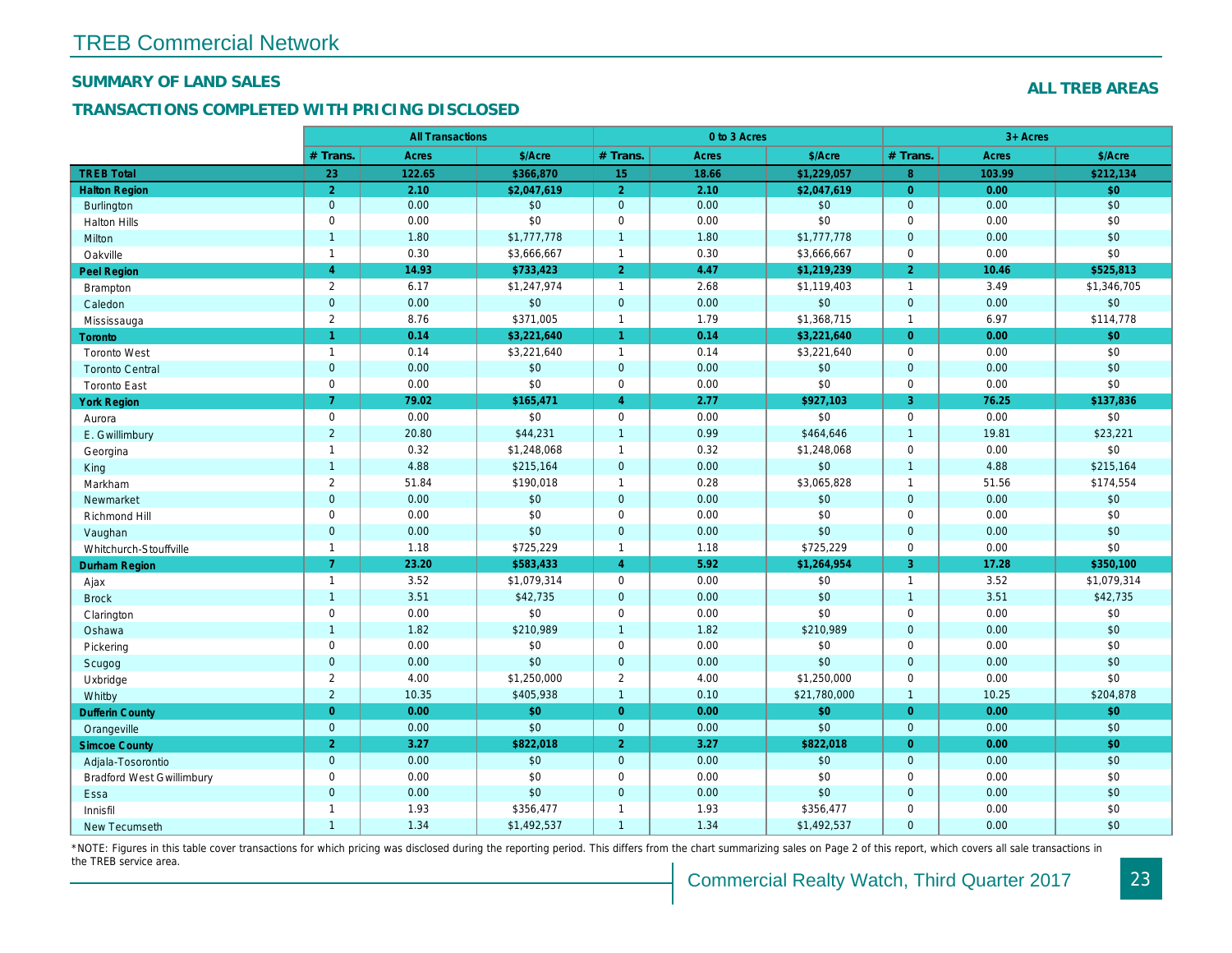#### SUMMARY OF LAND SALES

#### TRANSACTIONS COMPLETED WITH PRICING DISCLOSED

|                              |                | <b>All Transactions</b> |             |                | 0 to 3 Acres |             |                |  |
|------------------------------|----------------|-------------------------|-------------|----------------|--------------|-------------|----------------|--|
|                              | # Trans.       | Acres                   | \$/Acre     | # Trans.       | Acres        | \$/Acre     | # Trans.       |  |
| <b>TREB Total</b>            | 23             | 122.65                  | \$366,870   | 15             | 18.66        | \$1,229,057 | 8 <sup>°</sup> |  |
| <b>City of Toronto Total</b> | $\overline{1}$ | 0.14                    | \$3,221,640 | 1              | 0.14         | \$3,221,640 | $\overline{0}$ |  |
| <b>Toronto West</b>          | $\overline{1}$ | 0.14                    | \$3,221,640 | $\overline{1}$ | 0.14         | \$3,221,640 | $\overline{0}$ |  |
| Toronto W01                  | $\mathbf 0$    | 0.00                    | \$0         | $\mathbf 0$    | 0.00         | \$0         | 0              |  |
| Toronto W02                  | $\mathbf{0}$   | 0.00                    | \$0         | $\mathbf{0}$   | 0.00         | \$0         | $\overline{0}$ |  |
| Toronto W03                  | $\mathbf 0$    | 0.00                    | \$0         | $\mathbf 0$    | 0.00         | \$0         | $\mathbf 0$    |  |
| Toronto W04                  | $\overline{0}$ | 0.00                    | \$0         | $\mathbf 0$    | 0.00         | \$0         | $\overline{0}$ |  |
| Toronto W05                  | $\overline{1}$ | 0.14                    | \$3,221,640 | $\overline{1}$ | 0.14         | \$3,221,640 | $\mathbf 0$    |  |
| Toronto W06                  | $\mathbf 0$    | 0.00                    | \$0         | $\mathbf 0$    | 0.00         | \$0         | $\overline{0}$ |  |
| Toronto W07                  | $\mathbf 0$    | 0.00                    | \$0         | $\pmb{0}$      | 0.00         | \$0         | $\pmb{0}$      |  |
| Toronto W08                  | $\mathbf 0$    | 0.00                    | \$0         | $\pmb{0}$      | 0.00         | \$0         | $\mathbf 0$    |  |
| Toronto W09                  | $\mathbf 0$    | 0.00                    | \$0         | 0              | 0.00         | \$0         | $\mathbf 0$    |  |
| Toronto W10                  | $\overline{0}$ | 0.00                    | \$0         | $\mathbf{0}$   | 0.00         | \$0         | $\overline{0}$ |  |
| <b>Toronto Central</b>       | $\overline{0}$ | 0.00                    | \$0         | $\overline{0}$ | 0.00         | \$0         | $\overline{0}$ |  |
| Toronto C01                  | $\mathbf 0$    | 0.00                    | \$0         | $\mathbf 0$    | 0.00         | \$0         | $\mathbf{0}$   |  |
| Toronto C02                  | $\mathbf 0$    | 0.00                    | \$0         | $\mathbf 0$    | 0.00         | \$0         | $\mathbf 0$    |  |
| <b>Toronto C03</b>           | $\overline{0}$ | 0.00                    | \$0         | $\mathbf 0$    | 0.00         | \$0         | $\mathbf{0}$   |  |
| Toronto C04                  | $\mathbf 0$    | 0.00                    | \$0         | $\mathbf 0$    | 0.00         | \$0         | 0              |  |
| <b>Toronto C06</b>           | $\mathbf 0$    | 0.00                    | \$0         | $\mathbf 0$    | 0.00         | \$0         | $\mathbf{0}$   |  |
| Toronto C07                  | $\mathbf 0$    | 0.00                    | \$0         | $\mathbf 0$    | 0.00         | \$0         | 0              |  |
| Toronto C08                  | $\overline{0}$ | 0.00                    | \$0         | $\mathbf{0}$   | 0.00         | \$0         | $\mathbf{0}$   |  |
| Toronto C09                  | $\mathsf 0$    | 0.00                    | \$0         | $\mathbf 0$    | 0.00         | \$0         | 0              |  |
| Toronto C10                  | $\overline{0}$ | 0.00                    | \$0         | $\mathbf{0}$   | 0.00         | \$0         | $\mathbf{0}$   |  |
| Toronto C11                  | $\mathbf 0$    | 0.00                    | \$0         | $\mathbf 0$    | 0.00         | \$0         | 0              |  |
| Toronto C12                  | $\overline{0}$ | 0.00                    | \$0         | $\mathbf 0$    | 0.00         | \$0         | $\mathbf 0$    |  |
| Toronto C13                  | $\pmb{0}$      | 0.00                    | \$0         | 0              | 0.00         | \$0         | 0              |  |
| Toronto C14                  | $\mathbf 0$    | 0.00                    | \$0         | $\mathbf 0$    | 0.00         | \$0         | $\mathbf{0}$   |  |
| Toronto C15                  | $\mathbf 0$    | 0.00                    | \$0         | $\mathbf 0$    | 0.00         | \$0         | 0              |  |
| <b>Toronto East</b>          | $\overline{0}$ | 0.00                    | \$0         | $\overline{0}$ | 0.00         | \$0         | $\overline{0}$ |  |
| Toronto E01                  | $\mathbf 0$    | 0.00                    | \$0         | $\mathbf 0$    | 0.00         | \$0         | 0              |  |
| Toronto E02                  | $\mathbf 0$    | 0.00                    | \$0         | $\mathbf 0$    | 0.00         | \$0         | $\mathbf{0}$   |  |
| Toronto E03                  | $\mathbf 0$    | 0.00                    | \$0         | $\mathbf 0$    | 0.00         | \$0         | 0              |  |
| Toronto E04                  | $\overline{0}$ | 0.00                    | \$0         | $\mathbf 0$    | 0.00         | \$0         | $\mathbf 0$    |  |
| Toronto E05                  | $\mathbf 0$    | 0.00                    | \$0         | $\mathbf 0$    | 0.00         | \$0         | $\mathbf 0$    |  |
| Toronto E06                  | $\mathbf 0$    | 0.00                    | \$0         | $\mathbf 0$    | 0.00         | \$0         | $\mathbf{0}$   |  |
| Toronto E07                  | $\pmb{0}$      | 0.00                    | \$0         | $\mathbf 0$    | 0.00         | \$0         | $\mathbf 0$    |  |
| Toronto E08                  | $\overline{0}$ | 0.00                    | \$0         | $\mathbf 0$    | 0.00         | \$0         | $\mathbf 0$    |  |
| Toronto E09                  | $\mathbf 0$    | 0.00                    | \$0         | $\mathbf 0$    | 0.00         | \$0         | 0              |  |
| Toronto E10                  | $\mathbf 0$    | 0.00                    | \$0         | $\mathbf 0$    | 0.00         | \$0         | $\mathbf 0$    |  |
| Toronto E11                  | $\mathbf 0$    | 0.00                    | \$0         | $\mathbf 0$    | 0.00         | \$0         | 0              |  |